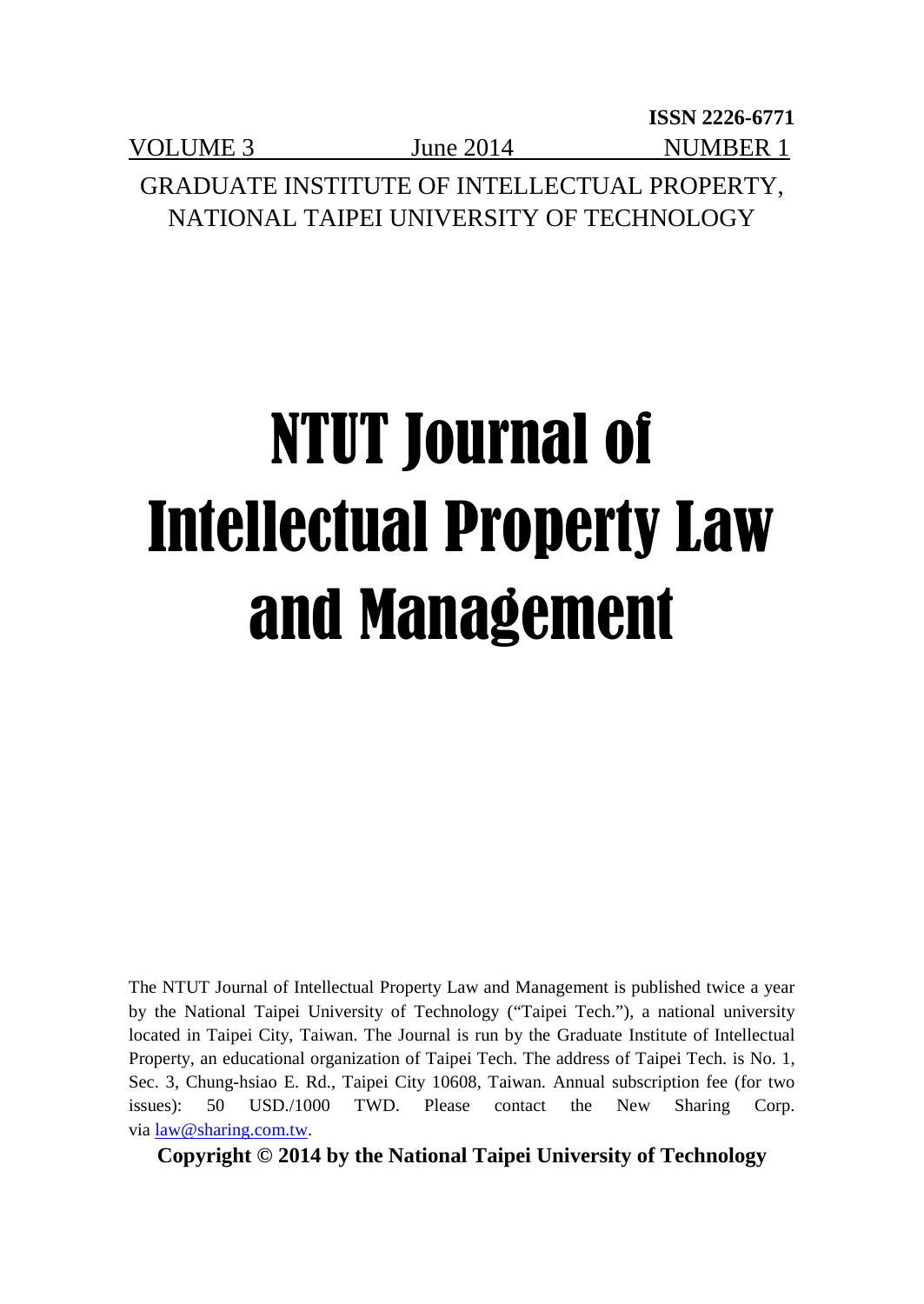### **EDITORIAL TEAM**

### **Editor-in-Chief**

Dr. **Jye-Ching Lee**, Director and Professor, Graduate Institute of Intellectual Property, National Taipei University of Technology

### **Executive Editor**

**Ping-Hsun Chen** J.D., Assistant Professor, Graduate Institute of Intellectual Property, National Taipei University of Technology Email: [cstr@ntut.edu.tw](mailto:cstr@ntut.edu.tw)

### **Associate Editors (Listed alphabetically by surname)**

- Ms. **Chia-Hsin Chen**, Secretary, Graduate Institute of Intellectual Property, National Taipei University of Technology
- Ms. **Ya-Wei Tung**, Graduate Student, Graduate Institute of Intellectual Property, National Taipei University of Technology
- Ms. **Ching-Wen Ho**, Graduate Student, Graduate Institute of Intellectual Property, National Taipei University of Technology
- Ms. **Yi-Fan Chen**, Graduate Student, Graduate Institute of Intellectual Property, National Taipei University of Technology
- Mr. **Min-Wen Zheng**, Graduate Student, Graduate Institute of Intellectual Property, National Taipei University of Technology

### **Editorial Members**

### **(Listed alphabetically by surname)**

- Dr. **Mindaugas Kiskis**, Professor, Mykolas Romeris University (Lithuania)
- Dr. **Avv. Marco Ricolfi**, Professor, University of Turin (Italy)
- Dr. **Shun-Liang Hsu**, Assistant Professor, Department of Law, National Chung Hsing University (Taiwan)
- Dr. **Hsin-Lan Hu**, Assistant Professor, College of Law, Tunghai University (Taiwan)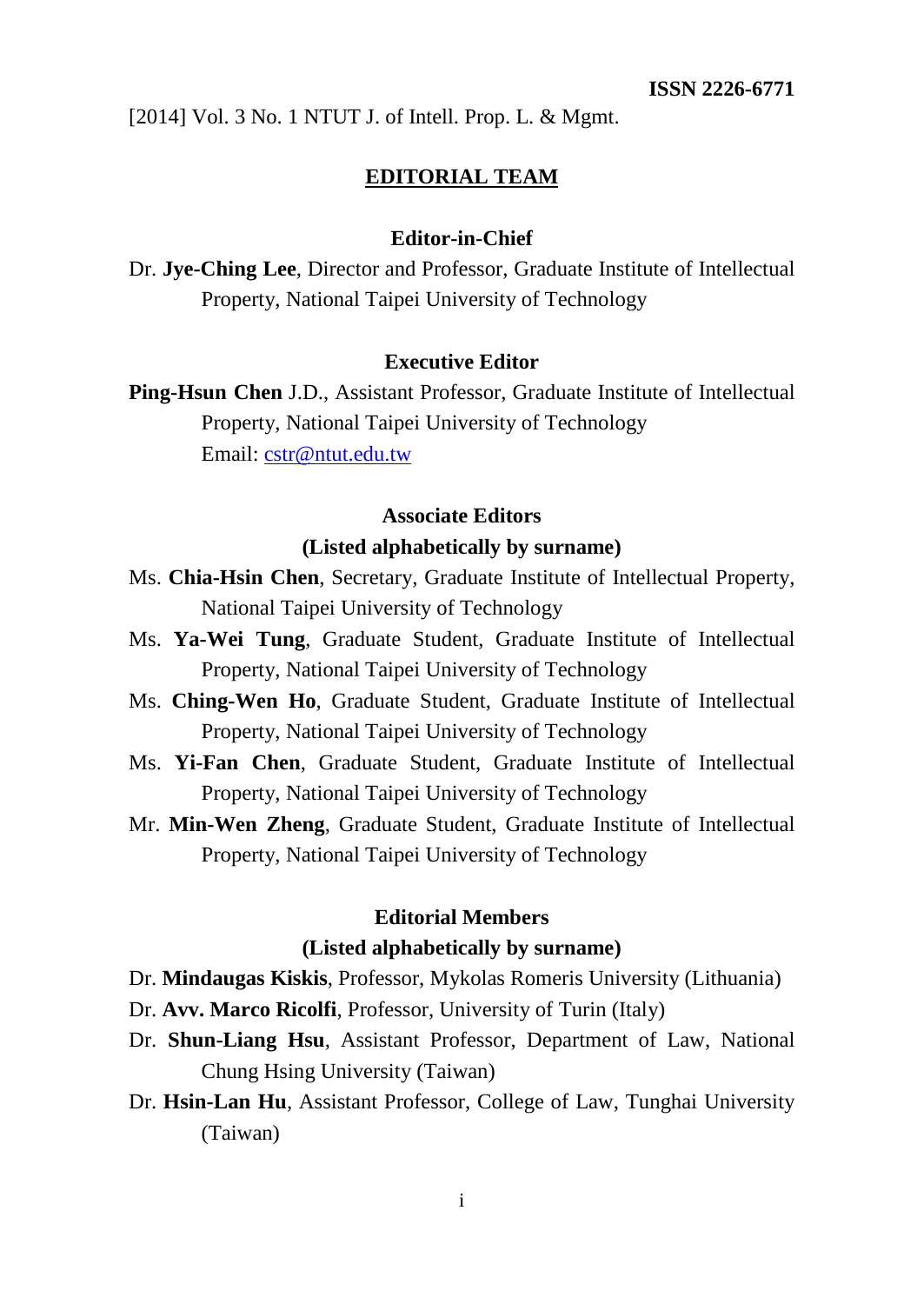- **Shin-Yi (Serena) Huang** J.D., Associate Professor, School of Law, Soochow University (Taiwan)
- Dr. **Chung-Lun Shen**, Associate Professor, College of Law, National Chengchi University (Taiwan)
- **Dennis Y.H. Tsai** J.D., Associate Professor of Law, Graduate School of Science and Technology Law, National Yunlin University of Science and Technology (Taiwan)
- **Ai-Tang Chang** J.D., Attorney, MT Law PC (U.S.A.)

### **Advisory Committee (Listed alphabetically by surname)**

- Mr. **Jen-Ping Chang**, Section Chief, Section 5 of the Third Patent Division, Taiwan Intellectual Property Office
- **Yuan-Chen Chiang** J.D., Legal Counsel, Delta Electronics, Inc.
- Dr. **Ming-Jye Huang**, Professor, College of Law, National Taiwan University
- Dr. **Shang-Jyh Liu**, Professor, Institute of Technology Law, National Chiao Tung University
- Dr. **Ming-Yan Shieh**, Professor, College of Law, National Taiwan University
- Hon. Judge Dr. **Huei-Ju (Grace) Tsai**, Taiwan Intellectual Property Court
- **Chia-Sheng Wu** J.D., Professor, Department of Law, National Taipei University

The **NTUT Journal of Intellectual Property Law and Management** is published twice a year by the National Taipei University of Technology ("Taipei Tech."), a national university located in Taipei City, Taiwan. The Journal is run by the Graduate Institute of Intellectual Property, an educational organization of Taipei Tech. The address of Taipei Tech. is No. 1, Sec. 3, Chung-hsiao E. Rd., Taipei City 10608, Taiwan.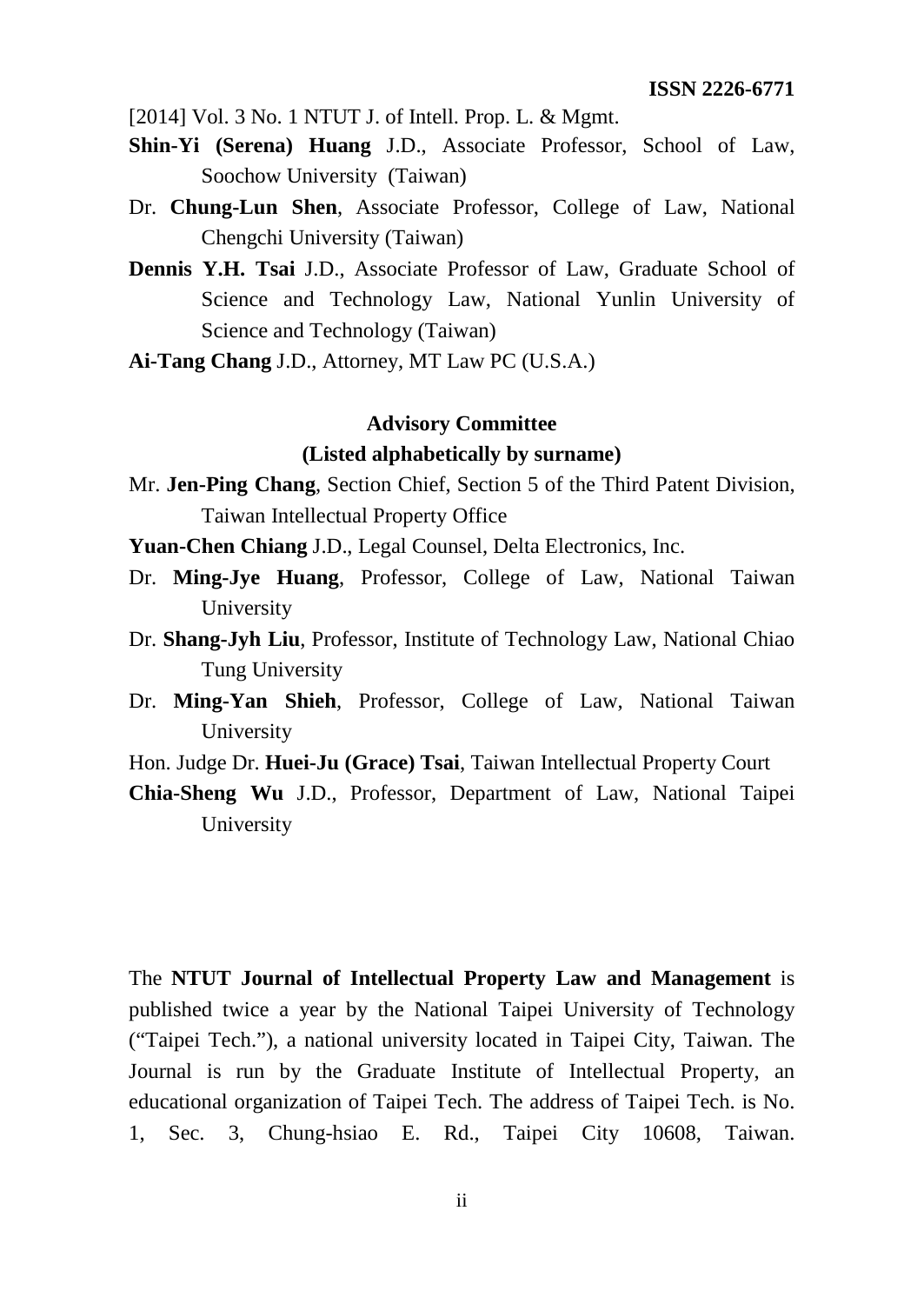### **CALL FOR PAPERS**

The journal welcomes unsolicited articles on all aspects of intellectual property issues. Currently, the journal prefers articles related to American IP laws. But, IP issues related to other jurisdictions are still acceptable.

Submission:

- 1. A manuscript has to follow the citation format of The Bluebook: A Uniform System of Citation. If the citation format for a particular reference is not provided, please give a citation in a form: [Author], [*article title*], [volume number] [JOURNAL TITLE] [first page] (publication year), for instance, Zvi Griliches, *Patent Statistics as Economic Indicators: A Survey*, 8 JOURNAL OF ECONOMIC LIRERURURE 1661, 1661-707 (1990). If your article relates to management or business, pin-point citation is not required. For all manuscripts, a list of references is not required.
- 2. A manuscript is normally limited to at most 5,000 words, including the main text and footnotes. Potential authors are encouraged to contact Prof. Ping-Hsun Chen for a manuscript template.
- 3. A manuscript has to include an abstract of at most 300 words and at most five keywords.
- 4. The authors are responsible for the factual or legal accuracy of their papers. No payment is for contribution. Two copies of the journal will be supplied to the authors free of charge.
- 5. Manuscripts must be typewritten in English. Electronic submissions are preferred. Please provide Microsoft Word files and email to [cstr@ntut.edu.tw.](mailto:cstr@ntut.edu.tw)

Review:

In general, all submissions will be subject to a peer-review process.

Copyrights: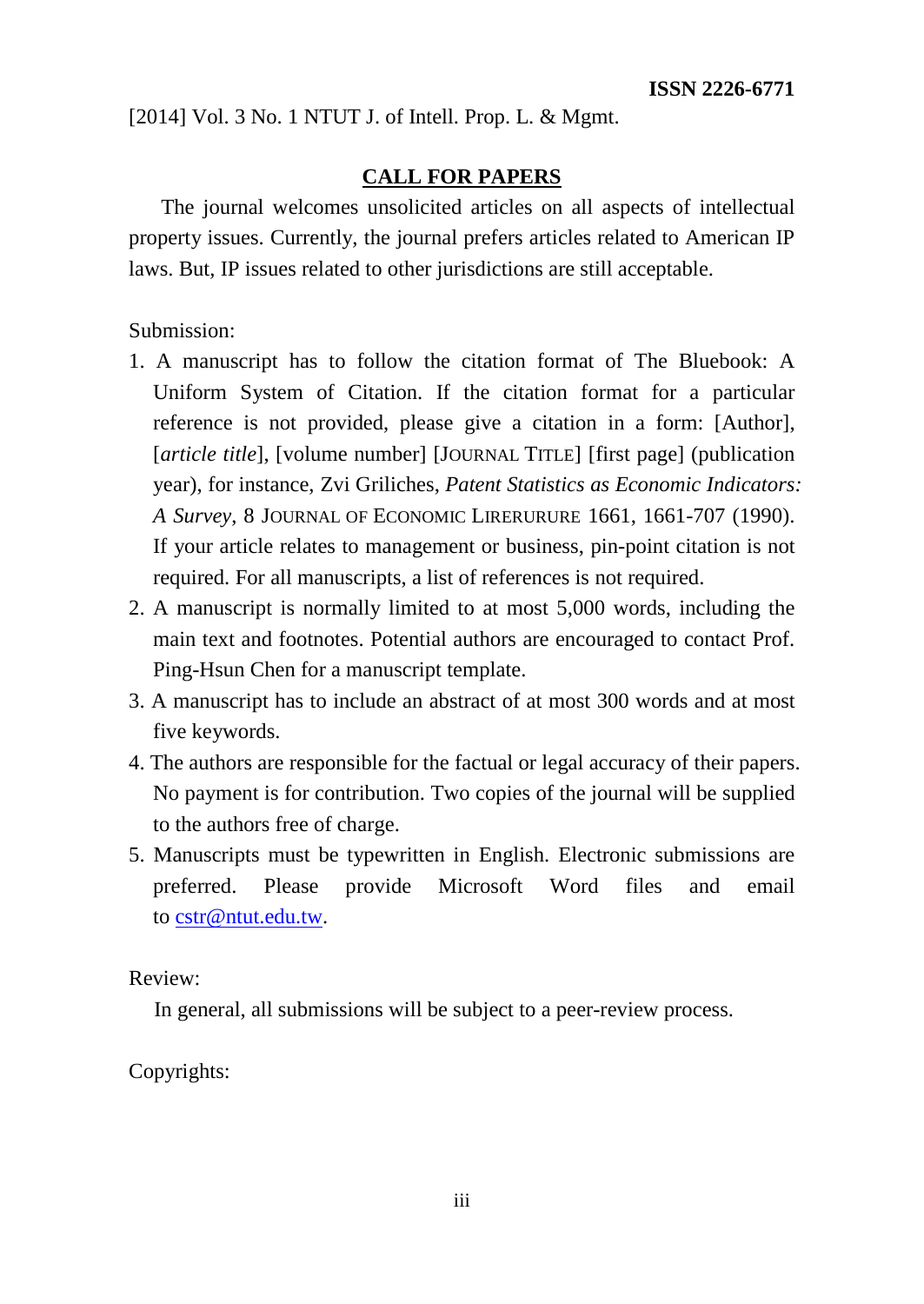By submitting manuscripts, all authors shall grant to the National Taipei University of Technology to disseminate their papers through the instruments of the National Taipei University of Technology or other entities.

Publication Ethics and Malpractice Statement:

The journal is committed to ethics and quality of publication. Authors, editors, reviewers, and staff are required to follow general standards of ethical behavior. Authors should submit their original works without infringing intellectual property rights of others. Editors and reviewers should evaluate manuscripts according to their academic value. Reviewers should not take advantage of the original ideas drawn from the reviewed manuscripts. Reviewers should keep confidential the content of each reviewed manuscript until it is published.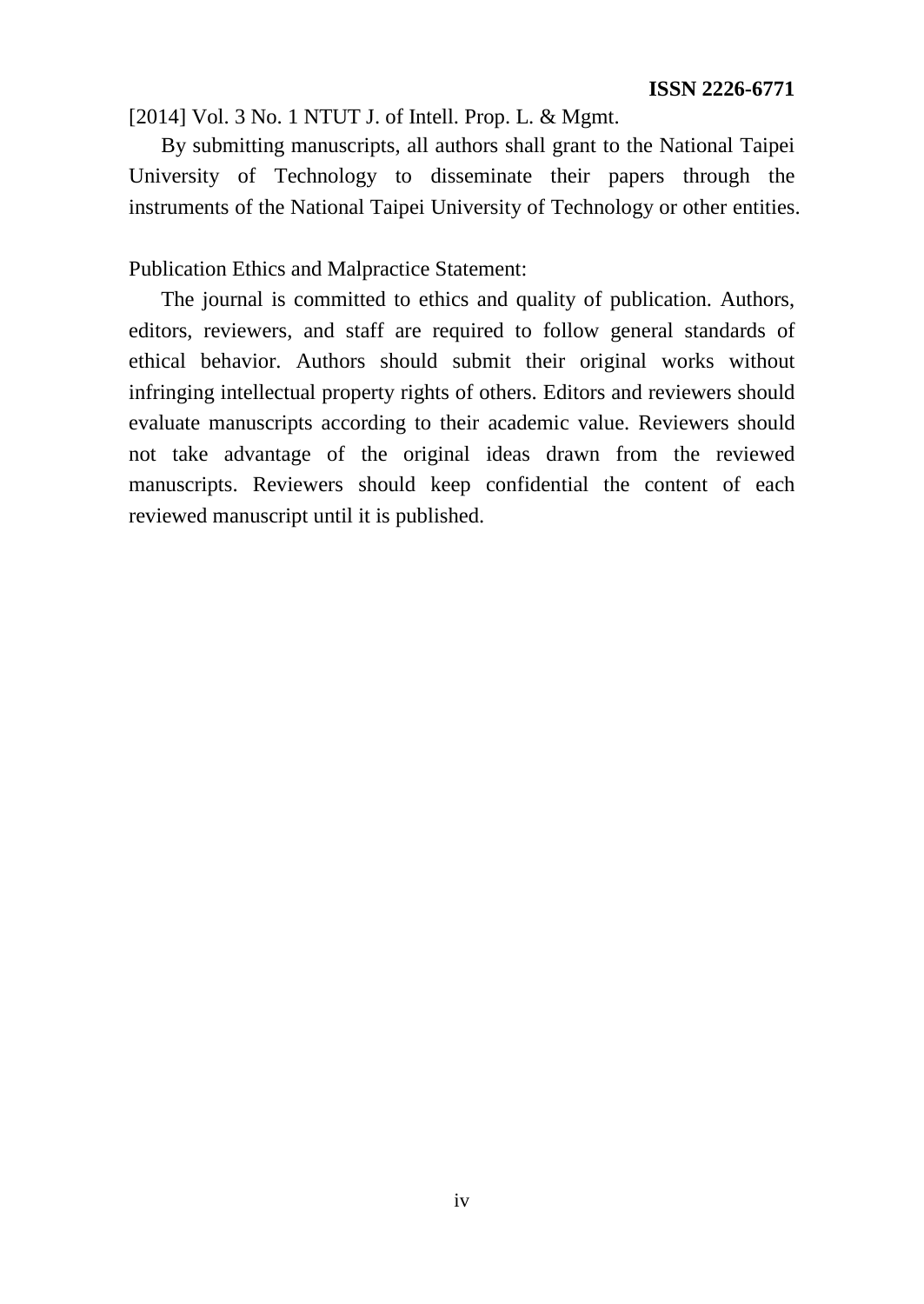### **TABLE OF CONTENTS**

### **Rearch Article**

- **Pi-Chan Hu**, *A Linguistic Study of the Distinctiveness of a Trademark*, 3 NTUT J. OF INTELL. PROP. L. & MGMT. 1 (2014).
- **Severin de Wit**, *Challenges in Public and Private Domains Will Shape the Future of Intellectual Property*, 3 NTUT J. OF INTELL. PROP. L. & MGMT. 21 (2014).
- **Yen-Te Wu**, *How Will eBay v. Mercexchange Affect Preliminary Injunction?*, 3 NTUT J. OF INTELL. PROP. L. & MGMT. 34 (2014).
- **Ping-Hsun Chen**, *Choice of Law—An Unresolved Question in the First Adult Video Copyright Case of the Taiwan Intellectual Property Court*, 3 NTUT J. OF INTELL. PROP. L. & MGMT. 56 (2014).
- **Po-Ching Lee**, *A Case Study for the Fubon Group–The Group's Topology and Patent Activity in the Digital Convergence Era*, 3 NTUT J. OF INTELL. PROP. L. & MGMT. 72 (2014).

### **Quick View**

- **David McGowan**, *Opportunity Lost: Economic Analysis in Apple v. Motorola*, 3 NTUT J. OF INTELL. PROP. L. & MGMT. 88 (2014).
- **Jason Rantanen**, *Claiming Clones*, 3 NTUT J. OF INTELL. PROP. L. & MGMT. 92 (2014).
- **Jeffrey A. Lefstin**, *In re Roslin Institute: Products of Nature and Source Limitations*, 3 NTUT J. OF INTELL. PROP. L. & MGMT. 95 (2014).

### **Author's Reply**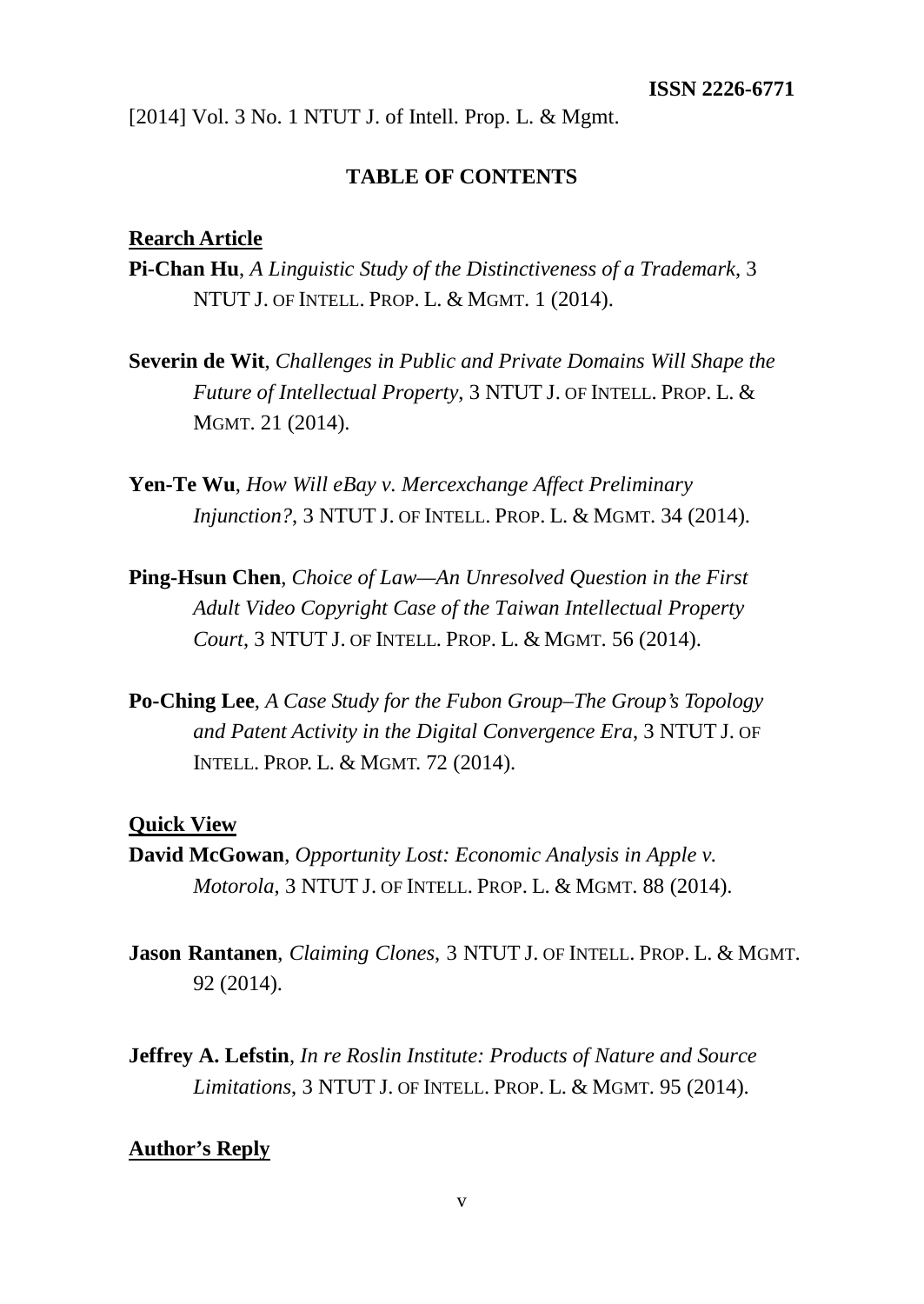[2014] Vol. 3 No. 1 NTUT J. of Intell. Prop. L. & Mgmt. **Arif Jamil**, *Author's Reply: Human Stem Cell Research in Europe and the U.S.A.: Post Brüstle and Sherley, Ethics Issues and Patent Quagmire*, 3 NTUT J. OF INTELL. PROP. L. & MGMT. 99 (2014).

### **Editorial Note**

**Ping-Hsun Chen**, *Editorial Note on the Volume 3 Number 1 Issue of 2014*, 3 NTUT J. OF INTELL. PROP. L. & MGMT. 101 (2014).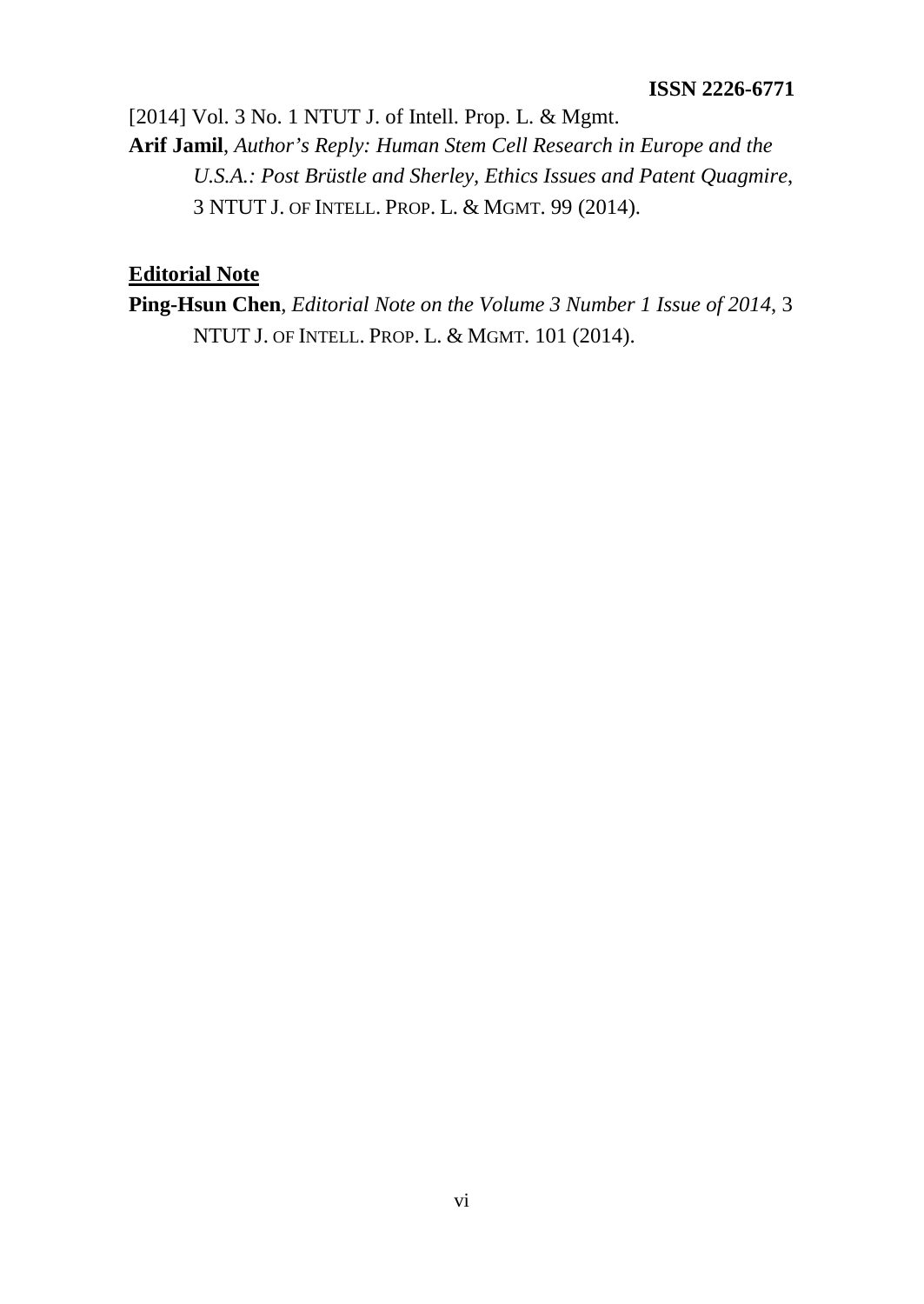### **A LINGUISTIC STUDY OF THE DISTINCTIVENESS OF A TRADEMARK**

Pi-Chan Hu**[\\*](#page-7-0)**

Assistant Professor Department of Applied Foreign Languages, Chien Hsin University of Science and Technology (Taiwan)

### **ABSTRACT**

This article investigates the distinctiveness of a trademark from the perspective of linguistics. Recently, the high-profile case of the trademark "MISS WU" sparked a chorus of disapproval among the public. Claiming that the mark is too generic since "Wu" is a fairly common surname in Taiwan and cannot be exclusively associated with the designer Jason Wu, the Intellectual Property Court (IP court) rejected the trademark registration. Given the surprising furor over the rejection of a trademark, it is clear that the general population does not fully understand the official meaning of a trademark. Since linguistics is an ideal approach when examining the merits of an application to register a trademark, we will employ a mixture of linguistic approaches, including phonetics, corpus linguistics, and semiotics, to analyze whether or not "MISS WU" is distinctive. The history, categories, distinctiveness and regulations related to trademarks are introduced to clarify the picture of trademarks.

Keywords: Trademark, distinctiveness, linguistic approaches, semiotics, sign

<span id="page-7-0"></span> <sup>\*</sup> Ph.D 09' in Applied Linguistics, College of Foreign Languages and Literature, National ChengchiUniversity; LL.M. 11', College of Law, National Chengchi University; M.A. 94' in Applied Linguistics, Columbia University. The author would like express gratitude to Professor Po-Ching Lee of Shih Hsin University for providing professional expertise on Trademark Law. Immense appreciation and thanks also go to the anonymous reviewers for their valuable comments and suggestions to improve the quality of the paper. The author takes sole responsibility for the content of the paper. Contact email: [sunnya66@hotmail.com.](mailto:sunnya66@hotmail.com)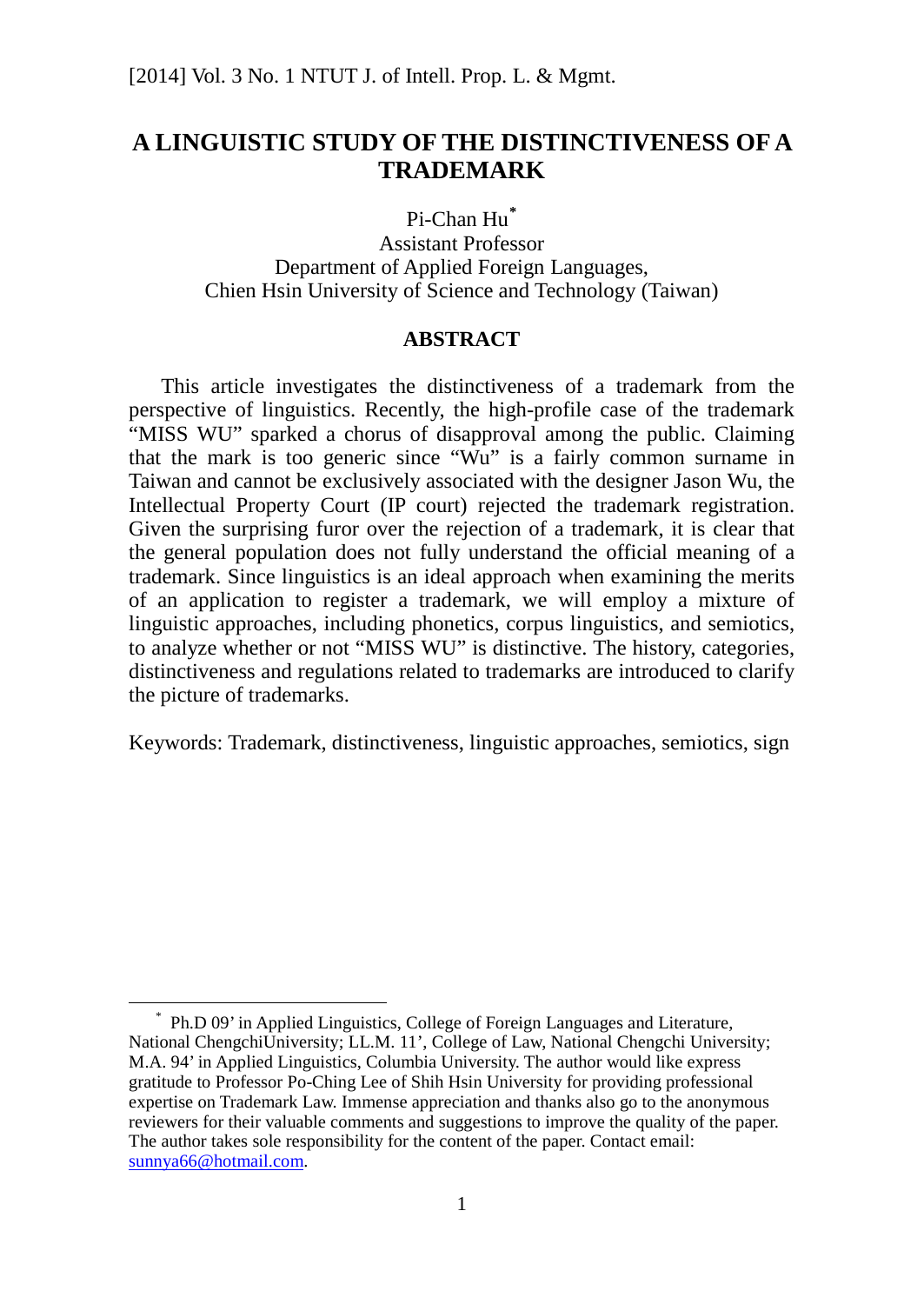### **I. Introduction**

When a company plans to introduce a new product, it selects a name or slogan for the product, and then registers that name with the trademark office. [1](#page-8-0) On occasion, the name or slogan will not be approved by the trademark office, primarily because it lacks distinctiveness. One of the principle requirements for a mark to be eligible for trademark registration is distinctiveness, which means that the mark enables consumers to distinguish the product manufactured or sold by a source from products sold by other sources.

Recently, the rejection of Jason Wu's registration of his trademark "MISS WU" aroused a frenzy of criticism and discussion among the public. Jason Wu designed First Lady Michelle Obama's gown for President Barack Obama's first and second inauguration balls. The Taiwan Intellectual Property Office (TIPO) rejected his application, and the Taiwan Intellectual Property Court (IP Court) later affirmed TIPO's decision, stating that the mark is too generic because "Wu" is a fairly common surname in Taiwan and cannot be exclusively associated with the designer Jason Wu. Put simply, the mark is devoid of distinctiveness.

Many people questioned the reasoning of the court and criticized its standards. In particular, people in the fashion industry in Taiwan were outraged by the court's audacity in rejecting an application for registration of the mark, which has been successfully registered in the United States and many EU countries. Some people even wondered why marks such as "Fei-tai-tai (Mrs. Fei)" or "Dr. Wu" were approved for registration but other similar marks were rejected. And if someone as renowned as Jason Wu could not get his trademark registered, then who is entitled to register a trademark? People began to doubt the entire process of registering a trademark.

Disputes concerning trademark protection involve linguistic issues. Is the mark sought for trademark registration distinctive? Is the mark similar to other registered trademarks for similar products or product categories? Do they look similar? Do they sound similar? Do they have similar meanings?<sup>[2](#page-8-1)</sup> These questions can also be raised during trademark enforcement.

Since numerous issues concerning trademarks have a highly linguistic nature, we will employ a mixture of linguistic approaches, including semiotics, to examine the mark from its shape, sound and meaning to determine whether the mark "MISS WU" is sufficiently distinctive. To clarify the distinctiveness of the mark, the principles of trademark law and linguistic approaches analyzing the phenomena of trademarks will be introduced to investigate the factors considered by the TIPO and IP Court when deciding the case. Moreover, we will also examine the reasoning and

<span id="page-8-1"></span><span id="page-8-0"></span> <sup>1</sup> *See* ROGER W. SHUY, FIGHTING OVER WORDS: LANGUAGE AND CIVIL LAW CASES <sup>168</sup> (Oxford University Press 2008). <sup>2</sup> *See id.*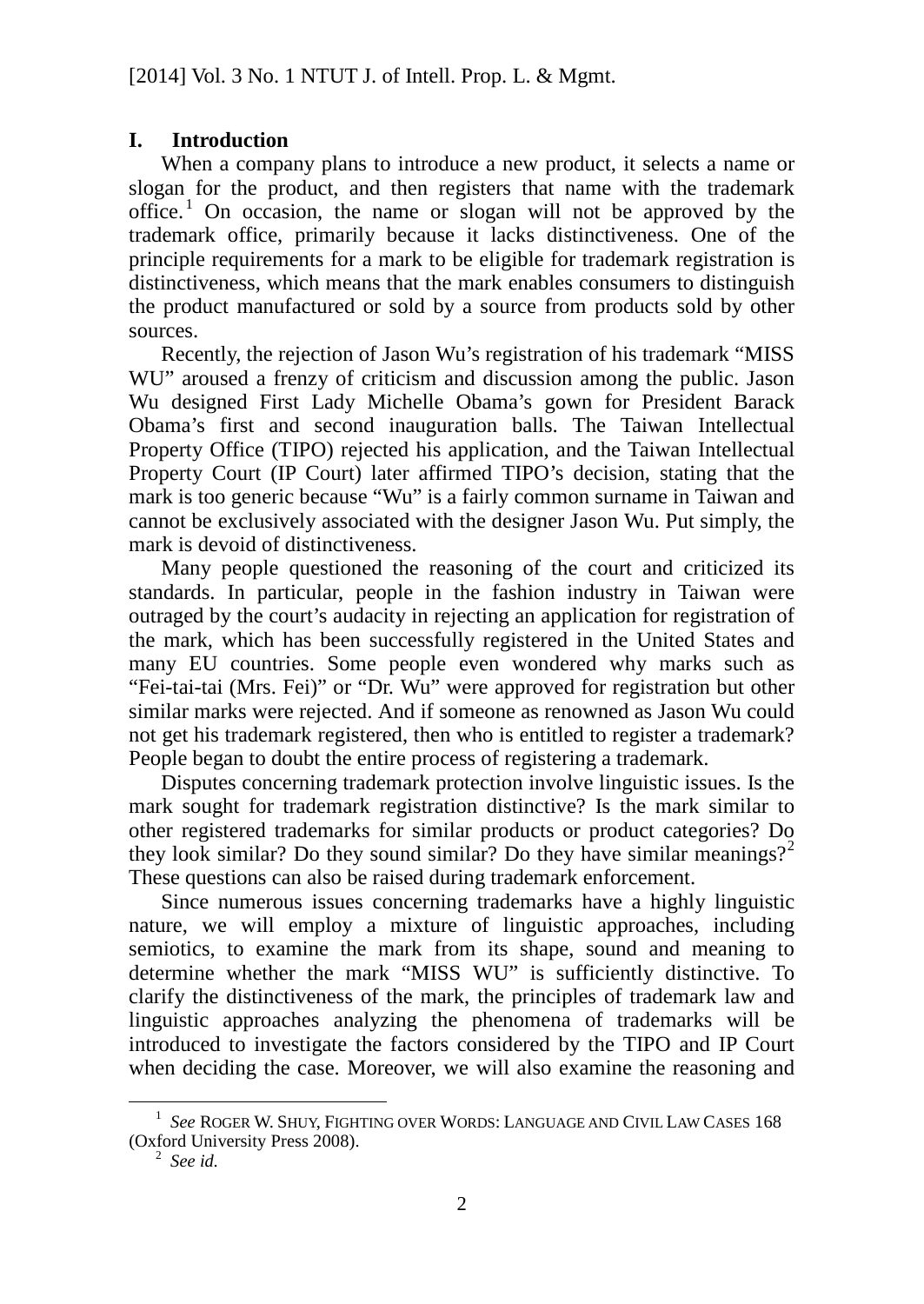ruling held by the IP Court to see whether they are tenable.

### **II. The History of Trademark**

The marking of goods to distinguish them from similar goods offered by other traders, can be traced back to the dawn of history. From the earliest recorded history, humans have used marks to claim ownership, either as the owner or as the manufacturer. Since the origin of trademarks can be researched back to the beginning of the circulation of goods, it is plausible that primitive humans used marks to indicate the ownership of livestock. Eventually, marks were employed to proclaim the maker of goods and their guarantee of the quality of their product. The history of marks is nearly as old as humanity.<sup>[3](#page-9-0)</sup>

People began to consider marks, which had become representative of a trader's goods, as a type of property in themselves, during the 19th century. The right to take legal action against the infringement of a trade mark, even when the infringer had made an honest error, developed in the middle of the 19th century. However, the effectiveness of the lawsuit was hampered by the obligation for a trader to demonstrate that the mark under dispute did indicate his goods, and that he had previously claimed ownership of the mark. [4](#page-9-1)

Despite of the early introduction of marks or trademarks, the official laws regulating trademark usage did not come into being until the late 19th century or early 20th century in most countries. Promulgated and enacted in 1930, the Trademark Law of Taiwan has undergone more than ten separate amendments during the past few years. With the emergence of the trademark law, the rules regulating trademarks gradually started to take shape and to evolve with the times. Trademark law can be viewed as an attempt to enforce its own policy concerning language. According to the legal community, the battle over ownership of words or expressions is authorized by trademark laws. [5](#page-9-2)

### <span id="page-9-3"></span>**III. The Distinctiveness of Trademark**

The term "distinctiveness," defined in Paragraph 2 of Article 18 in the Trademark Act of Taiwan, refers to the character of a sign capable of being recognized by relevant consumers as an indication of the source of goods or services, thus distinguishing goods or services of one undertaking from those of other undertakings. The critical factor in trademark protection is

<span id="page-9-0"></span> <sup>3</sup> *See* Intellectual Property Office of the UK, *History of Trade Marks*,

<http://www.ipo.gov.uk/types/tm/t-about/t-whatis/t-history.htm> (last visited Apr. 18, 2013). <sup>4</sup> *See id.*; *see also* ALISON FIRTH, GARY LEA & PETER CORNFORD, TRADE MARKS: LAW

<span id="page-9-2"></span><span id="page-9-1"></span>AND PRACTICE (Kristin, Lingren 2012). 5 *See* ROGER W. SHUY, LINGUISTIC BATTLES IN TRADEMARK DISPUTES <sup>2</sup> (Houndmills, Palgrave Macmillan 2002) [*hereafter* SHUY, TRADEMARK DISPUTES].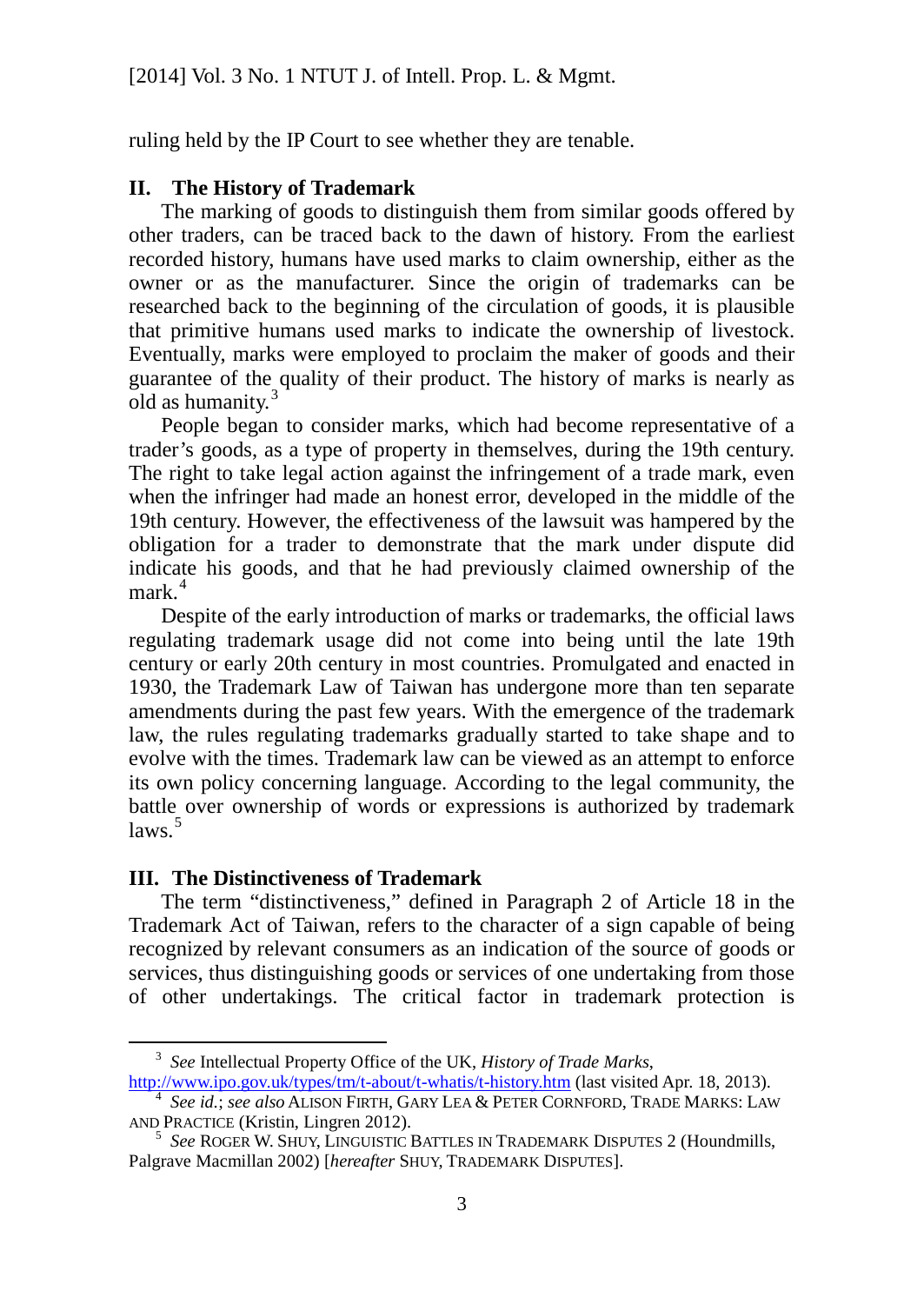distinctiveness, and differentiation is the essential ingredient of distinctiveness, which is impossible to exist if the difference is not clearly visible. The utmost prerequisite of a mark to be granted trademark registration by the IP office is that it is distinctive. "The whole purpose in registering a mark is to assert that the mark represents a unique good or service. Uniqueness is essential when distinctiveness becomes real and materialized. The mark signals to consumers that the product represented by it is different than another product with a different mark."<sup>[6](#page-10-0)</sup>

To the layperson, trademarks are names, slogans or logos attached to products, but in the field of trademark law they represent much more than mere slogans. Serving as a "language of commodities,"<sup>[7](#page-10-1)</sup> trademarks are employed by legal professionals when dealing with trademarks to interpret that language and comprehend the significance of those commodities.<sup>[8](#page-10-2)</sup>

The degree of the distinctiveness of a trademark varies with the nature of the mark. There are four general categories of trademarks: 1) arbitrary or fanciful; 2) suggestive; 3) descriptive; and 4) generic. Commonly known as the Abercrombie classification, the taxonomy was established by Judge Friendly in the 1[9](#page-10-3)76 case of *Abercrombie & Fitch v. Hunting World*.<sup>9</sup> From the viewpoint of semiotics, the Abercrombie classification ranks marks according to the degree to which their signifiers are, "motivated" by their referents; the more motivated the signifier, the less intrinsically distinctive of source it is.<sup>[10](#page-10-4)</sup> The following section gives a brief introduction of each category in descending order of their strength level of distinctiveness.

### **A. Fanciful or Arbitrary Marks**

Fanciful marks, also referred to as coined marks, are invented or designed for the purpose of functioning as trademarks.<sup>[11](#page-10-5)</sup> Fanciful words are ones that are either entirely invented in the language or are fully removed from current common usage.<sup>[12](#page-10-6)</sup> Examples will be KODAK for photographic equipment, EXXON for gasoline and oil, and XEROX for photocopying equipment. Fanciful marks are considered the strongest of all marks because they possess sufficient novelty to leave a strong impact on the mind of the

<span id="page-10-5"></span><span id="page-10-4"></span><span id="page-10-3"></span>(2004).<br><sup>11</sup> *See* Legal Strength of Trademarks,<br>http://marklaw.com/trademark-FAQ/strength.htm#Eg (last visited Aug. 8, 2013). <sup>12</sup> See Roger W. Shuy, *Using Linguistics in Trademark Cases, in* THE OXFORD

<span id="page-10-0"></span><sup>&</sup>lt;sup>6</sup> Elizabeth Karnezos, *Trademarks: A Social Perspective*, *in* THE SEMIOTICS OF LAW IN LEGAL EDUCATION 205, 206 (Jan M. Broekman & Francis J. Mootz III eds., 2011).

<span id="page-10-1"></span><sup>&</sup>lt;sup>7</sup> Winfried Nöth, *The Language of Commodities Groundwork for a Semiotics of Consumer Goods*, 4 INT'L J. OF RESEARCH IN MARKETING 173 (1988).

<span id="page-10-2"></span><sup>&</sup>lt;sup>8</sup> See Karnezos, *supra* note 6, at 206.<br>
<sup>9</sup> Abercrombie & Fitch Co. v. Hunting World, Inc., 537 F.2d 4 (2d Cir. N.Y. 1976).<br>
<sup>10</sup> See Barton Beebe, *A Semiotic Analysis of Trademark Law*, 51 UCLAL. REV. 621

<span id="page-10-6"></span>HANDBOOK OF LANGUAGE AND LAW 449, 453 (Peter Tiersma & Lawrence Solan eds., 2012).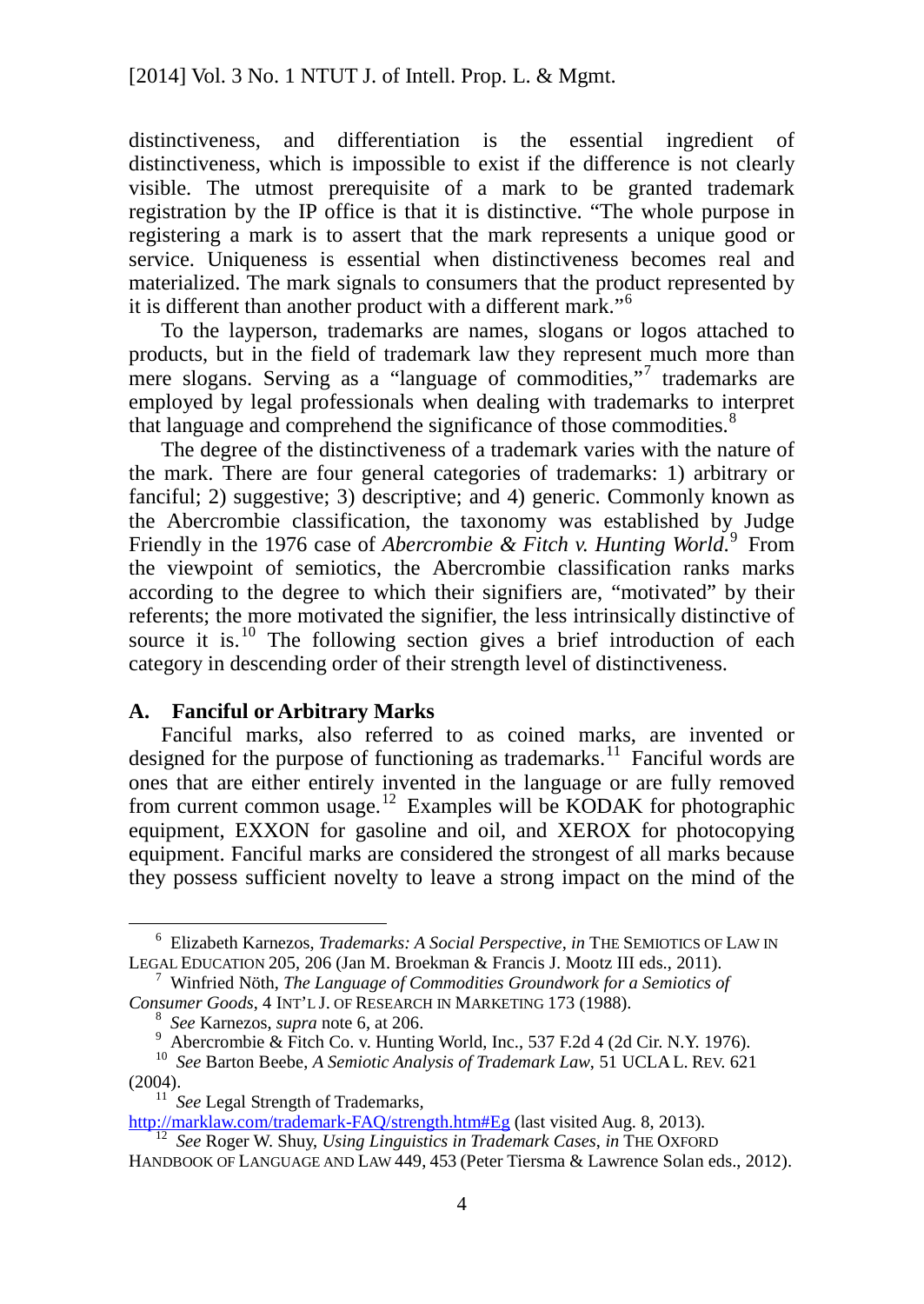buyers.<sup>[13](#page-11-0)</sup> Therefore, fanciful marks are accorded the highest level of protection because they lack any individual meaning outside of the trademark. On the other hand, arbitrary marks employ existing words to convey meanings that are very different from their usual senses. Examples include SHELL for gasoline oil, CAMEL for cigarettes and APPLE for computer.

### **B. Suggestive Marks**

Suggestive marks are marks that connote a meaning other than the denotation of the words used as their marks. Usually it requires an imaginative action, a "mental leap," to connect the mark with the underlying good or service. For example, GREYHOUND (bus transportation services) recalls the attributes of a dog bred to compete in races, thus suggesting "sleekness and speed." [14](#page-11-1) More examples of suggestive marks include 7-ELEVEN for convenience stores, CITIBANK for an urban-based bank and MICROSOFT for software for microcomputers. Fanciful, arbitrary and suggestive marks are deemed as inherently distinctive and require no proof of secondary meaning for legal protection and registration. [15](#page-11-2)

### **C. Descriptive Marks**

Descriptive marks describe the qualities, ingredients or characteristics of a product or service, such as BEEF & BREW for a restaurant and HOLIDAY INN for hotels. Such marks are not inherently distinctive and cannot be registered as trademarks unless they achieve secondary meaning. Secondary meaning is defined as "a special sense that a trademark or trade name for a business, goods, or services has acquired even though the trademark or trade name was not originally protectable."<sup>[16](#page-11-3)</sup> Although the mark appears to be descriptive of the goods or services, consumers recognize the mark as having a source, which indicates its function. Secondary meaning can be achieved through long-term use, or large amounts of advertising and publicity.<sup>[17](#page-11-4)</sup> Even if they qualify for trademark protection, descriptive marks are the weakest marks possible, and do not receive as broad a range of legal protection as suggestive, arbitrary and fanciful marks.<sup>[18](#page-11-5)</sup>

Sometimes it is difficult to distinguish descriptive marks from suggestive marks. As mentioned previously, suggestive marks require imagination, thought, or perception to reach a conclusion as to the nature of the goods,

<sup>13</sup> *See id.* <sup>14</sup> SHUY, TRADEMARK DISPUTES, *supra* note [5,](#page-9-3) at 37.

<span id="page-11-0"></span> $^{15}$  THOMAS MCCARTHY, MCCARTHY ON TRADEMARKS AND UNFAIR COMPETITION  $\,$ 

<span id="page-11-5"></span><span id="page-11-4"></span><span id="page-11-3"></span><span id="page-11-2"></span><span id="page-11-1"></span><sup>3.1[1] (4</sup>th ed. 2002).<br><sup>16</sup> BLACK'S LAW DICTIONARY (9th ed. 2009).<br><sup>17</sup> *See* Strength of Trademarks, <u>http://www.bitlaw.com/trademark/degrees.html</u> (last<br>visited Aug. 8, 2013).

<sup>&</sup>lt;sup>18</sup> See TOM BLACKETT, TRADEMARKS 32 (Houndmills, Macmillan 1998).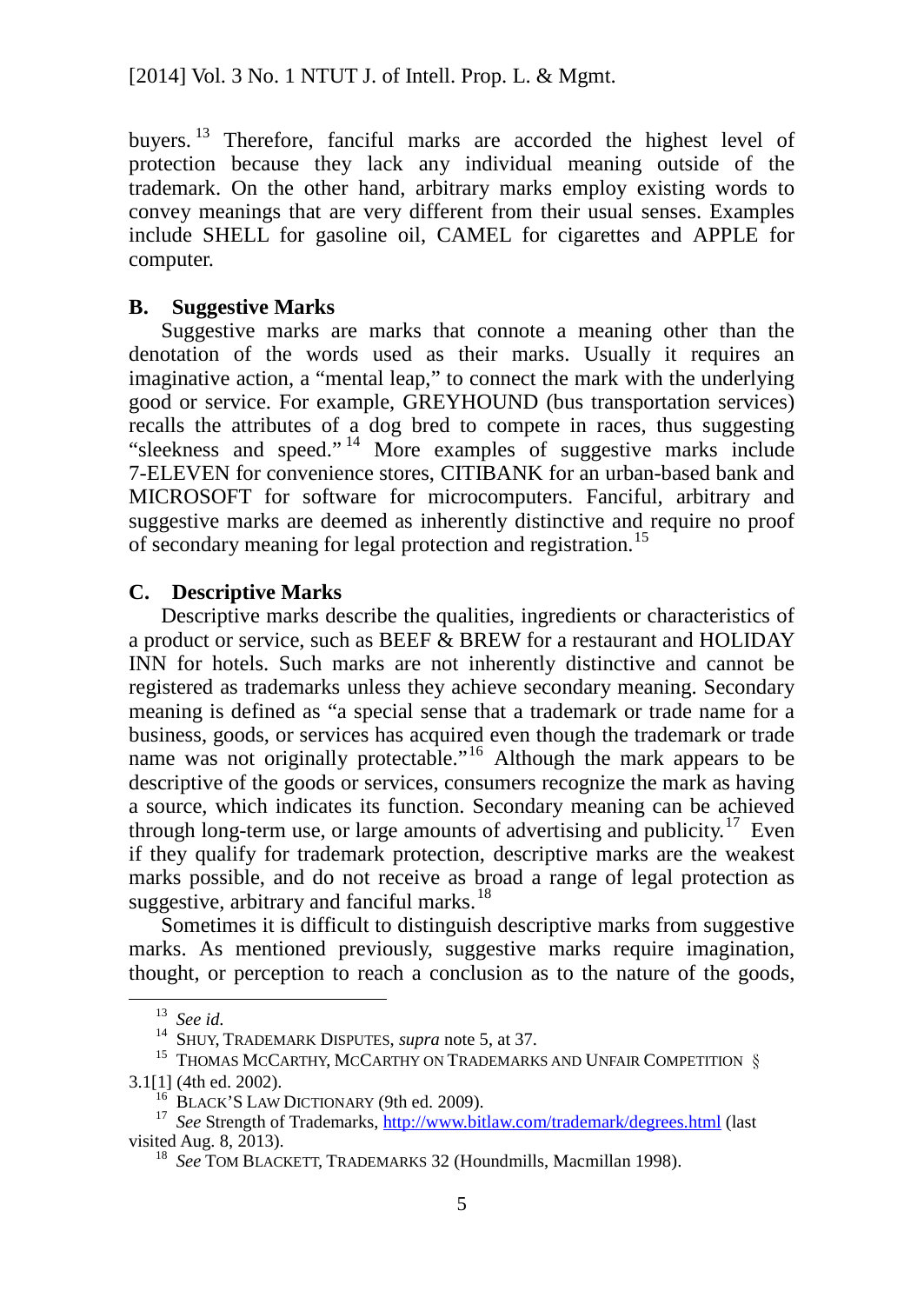whereas descriptive marks allow one to associate directly with that conclusion.<sup>[19](#page-12-0)</sup> Some examples are FOOD FAIR for a supermarket, SHARP for televisions, DIGITAL for computers and WINDOWS for windowing software.

### **D Generic Marks**

"Generic" is a category name borrowed from the fields of biological sciences in which the term is used to depict a major class or kind of things.<sup>[20](#page-12-1)</sup> For example, COLA is generic but COCA COLA is not. It is impossible for generic marks to serve as a trademark, even if a company launches a huge advertising campaign that successfully implants the secondary meaning in the mind of consumers. [21](#page-12-2) Generic terms, such as "sugar," "bicycle," or "corn flakes" are everyday words, and therefore should be "available for anyone to use freely without fear of being challenged in court."<sup>[22](#page-12-3)</sup> The specific thinking behind the establishment of the category of generic marks is a desire to prevent any manufacturer or service provider from acquiring the exclusive right to employ words that generically identify a product. And the exclusive right may affect fair competition or be used to initiate a suit to interfere with another person's use of the same term. The words and phrases such as MODEM, WWW or E-MAIL can be considered generic, therefore they are incapable of functioning as a trademark. [23](#page-12-4) Further examples are ALL NEWS CHANNEL for broadcasting services, CALL FORWARDING for a telephone call forwarding service YELLOW PAGES for a business telephone directory. These trademarks can still be used by the companies but they are not entitled to equal legal protection by the Trademark Law as other types of trademarks.

### **IV. Semiotics in Trademark Law**

In this article, a variety of linguistic approaches, including semiotics, are employed to analyze the phenomena of trademarks. Since semiotics, a sub-field of structural linguistics, involves a more complicated conceptualization of signs, we will give a brief introduction in this section.

Semiotics is the scholarly discipline that studies systems of signs in all of their manifestations, and the most elaborate system of signs is definitely the human language.<sup>[24](#page-12-5)</sup> Numerous researchers, such as Beebe, Garrett, Karnezos, Lang, employ semiotics as essential framework when analyzing trademark

<span id="page-12-5"></span>

<span id="page-12-4"></span><span id="page-12-3"></span><span id="page-12-2"></span><span id="page-12-1"></span><span id="page-12-0"></span><sup>&</sup>lt;sup>19</sup> See Strength of Trademarks, *supra* note17.<br>
<sup>20</sup> See Shuy, *supra* note 12, at 451.<br>
<sup>21</sup> See Strength of Trademarks, *supra* note 17.<br>
<sup>22</sup> See Strength of Trademarks, *supra* note 17.<br>
<sup>23</sup> See Strength of Tradema AND LINGUISTICS 3 (Amsterdam, John Benjamins Publishing Company 1998).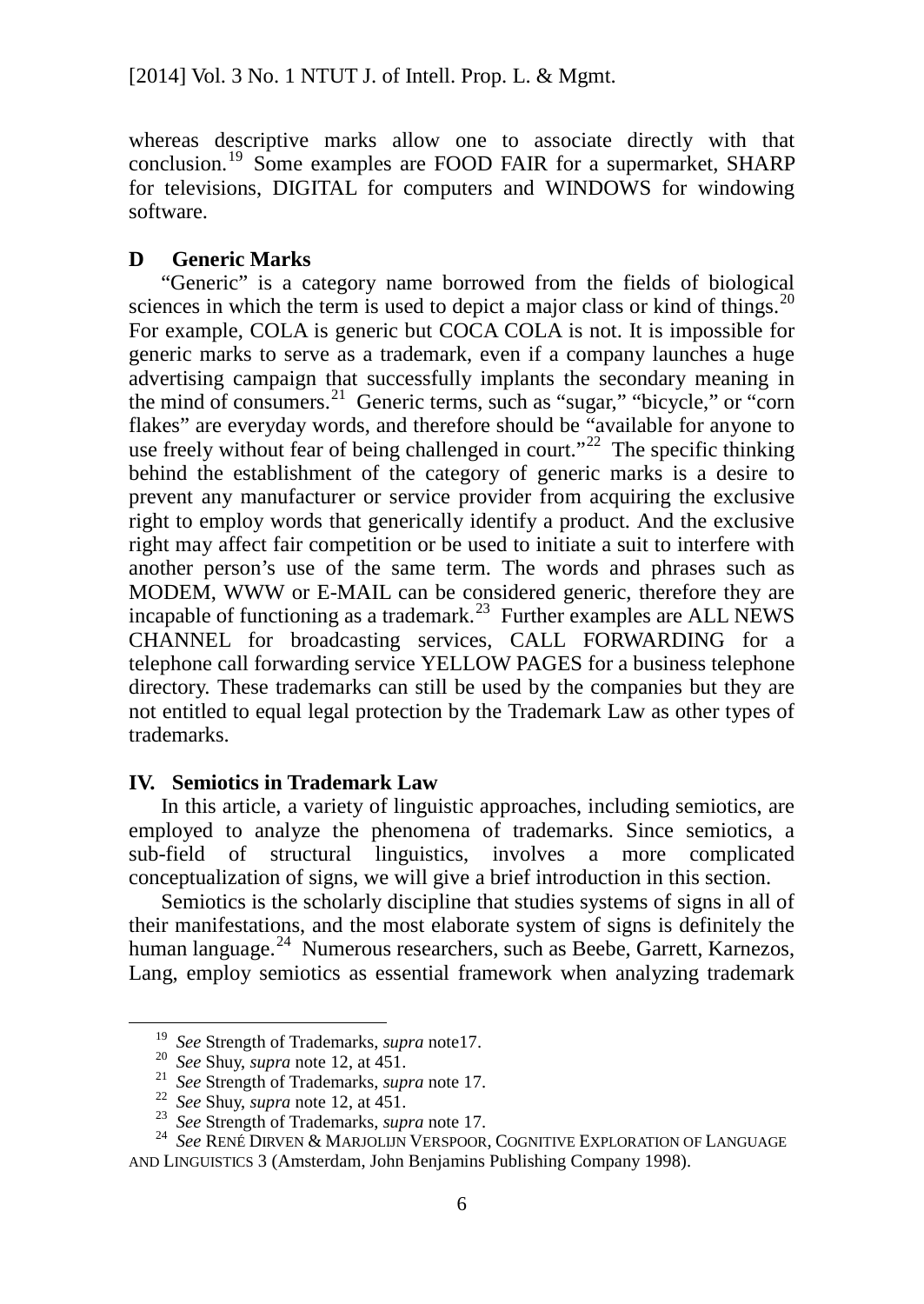<span id="page-13-6"></span> $law.<sup>25</sup>$  $law.<sup>25</sup>$  $law.<sup>25</sup>$ 

The two dominant models of what constitutes a sign were established by the linguist Ferdinand de Saussure and the philosopher Charles Sanders Peirce.<sup>[26](#page-13-1)</sup>

Saussure, the founding father of modern linguistics, constructed a "dyadic" or two-part model of the sign, where the two parts are: a "signifier"–the form which the sign takes; and the "signified"—the concept it represents. The sign is the product of the combination of the signifier with the signified.<sup>[27](#page-13-2)</sup> The relationship between the signifier and the signified is referred to as "signification," which is indicated in the Saussurean diagram by arrows. The horizontal line marking the two elements of the sign is referred to as "the bar."<sup>[28](#page-13-3)</sup> The entire concept is illustrated in Figure 1.<sup>[29](#page-13-4)</sup>



Figure 1. The Saussurean sign (the dyadic model).

Since the relationship between the sign's signifier and its signified is "arbitrary," there is no natural link between the concept of a tree and the sound or appearance of the word "tree," shown as Figure  $2.^{30}$  $2.^{30}$  $2.^{30}$ 

<span id="page-13-0"></span> <sup>25</sup> *See, e.g.,* Beebe, *supra* note 10; Meghann L. Garrett, *Trademarks as a System of Signs: A Semiotic Look at Trademark Law*, 23(1) INT'L J. FOR THE SEMIOTICS OF LAW 61 (2010); Karnezos, *supra* note 6; Angus Lang, *A Case for Applying the Theoretical Semiotics in the Practice of Trade Mark Law*, 21(1) INT'L J. FOR THE SEMIOTICS OF LAW 1 (2008).<br><sup>26</sup> *See* Daniel Chandler, *Semiotics for Beginners*,<br><u>http://users.aber.ac.uk/dgc/Documents/S4B/sem02.html</u> (last visited Apr. 18, 2013).

<span id="page-13-1"></span>

<span id="page-13-5"></span><span id="page-13-4"></span><span id="page-13-3"></span><span id="page-13-2"></span> $\frac{27}{27}$  See FERDINAND DE SAUSSURE, COURSE IN GENERAL LINGUISTICS 67 (Charles Bally & Albert Sechehaye eds., Wade Baskin trans. 1959). [*hereinafter SAUSSURE* (Baskin)].

<sup>&</sup>lt;sup>28</sup> See DANIEL CHANDLER, SEMIOTICS: THE BASICS 8-16 (London, Routledge 2007).<br><sup>29</sup> See Beebe, *supra* note 10, at 634.<br><sup>30</sup> See Chandler, *supra* note 26.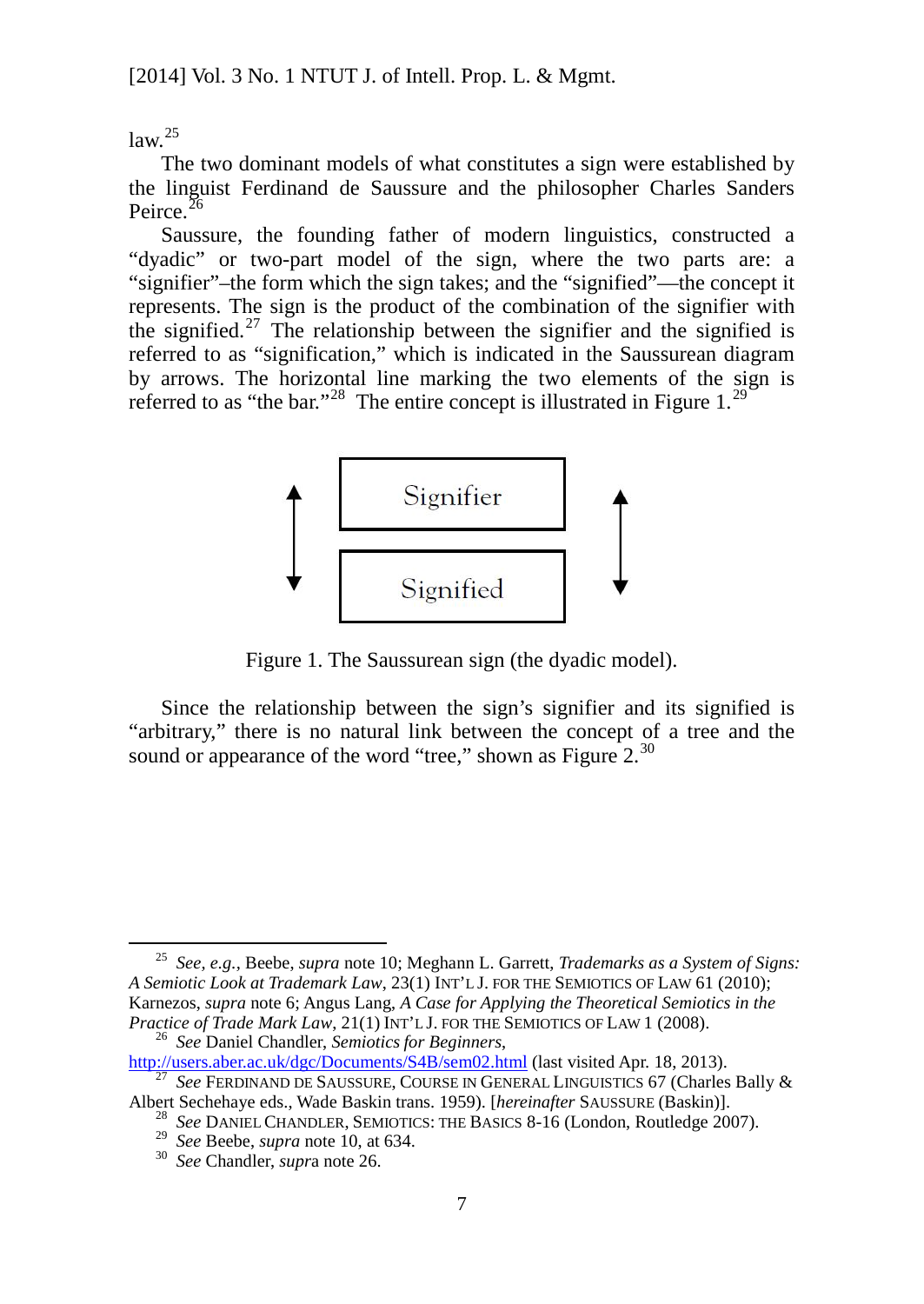

Figure 2. An example of the Saussurean sign (the dyadic model).

In the trademark field, the mark is the signifier and its service or product is the signified; an example is shown as Figure 3.



Figure 3. An example of trademark with the dyadic model.

Since semiotics focus on the definition of signs and symbols, it is an ideal instrument for the study of trademarks, which are signs or symbols that are employed by a company to distinguish its unique brand of goods. Filtered through the logic of semiotics, a trademark is no longer a mere sign, but an expression of linguistic communication that has been accepted by society.<sup>[31](#page-14-0)</sup>

A key requirement of a trademark is that the mark itself must have any intrinsic functionality since the registration of a trademark will limit people's ability to use the mark, whether it is a sign, a symbol or a color. Given such a situation, the best trademarks are arbitrary or fanciful words or designs, which have no direct link to the products that they represent except in the minds of the public. $32$ 

When studying trademarks through semiotics it is vital to remember that

<span id="page-14-0"></span><sup>&</sup>lt;sup>31</sup> *See* JASON R. FISHER, VIEWING TRADEMARK LAW THROUGH THE LENS OF SEMIOTICS 3 (May 2009) (Kevelson Seminar Manuscript).

<span id="page-14-1"></span><sup>3 (</sup>May 2009) (Kevelson Seminar Manuscript). <sup>32</sup> *See* Jason R. Fisher, *Student Positions and Opinions*, 23(1) INT'L J. FOR THE SEMIOTICS OF LAW 3, 18-19 (2010).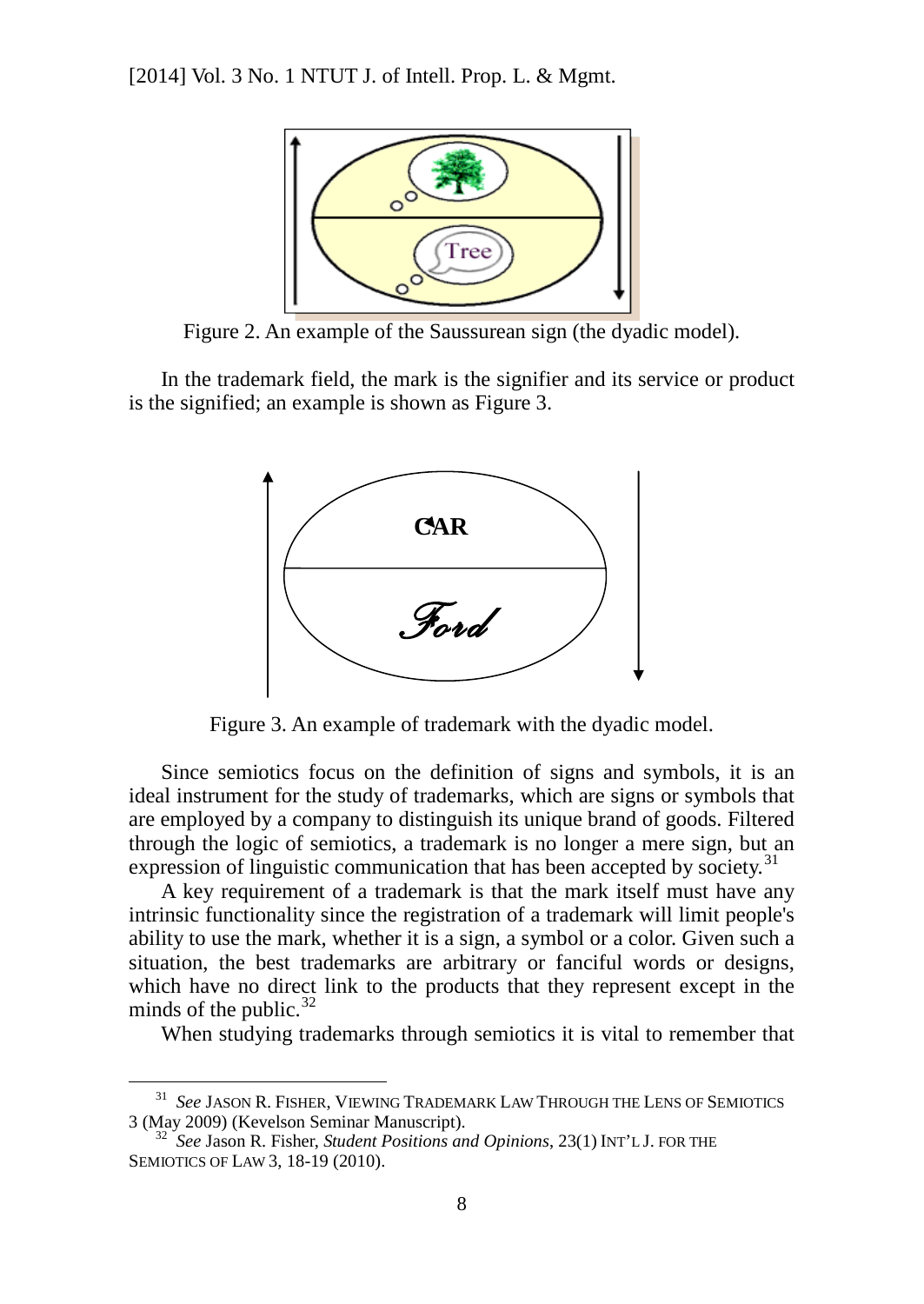like most words, trademarks involve more than just the symbols that they represent.<sup>[33](#page-15-0)</sup> For this phenomenon, Peirce perceived a sign as containing three distinct parts, known as the triadic sign model, shown as Figure  $4.^{34}$  $4.^{34}$  $4.^{34}$ The model is also commonly termed as a semiotic triangle.



Figure 4. Peirce's triadic sign model.

The first element is the representamen, the visible object that has another meaning outside of itself. According to trademark law, the representamen is the physical mark itself, which serves as a sign or symbol. The second element is the referent, a physical or mental entity, that is linked to the sign through the representamen. The referent is the company or product that is being represented by the trademark. The third and final element is called the interpretant, which Peirce defined as ''creating something in the mind of the interpreter.'' The representamen and the referent are joined by the interpretant; it is the cognitive process by which a person recognizes and interprets a trademark. Since every person's cognitive process is slightly different, the interpretant are never exactly the same. When two people look at the same trademark, both will connect the symbol to its physical counterpart even though their thinking processes will do so in different ways. [35](#page-15-2)

Trademarks have a more complex meaning than the specific products and the companies they represent. The signs and words that we encounter on a daily basis are also an expression of trust, and the smooth operation of the market depends on that trust. A trademark on an item informs the consumer that a company has manufactured the item that they put their trust in and that they are guaranteed a certain level of performance by that product. This is

<span id="page-15-1"></span><span id="page-15-0"></span><sup>33</sup> *See id.* <sup>34</sup> *See* Beebe, *supra* note 10, at 621; *see also* Garrett, *supra* not[e 25,](#page-13-6) at 64. <sup>35</sup> *See* Fisher, *supra* note 32, at 19.

<span id="page-15-2"></span>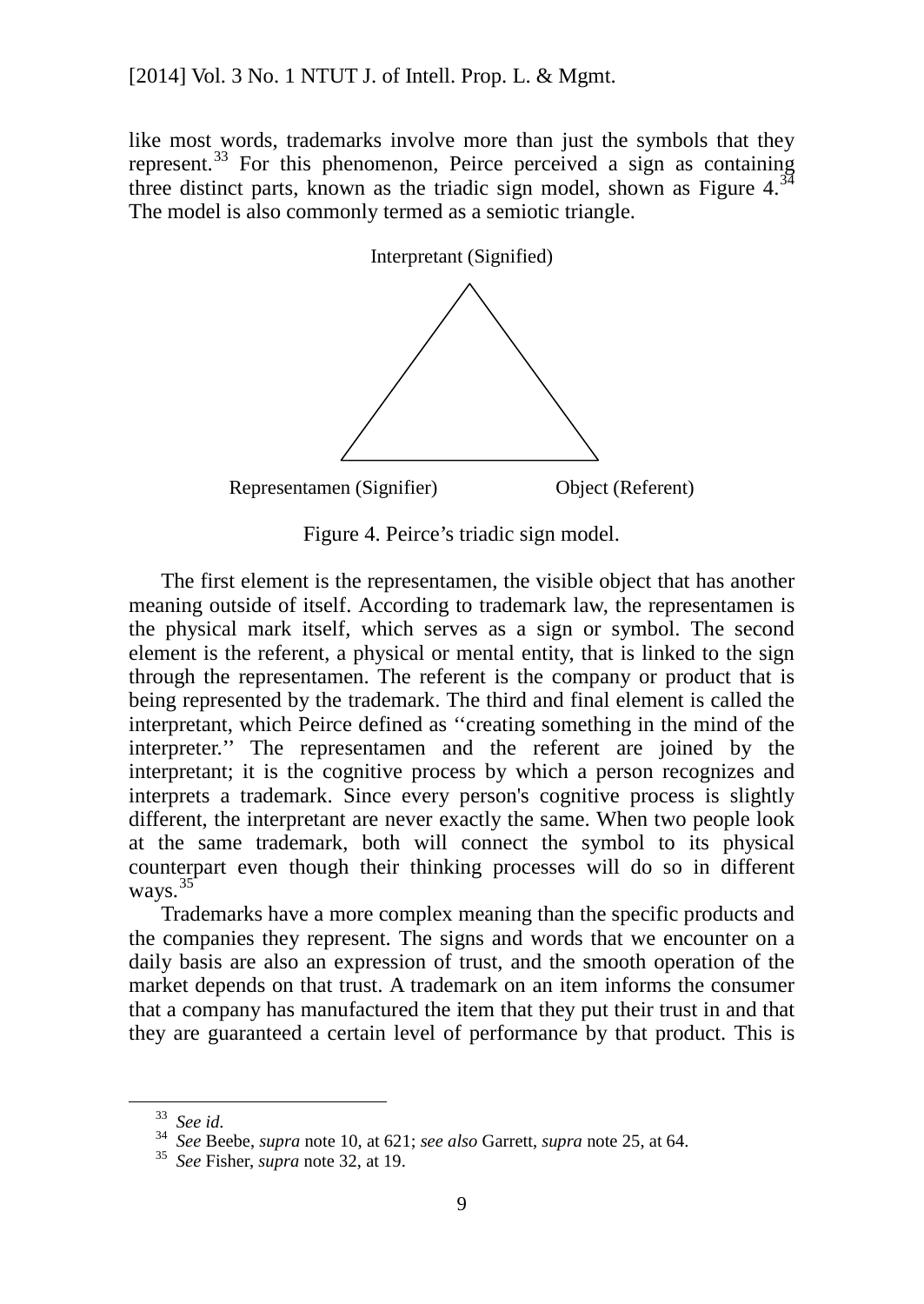why trademark dilution is a serious issue.<sup>[36](#page-16-0)</sup>

The whole field of trademark law can be considered a ''system of signs designated to facilitate the commodification of social distinctions."<sup>[37](#page-16-1)</sup> Jean Baudrillard, among others, advocated that consumption (i.e. the purchase of commodities) should be analyzed ''as a system of communication and exchange, as a code of signs continually being sent, received and reinvented—as language."<sup>[38](#page-16-2)</sup>

### **V. The Case of "MISS WU"**

Having completed the introduction in previous sections, it is time to examine the case of "MISS WU" from the perspective of linguistics. The IP court rejected Jason Wu's application on the grounds that the mark is too generic since "WU" is a common surname in Taiwan and cannot be exclusively associated with the designer Jason Wu. In short, the mark lacks distinctive characteristics.

The plaintiff contended that MISS is a metaphor of feminine tenderness and WU is an onomatopoeia, which refers to the sound of an owl, rather than the common Chinese surname "吳" (Wu). The combined term, the trademark, was intended to associate female leather accessories with the logo of an owl, another trademark that was successfully registered by the plaintiff. If this explanation is accepted by the court, then "MISS WU" will be regarded as a suggestive mark. In the Examination Guidelines on Distinctiveness of Trademarks the regulations concerning a suggestive mark are listed in Article  $2.1.3:$ 

A "suggestive trademark" refers, by use of metaphor or simile, to the quality, function, or anything related to the ingredients or nature, of the goods. Such sign is easy to remember, but is not necessarily or commonly used by competitors to describe goods or services. A suggestive description differs from direct description of goods or services. When the former is used, consumers must exercise certain level of imagination, thought, feeling or inference in order to understand the connection between the sign and the goods or services. This type of sign is not necessarily or naturally chosen by competitors to describe the features of the goods or services because there are other more directly descriptive words or devices available. Therefore, **the grant of exclusive right to this type of sign will not affect fair competition and such sign is registrable**.

Therefore, it is clear that suggestive trademarks are registrable as long as

<span id="page-16-2"></span><span id="page-16-1"></span><span id="page-16-0"></span><sup>36</sup> *See id.* at 19-20. <sup>37</sup> Beebe, *supra* note 10, at 624. <sup>38</sup> *Id*. at 623; *see also* JEAN BAUDRILLARD, THE CONSUMER SOCIETY: MYTHS AND STRUCTURES 93 (Sage 1998).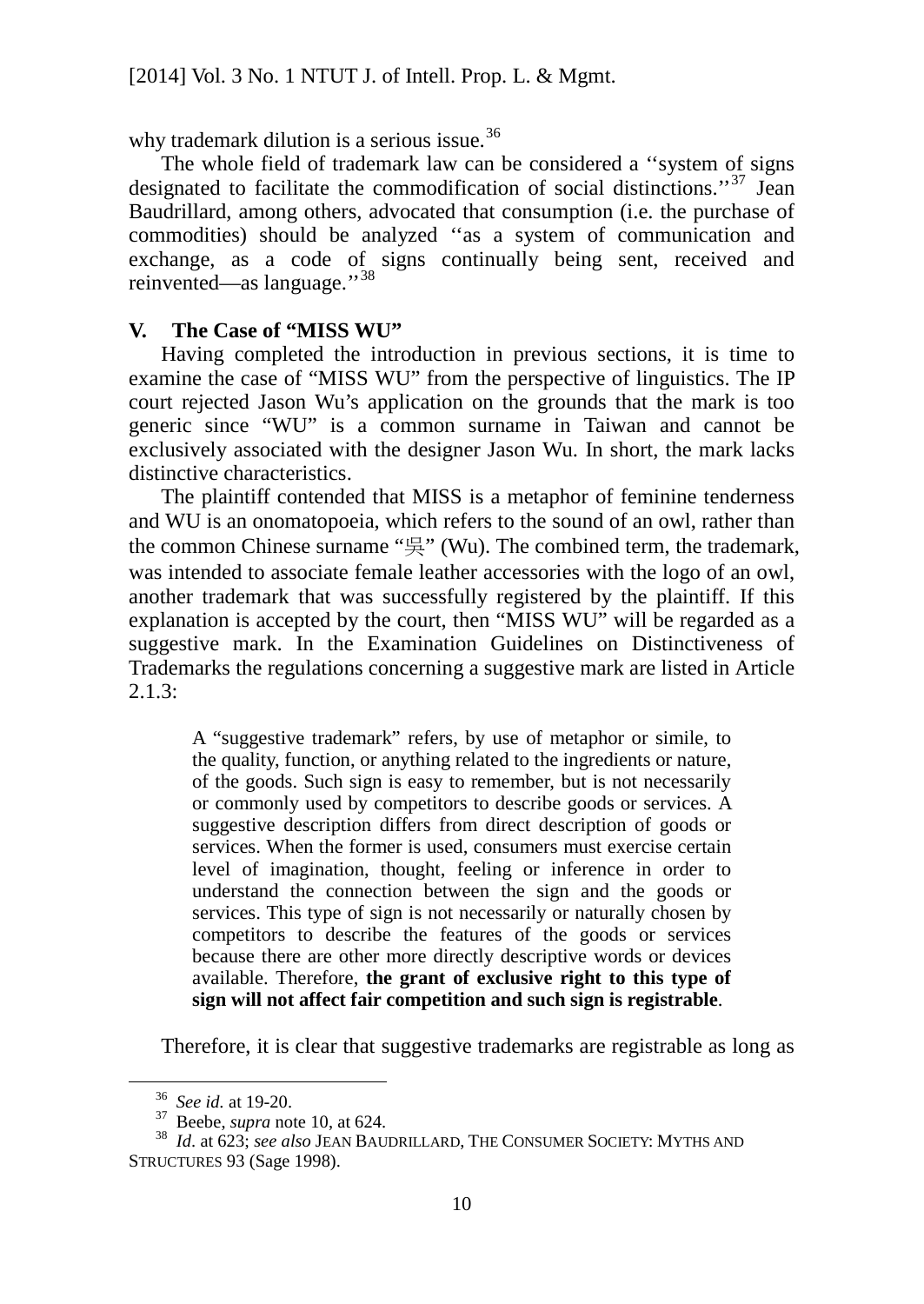certain requirements are met. To decide whether the mark "MISS WU" is sufficiently distinctive, we will employ linguistic approaches, such as corpus linguistics, phonetic rules, semantics and semiotics to examine the look, sound and meaning of the mark.

### **A. Look**

The pattern of the mark "MISS WU" filed by Jason Wu was not specially designed. Even though it is the brand of a distinguished designer, it looks surprisingly ordinary. To give the mark "MISS WU" a connotation closer to the plaintiff's intended meaning, the shape of the expression has been changed to look more feminine with a linear silhouette design shown as figure 5. The re-designed mark on the right looks considerably more female-like.

## **MISS WU** *MISS WU*

"MISS WU" in ordinary font "MISS WU" in Bodoni MT condensed

### Figure 5. "MISS WU" in different fonts.

Although the plaintiff did not perform any particular design work with the mark, we are attempting to demonstrate that more elaboration would make the mark more distinctive.

### **B. Sound and Meaning**

Based on the phonetic pattern of onomatopoeic words, such as "coo" and "oops," the sound of an owl, is more likely to be spelled as "WOO" rather than "WU", but unfortunately the word "woo" is already used as a verb for other meanings. The word "woo" refers to 1) sue for the affection of and usually marriage with or 2) solicit or entreat especially with importunity.<sup>[39](#page-17-0)</sup> Anyway, "WU" simply does not look or feel like an onomatopoeia as claimed by the plaintiff, even though it is pronounced exactly the same as "woo." According to Derek Abbott's Animal Noise Page,<sup>[40](#page-17-1)</sup> the sounds of an owl hooting can be spelled as:

*twit twoo hoo hoo whit woo terwit terwoo*

<span id="page-17-0"></span> 39 *See* Webster, *Merriam Webster Dictionary*, <http://www.merriam-webster.com/dictionary/woo> (last visited Apr. 2, 2013). <sup>40</sup> *See* Derek Abbott, *Animal Noise Page*,

<span id="page-17-1"></span><http://www.eleceng.adelaide.edu.au/Personal/dabbott/animal.html> (last visited Apr. 5, 2013).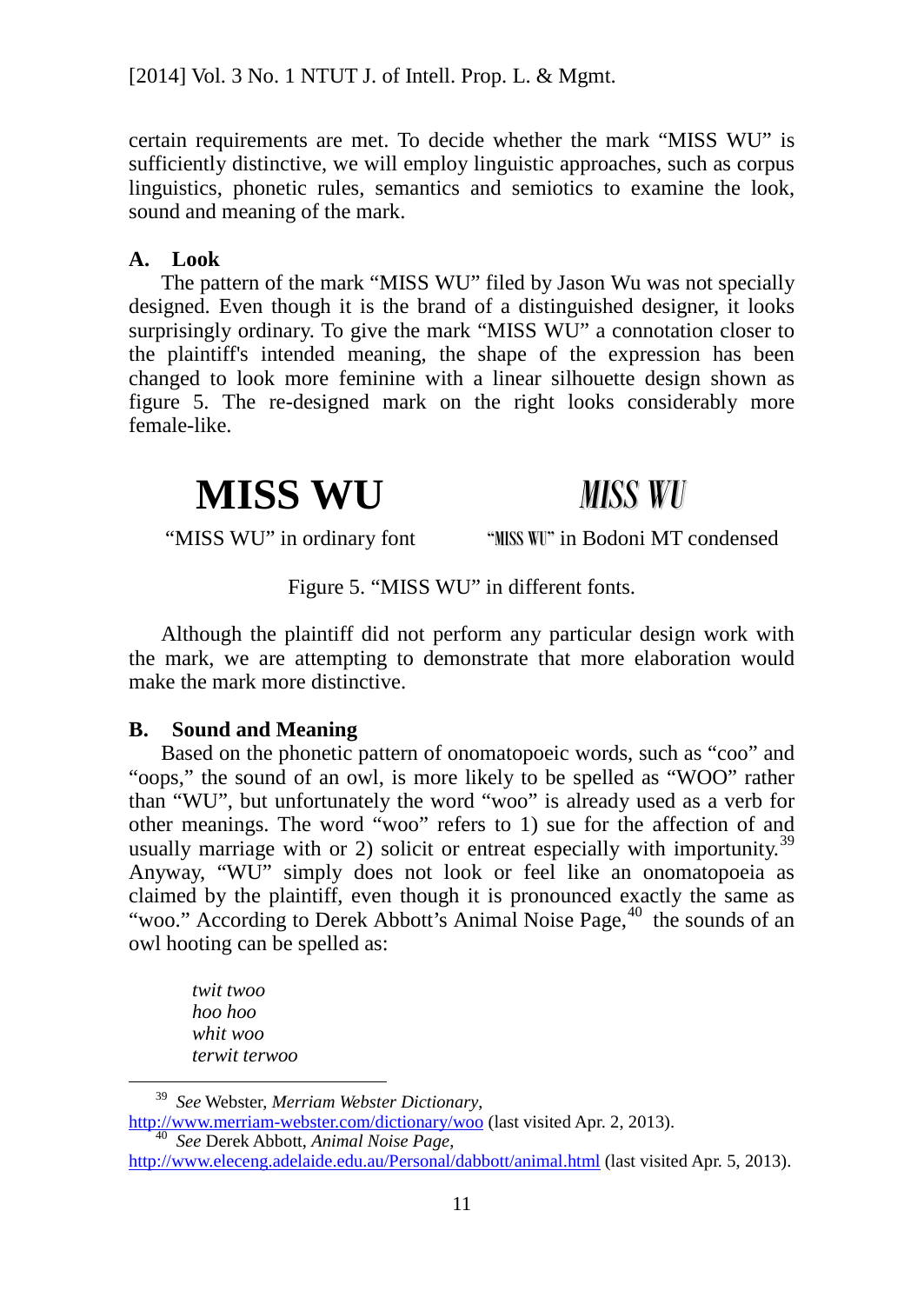Despite the fact that the English language is notorious for its inconsistency between orthography and pronunciation, we can clearly see that the phoneme [u] is usually spelled as "oo" instead of " $u''^{41}$  $u''^{41}$  $u''^{41}$  for onomatopoeias. Therefore, it is reasonable for the court to say that "WU" is a surname, even though the plaintiff countered that the IP office committed a dereliction of duty by interpreting "WU" as the surname "吳" (Wu).

The guidelines of surnames used as trademarks are regulated as the Examination Guidelines on Distinctiveness of Trademarks,  $4.6.1<sup>42</sup>$  $4.6.1<sup>42</sup>$  $4.6.1<sup>42</sup>$ :

<span id="page-18-3"></span>A surname used on goods or services is usually the principal's surname rather than a sign identifying the source. When other competitors use the same surname, relevant consumers will be unable to identify the source by such surname. From the perspective of competition, different competitors in the same trade having the same surname should be free to use their own surname, regardless of when they enter the market. In principle, use of a surname as a trademark is not distinctive. **Such trademark can be registered only if there is evidence that it has acquired distinctiveness.**

Guideline 4.6.1 indicates that surnames can be registered as trademarks only if there is evidence that it has acquired distinctiveness, which is precisely what "MISS WU" lacks. The appellant challenged the standard of the IP office, citing earlier registered trademarks, such as "Dr. Chi," "Dr. Ku," "Miss V," and "Miss S." as examples. These marks possess an acquired distinctiveness through a lengthy period of use in commerce. Moreover, neither "V" nor "S" is a surname in English or Chinese.

According to Trademark Law, after a surname has been recognized as acquiring a secondary meaning, the mark is protectable as a trademark, thus preventing anyone else from using the same mark for a comparable product or service, even if they have the same surname. For example, Fred Hilton is forbidden to call his hotel "Hilton Hotel" and John Newman can not call his salad dressing "Newman's Salad Dressing" because the trademarks Hilton and Newman's Own have already achieved secondary meaning.<sup>[43](#page-18-2)</sup> You can imagine how much trouble the registration of the mark "MISS WU" will cause to the huge number of people surnamed Wu in Taiwan.

Next, we will apply corpus analysis to the distribution of "MISS WU." Designed for the study of language, corpus linguistics is a method of linguistic analysis which relies on a collection of natural or "real word" texts

<sup>&</sup>lt;sup>41</sup> *See* PETER LADEFOGED, A COURSE IN PHONETICS (Harcourt, 4th ed. 2001).<br><sup>42</sup> Examination Guidelines on Distinctiveness of Trademarks,

<span id="page-18-2"></span><span id="page-18-1"></span><span id="page-18-0"></span><http://www.tipo.gov.tw/ct.asp?xItem=285308&ctNode=7048&mp=1> (last visited Apr. 18, 2013).

<sup>&</sup>lt;sup>43</sup> *See* Strength of Trademarks, *supra* note17.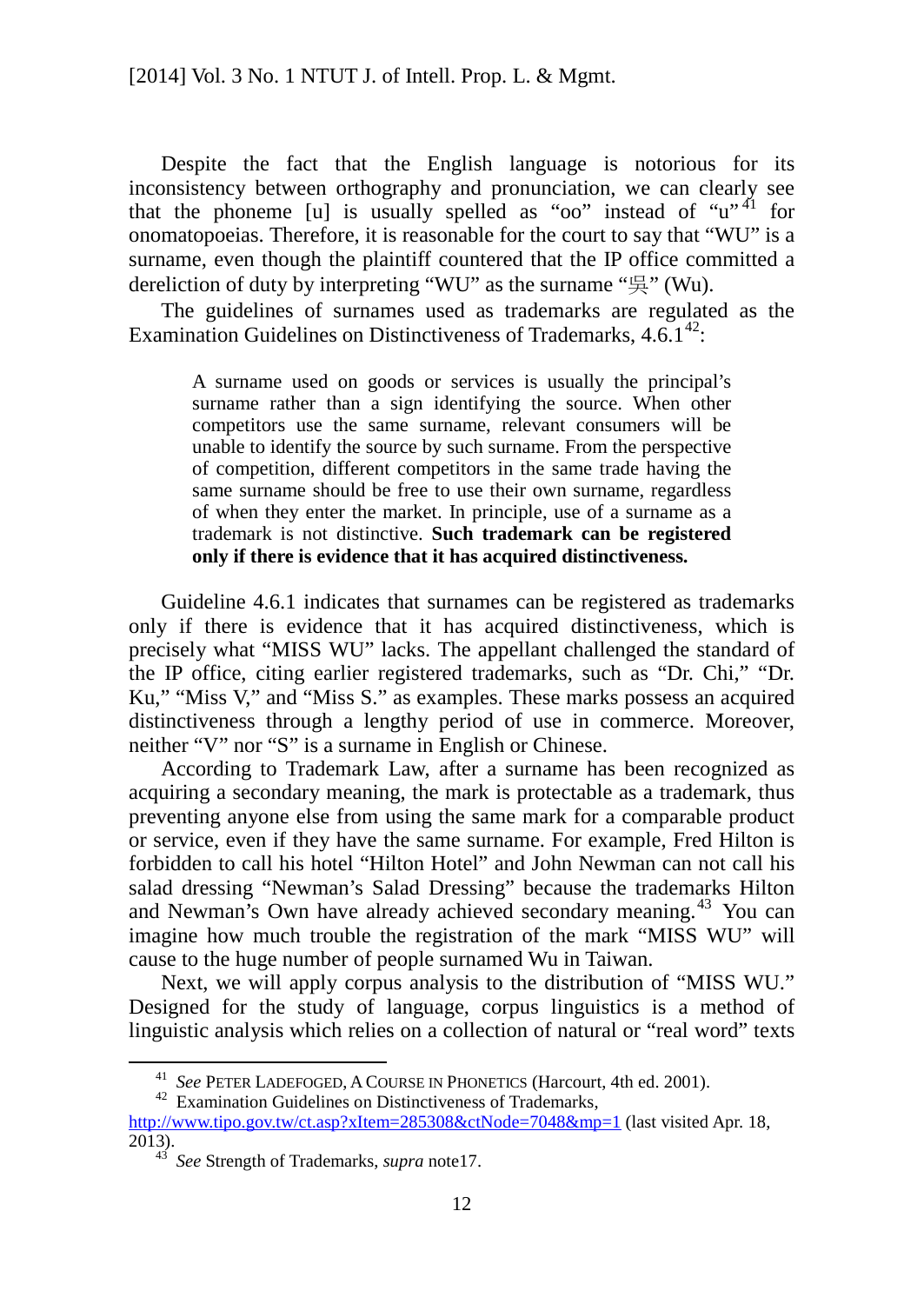known as corpus. The essential characteristics of corpus-based analysis are: 1) it is empirical, analyzing the actual patterns of use in natural texts; 2) it utilizes a large and principled collection of natural texts, known as a "corpus," as the basis for analysis; 3) it makes extensive use of computers for analysis, using both automatic and interactive techniques and 4) it depends on both quantitative and qualitative analytical techniques. [44](#page-19-0) Since corpus linguistics depends on a massive corpora made up of millions, even a billion words, the statistics it uses are considered reliable, due to the belief that language is a reflection of reality.<sup>[45](#page-19-1)</sup>

<span id="page-19-3"></span>Since the mark "MISS WU" is intended to be used in English rather than Chinese, the common language used in Taiwan, it would be inappropriate to use a Chinese corpus for analysis. Therefore, we cannot but do with an English corpus. The corpus used for analysis is the Corpus of Contemporary American English (COCA), [46](#page-19-2) which is the largest corpus available for American English. From the data shown in Table 1 collected from COCA, we have found that the majority of the collocation of "Miss" with a surname occupies 87.3%, while the remaining 12.7% is linked with the name of a place, a country or other words, such as Miss America or Miss California. It is worth pointing out that the very expression "Miss Wu" appeared only once in the corpus. In a corpus as large as 450 million words, that is extremely rare and can be totally ignored. Perhaps this explains why the trademark "MISS WU" was successfully registered with the IP office in the United States.

| Tuoto II Tilo Gibtitoglioni of the contocution of Trilib |                  |                      |  |  |  |
|----------------------------------------------------------|------------------|----------------------|--|--|--|
| <b>Expressions</b>                                       | $Miss + surname$ | $Miss + other words$ |  |  |  |
| Percentage                                               | 87.3%            | 12.7%                |  |  |  |

Table 1. The distribution of the collocation of "Miss"

The distribution of "Wu" and other common English surnames is presented in Table 2. By the standard of corpus analysis, if the frequency of a recurrent expression per million words is as low as 4.56, it is not worth

<span id="page-19-0"></span> <sup>44</sup> *See* DOUGLAS BIBER, SUSAN CONRAD, & RANDI REPPEN, CORPUS LINGUISTICS. INVESTIGATING LANGUAGE STRUCTURE AND USE 5 (Cambridge University Press 1998) [hereafter BIBER, CORPUS LINGUISTICS].

<span id="page-19-1"></span><sup>&</sup>lt;sup>45</sup> *See id.*; *see also* Corpus Linguistics, <http://www.cl2011.org.uk/> (last visited Apr. 5, 2013).  $46$  The Corpus of Contemporary American English\* (not to be confused with the

<span id="page-19-2"></span>American National Corpus) is the first large, balanced corpus of contemporary American English. It is freely available online, and it is related to other large corpora that they have created. The corpus contains more than 450 million words of text, including 20 million words each year from 1990-2012, and it is equally divided among spoken, fiction, popular magazines, newspapers, and academic texts. The corpus is also updated at least twice each year, and will therefore serve as a unique record of linguistic changes in American English; *available at* <http://www.americancorpus.org/> (last visited Apr. 2, 2013).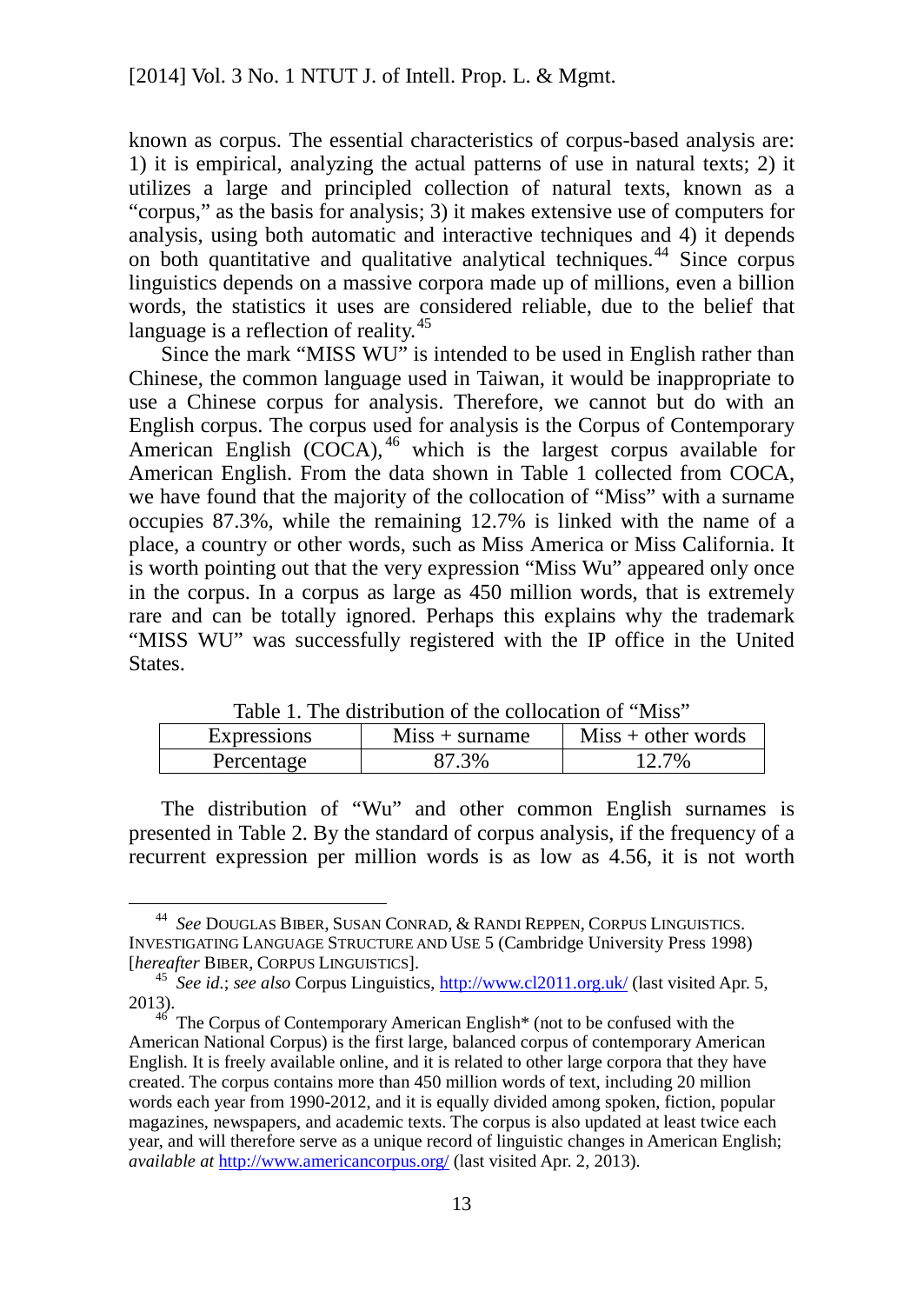counting, and is likely to be regarded as insignificant.<sup>[47](#page-20-0)</sup> Compared with common surnames, such as "Smith," "Brown," "Johnson," "Jones," the frequency of "Wu" seems significantly low, therefore "Wu" is a rare surname in Western culture.

| Surname                              | WU   | <b>SMITH</b> | <b>BROWN</b> | <b>JOHNSON</b> | <b>JONES</b> |
|--------------------------------------|------|--------------|--------------|----------------|--------------|
| token                                | 2053 | 47172        | 39392        | 39168          | 31681        |
| frequency in<br>per million<br>words | 4.56 | 104.83       | 87.54        | 87.04          | 70.40        |

Table 2. The distribution of "WU" and other common surnames

In contrast, the distribution of the surname "吳" (Wu) in Taiwan is extremely different. Compared with the rarity in Western culture, the surname吳 "Wu" is very common and abundant in Chinese society. In fact, Wu is one of the top 10 common surnames in Taiwan according to the statistics of the Ministry of the Interior.<sup>[48](#page-20-1)</sup> In 2012, Wu was the No. 7 most common surname, with 4.04% of the whole population—23 million people—of Taiwan. Therefore, there are approximately one million people surnamed Wu in Taiwan. If half of these people are females, then there are nearly half a million *Miss Wu's* in Taiwan. That's definitely a huge number for a category. As mentioned previously, a term used to depict a major category or kind of things or people is generic. Apparently, the differentiation of the surname distribution is a result of cultural differences.

Based on the above-mentioned analyses, it is fair to conclude that "MISS WU" is a generic mark, and the guidelines of generic marks are regulated as the Examination Guidelines on Distinctiveness of Trademarks,  $2.2 \cdot 2^{49}$ :

A generic mark is a sign that is commonly used by businesses in respect of specific goods or services, while a generic name is a name that is commonly used by businesses to denote the goods or services. A generic name also includes the shortened forms, acronyms and common nicknames. For relevant consumers, a generic mark or name is used by general businesses to denote or indicate the goods or services themselves and does not serve to identify the source. For example, "revolving neon light in red, blue and white" is a generic mark for hair salons; " $\mathbb{H}\cap\mathbb{R}$ " ("Kai Xin Guo") is a common nickname for pistachios; "阿拉比卡 Arabica" is

<span id="page-20-2"></span><span id="page-20-1"></span><span id="page-20-0"></span><sup>&</sup>lt;sup>47</sup> *See* BIBER, CORPUS LINGUISTICS, *supra* note [44.](#page-19-3)<br><sup>48</sup> *See* Ministry of the Interior website, <http://www.moi.gov.tw/outline/en/en-03.html> (May 2, 2013). <sup>49</sup> Examination Guidelines on Distinctiveness of Trademarks, *supr*a note [42.](#page-18-3)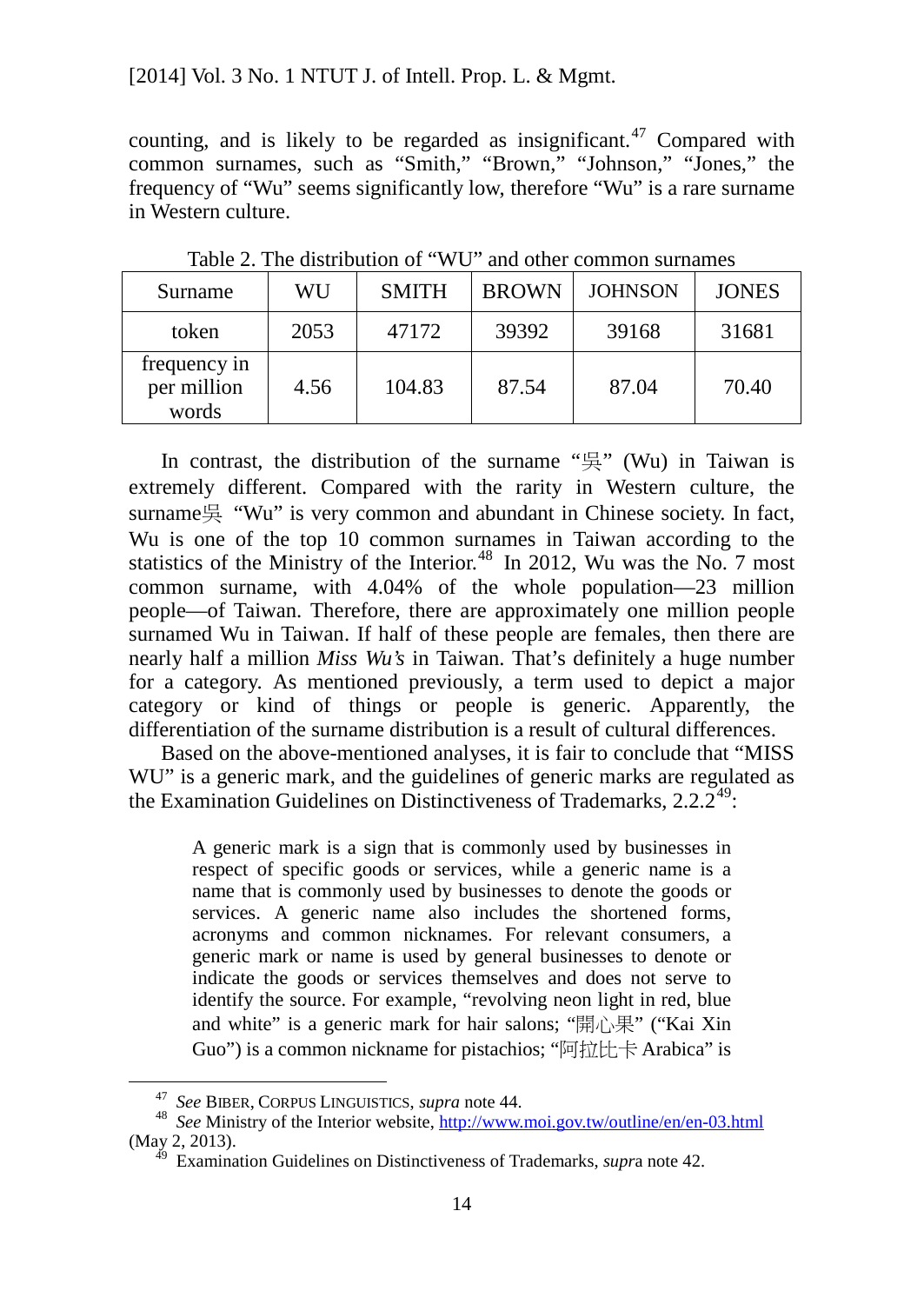a variety of coffee tree. **These marks or names** cannot serve as the basis for identifying the source and **are not registrable; otherwise, the exclusive right may affect fair competition or be used to initiate a suit to interfere with another's use of the same term.** 

The guideline clearly indicates that generic marks are not registarable since "the exclusive right may affect fair competition or be used to initiate a suit to interfere with another person's use of the same term."

### **C. English or Chinese?**

When foreign words are used as trademarks, numerous problems may arise. Should a mark's descriptiveness or suggestiveness be considered from the perspective of speakers of the country where the protection is sought or from those who speak the foreign language itself?<sup>[50](#page-21-0)</sup>

As McCarthy indicated, problems may arise when the foreign language word would or would not have a descriptive connotation to local consumers. McCarthy was troubled by the doctrine of foreign equivalents because it depends greatly on the knowledge and acquaintance of consumers with specific foreign languages or foreign words.<sup>[51](#page-21-1)</sup> In Taiwan, the usage of foreign words as trademarks is regulated in the Examination Guidelines on Distinctiveness of Trademarks  $4.1.3^{52}$ :

**If a foreign word is a generic name or relevant description of the designated goods or services, the word is not distinctive.** When a trademark to be registered consists of or contains foreign word(s), the applicant should specify the language and the meaning in Chinese in the column of trademark specimen in the application form. If the language is familiar to local people, such as English, it is easier to determine whether the word concerned is a generic name or relevant description of the goods or services. For a word in a language that is less familiar to local people, **even if registration is granted** because it is not found to be a generic name or be descriptive of goods or services, **it may still be subject to cancellation** by opposition or invalidation proceedings **when such word is** later found to be **unregistrable**.

Again, the guideline clearly points out that if a foreign word is a generic name, the word is not distinctive and therefore not registrable.

<span id="page-21-0"></span>**D. Interpret the Mark "MISS WU" in the Semiotic Theory** In the case of "MISS WU," many people have questioned the reasoning

<sup>50</sup> *See* SHUY, TRADEMARK DISPUTES, *supr*a note [5,](#page-9-3) at 144. 51 *See id.*; s*ee also* MCCARTHY, *supra* note 15, at § 3.1[1].

<span id="page-21-1"></span>

<span id="page-21-2"></span><sup>52</sup> Examination Guidelines on Distinctiveness of Trademarks, *supra* note [42.](#page-18-3)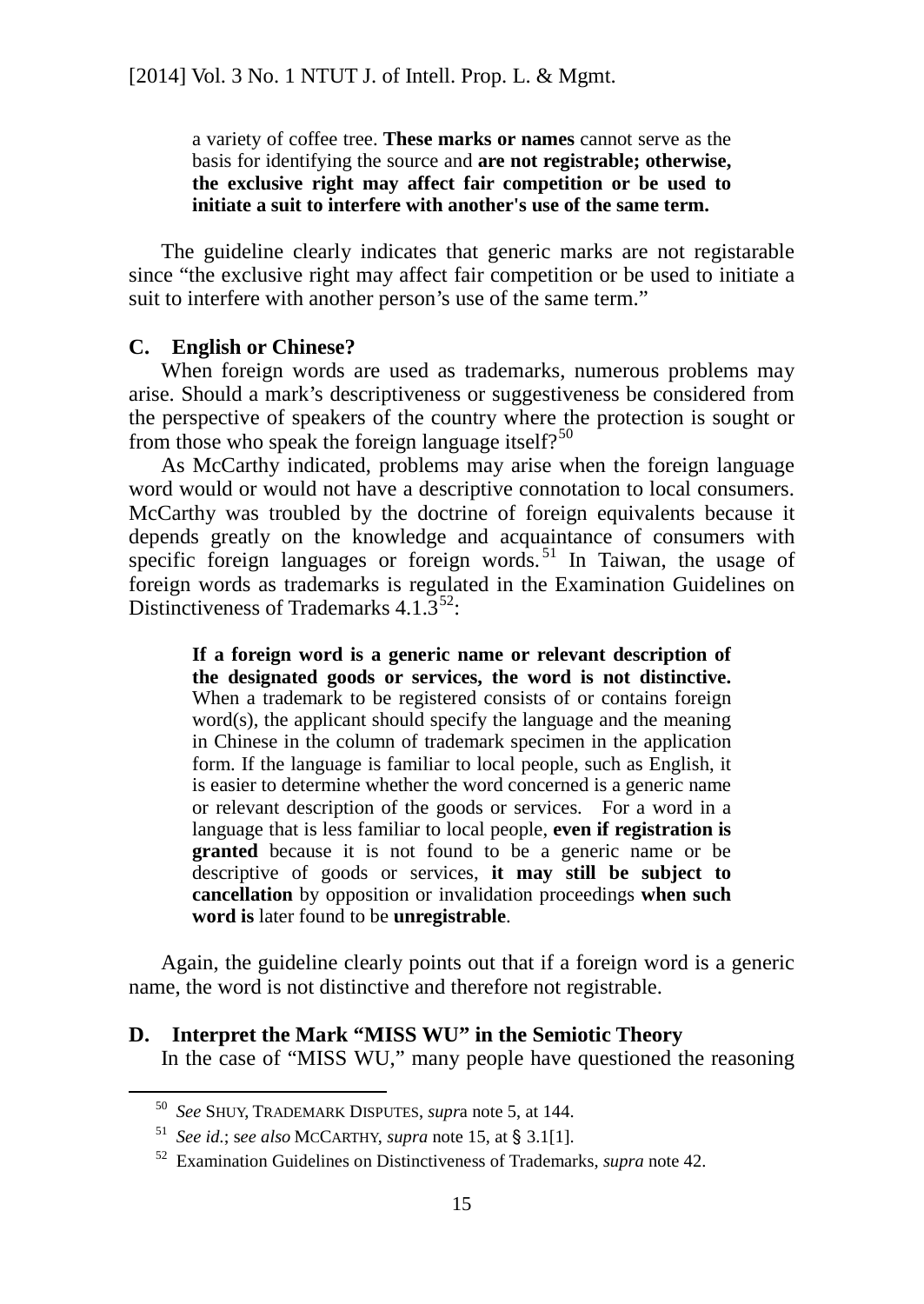of the court and criticized the standard of the court. People in the fashion industry in Taiwan were even outraged by the court's audacity in refusing to grant registration of the mark, which has been successfully registered in the United States and many EU countries. Among the criticisms of the case, the major problem is that the common public, or laypersons from the perspective of legal professionals, confuses the trademark with the designer Jason Wu. In semiotic terms, they have confused the referent with the representamen. It is essential to remember that the mark, not the plaintiff, i.e. the designer, is being examined. Most of the negative reaction focused on how ignorant and ill-informed the IP officials and judges must be if they do not know that Jason Wu is the designer of the gowns of Michelle Obama and Mei-ching Zhou, the first lady of Taiwan. Actually, this very fact is expressly indicated in the defense of the plaintiff. Yes, the court "does" know that Jason Wu is a distinguished international designer. What is problematic is the mark "MISS WU," which is too generic, and thus cannot be registered as a trademark according to the trademark law.

Garrett indicated that marks can be viewed in light of the Peirce's semiotic triangle while analyzing the case of *eBay, Inc. v. Perfumebay.com*<sup>[53](#page-22-0)</sup>. Following his demonstration, we will illustrate this case with the triangle as well. In this case, the mark "MISS WU" is the signifier, the referent is the trademark. The signifier-referent relation signifies "Jason Wu" rather than the concept of a trademark, which caused the confusion, as the signifier does not signify the correct signified. In the mind of the common public, "MISS WU" means "Jason Wu" but to the IP court it means a phrase which it is not qualified to become a registered trademark. The confusion can be illustrated through the following semiotic triangle shown as Figures 6 and 7.

Signified-Interpretant (Jason Wu) Thirdness





<span id="page-22-0"></span> <sup>53</sup> *See* Garrett, *supra* note 25, at 67.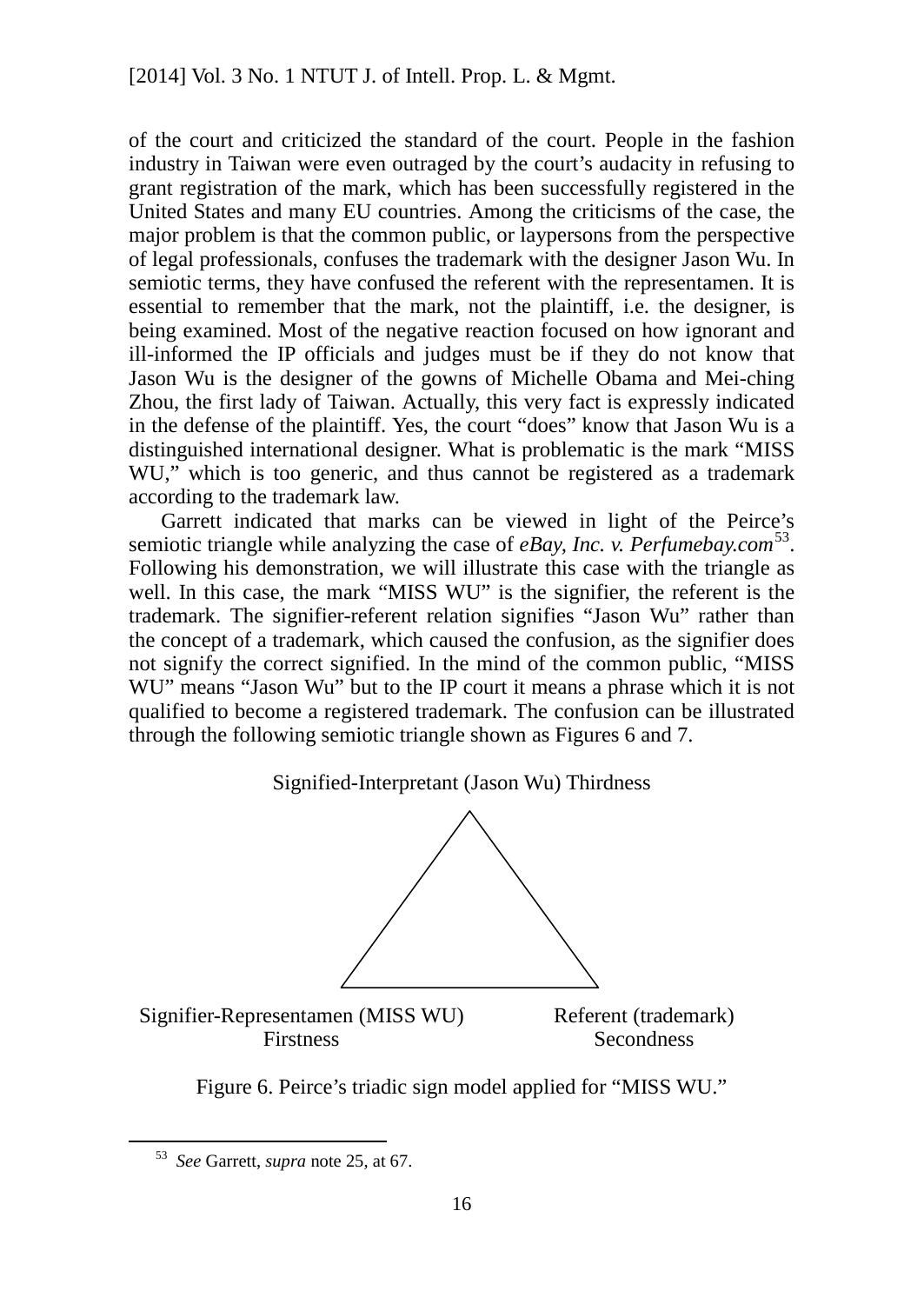As mentioned earlier, Peirce defined the interpretant as "creating something in the mind of the interpreter." The interpretant is what connects the representamen and the referent. According to semiotic theory, the signified changes with person and context.<sup>[54](#page-23-0)</sup> In this case, the interpretant, i.e. the IP court and the public, understand and interpret the mark "MISS WU" in greatly different ways and their cognitive processes deviate from each other to a noticeable extent as Figure 7 shows.

Signified-Interpretant (IP court, the public) Thirdness



Figure 7. Peirce's triadic sign model applied for "MISS WU."

The coincidence of the announcement of the ruling of Jason Wu's trademark case and First Lady Michelle Obama's selection of a second Jason Wu-designed gown for Obama's inauguration ball may have given the mark "MISS WU" a second meaning. People learned that "MISS WU" is one of Jason Wu's brands. Prior to this surge of media coverage, probably few people had heard of the name. Under the pressure of public opinion, the IP office has conceded that Jason Wu can file a trademark registration again with more supplements, such as the sales figures and the names of celebrities who have worn the products of "MISS WU," it is likely that they would grant the registration. Nobody would like to see the law twisted merely to satisfy the demands of famous people. However, if we look at the case from the bright side, an ideal world in which the law stands neutral to everybody is still worth our efforts.

Based on the analysis presented above, it is fair to say the IP court acted properly when ruling on the case of Jason Wu. Facing a world-renowned designer such as Jason Wu, it performed its role of gatekeeper. It is understandable that both the IP office and the court have to be cautious in deciding the case since once they grant the registration of "MISS WU," the applicant will enjoy an exclusive right of use accompanied with the

<span id="page-23-0"></span> <sup>54</sup> *See* SAUSSURE (Baskin), *supra* note 27, at 80.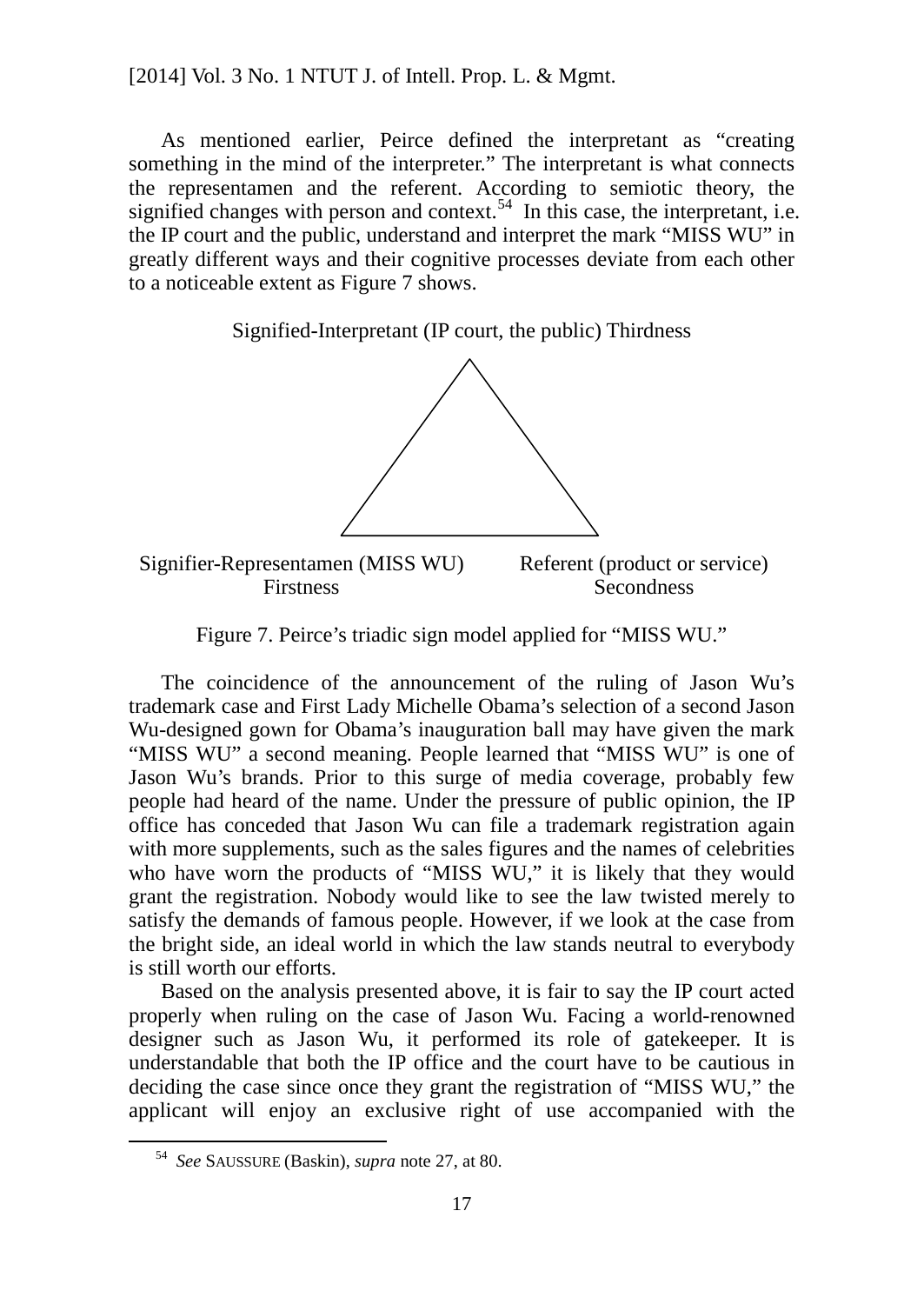protection of the trademark law. The situation would deprive others of the right to use common expressions, such as "A Miss Wu called and left a message," in everyday life. As a matter of fact, the notion that "bits of linguistic or semiotic material" can actually be owned by individuals and companies has been challenged by researchers. [55](#page-24-0) How to strike the balance between protection of trademarks and freedom of expression is their main concern.

### **E. Companies' Strategies for Generic Terms from the Perspective of "MISS WU" Case**

The global trend is that successful companies and their lawyers are endeavoring to ensure that their marks do not become generic, termed as genericide.<sup>[56](#page-24-1)</sup> Genericide is a legal term for generification, which stands for the historical process whereby a brand name or trademark is transformed through popular usage into a common noun.<sup>[57](#page-24-2)</sup> In fact, a great proportion of the legal efforts of large corporations is spent waging a constant battle against its mark being used as a generic term.<sup>38</sup> It is beyond imagination and extremely unwise for a company to employ a generic term in the first place when the proprietors of *Kleenex*, *Baggies*, *Xerox*, and *Google* are struggling with the problem of genericide. Take the trademark of *Google* for example. These days, *Google* become more cautious and aggressive, with occasional flurries of letters requesting publications to say "using the Google search engine" instead of "googling."<sup>[59](#page-24-4)</sup> But that doesn't seem to be able to stop people from using the term in everyday speech. We can well imagine how much their attorneys would like to nip the problem in the bud before it gets serious since they fully understand that if a trademark becomes generic through common use, the court can rule it invalid and revoke its registration.

Normally, trademarks attorneys would propose trademark strategies for their clients in order to easily protect their trademark use in the future.<sup>[60](#page-24-5)</sup> And it is not the case that the term "MISS WU" has been used in commerce for a long time and received recognition from the consumers, and therefore acquired a second meaning. As a matter of fact, Jason Wu started to use that

<span id="page-24-0"></span> <sup>55</sup> *See* Ronald Butters, *Trademark Linguistics – Trademarks: Language that one owns*, *in* THE ROUTLEDGE HANDBOOK OF FORENSIC LINGUISTICS 351-64 (Malcolm Coulthard & Alison Johnson eds., 2010). <sup>56</sup> *See* Rhodri Marsden, *"Genericide": When Brands Get Too Big*,

<span id="page-24-1"></span>[http://www.independent.co.uk/news/business/analysis-and-features/genericide-when-brands](http://www.independent.co.uk/news/business/analysis-and-features/genericide-when-brands-get-too-big-2295428.html)[get-too-big-2295428.html](http://www.independent.co.uk/news/business/analysis-and-features/genericide-when-brands-get-too-big-2295428.html) (last visited Apr. 8, 2013). <sup>57</sup> *See* Richard Nordquist, *About Grammar*,

<span id="page-24-3"></span><span id="page-24-2"></span> $\frac{\text{http://grammar.about.com/od/fh/g/genericidetermint}{58} \frac{\text{Step Marsden, supra note 56.}}{\text{See id.}}$   $\frac{58}{58} \frac{\text{See Marsden, supra note 56.}}{\text{See id.}}$   $\frac{59}{58} \frac{\text{See id.}}{\text{See MICHACLA FALLS, RECENT TRENDS IN TRADEMARK PROTECTION 40-45 (Aspatore)}}$ 

<span id="page-24-5"></span><span id="page-24-4"></span><sup>2011).</sup>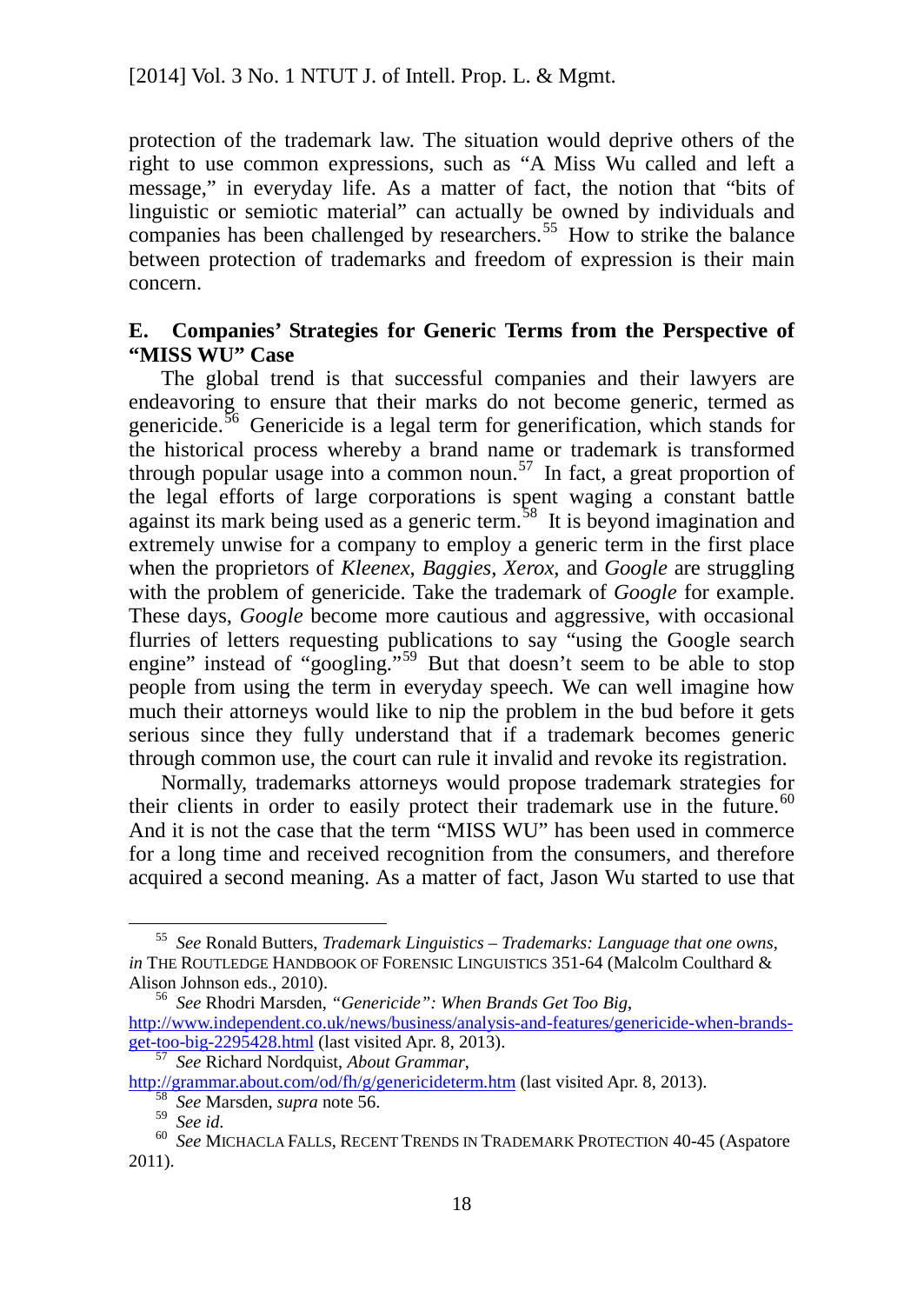term as recently as the year of 2012. Not a single item of the series of "Jason Wu" or "MISS WU" has been officially purchased in the marketplace of Taiwan. In other words, people have never given recognition to the brand of "MISS WU" as consumers. The reason why people supported Jason Wu in his lawsuit is not that the mark is distinctive enough but that they are proud that he is a world-famous Taiwanese.

### **VI. Conclusion**

### **A. Findings**

This research shows that the law and linguistic disciplines, semiotics in particular, can collaborate effectively to resolve trademark disputes. In fact, the field of trademarks is tailor-made for the application of linguistics. Semiotics can contribute a great deal more to the analysis of trademarks than just a theoretical academic research methodology since the "law is a system of signs<sup>"[61](#page-25-0)</sup> and semiotics is the study of signs. Using semiotics allows people to obtain a more in-depth look at legal realities. If the IP office had employed plain language instead of annoying legalese when it explained why it was inappropriate to register "MISS WU" as a trademark with those linguistic approaches, the public would have identified with the office, rather than blindly supported the plaintiff. This study demonstrated that established linguistic methodologies can assist legal professionals in analyzing the appropriateness of disputed trademarks.

### **B. Suggestions**

Since it is common for trademark applicants to use trademarks that have already been registered as evidence that the intended mark is sufficiently distinctive to qualify as a trademark, we suggest that the IP office evaluate all of the trademarks that have been granted registration through the acquired distinctiveness, i.e. secondary meaning. In the majority of cases, these marks are either generic or descriptive. Generally speaking, the owners of these marks have used the mark for a long period of time, and their products or service are well-received by consumers, which is how their marks acquire distinctiveness—secondary meaning. Perhaps the IP office could supply a brief introduction to those trademarks in the database. Presented with clear explanations of the reasoning behind each existing trademark, other applicants would understand that their intended marks do not meet the requirements of the trademark law because there are no comparable background stories of secondary meaning behind their marks. The provision of such introductions could prevent a considerable amount of ill-feeling and resentment and spare a lot of unnecessary trouble.

<span id="page-25-0"></span>Cited as:

<sup>&</sup>lt;sup>61</sup> ROBERTA KEVELSON, THE LAW AS A SYSTEM OF SIGNS 25 (Plenum Press 1988).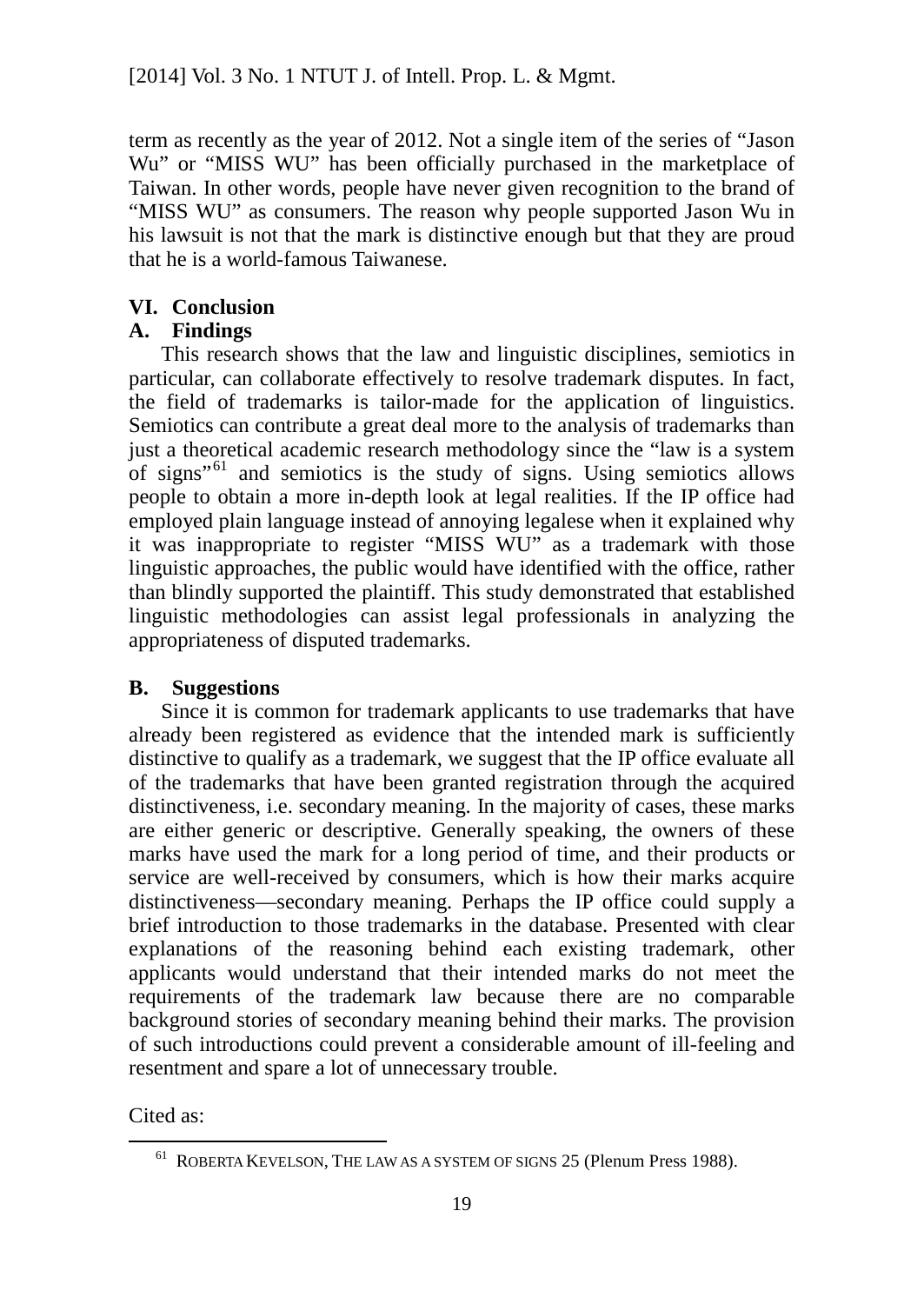- Bluebook Style: Pi-Chan Hu, *A Linguistic Study of the Distinctiveness of a Trademark*, 3 NTUT J. OF INTELL. PROP. L. & MGMT. 1 (2014).
- APA Style: Hu, P.-C. (2014). A linguistic study of the distinctiveness of a trademark. *NTUT Journal of Intellectual Property Law & Management, 3*(1), 1-20.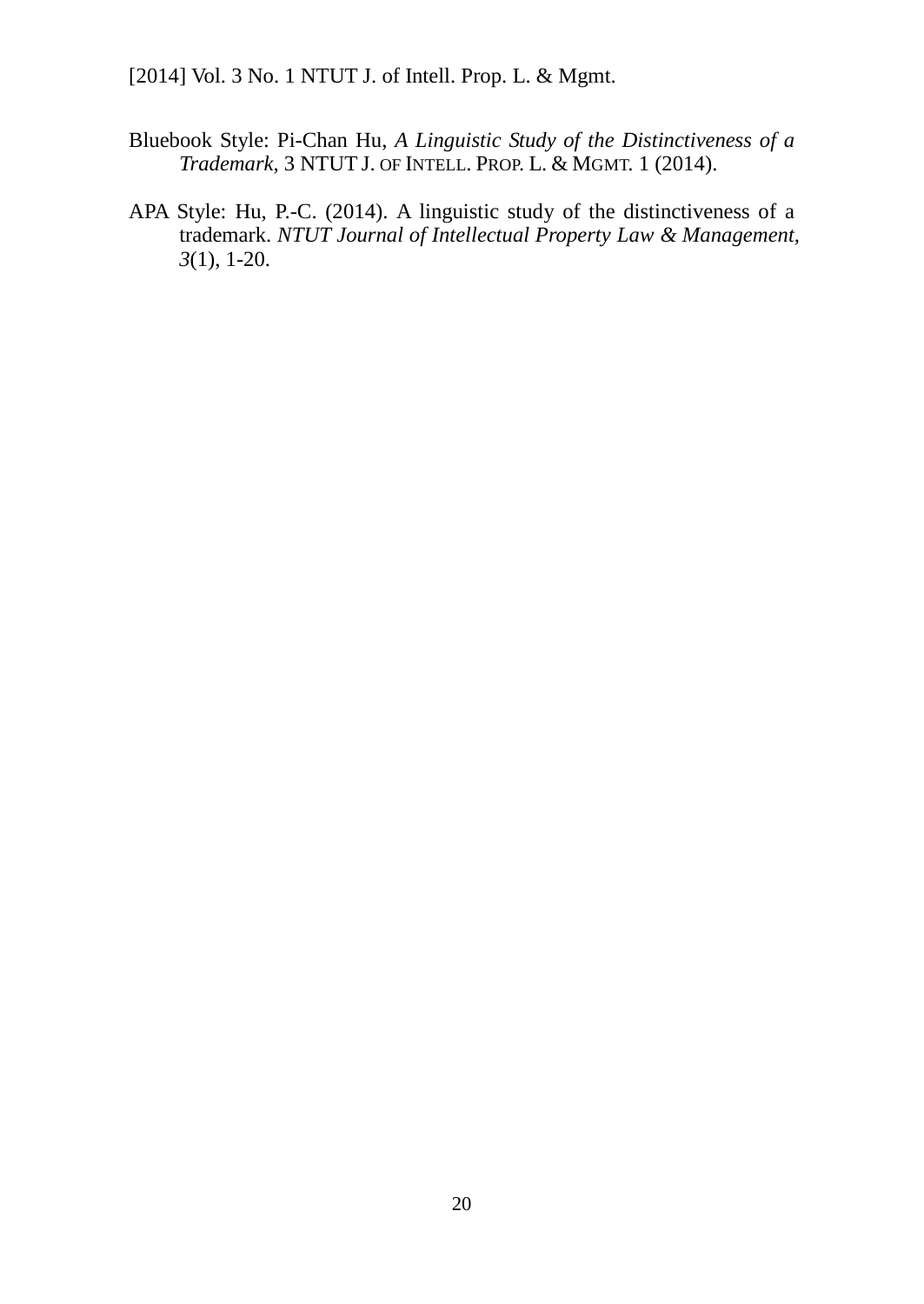### **CHALLENGES IN PUBLIC AND PRIVATE DOMAINS WILL SHAPE THE FUTURE OF INTELLECTUAL PROPERTY**

Severin de Wit<sup>[\\*](#page-27-0)</sup>

Consultant, IPEG (Intellectual Property Expert Group), The Hague, Netherlands; Lecturer Maastricht University, Advance Master in Intellectual Property law and Knowledge Management, Maastricht, Netherlands

### **ABSTRACT**

Market failures, troubled access to medicine, impediments to free flow of information, copyright overextension, digital right protection, overkill and patents stifling rather than stimulating innovation are just a few of the disparaging themes around intellectual property. The main drives behind changes in IPR systems are growing discontent with the right to exclude that is essential to most IPR systems, the diversity of IP policies between the West and the Developing countries as well as digitalisation of information. The future of IPR will be shaped by its users more so than by international IP legislative initiatives. This think piece explores the main drives behind a growing critical view on intellectual property and how the law can change so as to restore confidence in the workings of intellectual property systems.

Keywords: Intellectual property, patent law, trade law, TRIPS, India, economic growth, right to exclude, commons, private and public IPR domain alternative to IPR systems, liability rules

<span id="page-27-0"></span><sup>\*</sup> LL.M. 78', Vrije Universiteit, Amsterdam, Netherlands. Severin de Wit was an attorney-partner at major international law firms and is currently consultant at IPEG Consultancy in The Hague, Netherlands. He is a visiting Lecturer at Maastricht University (Advanced Master in Intellectual Property Law and Knowledge Management) and a key IPR expert for the EU-funded project in Indonesia, "Trade Cooperation Facility." Contact email: [severin.dewit@ipeg.com.](mailto:severin.dewit@ipeg.com)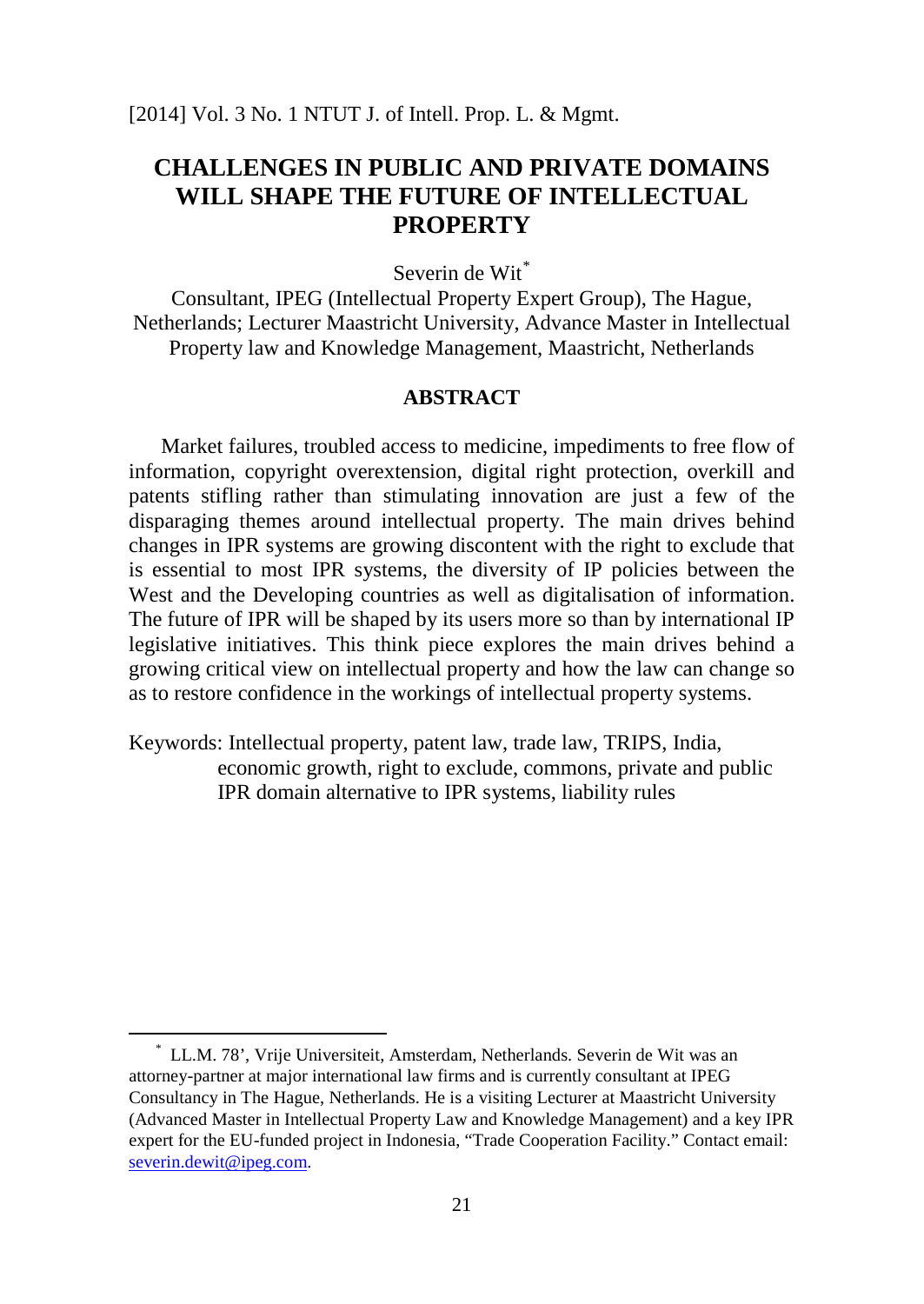### **I. Introduction**

Intellectual property law practitioners are generally not known for their preoccupation with shaping the future of the law.<sup>[1](#page-28-0)</sup> Engaged with daily routines, IP law practitioners are more concerned with practical issues like the question in which EU country a new, unified European Patent Court<sup>[2](#page-28-1)</sup> will be established, whether such a court—once in place, will maintain or change long hold patent law concepts like "obviousness," and if so, whether common or civil law traditions will prevail.

### **II. Issues**

 $\overline{\phantom{0}}$ 

### **A. IP Does Not Feature Prominently in International Law Publications**

Literature on what intellectual property will look like in  $2030$  $2030$  $2030$  is scarce.<sup>3</sup> Well known writers seem more concerned with the possible future for different fields of law, ranging from criminal and environmental to constitutional and corporate law.<sup>[4](#page-28-3)</sup> Intellectual property is notably absent. When analysing the inconsistencies or inadequacies of current legal systems, intellectual property rights, also known as IPRs, do not attract the imagination of legal minds when they explore the challenges law systems face in the new millennia. Even a recent publication, "Realizing Utopia: The Future of International Law," edited by a formidable legal mind in international law, Antonio Cassese, covered all imaginable areas of the law, except intellectual property.<sup>[5](#page-28-4)</sup>

The reason behind this is simply that intellectual property is not a subject that "translates" well into the mind of politicians, scientists, policymakers or even economists. IPR however is an important instrument in opening markets for knowledge, increase Foreign Direct Investment and allows

<span id="page-28-0"></span><sup>1</sup> *See* Peter S. Menell, *Intellectual Property: General Theories*, *in* ENCYCLOPEDIA OF LAW AND ECONOMICS VOLUME I THE HISTORY AND METHODOLOGY OF LAW AND ECONOMICS (Boudewijn Bouckaert & Gerrit De Geest eds., Edward Elgar, Cheltenham 2000).

<span id="page-28-1"></span><sup>2</sup> *See*, *e.g.*, Klaus Grabinski, *An Overview of the Draft Rules of Procedure for the Unified Patent Court*, 48 LES NOUVELLES 154 (2013); Mauricio Troncoso, *European Union Patents: A Mission Impossible? An Assessment of the Historical and Current Approaches*, 17 MARQ. INTELL. PROP. L. REV. 231 (2013).

<span id="page-28-2"></span><sup>3</sup> *See* Severin de Wit, *Will the Patent Act Make it to 2110?*, *in* A CENTURY OF PATENTS IN THE NETHERLANDS (H.W.A.M Hanneman ed., The Hague, Sdu Uitgevers, 2010).

<span id="page-28-3"></span><sup>4</sup> *See* ADAM B. JAFFE & JOSH LERNER, INNOVATION AND ITS DISCONTENTS: HOW OUR BROKEN PATENT SYSTEM IS ENDANGERING INNOVATION AND PROGRESS, AND WHAT TO DO ABOUT IT (Princeton University Press 2004).

<span id="page-28-4"></span><sup>5</sup> *See* ANTONIO CASSESE ED., REALIZING UTOPIA: THE FUTURE OF INTERNATIONAL LAW (Oxford University Press 2012).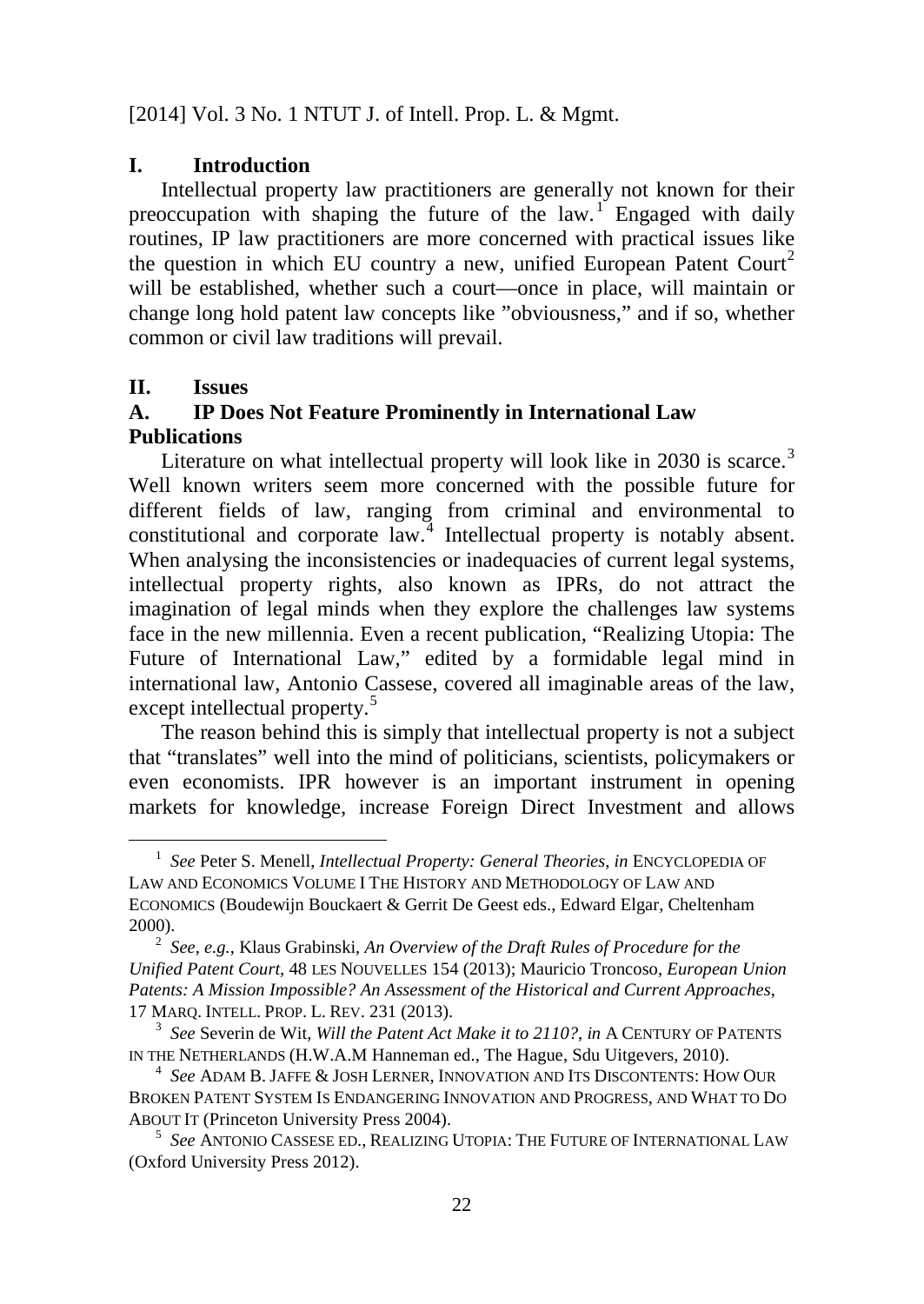innovation to spur (that at least still many believe).<sup>[6](#page-29-0)</sup> IP therefore should be included when we discuss about changes in the law today and consequently how the law of the future will look like with or without intellectual property.

"Realizing Utopia" is a collection of essays, written by a group of wellknown international jurists, reflecting on some of the major legal problems faced by the international community.<sup>[7](#page-29-1)</sup> Remarkably, shaping an improved architecture of world society—or at a minimum, reshaping some major aspects of international dealings—does not seem to include what impact intellectual property laws have on these subjects.<sup>[8](#page-29-2)</sup>

### **B. Intellectual Property as a Historical Public Policy Instrument**

The protection of intellectual property has a history that dates back several centuries.<sup>[9](#page-29-3)</sup> Christopher May and Susan Sell address this in their collaborating work on IP, "Forgetting History is Not an Option! Intellectual Property, Public Policy and Economic Development in Context," and note that the "protection of intellectual property has always been a form of public policy an intervention in markets to transform their functioning."[10](#page-29-4) Tracing the development of IP policy as far back as the Middle Ages, May and Sell elaborate further on the topic:

In the 1300's patents were grants of privilege awarded to those who brought new techniques into a sovereign's territory. British kings

<span id="page-29-0"></span><sup>6</sup> *See* Keith E. Maskus, Intellectual Property Rights and Foreign Direct Investment, Centre for International Economic Studies, University of Adelaide, Policy Discussion Paper No. 0022, May 2000; *see also* Sarah R. Wasserman Rajec, *Evaluating Flexibility in International Patent Law*, 65 HASTINGS L.J. 153, 191 (2013); Thomas K. Cheng, *A Developmental Approach to the Patent-Antitrust Interface*, 33 NW. J. INT'L L. & BUS. 1 (2012).

<span id="page-29-2"></span><span id="page-29-1"></span><sup>&</sup>lt;sup>7</sup> *See* CASSESE, *supra* note 5.<br><sup>8</sup> *See* Susan K. Sell & Christopher May, *Moments in Law: Contestation and Settlement in the History of Intellectual Property*, 8(3) REVIEW OF INTERNATIONAL POLITICAL ECONOMY 467 (2001).

<span id="page-29-3"></span><sup>9</sup> *See*, *e.g.*, Oren Bracha, Book Review, *The New Intellectual Property of the Nineteenth Century*, 89 TEX. L. REV. 423 (2010); Murray Lee Eiland, *The Role of the Individual Inventor in Pharmaceutical Patents*, 18 U. BALT. INTELL. PROP. L.J. 1 (2009); Sharon E. Foster, *Invitation to a Discourse Regarding the History, Philosophy and Social Psychology of a Property Right in Copyright*, 21 FLA. J. INT'L L. 171 (2009).

<span id="page-29-4"></span> $^{10}$  Christopher May & Susan Sell, Forgetting History is Not an Option! INTELLECTUAL PROPERTY, PUBLIC POLICY AND ECONOMIC DEVELOPMENT IN CONTEXT 5, <http://www.dime-eu.org/files/active/0/MaySell.pdf> (presented at Intellectual Property Rights for Business and Society Birkbeck College, University of London, 2006, and based on the authors' book, INTELLECTUAL PROPERTY: A CRITICAL HISTORY (Lynne Rienner Publishers 2005)).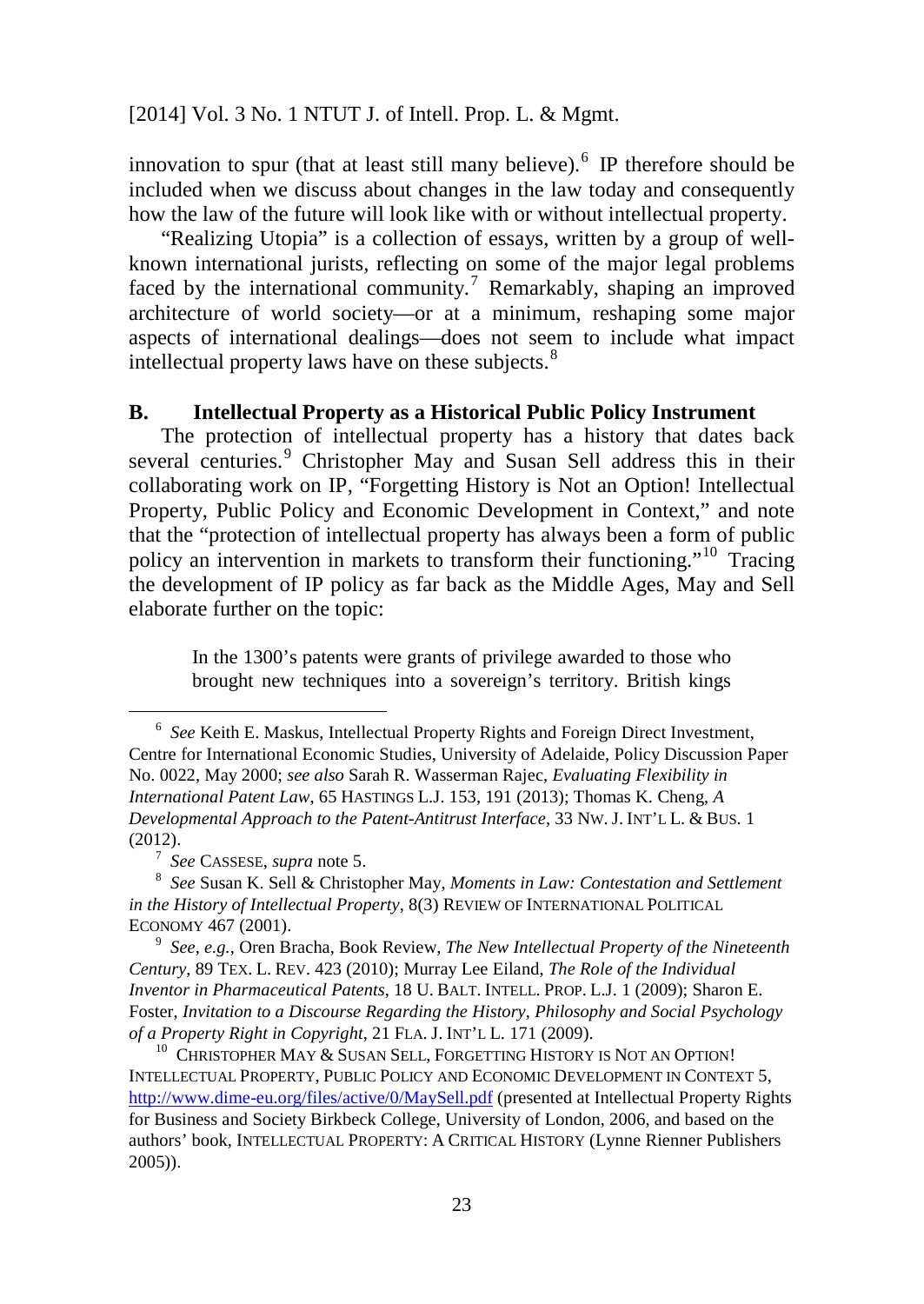awarded letters of protection to innovators who developed new weaving techniques and various new industrialist processes. Rulers sought to attract and retain talented artisans in their territory, inspired by the mercantilist goals of limiting imports and promoting exports. Intellectual property rights emerged during the early mercantilist period as a means for nation-states to unify and increase their power and wealth through the development of manufactures and the establishment of foreign trading monopolies. The term patent, derived from the Latin patere (to be open), refers to an open letter of privilege from the government to practice an art. The Venetian Senate enacted the first patent statute in 1474 providing the maker of any 'new and ingenious device ... reduced to perfection so that it can be used and operated' an exclusive license of 10 years to practice the invention. Other nations followed suit and the granting of limited monopolies for inventions, and later to publishers and authors of literary works, became the dominant means of promoting innovation and literature.<sup>[11](#page-30-0)</sup>

However, what has become of this romantic idea of IPRs stimulating innovation?

### **C. Property as the Leading Justification of IPRs**

Over time, the predominant theme around intellectual property rights has been the right to a creation of the mind–to own this as if it is one's property– enabling the holders of IP to exclude others.<sup>[12](#page-30-1)</sup> As we will see later in this think piece, in the private domain the concept of "property" has caused many to argue that a right to exclude third parties from using such property should be altered into a compensatory liability regime.

Given the distributional consequences of the ability to own (and control, even temporarily) products of the mind and imagination (books, films, software, trade dress as well as technological innovations), intellectual property has frequently been an instrument of power and, once captured, the basis of further accumulation of power. However, unlike power that comes from the control of sparse material resources, the holders of intellectual property have had to construct the scarcity of property through legal instruments. The very process of defining what constitutes intellectual property effectively reinforces particular perspectives that may benefit, some at the expense of others, treating some things as "property" while others remain "freely" available.

<sup>11</sup> *Id.*

<span id="page-30-1"></span><span id="page-30-0"></span><sup>12</sup> *See* MICHELE BOLDRIN & DAVID K. LEVINE, AGAINST INTELLECTUAL MONOPOLY (Cambridge University Press 2008).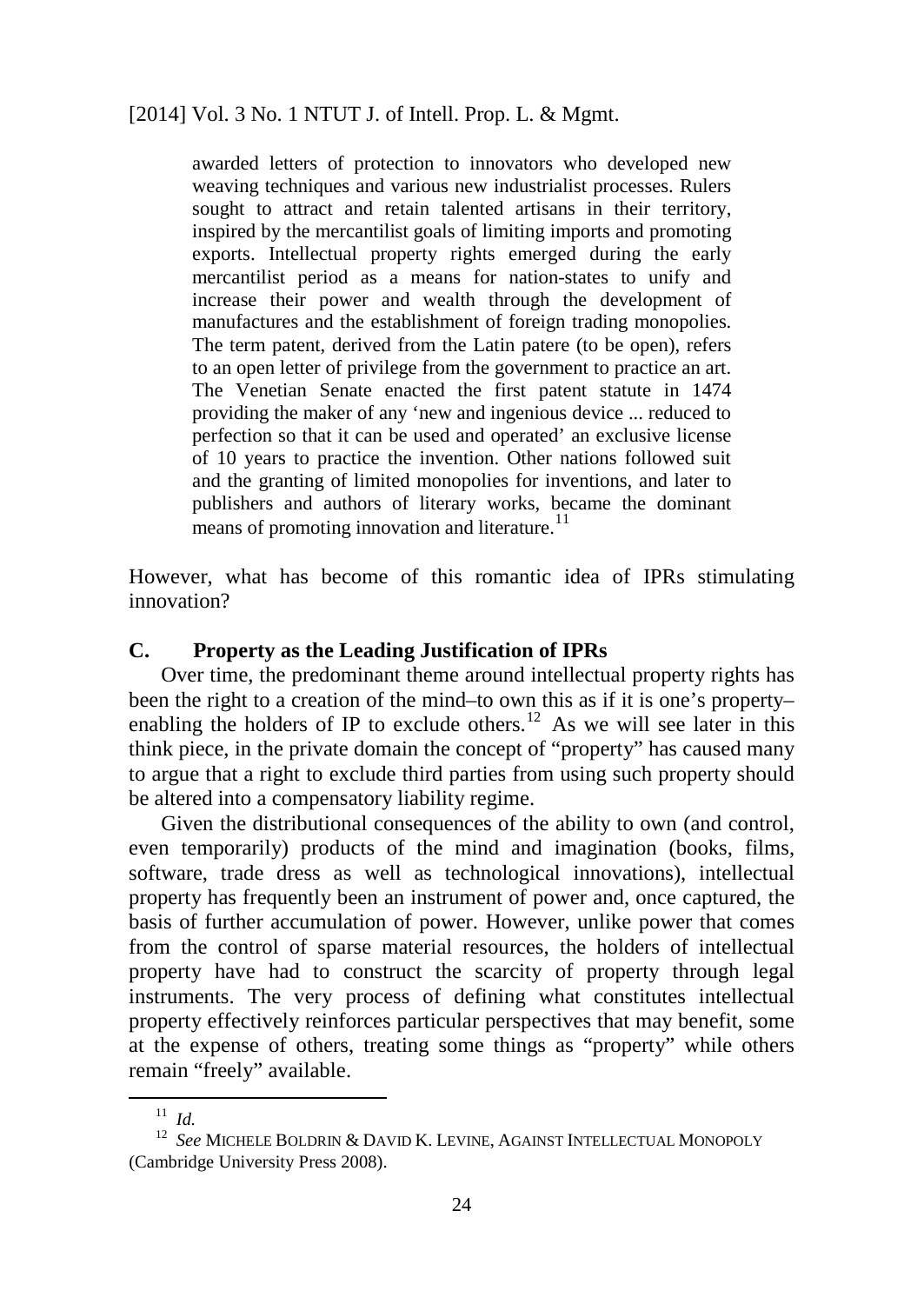### **D. Intellectual Property Rights, a Source of Economic Power**

Patented innovative ideas, copyrighted new creations of the mind, breakthrough product design and the power of famous brands coincide with economic power as soon as these are exercised on the market. However, this economic power is not equally enforced or exercised. The right to exclusivity that is so quintessential to IP rights also creates asymmetrical economic power between the "have" and the "have not." As a matter of fact, asymmetrical economic power goes a long way towards explaining why semiconductor chips are identified as intellectual property, whereas indigenous folklore is not. As Susan Sell and Christopher May describe in their "Moments in Law, Contestation and Settlement in the History of Intellectual Property" the legal institutional development of IP shows significant difference from other forms of productive relations.<sup>[13](#page-31-0)</sup> In this sense, while other markets emerged prior to capitalistic models of organisation and were slowly integrated into the modern capitalist system, with products entering markets through production processes organised in a multitude of ways, this is not true of intellectual property. For markets in knowledge, the property had to be constructed through law, so that it could be allocated through market mechanisms, but those who sought this commoditisation were essentially nascent capitalists.<sup>[14](#page-31-1)</sup> Thus, unlike other forms of productive relations that were re-configured through the emergence of capitalism, intellectual property relations are the product of the great transformation of the sixteenth and seventeenth centuries.

Economic power has long been the leading force behind the pressure put on developing countries to accept Western intellectual property concepts that were previously alien to those countries. Chile provides a striking example.<sup>[15](#page-31-2)</sup> In 1990 an American-based private business association used its power not only to reject, but also actively to shape, the legislation of a foreign sovereign government.<sup>[16](#page-31-3)</sup> Chile until 1991, like many developing countries, refused to grant patent protection for pharmaceutical products.<sup>[17](#page-31-4)</sup> This refusal was an effort to keep the prices of necessary medicines affordable by placing

<sup>13</sup> *See* Sell & May, *supra* note 8.

<span id="page-31-1"></span><span id="page-31-0"></span><sup>14</sup> *See*, *e.g.*, Guido Calabresi & A. Douglas Melamed, *Property Rules, Liability Rules, and Inalienability: One View of the Cathedral*, 85 HARV. L. REV. 1089 (1972).

<span id="page-31-2"></span><sup>15</sup> *See* SUSAN K. SELL, PRIVATE POWER, PUBLIC LAW: THE GLOBALIZATION OF INTELLECTUAL PROPERTY RIGHTS 1 (Cambridge University Press 2003),

<span id="page-31-4"></span><span id="page-31-3"></span>[http://www.international-ul.com/pdf/ebook/1/\\_Uyz13PfFMbDE.pdf.](http://www.international-ul.com/pdf/ebook/1/_Uyz13PfFMbDE.pdf) <sup>16</sup> *See id.*

<sup>17</sup> *See id.*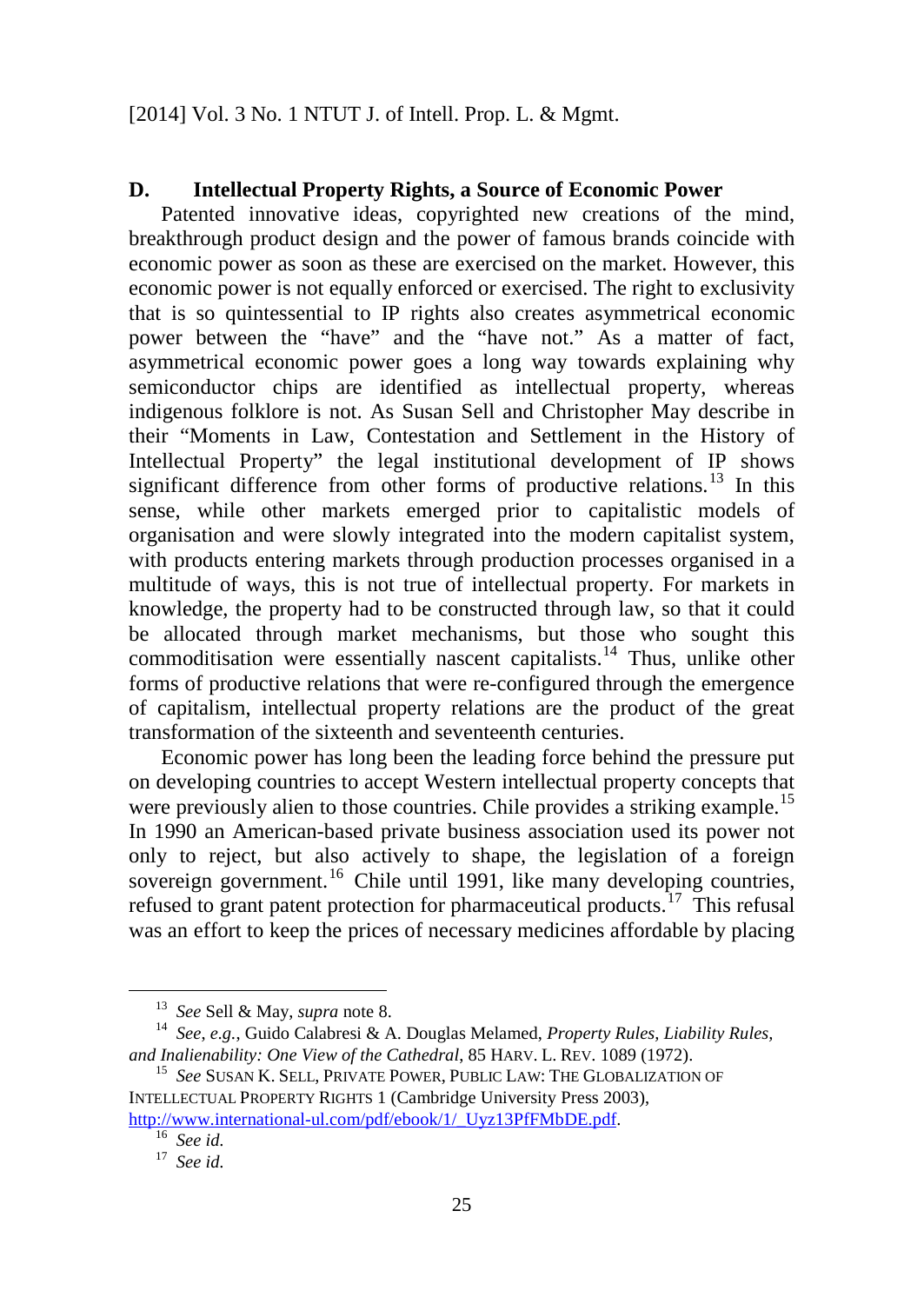public health considerations above property right concerns.[18](#page-32-0) Chile faced increasing pressure by a small group, called Pharmaceutical Manufacturers of America (PMA), to revise its laws to extend patent protection to pharmaceutical products.[19](#page-32-1) In 1990, Chile proposed a revised patent law, which was rejected by this small but powerful group, forcing Chile to go back to the drawing board and revise its patent  $law<sup>20</sup>$  $law<sup>20</sup>$  $law<sup>20</sup>$ . This exceptional industry lobbying was basically a prelude to the related and even more farreaching international agreement on IP, the 1994 Agreement on Trade-Related Aspects of Intellectual Property Rights (TRIPS) administered by the World Trade Organisation (WTO).<sup>[21](#page-32-3)</sup>

### **E. Diversity of IP Policies Between Countries is a Function of their Development Stage**

As Susan Sell and Christopher May have shown, the diversity of intellectual property policies between countries is in part a function of their different stages of development.<sup>[22](#page-32-4)</sup> All other things being equal, a technological leader will prefer strong protection of its innovations, whereas a follower will favour access over protection.<sup>[23](#page-32-5)</sup> Strong economies will be served by expanding the markets for their goods, while weak economies are best served by cheap or free access to the technologies of advancement and development.

In the current world economic climate this is all the more true. In the public domain, India, due to its increasing economic power, allows its national pharmaceutical companies much more legal lenience in using proprietary processes and products owned by foreign counterparts and covered by foreign owned patents in order to protect national interests, despite TRIPS: interests that collide with internationally recognised patent rights of third parties.

<span id="page-32-0"></span>l

<sup>18</sup> *See id.*

<sup>19</sup> *See id.*

<sup>20</sup> *See id.*

<span id="page-32-3"></span><span id="page-32-2"></span><span id="page-32-1"></span><sup>21</sup> *See*, *e.g.*, Emir Aly Crowne, *Fishing TRIPS: A Look at the History of the Agreement on Trade-Related Aspects of Intellectual Property*, 2 CREIGHTON INT'L & COMP. L.J. 77 (2011).

<sup>22</sup> *See* Sell & May, *supra* note 8.

<span id="page-32-5"></span><span id="page-32-4"></span><sup>23</sup> *See* Eduardo Porter, *Tech Suits Endanger Innovation*, NEW YORK TIMES, 29 May 2012, *available at* [http://www.nytimes.com/2012/05/30/business/economy/tech-lawsuits](http://www.nytimes.com/2012/05/30/business/economy/tech-lawsuits-endanger-innovation.html)[endanger-innovation.html](http://www.nytimes.com/2012/05/30/business/economy/tech-lawsuits-endanger-innovation.html) (last visited Aug. 9, 2012); Feng Xiang, *The End of Intellectual Property*, 2(1) INTERNATIONAL CRITICAL THOUGHT 99 (2012),<http://bit.ly/L1KxYg> (last visited Aug. 9, 2012).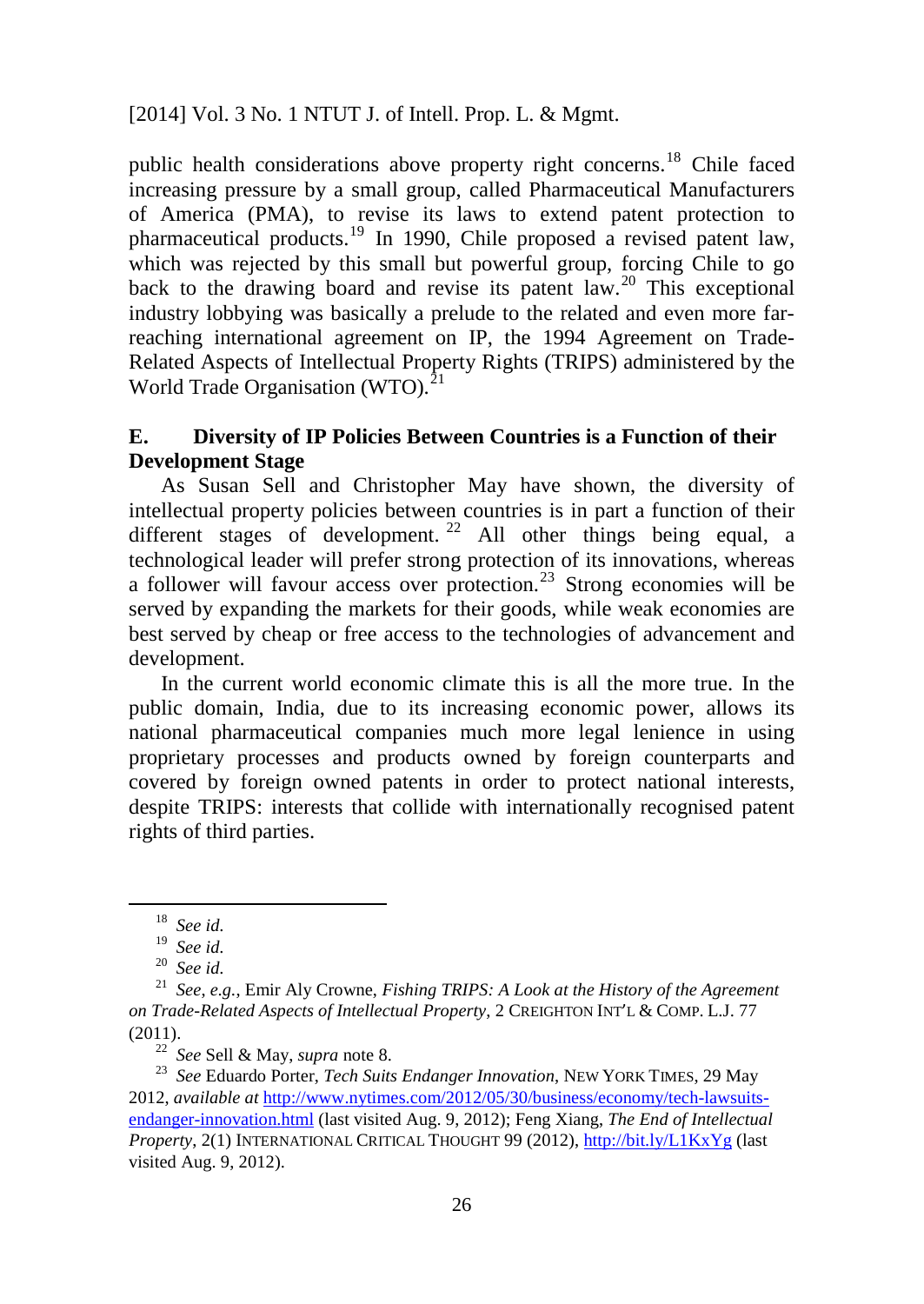In the early 1960s, the first Indian drug companies came to the market. $^{24}$  $^{24}$  $^{24}$ At that time, foreign multinational companies had mainly dominated the Indian drug market. This did not change until the early 1970s when domestic Indian companies were able to capture only about 25 per cent of the Indian market. The Indian government then decided to implement new legislation to allow its domestic companies to gain a greater market share. The motivation for that was to allow for a better and cheaper supply of medication. The Patents Act of 1970, which was later amended in 1972, 1992, 1995, and 1999, virtually abolished IPRs in the pharmaceutical sector using the following provisions: (1) product patents for pharmaceutical products were not granted; (2) the available process patents were very weak and offered only insufficient protection due to their restrictive five to seven year statutory term; (3) the equity share of foreign companies in Indian drug manufacturers was limited to 40 per cent; (4) price control was introduced to cut prices; and (5) a wide ranging system for compulsory licences was introduced. Of the above, the fifth is the most restrictive to the industry since it virtually eliminates all judicial reliance on the Indian IPRs. Over the years, mainly the production of generic drugs fuelled the growth of the Indian pharmaceutical industry. This was done through copying existing formulations of multinational companies and producing them in a larger scale after making slight process alterations. Since the weak IPR did not allow for litigation, more and more foreign companies ceased investment in the Indian market. Consequently, by 1991, Indian companies had turned market share numbers round in their favour and now served roughly 75 per cent of the market. However, after flourishing by means of the weak IPR for about 24 years, the regulatory framework changed for the Indian companies in 1994. In the process of joining the WTO, the Indian government had to sign the TRIPS agreement.

The case of India and its efforts to protect national generic industries is just one example of an intellectual property system that has come under increasing international criticism. Emerging economic powers, like those in BRIC countries, no longer tolerate a unilateral "dictate" on how to seek equilibrium between protecting national interests and protecting third party rights of foreign investors. Local indigenous knowledge, long ignored by Western pharmaceutical companies, is now at the heart of R&D projects in

<span id="page-33-0"></span><sup>24</sup> *See* Carsten Fink, *Patent Protection, Transnational Corporations and Market Structure: A Simulation Study of the Indian Pharmaceutical Industry*, *in* INTELLECTUAL PROPERTY AND DEVELOPMENT: LESSONS FROM RECENT ECONOMIC RESEARCH (Keith E. Maskus & Carsten Fink eds., World Bank Publications 2005), [http://siteresources.worldbank.org/INTRANETTRADE/Resources/Pubs/IPRs-book.pdf.](http://siteresources.worldbank.org/INTRANETTRADE/Resources/Pubs/IPRs-book.pdf)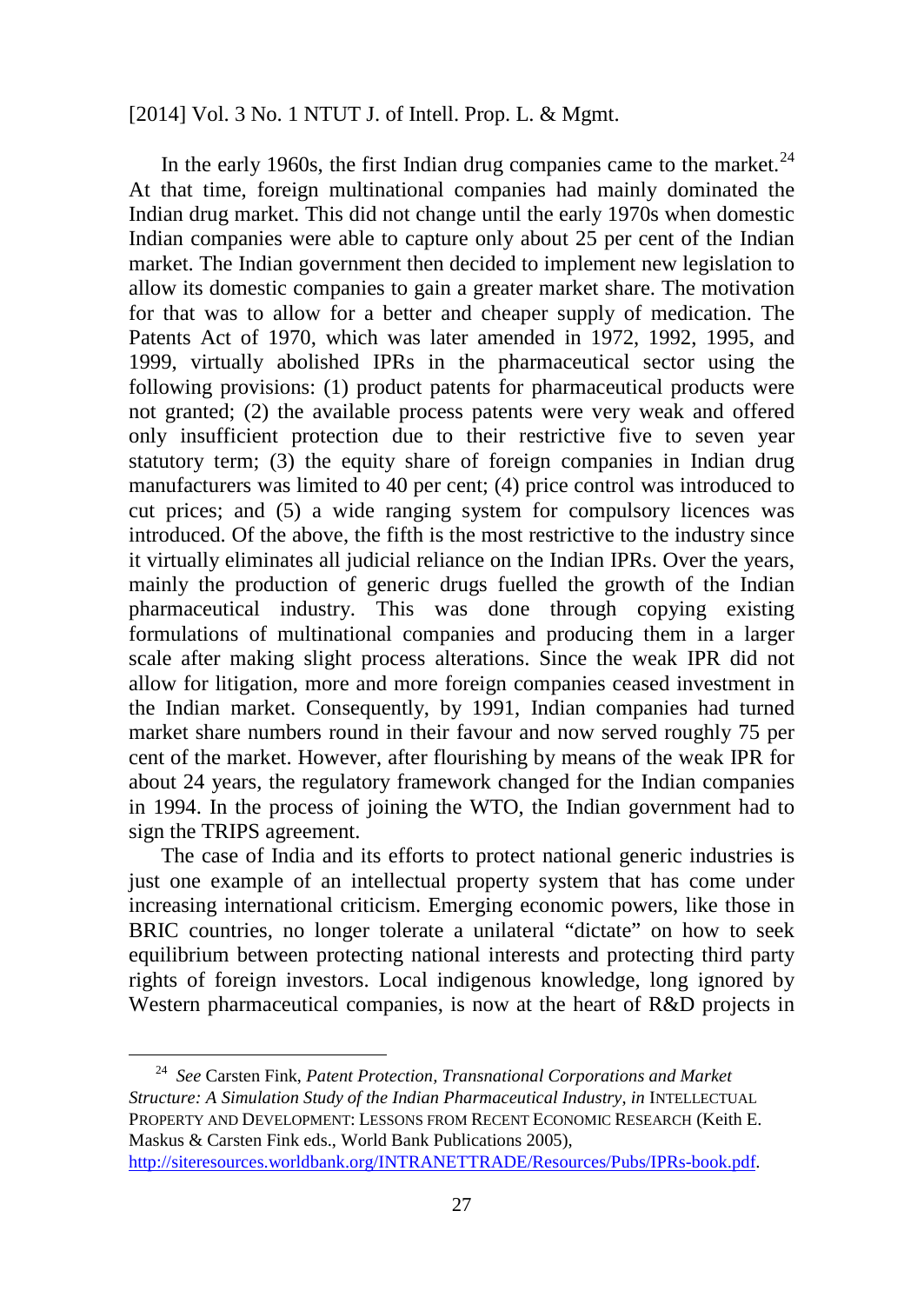many developing countries, creating new challenges about who owns the intellectual property in knowledge derived from indigenous sources.[25](#page-34-0) The increased self-consciousness of those countries, caused by economic prosperity, provides them with the confidence that they can withstand international pressure to adapt their IP laws.

The overall theme behind the pressure by Western countries on developing countries to meet international TRIPS standards was that IPR strengthening would be a boon for increased Foreign Direct Investment (FDI).[26](#page-34-1) The further argument for developing countries to accept TRIPS was that the more importance was given to intellectual property rights, the better the behaviour of their economy would be: a proposition denied by many, among them Joseph E. Stiglitz. Stiglitz concludes that:

The intellectual property regimes designed inappropriately not only reduce access to medicines but, also, result in a lower economy efficiency and may even slow down the rhythm of innovations, with weakening effects, particularly serious in developing countries.<sup>[27](#page-34-2)</sup>

The evolving trend of developing countries of showing economic growth where Europe and the US are lagging behind will only increase the number of occasions on which Western originated pressure to adapt IPR regimes will be faced with scepticism and resistance, unless a fairer and more equitable IP system is put into place that allows those countries to develop their own IP legal systems. As Fink and Maskus point out in "Intellectual Property and Development: Lessons from Recent Economic Research" future empirical work should look for natural experiments that explore within one country how economic variables have changed after a regime shift on a well-defined element of the intellectual property system.<sup>[28](#page-34-3)</sup>

### **F. Property and the Right to Exclude**

<span id="page-34-0"></span><sup>25</sup> *See* Benjamin Müller, *Promoting the Role of Intellectual Property Rights Regimes in National Economic Development: Supporting Imitation to Foster Innovation*, *in* SCHOLARLY RESEARCH PAPER (GRIN Publishing 2008).

<span id="page-34-1"></span><sup>26</sup> *See* Sarah R. Wasserman Rajec, *Evaluating Flexibility in International Patent Law*, 65 HASTINGS L.J. 153, 191 (2013).

<span id="page-34-2"></span> $^{27}$  JOSEPH E. STIGLITZ, MAKING GLOBALIZATION WORK 103-32 (New York, W.W. Norton & Company 2006).

<span id="page-34-3"></span><sup>28</sup> *See* KEITH E. MASKUS & CARSTEN FINK EDS., INTELLECTUAL PROPERTY AND DEVELOPMENT: LESSONS FROM RECENT ECONOMIC RESEARCH (World Bank Publications 2005).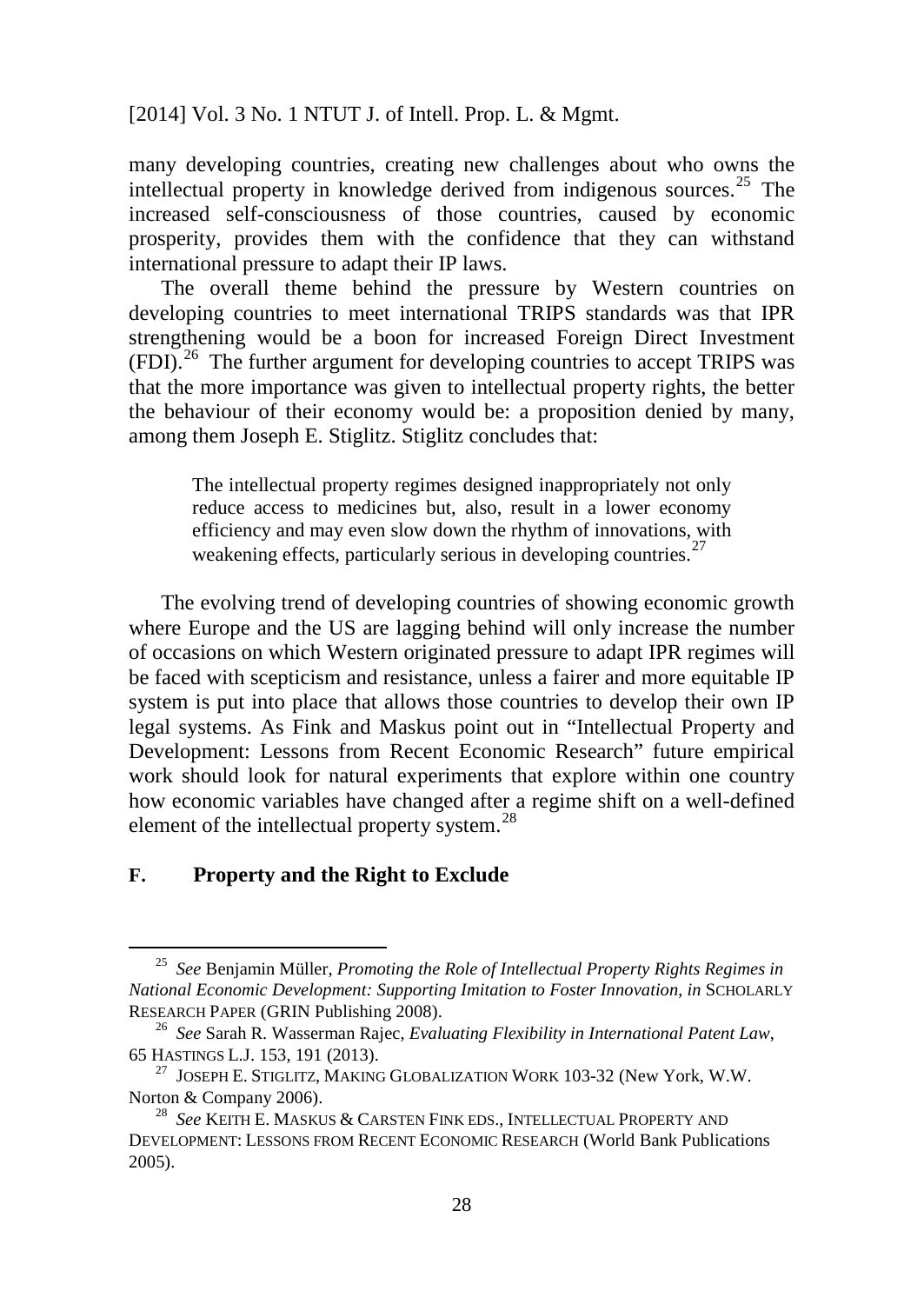At the heart of this growing discontent with the functioning of intellectual property systems are a number of developments. Firstly, the changing moral and social understanding on how property can be the legitimate reason for an IP right holder to exclude others even if this exercise of ownership has consequences on public health, security or public safety. Can a holder of patented AIDS/HIV medicines prevent countries from delivering generic copies of the patented version to open up a market that would otherwise be restricted to the rich and fortunate? As Susan Sell sets out:

The history of intellectual property protection reveals a complex yet identifiable relationship between three major factors. First, it reveals shifting conceptions of ownership, authorship, and invention. These ideas denote what "counts" as property, and who shall lay claim to it. Second, this history reflects changes in the organization of innovation and the production and distribution of technology. Third, it reflects institutional change with these shifting ideational and material forces.

Legal institutionalization of these changes in law alters power relationships and inevitably privileges some at the expense of others. Property rights both are situated within broader historical structures of global capitalism and serve to either reproduce or transform these structures. Particular historical structures privilege some agents over others, and these agents can appeal to institutions to increase their power.<sup>[29](#page-35-0)</sup>

Furthermore, the age of digital technology, the internet and the greater ease of reproduction have increased the demand for modifications in intellectual property practices. Young people have difficulty understanding why music, videos and other information kudos cannot be freely downloaded. Perceptions of "property" rights on information have undergone an almost revolutionary shift from the powered few having access to proprietary information and resources to a mainstream audience on all kinds of public internet platforms assuming and demanding information to be "freely available."[30](#page-35-1) This shift in

<span id="page-35-0"></span><sup>&</sup>lt;sup>29</sup> SUSAN K. SELL, PRIVATE POWER, PUBLIC LAW: THE GLOBALIZATION OF INTELLECTUAL PROPERTY RIGHTS (Cambridge University Press 2003), [http://www.international-ul.com/pdf/ebook/1/\\_Uyz13PfFMbDE.pdf.](http://www.international-ul.com/pdf/ebook/1/_Uyz13PfFMbDE.pdf)

<span id="page-35-1"></span><sup>30</sup> *See* Keith N. Hylton, *Property Rules and Liability Rules, Once Again* (Boston University School of Law, Working Paper Series, Law and Economics, Working Paper No.- 5-07).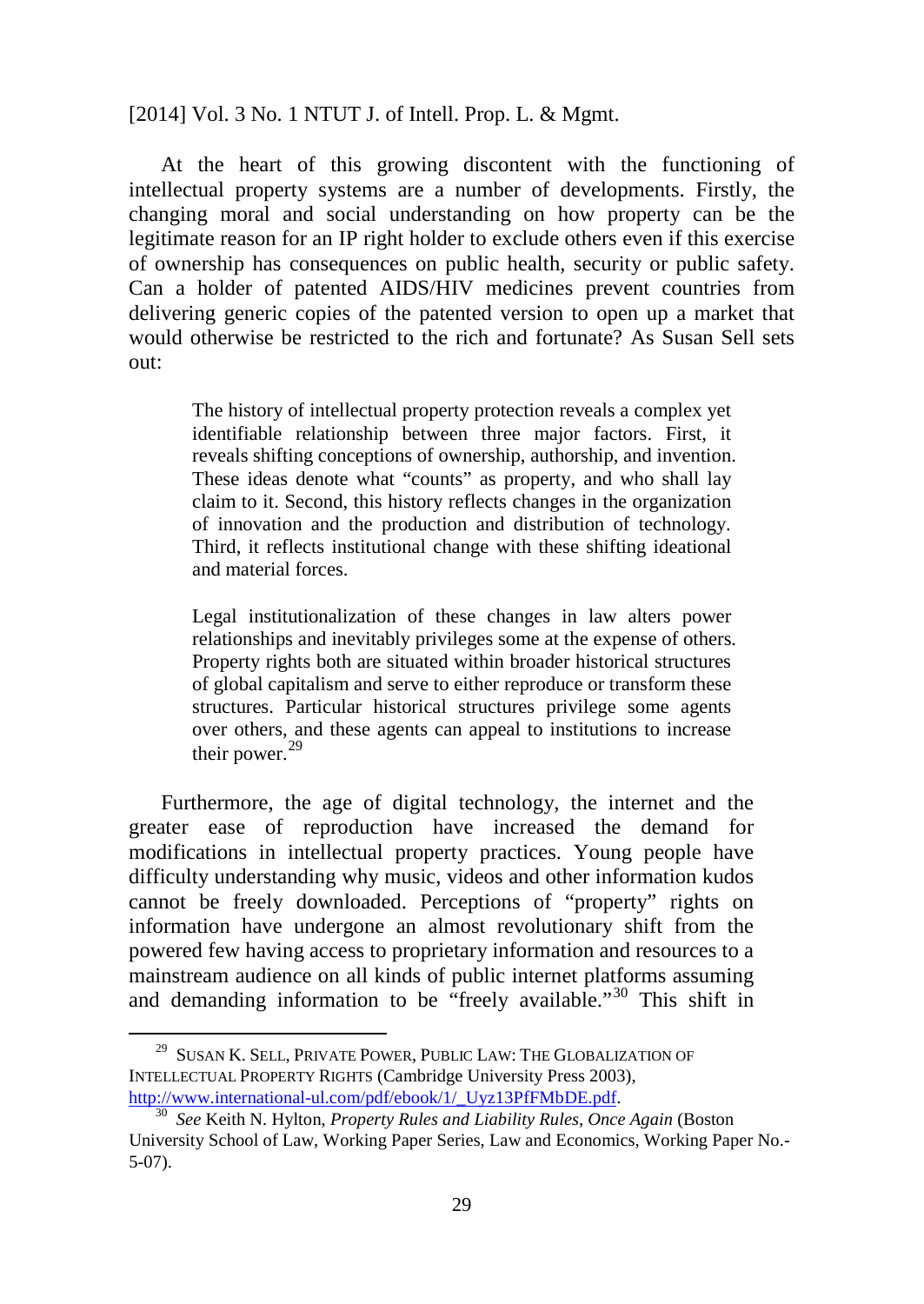perception of access to information has dramatic effects on the most core of traditional IP thinking: property and exclusivity.

The infinite information resources that the internet provides give further impetus to a shift in ideological views on who owns information materials, ranging from the concept that ideas and information should be completely free–unprotected and unrestricted–to the belief that intellectual property laws should remain the ultimate means of regulating who can and should get access to information, and at what price. It is this constant legal and societal battle that forces traditional providers of information, publishers and writers, composers, entertainers, film-makers and inventors alike, to change their business models over time. Again, this search towards the boundaries of private ownership where concepts of "property" and "exclusion" are the main themes will have serious implications on what intellectual property law will look like over time.<sup>[31](#page-36-0)</sup>

For advocates of the commons model, $32$  the legacy of the internet's development provides even further reason for questioning the durability of broad intellectual property protection as a means of spurring innovation.

#### **G. Power Shift in IP Public Policy**

 $\overline{\phantom{0}}$ 

Lastly, the shifting political power towards emerging economies in the BRIC countries as discussed above has a deep impact on legislative processes and global IP enforcement. As the history of TRIPS shows, a handful of powerful industries were able to force countries to adapt their IP laws so as to align them with Western concepts of intellectual property enforcement. Unilateral legislative initiatives use compulsory licensing to break patent monopolies on medicines deemed crucial for public health in developing countries. India's government in May 2012 authorised a drug manufacturer to make and sell a generic copy of a patented Bayer cancer drug, arguing that Bayer charged a price that was unaffordable by most of the nation. $33$  Although the decision by the India Controller General of Patents, Designs and Trademarks was not

<span id="page-36-0"></span><sup>31</sup> *See*, *e.g.*, Robert P. Merges, *Contracting into Liability Rules: Intellectual Property Rights and Collective Rights Organizations*, 84 CAL. L. REV. 1293 (1996).

<span id="page-36-1"></span> $32$  This is a model whereby multiple contributors ("commons") or authors share their work, without individual authors claiming copyright, yet providing the "commons" to license the use of the entire work back to both the contributors as the general public.

<span id="page-36-2"></span><sup>33</sup> *See* Dipika Jain & Jonathan J. Darrow, *An Exploration of Compulsory Licensing as an Effective Policy Tool for Antiretroviral Drugs in India*, 23 HEALTH MATRIX 425, 441-43 (2013).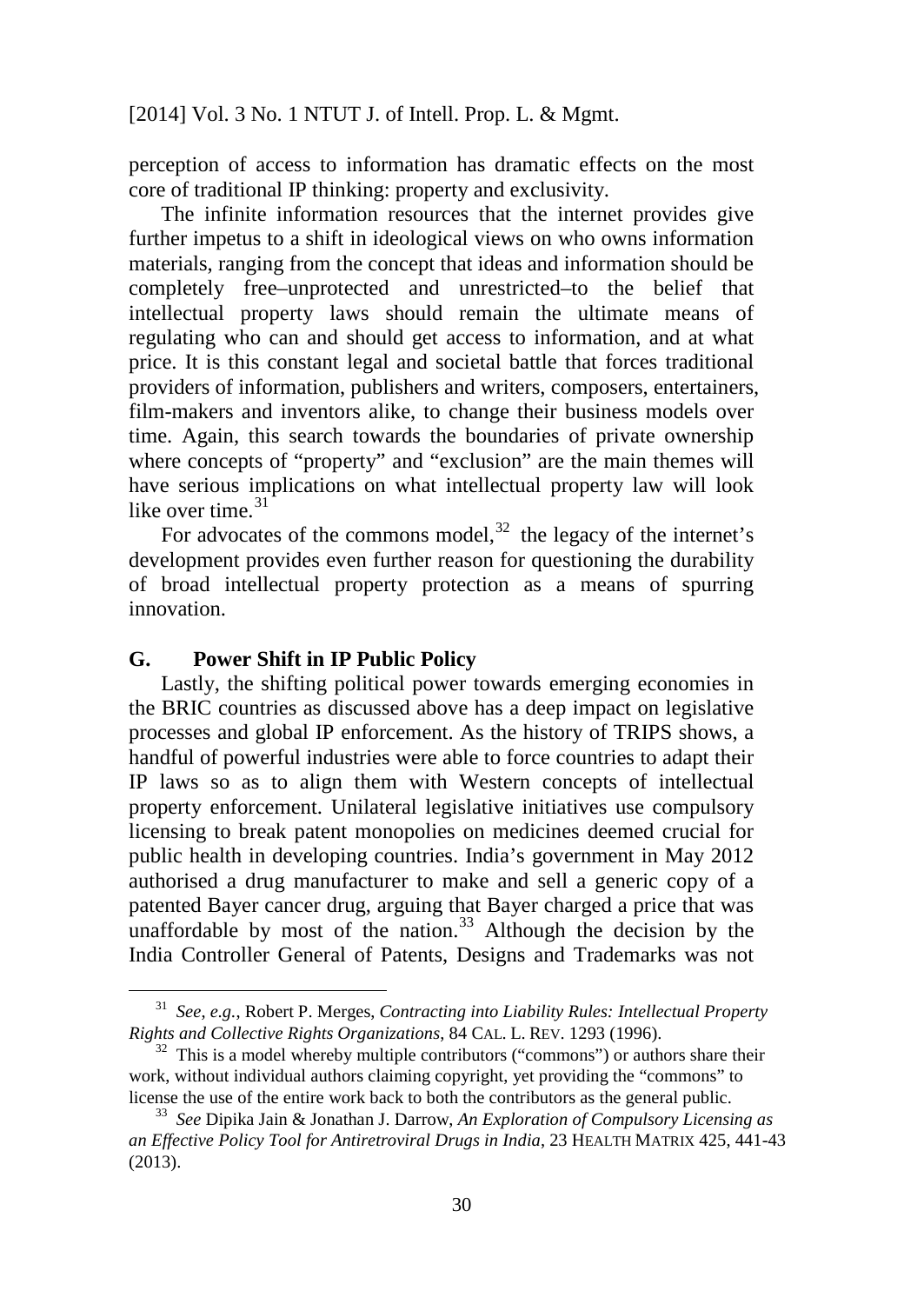the first time a so-called compulsory licence of a patented drug had been granted in India, many believe this opens the door to a flood of other compulsory licences creating a new supply of cheap generic drugs. This evidence of an increased self-consciousness is a clear sign of a power shift in intellectual property public policy.

#### **H. Changes in the Private IPR Domain**

In the private domain it can be seen that intellectual property concepts– long held to be the cornerstone of the legitimacy of that part of the law–meet increasing criticism questioning whether intellectual property has a future at all. It is undeniable that the form of intellectual property we have been taught at law schools and propagated by institutions, governments and multinational corporations and IPR practitioners–a system of complex statutorily defined property rights–is in dire need of reconstruction. The future of intellectual property is at stake. No longer can the IPR establishment–current users of IP systems and lawmakers who have been proliferating the advantages of IP– rest on their laurels and rely on fundamentals that have guided them for centuries: that patents reward inventors by granting them a monopoly for a limited time in exchange for the patentee disclosing his invention so that others can rely and build on his work, thus fostering innovation as a theme that slowly develops into anathema.

Criticism of the relationship between innovation and patents is increasing and certainly no longer limited to the academic world. As a result of modern technology, children of the information age hold different views on "openness" and "free (available) information." The general idea is simple enough, as Robert P. Merges describes in his recently published book "Justifying Intellectual Property."[34](#page-37-0) Digital media, driven by the internal logic of widespread availability and network effects, will flourish better and better serve the goals of the intellectual property system if digital content, and the platforms that carry it, are freed from property based limitations. Merges' book is a legal and philosophical work in search of the best answers to these "openness" and "commonality" trends.<sup>[35](#page-37-1)</sup> He defends the idea that IP protection is in no way inconsistent with the promotion of a flourishing environment for digital media; quite the contrary: IP rights are essential to this goal.

 $\overline{\phantom{0}}$ 

<span id="page-37-0"></span><sup>34</sup> *See* ROBERT P. MERGES, JUSTIFYING INTELLECTUAL PROPERTY (Harvard University Press 2011).

<span id="page-37-1"></span><sup>35</sup> *See* ROBERT P. MERGES, PETER S. MENELL, MARK A. LEMLEY, & THOMAS M. JORDE, INTELLECTUAL PROPERTY IN THE NEW TECHNOLOGICAL AGE 122 (Aspen Publishers 1997).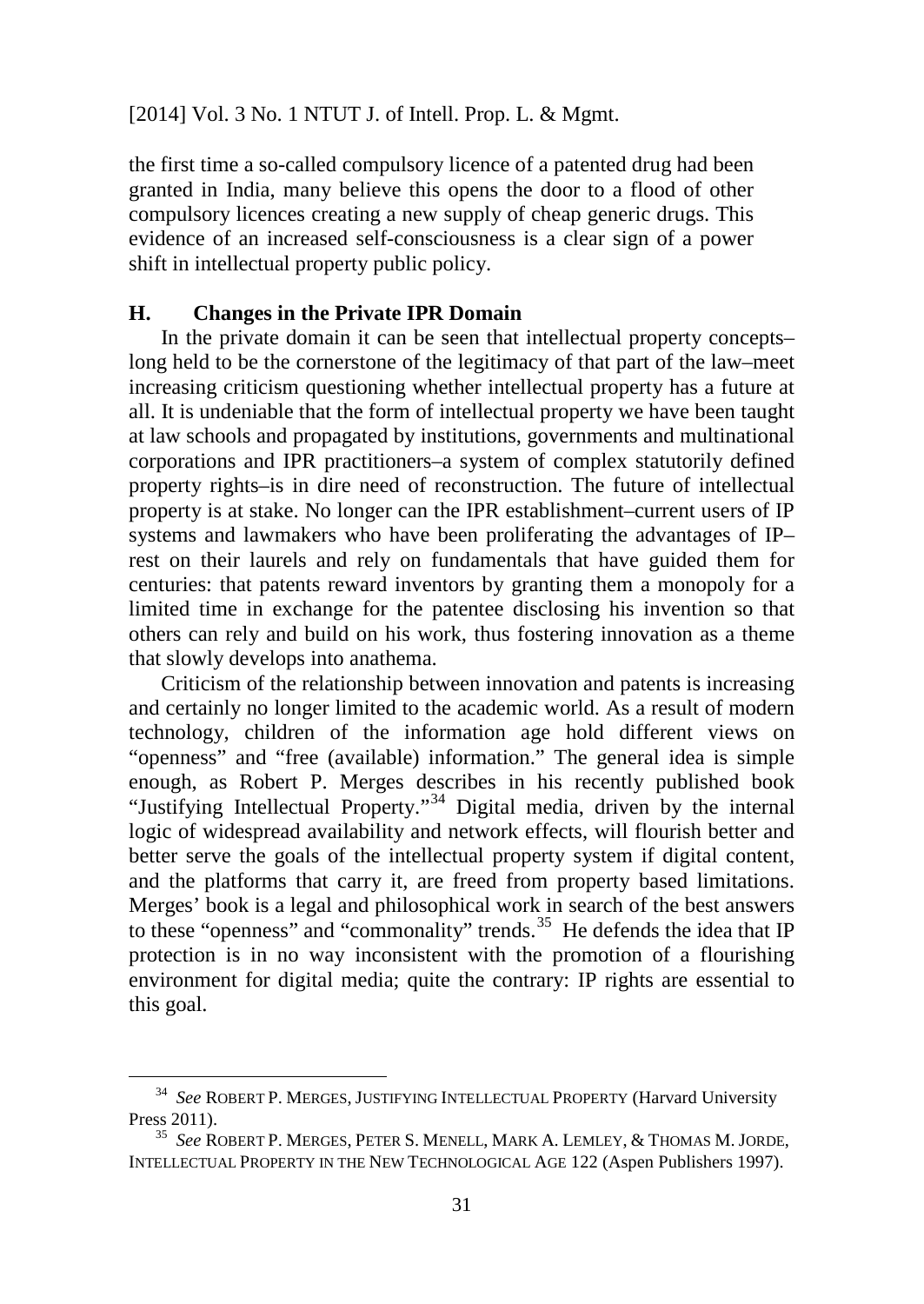### **I. Alternatives to Property-based IPR Systems**

Alternatives have been proposed to intellectual property as a right based on property that allows the owner to "exclude" and "control."[36](#page-38-0) IP laws that favour liability rules have been proposed as an alternative to exclusion. Property rules, as the name suggests, secure "entitlements" (like an injunction against a party that uses the patented invention or the trademarked sign or the copyrighted work or monetary compensation–a royalty) as "property." To secure something as property, the rules must effectively prohibit others from taking or damaging the entitlement without first gaining the consent of the owner. Liability rules, on the other hand, neither seek to provide the security of a property rule nor seek to force those who would take or damage an entitlement from first obtaining consent from the IP right owner, but rather constitute a (legal) obligation or infringement to remedy the use, by paying a reasonable price or "rent" in economic terms.

Jerome Reichman is the leading proponent of using liability rules to address problems concerning the protection of traditional knowledge and subpatentable inventions.  $37$  Under his proposed compensatory liability scheme, second comers will be required "to pay equitable compensation for borrowed improvements over a relatively short period of time."<sup>[38](#page-38-2)</sup> As Reichman explains, such an alternative regime has several benefits. For example, it "could stimulate investment without chilling follow—on innovation and without creating legal barriers to entry."<sup>[39](#page-38-3)</sup> Such a regime "would also go a long way toward answering hard questions about how to protect applications of traditional biological and cultural knowledge to industry, questions that are of increasing importance to developing and least-developed countries."<sup>[40](#page-38-4)</sup>

### **III. Conclusion**

Whatever the outcome of academic research into alternative IP systems, the future of intellectual property will be in large part dependent upon the actors in the IP field themselves. No remedy to a failing IP system can be found in new legislative initiatives, as is shown by the legislative process to create a new unified European Patent Court. As Jonathan Koppell shows in

 $\overline{\phantom{0}}$ 

<span id="page-38-0"></span><sup>36</sup> *See*, *e.g.*, Andrew W. Torrance & Bill Tomlinson, *Property Rules, Liability Rules, and Patents: one Experimental View of the Cathedral*, 14 Yale J. of L. & Tech. 138 (2011).

<span id="page-38-2"></span><span id="page-38-1"></span> $37$  Sub-patentable inventions are inventions falling below the conventional criteria for patentability. *See*, *e.g.*, J.H. Reichman, *Of Green Tulips and Legal Kudzu: Repackaging Rights in Subpatentable Innovation*, 53 VAND. L. REV. 1743 (2000).

<sup>38</sup> *See id.*

<span id="page-38-3"></span><sup>39</sup> *See id.*

<span id="page-38-4"></span><sup>40</sup> *See id.*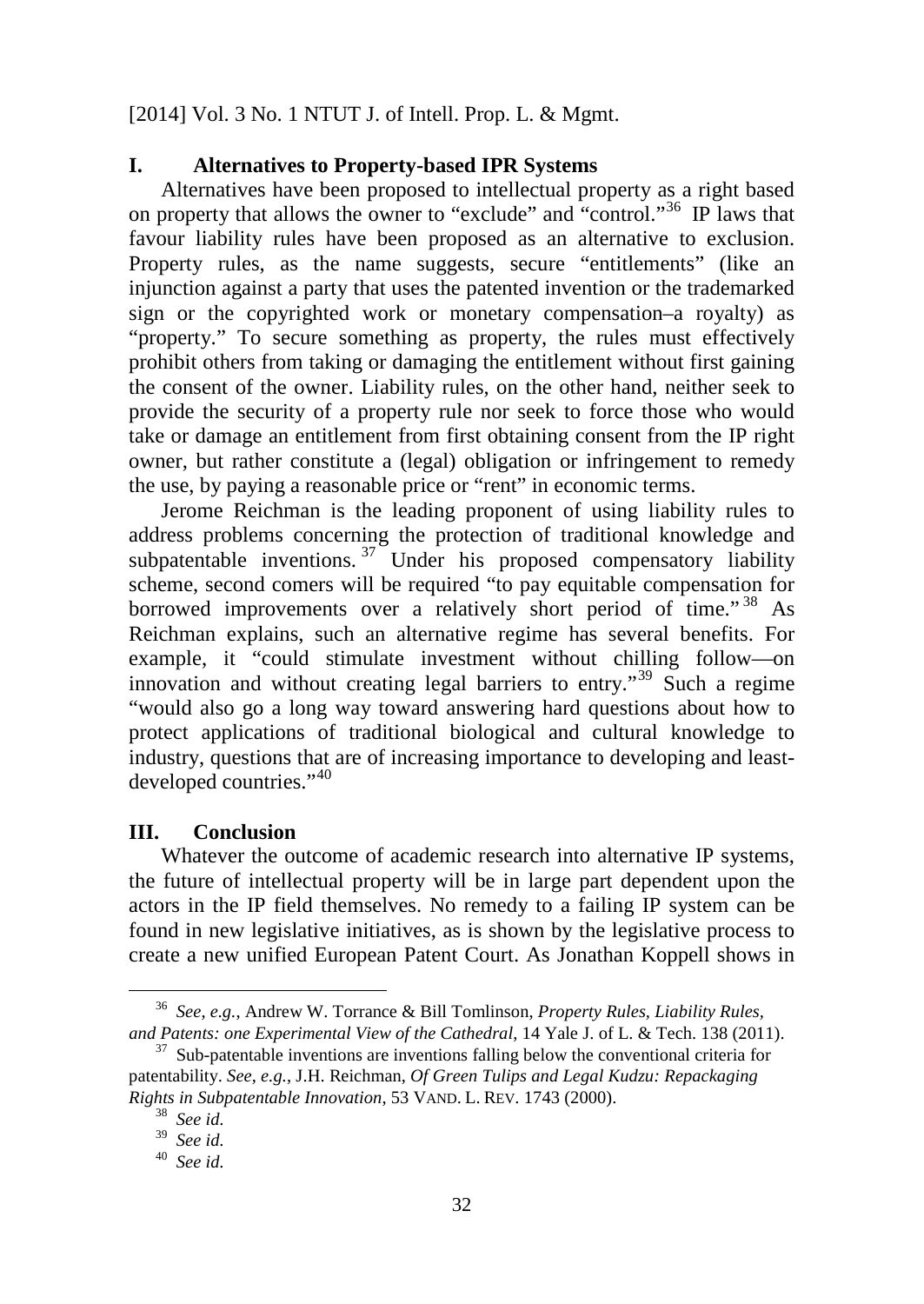his book World Rule, Global Governance Organisations like WIPO, the WTO and other legislative bodies entrusted with international IP legislation, tend to face trade-offs between legitimacy and authority, often violating democratic norms, sacrificing equality and bureaucratic neutrality, to satisfy key constituencies and thus retain power.<sup>[41](#page-39-0)</sup> So it is not altogether that strange that no major new treaties on IP can come off the ground. As a result, inequalities caused by intellectual property "ownership" and "exclusivity" in the public domain will most likely in the future not be remedied by more internationally agreed legislation: for example, a change in TRIPS, but rather by domestic and case law, local legal initiatives and common practices. In the private domain, we have already seen the emergence of a new "openness" in intellectual property evidenced by a "Commons" approach of Open Source in copyright and, in patent law, the Patent Commons Project initiative launched in 2005 by the [Open Source Development Laboratories](http://en.wikipedia.org/wiki/OSDL) (OSDL). Furthermore, we will see a growing number of limitations in national case law around the world where the exercise of intellectual property-based ownership and exclusivity claims will make way for liabilitybased remedies. We can expect to get more differentiation between fundamental advances in knowledge and logical extensions of existing knowledge or incremental improvements that will, over time, receive a different kind of intellectual property protection. Societal needs to breach the "exclusivity" rule in intellectual property for the greater good (access to information, basic research, exemptions on patentable subject matter, resistance against overly long copyright term protection and other restrictions of IP exclusivity) will, as we expect, force the judiciary to allow much more room to exceptions to ownership and exclusivity in intellectual property in the future.

Cited as:

 $\overline{\phantom{0}}$ 

- Bluebook Style: Severin de Wit, *Challenges in Public and Private Domains Will Shape the Future of Intellectual Property*, 3 NTUT J. OF INTELL. PROP. L. & MGMT. 21 (2014).
- APA Style: de Wit, S. (2014). Challenges in public and private domains will shape the future of intellectual property. *NTUT Journal of Intellectual Property Law & Management, 3*(1), 21-33.

<span id="page-39-0"></span><sup>41</sup> *See* JONATHAN GS KOPPELL, ACCOUNTABILITY, LEGITIMACY, AND THE DESIGN OF GLOBAL GOVERNANCE (University of Chicago Press 2010).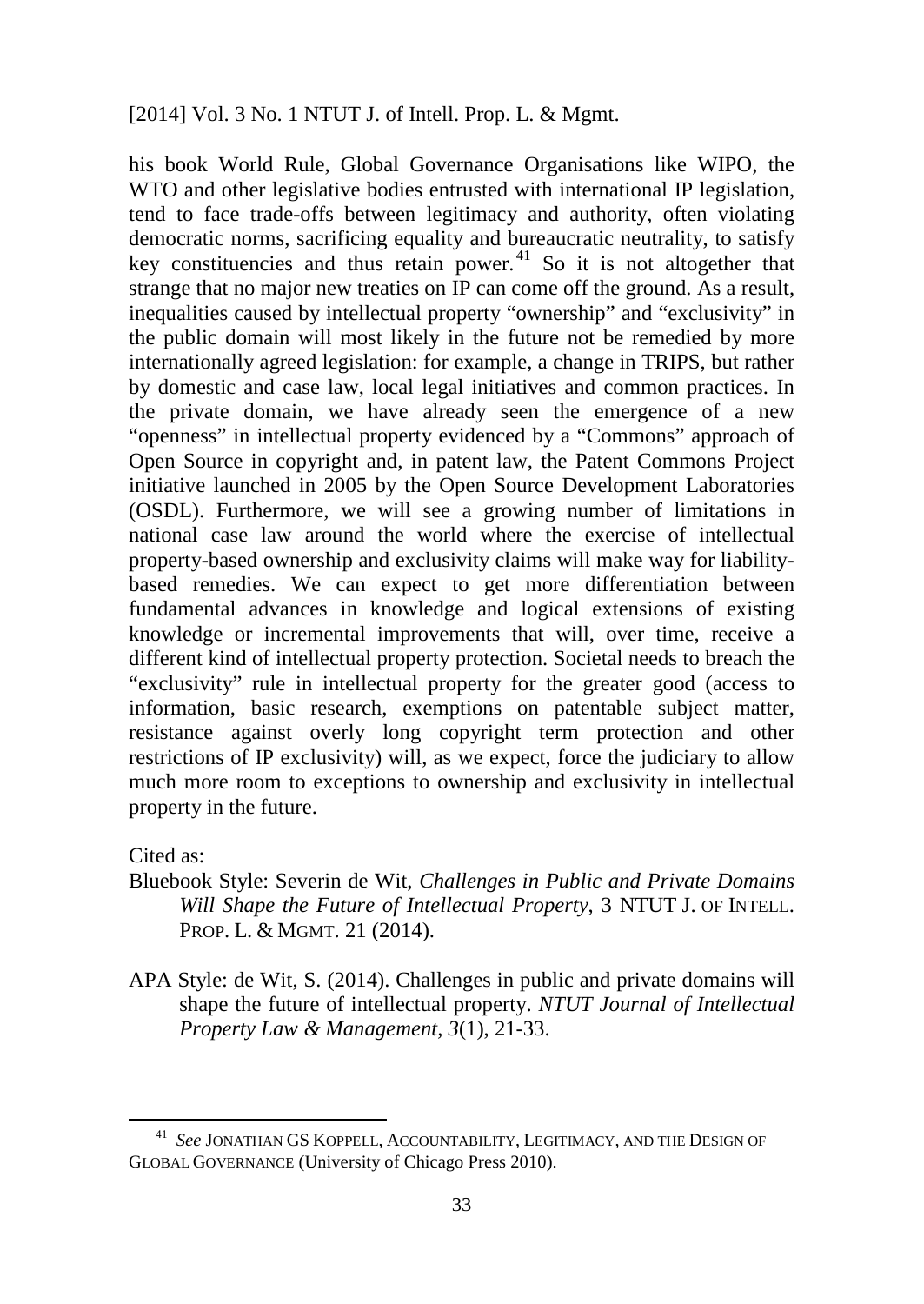# **HOW WILL** *EBAY V. MERCEXCHANGE* **AFFECT PRELIMINARY INJUNCTION?**

Yen-Te Wu[\\*](#page-40-0) Assistant Professor Chinese Culture University College of Law

#### **ABSTRACT**

In *eBay Inc. v. MercExchange LLC*, 126 S.Ct. 1837 (2006), the Supreme Court unanimously held on May 15, 2006 that a permanent injunction under the Patent Act, 35 U.S.C. § 283, is to be granted under the "principles of equity," traditionally used by the courts of equity instead of the prior Federal Circuit's presumption that an injunction must be issued, "absent a sound reason for denying it." This paper explores the injunction relief cost problem between patentee and patent infringer after the *eBay* case. From a patentee's standpoint, their purpose in bringing the patent litigation is to obtain royalties or compensatory damages, and to immediately exclude damages caused from patent infringement. On the contrary, a patent infringer's basic desire is to obtain a beneficial position during the process of negotiation and end the litigation for a minimum cost. In order to equitably and rationality distribute cost between patentee and patent infringer, I propose four different methods of economic analysis of the preliminary injunction. These approaches are likelihood of success, patentee's damage and award compensation, the influence of the court that issued the preliminary injunction and transaction costs.

Keywords: Principle of equity; Patent Litigation; Patent Infringement; Preliminary Injunction; Transaction Costs

<span id="page-40-0"></span> <sup>\*</sup> J.D. 10' & LL.M. 08', Washington University in St. Louis School of Law; LL.M. 06',Case Western Reserve University School of Law; LL.B. 03',Chinese Culture University, Taiwan. Corresponding email[: wyd2@ulive.pccu.edu.tw.](mailto:wyd2@ulive.pccu.edu.tw)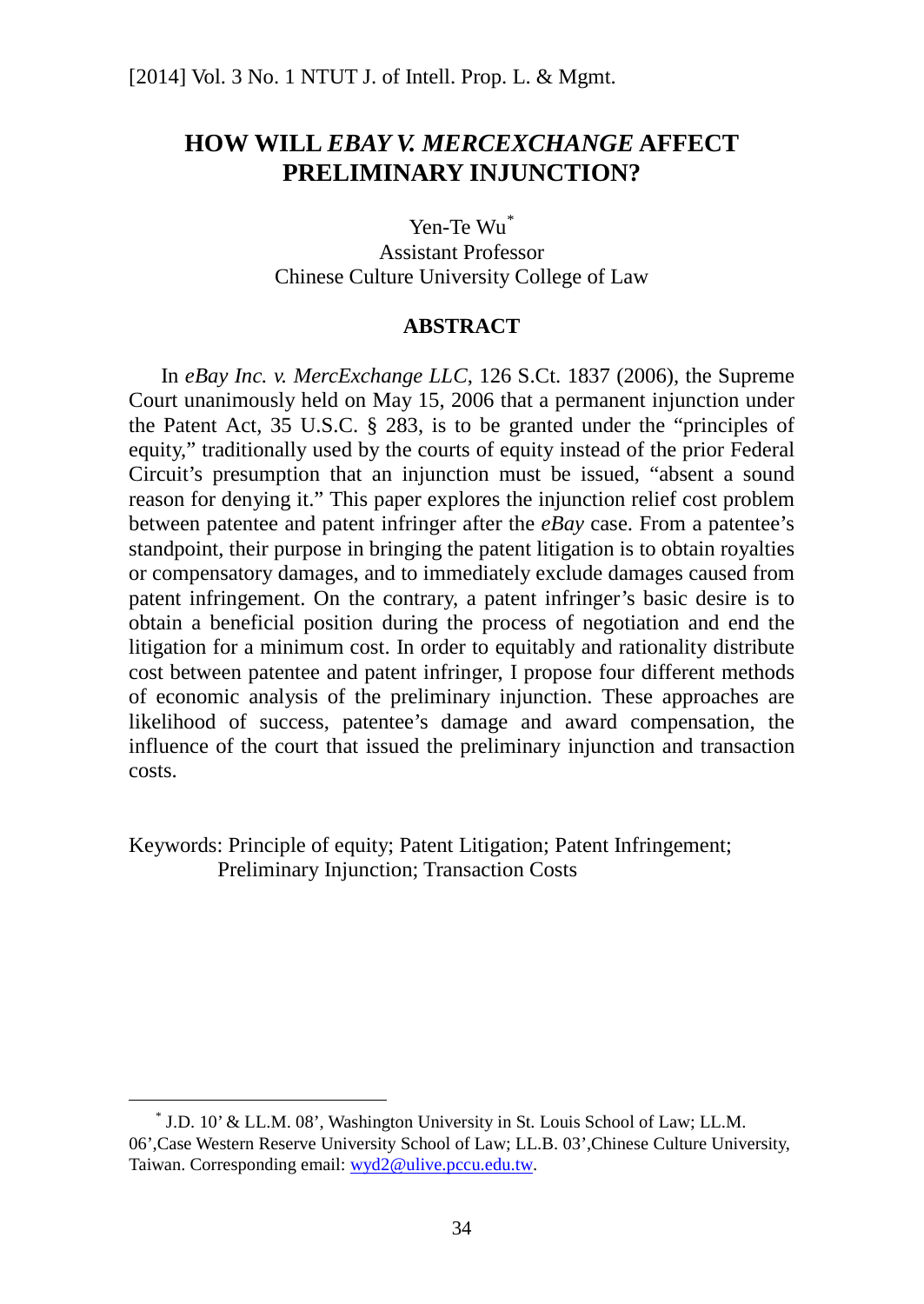# **I. Introduction to the Patent System and Preliminary Injunction A. Patent system**

Intellectual property represents a proprietary right in products of the human mind, often referred to as "knowledge goods," such as inventions, ideas, information, artistic creations, music, trademark, celebrity persona, industrial secrets, and customer lists.<sup>[1](#page-41-0)</sup> Patent is a form of legal protection for intellectual property.

### **1. Patent Right**

The patent applicant must be an inventor or the inheritor of an inventor. Employers can require, according to the employment contract, that their employees to transfer the patent obtained during their work to employers, and employers who then file an application with the U.S. Patent and Trademark Office ("PTO") become the patent title owners. If two persons create a similar invention, U.S. Patent law protects the person who first applies for the patent right to the PTO.

The other person cannot get any protection, no matter who creates the invention first. Therefore, the date of the patent application is the legal date of the invention. Conversely, in other countries, the person who invents first could obtain the patent. Therefore, it is possible that one person who invents first and gets the patent right in other countries cannot get the same right in the U.S. because another person has already applied for the patent prior to him in the U.S. $<sup>2</sup>$  $<sup>2</sup>$  $<sup>2</sup>$ </sup>

### **2. Incentive Theories and Rent-Seeking**

Whether it is a first-to-invent system or first-to-file system, the design of the patent system adopts incentive theories. That is to say that the patent system is used to promote innovation and national economic development. That means the government issues the patent to cause an artificial monopoly and ensures the inventor can obtain the benefit and offer the economic inducement of innovation. On the other hand, obtaining the patent right in itself is similar to rent-seeking. Rent-seeking means that the person employs resources to obtain benefits from others.<sup>[3](#page-41-2)</sup> The patentee employs the research capital to obtain the patent right. It is possible that other patentees also invest in much capital to get the same result as someone who has already invested. The only difference is that the other patentee may have finished the research and development process slightly later or filed for an application later than

<sup>&</sup>lt;sup>1</sup> JANICE M. MUELLER, AN INTRODUCTION TO PATENT LAW 5-10 (Aspen Publishers 2006).

 $^{2}$  35 U.S.C. § 102.

<span id="page-41-2"></span><span id="page-41-1"></span><span id="page-41-0"></span><sup>3</sup> DAVID D. FRIEDMAN, LAW'S ORDER: WHAT ECONOMICS HAS TO DO WITH LAW AND WHY IT MATTERS 36-8 (2001).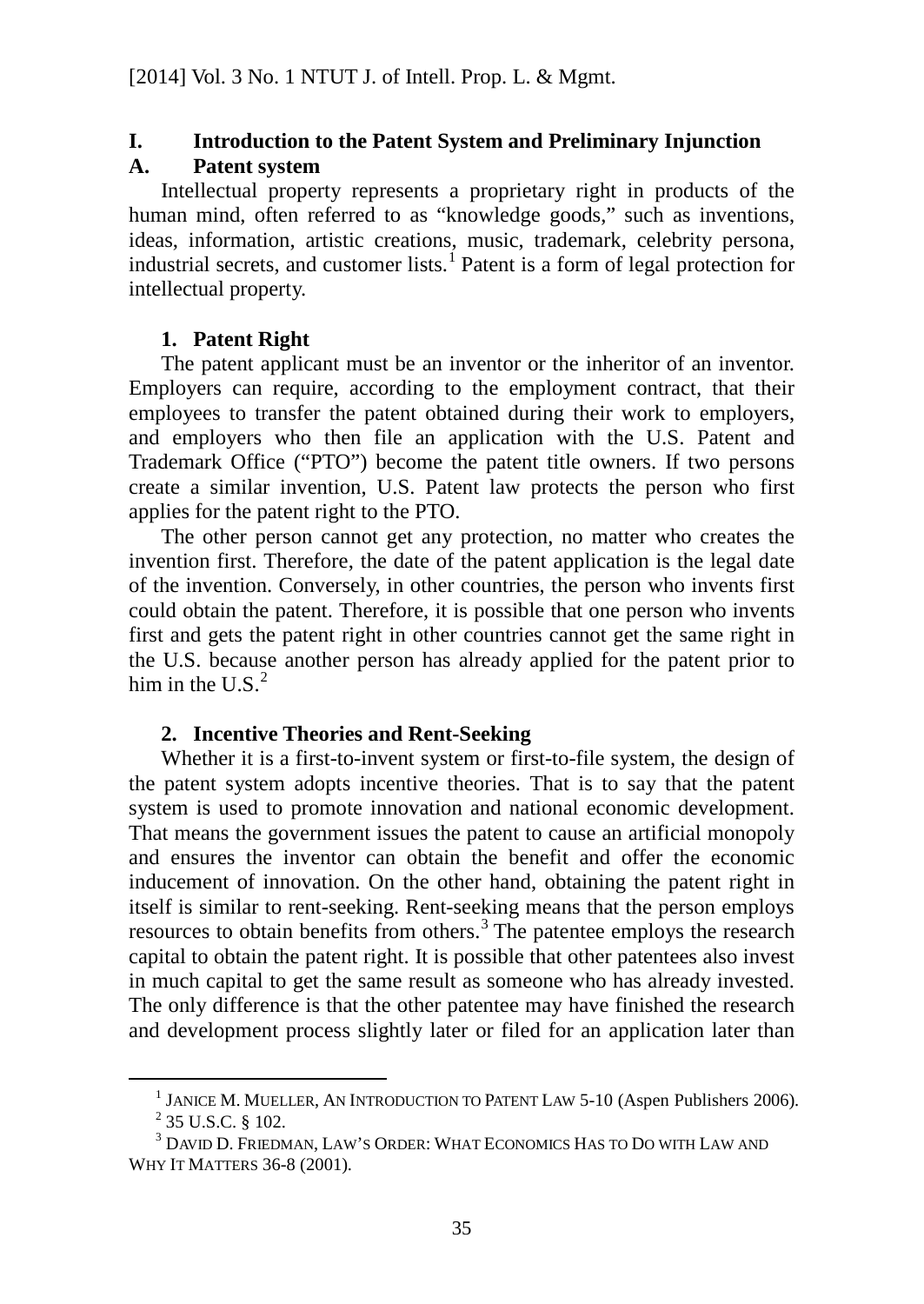the first filer. When corporations waste capital on the similar research and development to obtain artificial commercial monopolies, this kind of behavior will not increase social resources. Some corporations, moreover, hold the psychology of "be the first and win first." They do not spend capital on researching and developing products, instead investing in relatively lowinnovative patents, causing a waste of social resources, even influencing the foundation of the patent system itself. $4$ 

Therefore, the goal of the patent system is to strike a balance between incentive theories and rent-seeking. The purpose of designing the patent system is to encourage innovation, but some results from positive analysis show that the current patent system cannot reach the desired effect of stimulating innovation.  $\frac{5}{\pi}$  $\frac{5}{\pi}$  $\frac{5}{\pi}$  In addition, exclusionary patent rights encourage rent-seeking behavior. Although most view a patent as a right to exclude, the exact remedy that is available in real cases leaves open the question of how seriously this right is enforced. The legal foundation for patent rights is weak relative to that for property rights.

### **B. Preliminary Injunction**

The Supreme Court's *eBay* decision relates to a permanent injunction. However, it is common for permanent and preliminary injunctions to have a legal basis in Patent Act, 35 U.S.C. § 283, and for injunctions to be an act of equitable discretion by the district. Therefore, this part first briefly explains procedures for preliminary injunction, and then considers the influence of the eBay Supreme Court decision on preliminary injunction to examine actions that an alleged infringer may takes in response to a patentee's requests for preliminary injunction.

#### **1. Proceeding for Preliminary Injunction**

A preliminary injunction is granted only for the period from before or during a trial to the final and binding decision, in order to maintain the status quo and prevent irreparable harm. With regard to procedural rules, Rule 65 of the Federal Rule of Civil Procedure has a general rule which regulates notice to applicants, <sup>[6](#page-42-2)</sup> the requirements for the issuance of a temporary restraining order, $\frac{7}{1}$  $\frac{7}{1}$  $\frac{7}{1}$  the security provided by applicants and the requirements for the issuance of a preliminary injunction. Preliminary injunctions are

<span id="page-42-0"></span> <sup>4</sup> Robert P. Merges, *As Many as Six Impossible Patents Before Breakfast: Property Rights for Business Concepts and Patent System Reform*, 14 Berkeley Tech. L.J. 593 (1999).

<span id="page-42-1"></span><sup>5</sup> Josh Lerner, *Patent Protection and Innovation over 150 Years*, Am. Econ. Rev. 92 (2) 221, 225 (2009).

<span id="page-42-3"></span><span id="page-42-2"></span> $6$  *See* Fed. R. Civ. P. 65(a) (1) ("Notice. No preliminary injunction shall be issued without notice to the adverse party.").

 $<sup>7</sup>$  *See* Fed. R. Civ. P. 65(b) (temporary restraining order).</sup>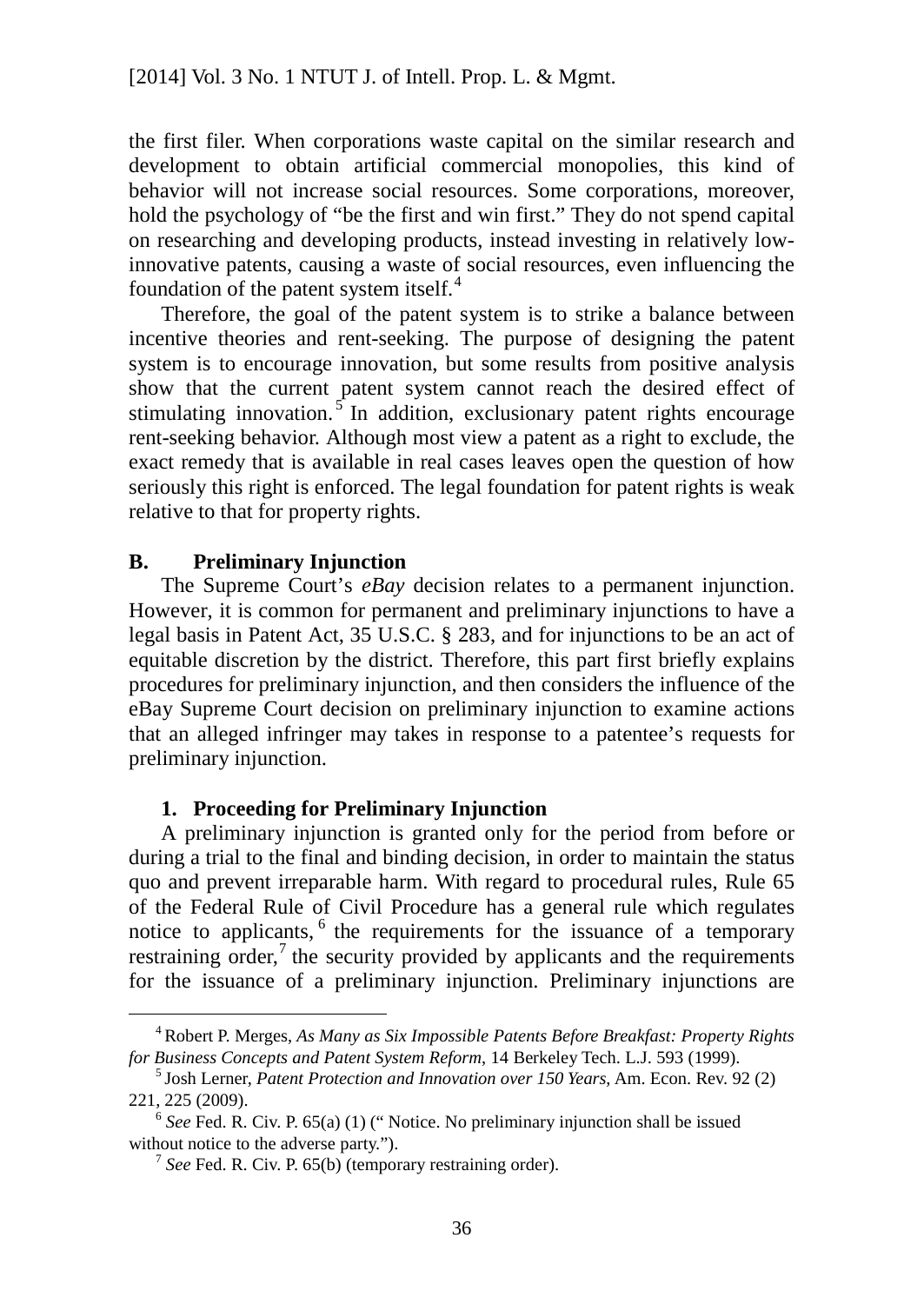granted only in clear cases, based on affidavits or a verified complaint and after notice to the adverse party. Preliminary injunctions require the showing of (1) likelihood of success on the merits, (2) irreparable harm absent injunction, (3) balance of hardships favoring injunction, and (4) public policy favoring injunction.<sup>[8](#page-43-0)</sup> The district court must consider the factors and balance all the elements; no one factor is necessarily dispositive.<sup>[9](#page-43-1)</sup>

#### **2. Determination Standards for Preliminary Injunction and Influence of the Supreme Court's** *eBay* **Decision**

As mentioned above, a preliminary injunction is a special remedy to protect patentee against allegedly infringing acts conducted during the proceedings. After *Smith International, Inc.,* the Federal Circuit announced four factors to take into consideration:  $10(1)$  $10(1)$  whether the applicant has proved the reasonable possibility of winning the litigation on the substantive dispute; (2) the extent of harm and damages occurred if the court does not authorize the preliminary injunction; (3) whether the damage and harm imposed on the patent owner is greater than the harm caused by the issuance of preliminary injunction to the alleged infringer and; (4) whether authorizing the preliminary injunction is beneficial to the public welfare.<sup>[11](#page-43-3)</sup> After this case, the Federal Circuit court advised the district courts to utilize these four requirements in making the decision of whether to issue preliminary injunctions.

In this section, the word "standard" is used instead of the word "factor" for the following reason. For a permanent injunction, the eBay Supreme Court decision clearly articulated that the patentee shall prove that it has the advantage in all four factors. Although it is a prerequisite for granting a preliminary injunction that the patentee has the advantage in the first and second standards, advantages in the third and fourth standards are not always pre-requisites.<sup>[12](#page-43-4)</sup> This point has not changed remarkably, even after the eBay case.

Moreover, with respect to preliminary injunction, if a patentee fulfills the

<span id="page-43-0"></span> <sup>8</sup> *Tate Access Floors, Inc. and Tate Access Floors Leasing, Inc. v. Interface Architectural Resources, Inc.* 279 F. 3d 1357 (Fed. Cir. 2002). 9 *Smith Int'l Inc. v. Hughes Tool Co.*, 718 F.2d 1537, 1579 (Fed. Cir. 1983). *See also*

<span id="page-43-1"></span>*Hybritech, Inc. v. Abbott Labs*., 849 F.2d 1446, 1451 (Fed. Cir. 1988) (explaining that the preliminary injunction "factors, taken individually, are not dispositive; rather, the district court must weigh and measure each factor against the other factors and against the form and magnitude of the relief requested"). 10 *Smith Int'l, Inc*., 718 F.2d. 1573.

<span id="page-43-4"></span><span id="page-43-3"></span><span id="page-43-2"></span><sup>&</sup>lt;sup>11</sup> *Id*. This standard has been confirmed again in *H.H. Robertson Co. v. United Steel Deck, Inc.,* 820 F.2d 384 (Fed. Cir. 1987).

<sup>&</sup>lt;sup>12</sup> Reebok International Ltd. v. Baker, Inc., 32 F.3d 1552 (Fed. Cir. 1994).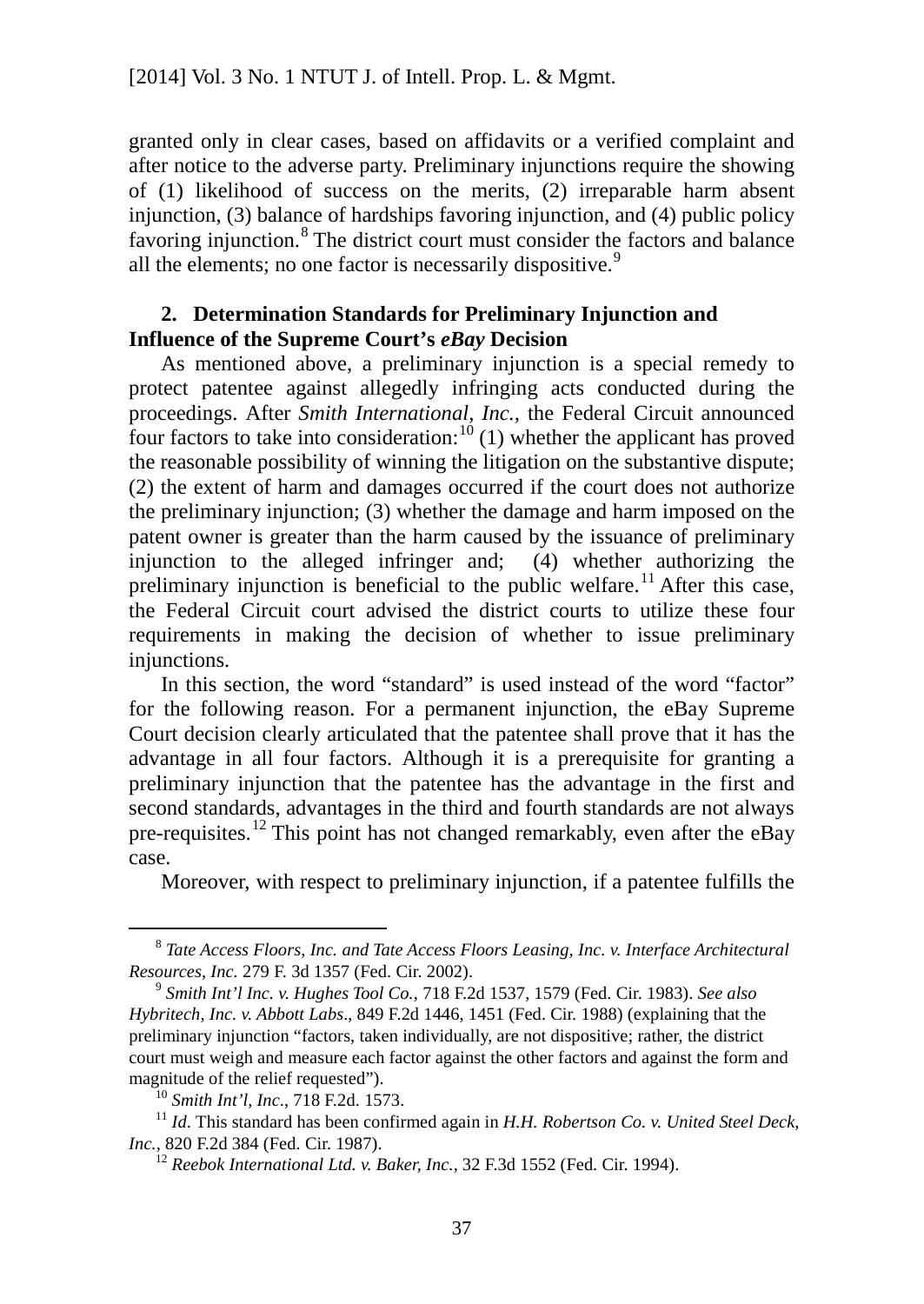first standard, a presumption of determination on the second standard will arise in favor of patentee.<sup>[13](#page-44-0)</sup> This is also different from the case of a permanent injunction. Since there occasionally are cases where fulfillment of the second standard is presumed even after the eBay case,  $^{14}$  $^{14}$  $^{14}$  it can also be said that preliminary injunction has not been much influenced by the Supreme Court.<sup>[15](#page-44-2)</sup>

As mentioned above, it can be said that preliminary injunction has not been influenced by the eBay Supreme Court decision though its legal basis is the same as that of permanent injunction. "When the patented invention is but a small component of the product the companies seek to produce and the threat of an injunction is employed simply for undue leverage in negotiations, legal damages may well be sufficient to compensate for the infringement and an injunction may not serve the public interest. In addition injunctive relief may have different consequences for the burgeoning number of patent over business methods, which were not of much economics and legal significance in earlier times."[16](#page-44-3) The "potential vagueness and suspect validity" of some business-method patents, Justice Kennedy said, might well affect the analysis under the four-part test.<sup>[17](#page-44-4)</sup>

### **II. An Economic Analysis of the Law of Patent Litigation**

From the viewpoint of economics, the patentee's purpose in bringing patent litigation is to earn a profit. Therefore, we can regard patent litigation as a kind of business transaction. The essence of business transactions is that both parties can obtain benefit from a transaction.  $18$  Therefore, business transactions can be finished when both of the parties believe that they have obtained benefit from a certain trade. The litigants in patent litigation seem to be engaged in a business transaction, even if the definition of benefit varies with each litigant, but only if both litigants believe that they can benefit from this business transaction will litigation come to a close. In other words, whether patent litigation is filed and how long it will go on depend on both parties believing that they can profit from the business transaction.<sup>[19](#page-44-6)</sup>

Patent litigation is usually a high-stakes game, especially for a company found to be infringing on another's intellectual property. Obtaining a judgment on a patent litigation takes a long time, and there are myriad

 <sup>13</sup> *Smith Int'l, Inc.,* 718 F.2d. 1575.

<span id="page-44-4"></span><span id="page-44-3"></span><span id="page-44-2"></span><span id="page-44-1"></span><span id="page-44-0"></span><sup>&</sup>lt;sup>14</sup> Christiana Indus. Inc. v. Empire Electronics, Inc., 443 F. Supp.2d 870, 884 (E.D. Mich. 2006).

<sup>15</sup> *Sanofi-Synthelabo v. Apotex Inc.*, 550 F.3d 1075 (Fed. Cir. 2008).

<sup>16</sup> *eBay, Inc. v. MercExchange, L.L.C.*, 126 S. Ct. 1842 (2006).

<sup>17</sup> *Id.*

<span id="page-44-5"></span><sup>18</sup> Carl Menger, *Principles of Economics* (N. Y. U. Press 1981).

<span id="page-44-6"></span><sup>19</sup> Ronald H. Coase, *The Nature of the Firm*, Economica 4 (16) 386, 405 (1937).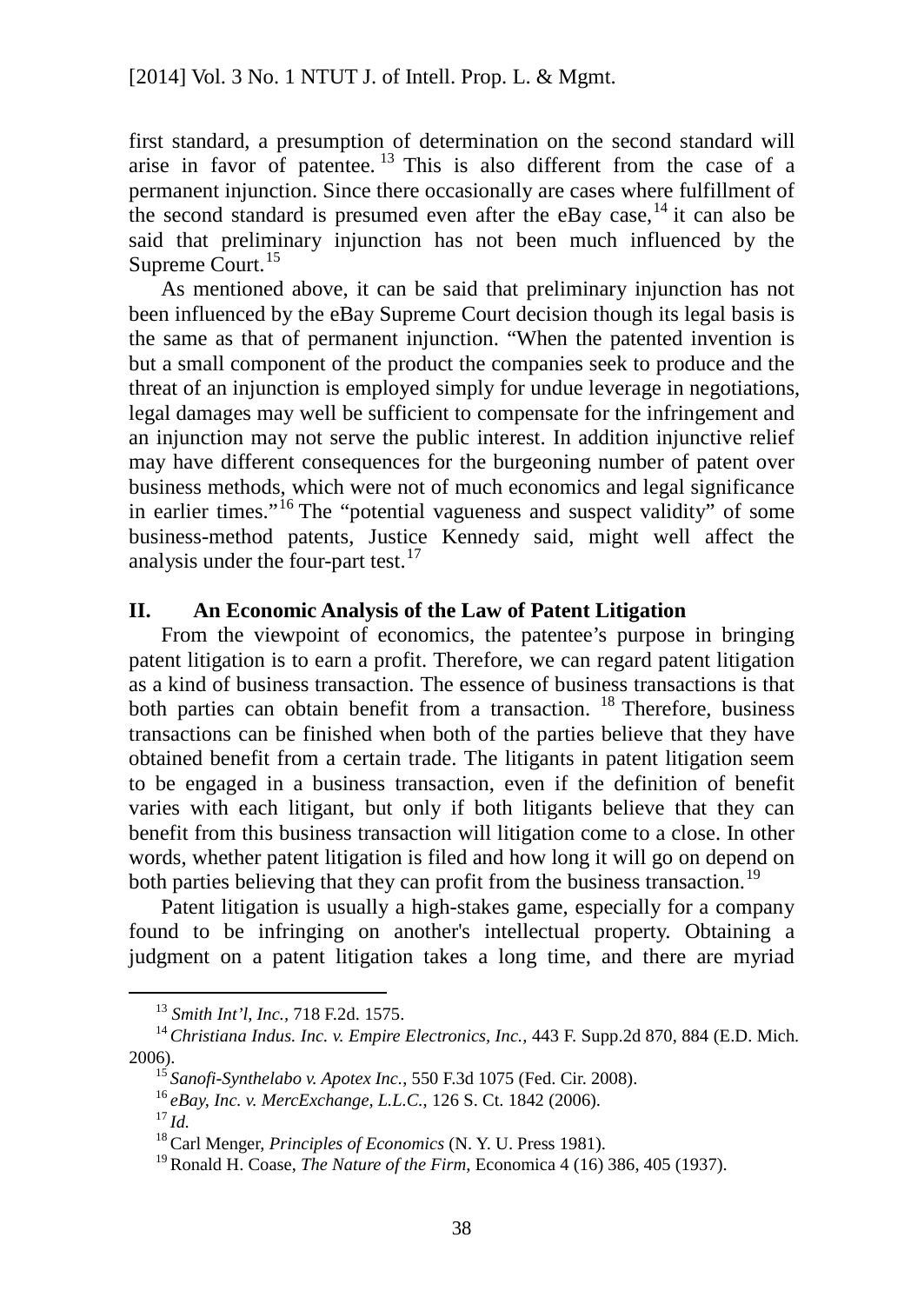variables during the process. In addition to paying millions of dollars in damages, there is also the very real possibility of an injunction forcing a company to stop selling an infringing product. A preliminary injunction is a final court order that a party ceases certain activities permanently or performs certain acts. In order for a preliminary injunction to be issued, the patentee must show evidence of an underlying harm. All of these factors will influence the patentee and the patent infringer's willingness to engage in patent litigation. The elements in processing patent litigation under normal conditions can be expressed by the following formula:

$$
Pp x (Dp + Ip) – (Cp + Tp) > Pd x (Dd + Id) + (Cd+Td) (FormulaOne)
$$

Pp is the patentee's opinion of the likelihood of success; Dp is the patentee's opinion of awarded compensatory damages after succeeding in the litigation; Ip is the patentee's opinion of awarded profits when obtaining the preliminary injunction; Cp is the patentee's expectation expense for lawyers and litigation during the litigation process; Tp is the patentee's expectation of other costs during the litigation process;  $(Cp + Tp)$  is patentee's expectation of transaction cost during the litigation process. Additionally, Pd is the patent infringer's opinion of patentee's likelihood of success; Dd is the patent infringer's opinion of amount to be awarded to the patentee in compensatory damages if successful in litigation; Id is the patent infringer's opinion of the loss when patentee obtain the preliminary injunction; Cd is the patent infringer's expectation expense of lawyers and litigation during the litigation process; Td is the patent infringer's expectation of other costs during the litigation process;  $(Cd + Td)$  is the patent infringer's expectation of transaction cost during the litigation process.

Therefore, in patent litigation, the patentee's expectation of net income Pp x  $(Dp + Ip) - (Cp + Tp)$  is the patentee's expectation of obtained compensatory damages due to the judgment Pp  $x$  (Dp + Ip), while also deducting the patentee's expectation of transaction cost during the litigation process  $(Cp + Tp)$ . The infringer's expectation of net litigation expense, Pd x  $(Dd + Id) + (Cd + Td)$ , is that expectation of compensation which the infringer needs to pay for the damage due to judgment, and  $(Cd + Td)$  adds to the infringer's expectation of transaction costs during the litigation process.

As mentioned above, it can be said that patent litigation proceeds when the patentee's expectation of litigation net income is greater than the patent infringer's expectation of litigation net loss. From the standpoint of a business transaction, the patentee's expectation of litigation net income is equivalent to the patent infringer's expectation of litigation net loss. Such a business transaction will fail, in that the seller's expectation of income is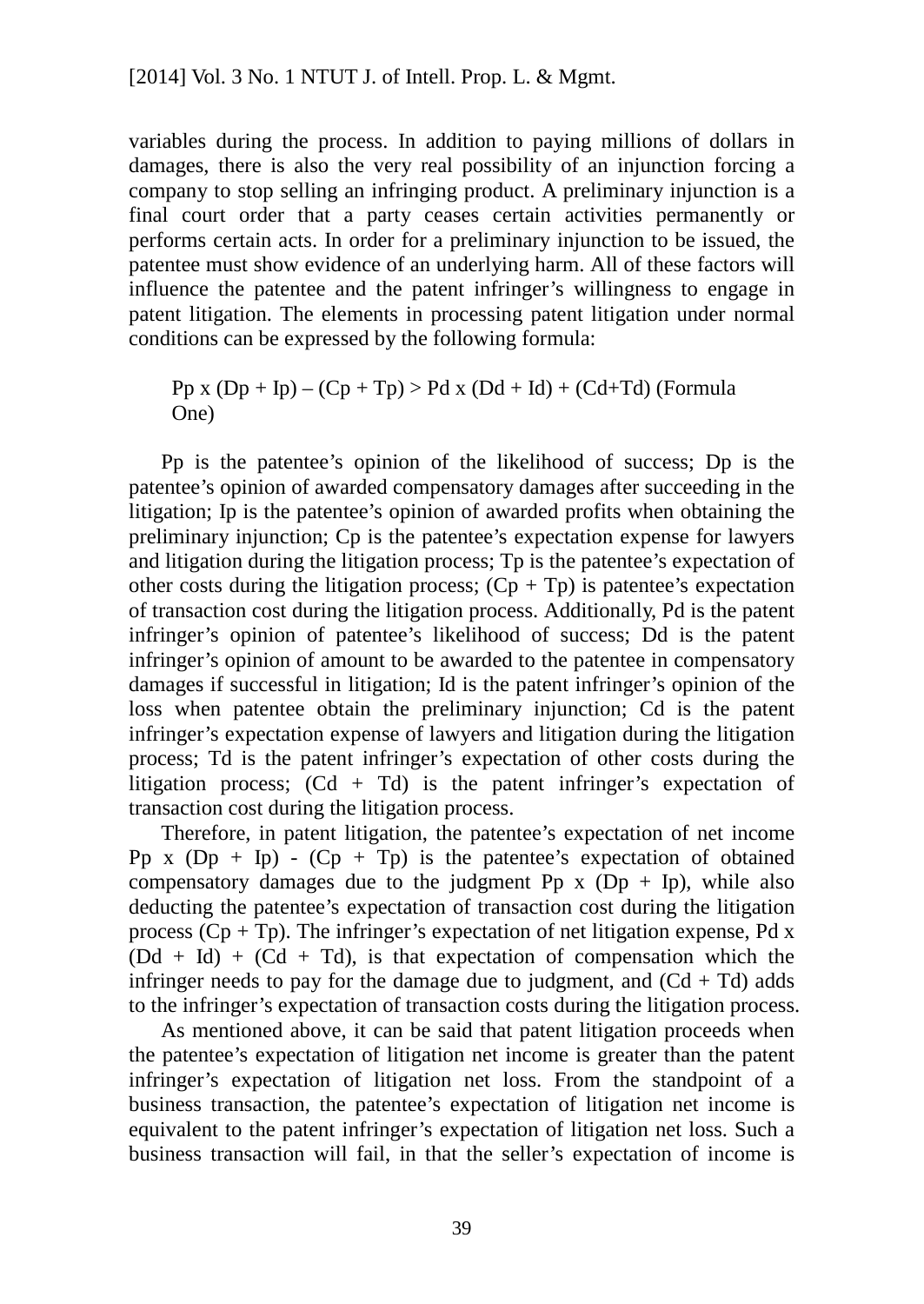higher than the buyer's expectation of expenditure. That is to say, the patentee's expectation of income is higher than the amount of money that the infringer is willing to pay, causing the transaction between the two sides to break down.

Moreover, the factors of influence are more complicated in patent litigation because of the characteristics of a patent, such as uncertainty and short product lifespan. The coming sections will further discuss likelihood of success, patentee award compensation for damages in favor of judgment, the influence of court-issued preliminary injunctions, and transaction costs.

### **A. Likelihood of Success**

In general, the probability of winning litigation for the patentee and the patent infringer is always different. Both parties are unable to get all the information from the other party because the information is closed. Even if all information is disclosed, both parties may not have the same cognition and understanding about the information. Additionally, the more important issue is that both parties have different expectancies about how the court will judge the information. Furthermore, a different judge will have different judgments. The main reasons of uncertainty in these factors are as follows:

# **1. The Validity of a Patent**

The patentee certainly thinks that the court will infer the patent right is valid after the patentee obtains the patent right. In fact, the proportion of revoked patents is more than 30 percent. Therefore, both parties in the patent litigation always dispute whether the patent is valid, and it is hard to get a common consensus until the court makes the judgment.

# **2. The Court Defines the Claim of the Patent**

Even though the patent right's validity has been determined by court, claims of patent rights are not as clear as general property rights. Therefore, both parties in patent litigation have their own opinions about interpreting the claims of patents before the court determines definite right. Moreover, the courts have limited understanding about sunrise industries and frequently differ about claims of rights, which will influence the probability of judging which party wins the litigation.

### **3. The Product is Infringed or Not**

To win the litigation, the patentee must prove that the patent right is valid and demonstrate the validity of the claim of the patent, and must also prove that the other party has infringed the claim of patent. First of all, the patentee must understand what kind of technology the infringing product utilizes and how this works with its patent right. Nevertheless, the patentee will have a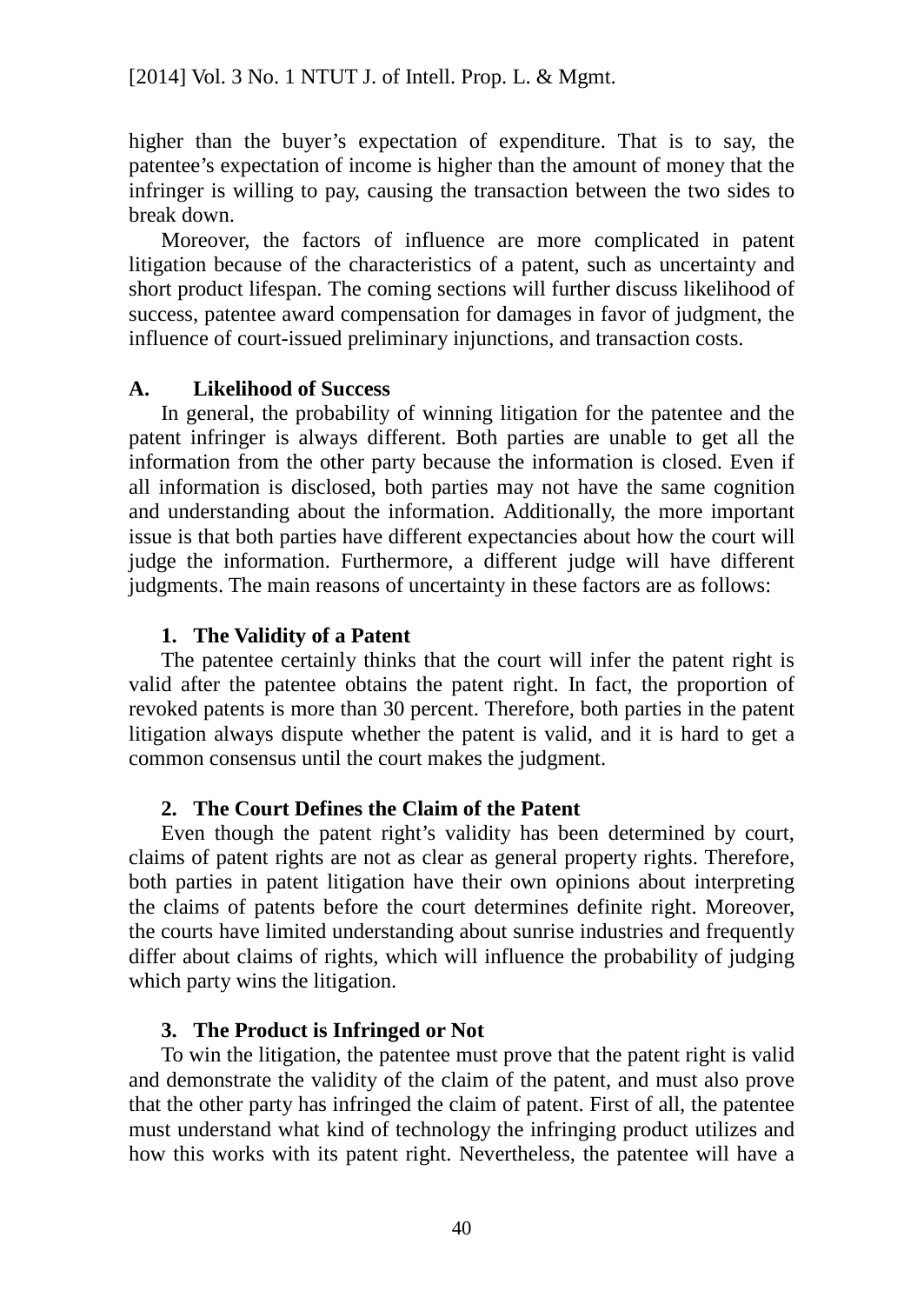hard time getting the information from the patent infringer about the infringing product. Thus, the court and both parties will find different facts and receive different information during the litigation. Of course, this will influence their determination as to the likelihood of success in the litigation.

According to the above, the judicial process will expose more information during the processing of litigation. In summary, the courts will determine the validity of the patent based on the claims of each party, thus influencing the patentee's and patent infringer's expectation of probability of success in the litigation.

### **B. Patentee Award Compensation for Damages in Favor of Judgment**

In patent litigation, the patentee obtains the benefits of a favorable judgment, which include the patentee obtaining compensatory damages and benefits due to being granted a preliminary injunction. The patent infringer's expenses in an unfavorable judgment include patentee's compensatory damages and the infringer's disadvantage due to preliminary injunction.

The court's calculation of compensatory damages includes the patentee's damages and lost profits as well as the infringer's obtained benefits from this infringement. The standards of compensatory damages cover three common situations:

### **1. Patentee's Damages and Lost Profits**

The infringement may reduce the patentee's profit, because of either (1) diverted sales or (2) price erosion. To compete with the infringer, the patentee may reduce the price or give up raising the price to make lower profits. However, the lower price will result in increasing volume of sales, so the patentee must calculate increased volume of sales due to lower price along with (3) additional costs, such as advertisement, (4) projected lost profits, (5) damage of patentee's goodwill in the market place due to the infringer's low-grade product; and (6) loss of market monopoly. When the patent expires, the patent infringer will get into the market fast, and the patentee will lose the advantage of a monopolized market. The last three types of patentee damages and lost profits are usually too far-reaching to consider.

Therefore, when the patent infringer sells a lower-price infringing product, the patentee's product cannot sell or must be sold at a lower price (decreased income). The patentee even needs to add variable cost to sell the product (increased cost) which reduces the original profits. The calculation of decreased income can be proved by the patentee. For example, this can be found by calculating the retail price of the patent product minus cost of patent product.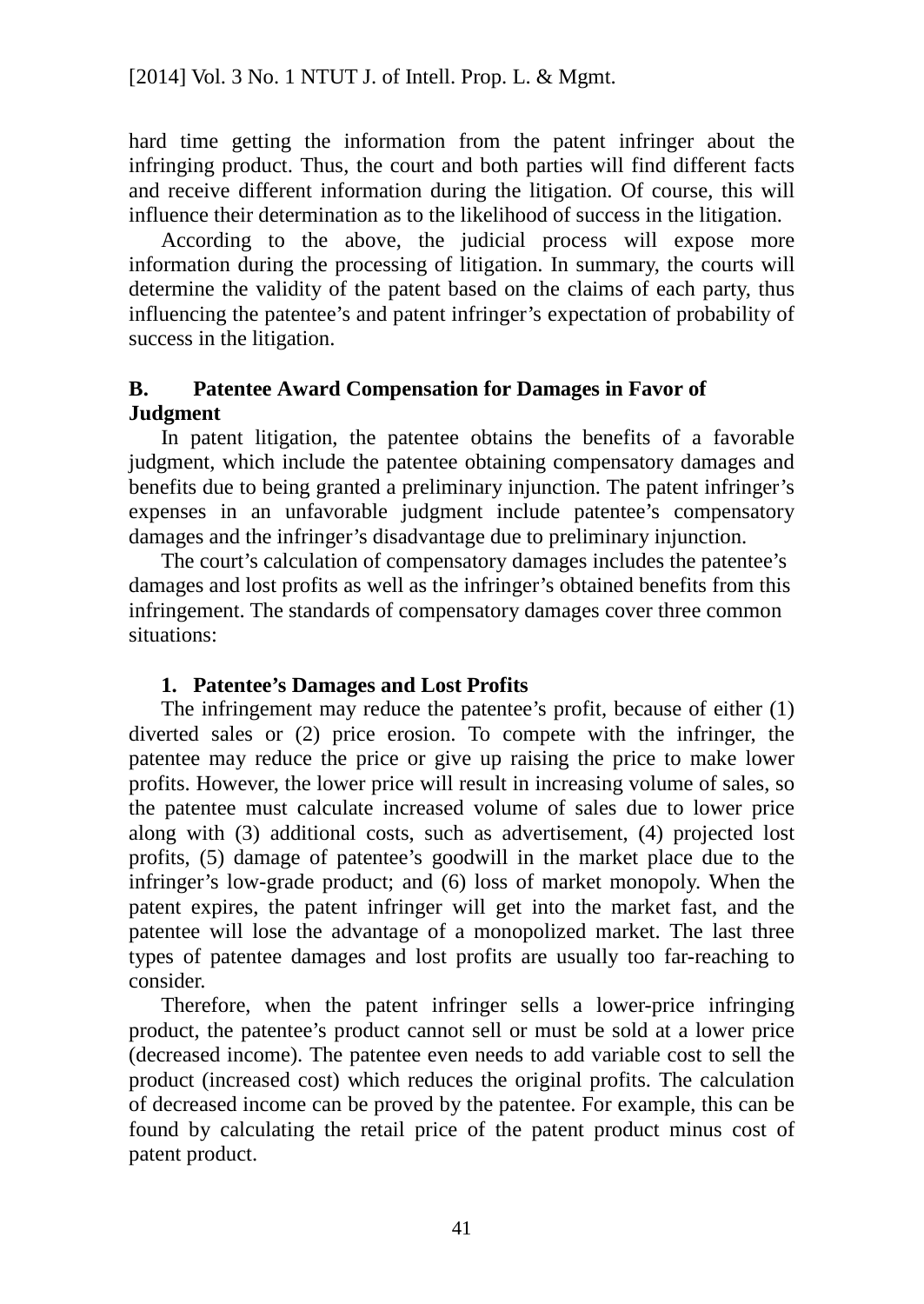#### **2. Patent Infringer Obtains Profits from this Infringement**

A patent infringer obtains profits from this infringement which can be calculated from the amount of infringing products multiplied by each unit's profit. The amount of infringing products is calculated from the date on which the infringer was informed of patent infringement to judgment. The court estimates infringer's amount of infringing product through material evidence, such as purchase orders. In general, this is calculated from the infringing product's original price. However, it is difficult to prove the sales amount of the infringing product. On the other hand, the accounting price and pricing are always have variability. Therefore, the court will consider a range of profits.

To recover lost profits damages for patent infringement, the patent owner must show that it would have received the additional profits "but for" the infringement. The patent owner bears the burden to present evidence sufficient to show a reasonable probability that it would have made the asserted profits absent infringement.<sup>[20](#page-48-0)</sup> In patent litigation, the court judges whether the patentee has the right to calculate the loss of profit according to the infringer's income. The courts usually adopt the standard which was raised in the *Panduit* case. To obtain as damages the profits on sales the patentee would have made absent the infringement, *i.e.*, the sales made by the infringer, a patent owner must prove: (1) demand for the patented product, (2) absence of acceptable non-infringing substitutes, (3) the patentee's manufacturing and marketing capability to exploit the demand, and (4) the amount of the profit the patentee would have made. $^{21}$  $^{21}$  $^{21}$  If the patentee can prove the four points above, then the court in *Panduit* held that patentee can be awarded compensation which is equal to the infringer's foreseeable loss.<sup>[22](#page-48-2)</sup>

#### **3. Reasonable Royalty**

Reasonable royalty is the lowest limited compensation for damages in patent litigation, and it can coexist with lost profits. From the viewpoint of economics, when an agent would like to manufacture or sell a patent product to create reasonable profits, he agrees to pay a royalty for permission to do so. The court calculates the amount of compensation for damages on the marketing change from the beginning of patent infringement to end of the litigation. Basically, the court hopes the patent infringer will bear the patentee's economics profits lost during the term of infringement. The court will hold the judgment that the patent infringer needs to pay some money to

 <sup>20</sup> *King Instruments Corp. v. Perego*, 65 F.3d 941, 953 (Fed. Cir. 1995).

<span id="page-48-1"></span><span id="page-48-0"></span><sup>21</sup> *Panduit Corp. v. Stahlin Bros. Fibre Works, Inc.*, 575 F.2d 1152 (6th Cir. 1978).

<span id="page-48-2"></span><sup>22</sup> *Rite-Hite Corp. v. Kelley Co., Inc.*, 56 F.3d 1546 (Fed. Cir. 1995).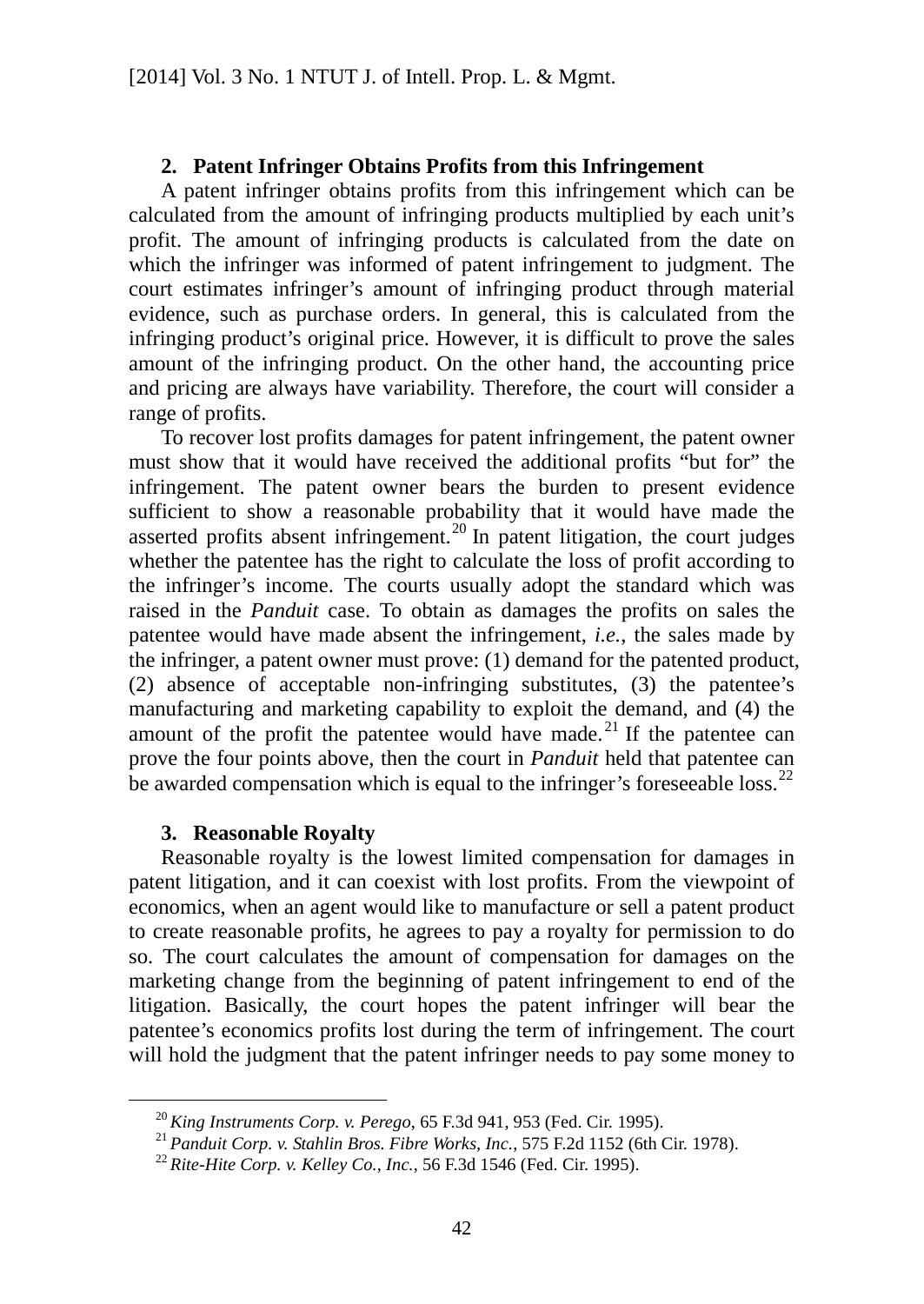cover for the patentee's economic profit lost. That is to say, the part of the loss which can be proved is real profits lost, and the other part of lost which cannot be proved should be applied to the reasonable royalty.

35 U.S.C. § 284 provides, "Upon finding for the claimant the court shall award the claimant damages adequate to compensate for the infringement, but in no event less than a reasonable royalty for the use made of the invention by the infringer, together with profit and costs as fixed by the court." According to the description of clause described above, the reasonable royalty is regarded as compensatory damages.<sup>[23](#page-49-0)</sup>

As an analytical approach in patent litigation, the amount of reasonable royalty is the patent infringer's expected profit margin to deduct normal profit margin. The reasonable royalty calculation principle can adopt the Georgia-Pacific factor to carry on assessment, including the amount of profit-making from infringing products, the appropriate share of a profitable market, and the royalty rate in this technical field.<sup>[24](#page-49-1)</sup> Therefore, the reasonable royalty rate can be calculated by the present gross profit rate deducted from industry standard net profit.<sup>[25](#page-49-2)</sup>

According to the discussion above, the patentee obtained profits due to a favorable judgment under this calculation method. The court's intention is to adopt standards of compensatory damages, with the disclosure of patentee's damages or lost profits and other patentee information being key points. If the court's calculations are based on the patent infringer's obtaining profits, then the infringer's information can validate this key point. On the contrary, if the court bases its calculations on reasonable royalty, then the patentee's information can validate this key point. Because authorized contracts are usually not disclosed to third parties, general authorized contract is always not limited to monetary transactions.

### **C. The Influence of Court That Issued the Preliminary Injunction**

A preliminary injunction is entered before trial, that is, before a complete adjudication on the merits of the infringement issue.  $26$  A preliminary injunction is a provisional injunction issued pending the disposition of a litigation, the purpose of which is to "preserve the status quo and to protect the respective rights of the parties pending a determination on the merits."  $27$ However, the influence is multidimensional, and the influence degree can only be conjectured based on the existing materials. Thus, it is hard to

 $^{23}$  35 U.S.C. § 284.

<span id="page-49-3"></span><span id="page-49-2"></span><span id="page-49-1"></span><span id="page-49-0"></span><sup>24</sup> *Georgia-Pacific Corp. v. U.S. Plywood Corp.,* 318 F. Supp. 1116, 1119 (S.D.N.Y. 1970).

<sup>25</sup> *TWM Mfg. Corp., v. Dura Corp.*, 789 F. 2d 895 (Fed. Cir. 1986).

<sup>26</sup> Mueller, *supra* note 1, at 5.

<span id="page-49-4"></span> $27$  Id. at 6.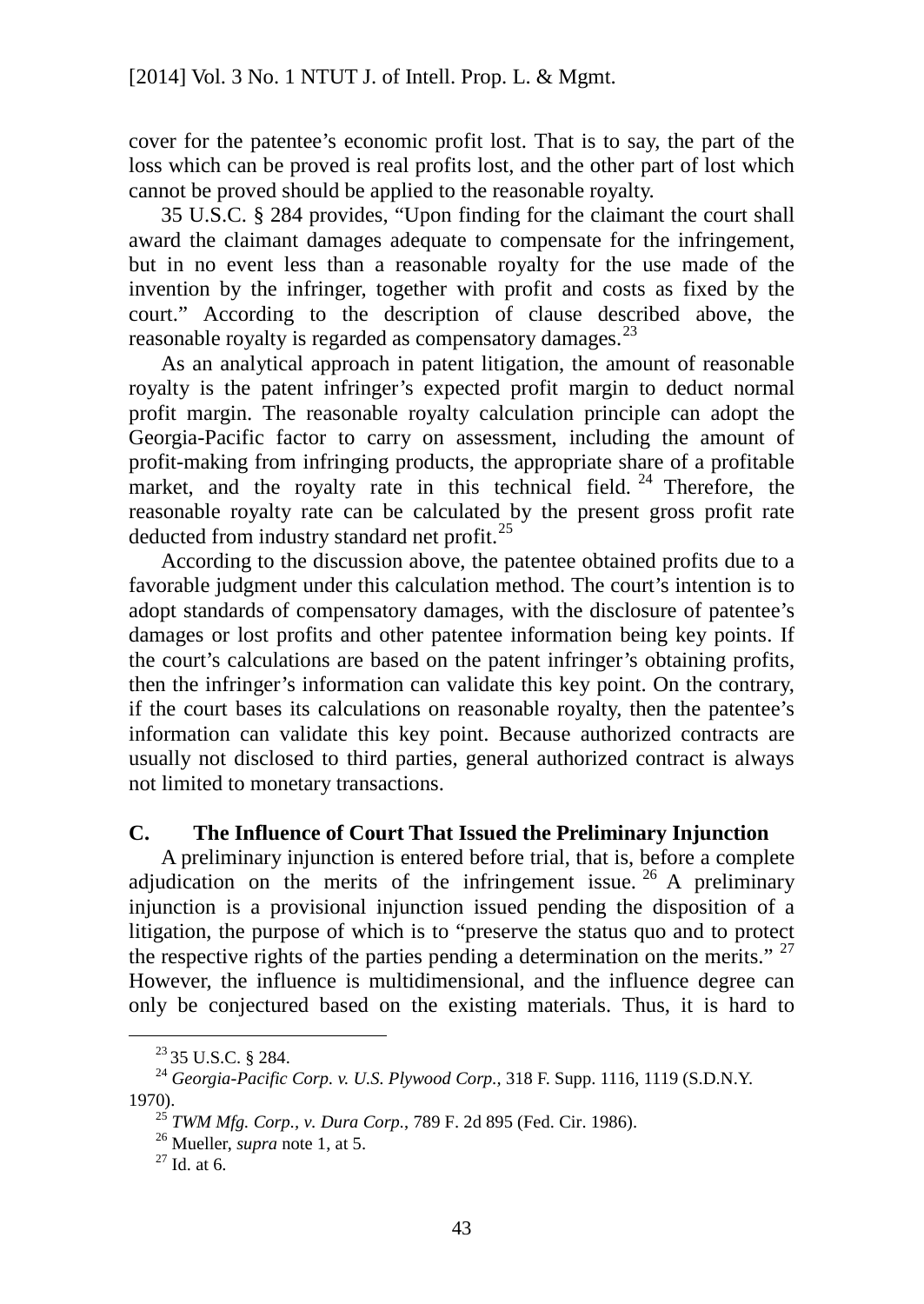evaluate.

Preliminary injunctions in patent infringement cases have been developed for a long period of time in the United States. It has become an effective tool to protect patentees. When patent owners have a dispute with other parties with respect to patent infringement, prior to final judgment by the court, they can request the court to issue a preliminary injunction to prohibit patent infringers from continuing the manufacturing or production of infringing products, and even order the patent infringer to recall all the outstanding products in the market. The preliminary injunction may be the most striking remedy wielded by contemporary courts.<sup>[28](#page-50-0)</sup>

Once the court issues the preliminary injunction, the influences of the preliminary injunction include not only the infringer being unable to successfully produce the goods and sell them to customers, but also damaging public goodwill toward the infringer, which causes the company to have difficulty doing business in the future. All of these are negative losses. Moreover, neither the court nor the litigation parties are able to obtain all of the information to judge the losses; the litigant itself can only, based on its own situation, estimate the influence of the injunction. The value of a preliminary injunction to patentee and patent infringer is influenced by many factors, including the timing of obtaining the preliminary injunction, the development plans of both parties (such as royalty or market share enlargement), the used circumstance of patent, the marketing situation of using the patent in products, and the ability for marketing development, such as whether the patentee can absorb the infringer's original market share. Under many situations, the preliminary injunction's menace to enterprises is greater than compensatory damages.

### **D. Transaction Cost**

The transaction cost is the time and energy needed in a business transaction. The transaction cost includes the various resources of consults and the costs of performing the contract, including the cost of collecting the information about persons with whom to trade and determining trading strategies, the cost and time of negotiation, and the cost of performing the negotiated result after finishing a business transaction. Whether each transaction can make a profit and how much profit each transaction can make are related to the transaction cost. The obstacle to making a profit will be higher when transaction cost is higher.

Basically, the purpose of property law is promoting private consult. Therefore, the design of property law should exclude obstacles to private

<span id="page-50-0"></span> <sup>28</sup> John Leubsdorf, *The Standard for Preliminary Injunctions*, 91 HARV. L. REV. <sup>525</sup> (1978).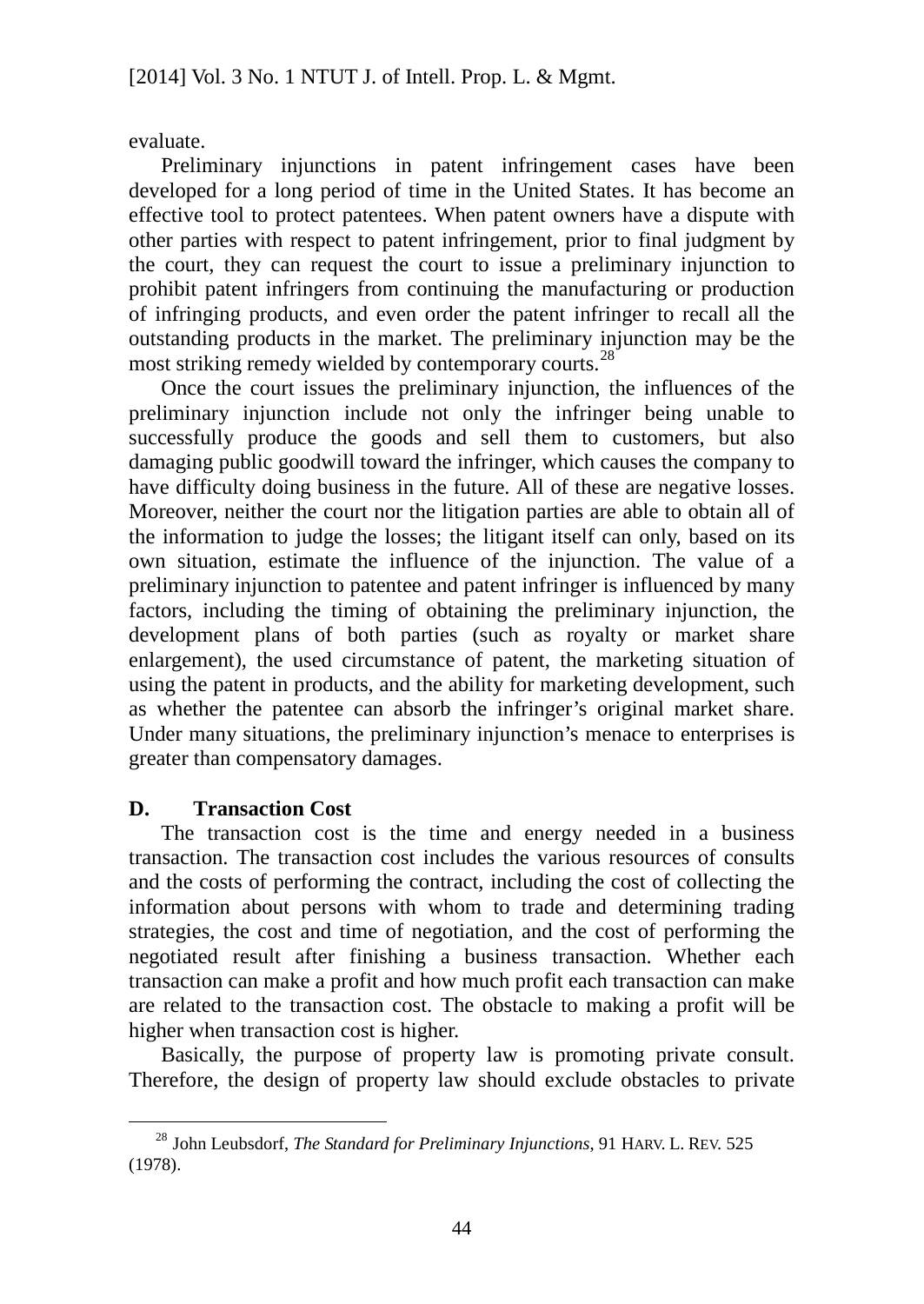consult and reduce the damages of failed private consults.  $29$  From the perspective of economics, the obstacles to private consult are a kind of transaction cost. The initial property right is defined to one party, and the final property right should stay with the original party when transaction cost is too high to proceed with private consult. In other words, how to effectively utilize resources depends on the law and how to determine the ownership of property rights. Under the situation of no transaction costs, no matter which party the initial law defines the property right to originally, resources will flow to the party which values the resource highest under voluntary trading. On the other hand, under the situation of transaction cost, the property right will still flow to the party which values the resource highest if the transaction cost is not high enough to hold back the business transaction. Persons in the transaction cost situation will certainly get lower net benefit than in the no transaction cost situation because transaction cost will decrease the transaction net benefit.

A high transaction cost will hold back the market and obstruct the free flow of right, but a low transaction cost will make the market work more effectively. That is to say, if the market is unable to distribute the legal right effectively, legislators should legislate to reduce transactions cost in order to encourage efficient private trade which involves legal right exchange. Because of the uncertain characteristics of patent right, the law makes it difficult to award patent rights to the party which finds them most valuable. In addition, how people look at the value of patents is constantly evolving. Therefore, the design of the law should reduce the transaction cost of patent right litigation in order to fully protect patents in society.

#### **1.Transaction Cost of Patent Litigation**

Generally speaking, the transaction cost of patent litigation includes economic costs and opportunity costs. Economic costs can be divided into necessary costs, such as lawyers' expenses, litigation expenses, and other costs. To the patentee, other costs include the patent application cost, the patent maintenance cost, and the expenses to prove the other party has infringed. To the patent infringer, other costs usually include the expenditure on products to avoid infringing, possible business loss, or required discount by customers. Even when the result of the judgment is in favor of the patent infringer, the above costs will not disappear, and it is difficult to give proof to transfer to the patentee. Opportunity costs refer to the specific time and resources which are put into litigation, and that cause a party to be unable to move those resources to fund other endeavors, such as research and development or business activities.

<span id="page-51-0"></span> <sup>29</sup> ROBERT B. COOTER, JR., LAW AND ECONOMICS 290-95 (5th ed. 2011).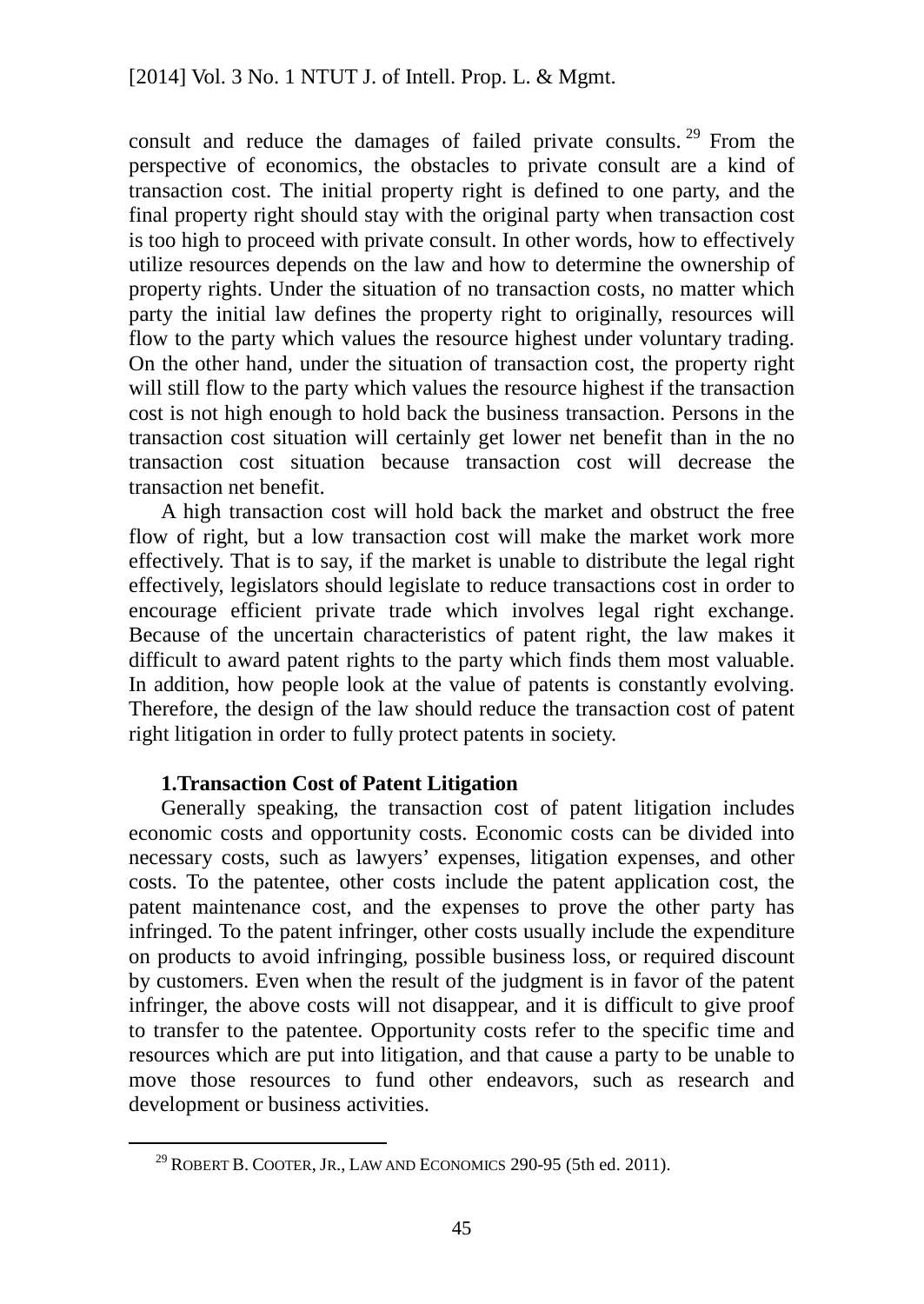When a patent infringer gets involved in patent litigation, unless the infringer has confidence that the product did not infringe, the first consideration is whether the product needs to avoid an infringing design because designing the product to avoid infringement is time consuming. For example, IC products generally take more than one year to evaluate, design, and verify a product, and including authenticating with customers. That is to say, the patent infringer needs to reserve more than one year of job time before judgment. On the other side, the court always issues the preliminary injunction if the judgment is unfavorable to the patent infringer and prohibits the infringed product from continuing to be sold on the market. Because of the uncertain results of litigation, the patent infringer affects not only the potential public goodwill, but also causes the customer who may order the product from other companies to verify the source or require a discount. This can seriously affect a company, especially a newly developing one, because the initial order will bring income to the company and accumulate experience to earn the customer's trust and continue using the product.

#### **2. The Economic Cost in Transaction Cost**

The economic cost in transaction cost is positively related to litigation time. For example, lawyers' expenses are calculated and charged based on the amount of dealt time. Other costs of the patentee, including the patent application, maintenance cost (renewal fees) and the expenses of proving an infringed product, will increase slowly following the time of the litigation. However, for other costs of the patent infringer, the expenditure of designing products to avoid infringement holds a high percentage in initial gradation of the litigation, while possible business loss or demanded discounts may become serious following litigation.

According to the above analysis, both parties' transaction costs will increase during litigation. As this process moves forward, the infringer can foresee that transaction costs will rise; therefore, the infringer is motivated to settle the dispute at the onset of litigation. On the other hand, the patent infringer cannot gather the information related to the patentee and the judgment of the court; therefore, if the patent infringer believes that the patentee has a lower percentage chance to win the litigation, the infringer will not compromise with the patentee. In later periods of litigation, even before the judgment, both parties will have a close evaluative percentage of winning the litigation, and then the both parties will reduce their percentage of wishing to continue with litigation.

#### **III. An Economic Analysis of the Law of Preliminary Injunction**

When legal rights are infringed, the court often makes decisions to determine what the most efficient relief system is based on degree of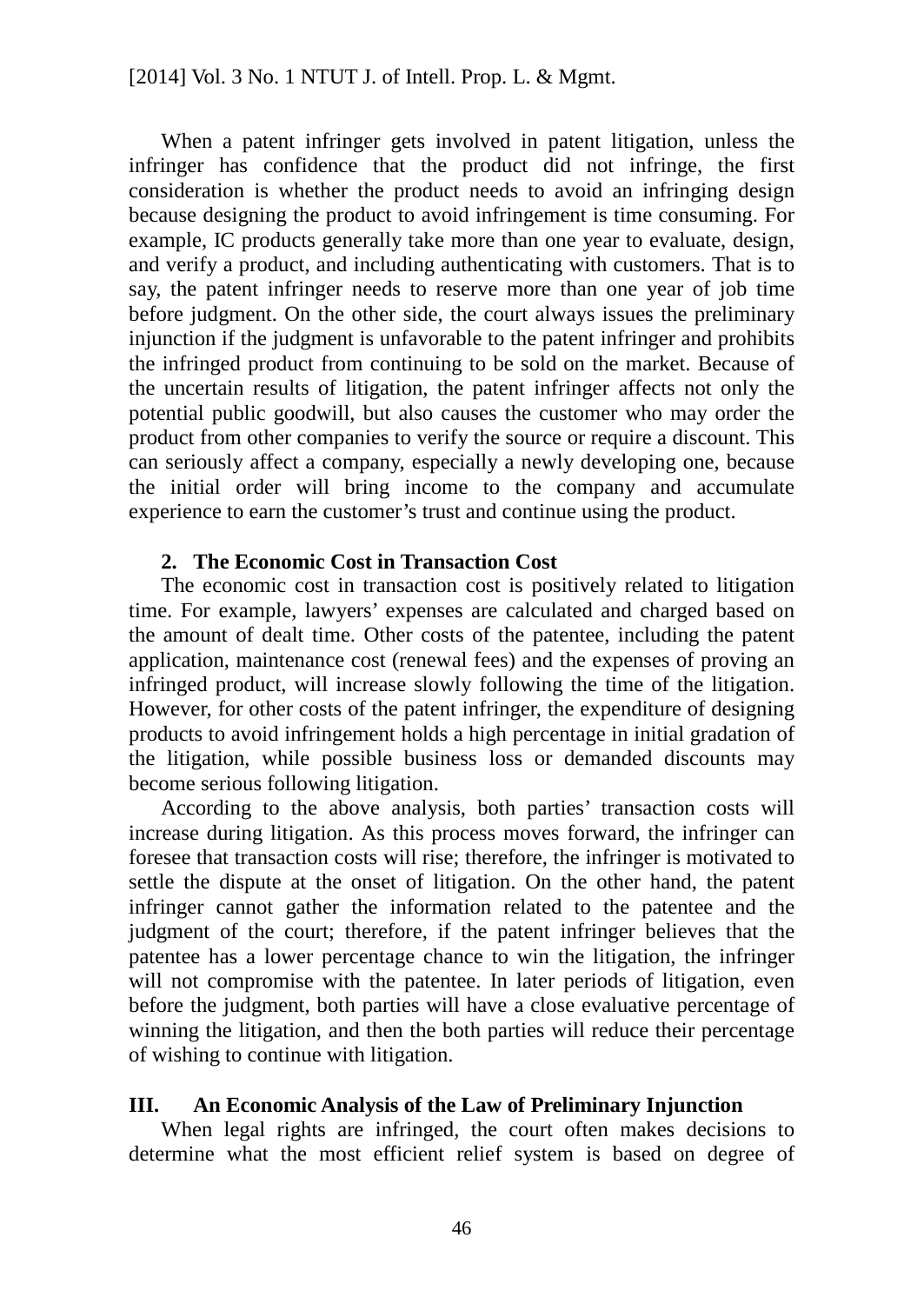cooperation among the parties. When the party participants were uncooperative, then the court will grant compensatory damages directly. When the participators of the parties intend to cooperation, then the court will issue preliminary injunction to the patentee. The parties of litigation are usually not too many, and they are in a competitive relationship and known to each other. From an economics standpoint, filing a motion for preliminary injunction is an efficient method.

### **A. Motivation for Preliminary Injunction**

The patentee's purpose in filing for patent litigation can be divided into two types. The first type of purpose is to obtain the royalty. Such situations usually happen for patentees who own the patent right, but have already faded out of the market or who own the patent but do not manufacture and use the patent itself. In this situation,, the ends which the patentee cares about are royalties and compensatory damages. To file a motion for preliminary injunction is a means to this end. The other purpose is to strengthen a business market, in which a patentee uses a patent right to attack a competitors' development or even to exclude them from the market. In this situation, the patent holder does not care about compensatory damages but rather cares about filing a motion for preliminary injunction. However, preliminary injunction is the most preferred remedy method by both patentee and patent infringer because it can exclude relative behavior in the future. The preliminary injunction, especially, has a prompt character which can immediately exclude the patent infringer's relative behavior and cause obvious and immediate pressure.

The above paragraphs explain that the patentee filed the patent litigation, which is a general situation to seek the final remedy. Because the product which is involved in patent litigation has a short product lifespan, the preliminary injunction is one of the manners of remedy which the patentee utilizes in order to keep the time effect and to reduce the affects of an uncertain legal relationship to both parties of litigation and public interest. However, the preliminary injunction is only one part of patent litigation. When both litigators face the relief of injunction, they are also evaluating based on the whole litigation. In other words, both litigators use and respond to injunction relief based on the influence of the whole litigation. For example, the patentee will still intend to file for preliminary injunction even if the patentee evaluates that the infringer's infringing act will not cause unavoidable injury in the future. It is low cost and high probability of award because it will pressure the infringer's business and negatively impact their public goodwill.

### **B. The Foundation of Economic Analysis of Preliminary Injunction**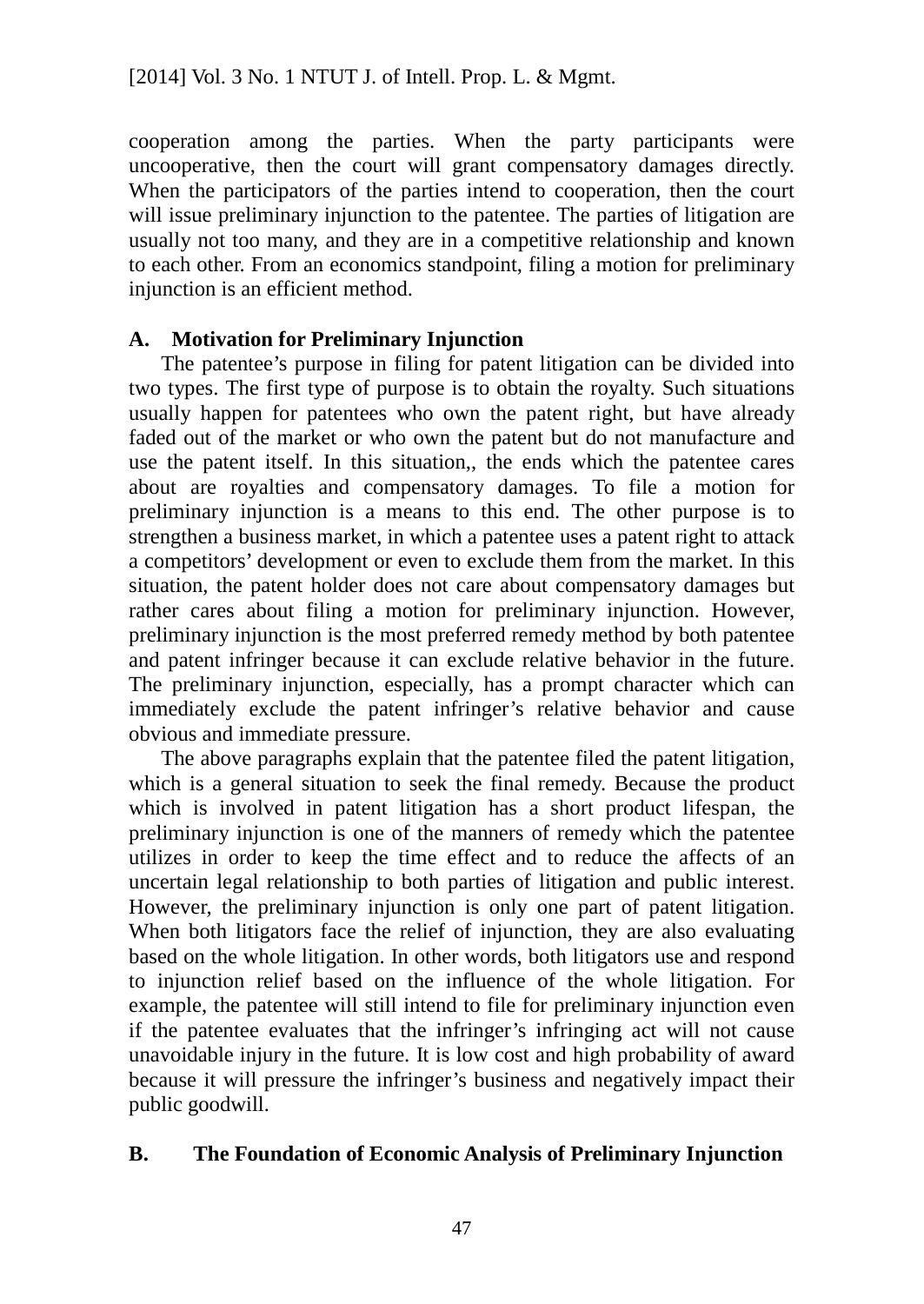The foundation of economic analysis of preliminary injunction is that the judge considers various uncertainty factors, then the judgment reduces the expectation of damage and employs the idea of risk management to appropriately distribute the burden.<sup>[30](#page-54-0)</sup>

The patentee's damage expectation of preliminary injunction is the patentee's loss and decreased profits if the patentee fails to obtain a preliminary injunction (Dp) multiplied by the courts assessment of the patentee's likelihood of success in litigation (Pj). The patent infringer's loss and decreased profits are considered if the court enforces a preliminary injunction on the infringer (Dd), which is then multiplied by the infringer's damage expectation of preliminary injunction, based on the court's assessment of the infringer's likelihood of success in this case (1 - Pj). The court should issue preliminary injunction to the patentee if the patentee's damage expectation of preliminary injunction is greater than the patent infringer's damage expectation. On the contrary, the court should not issue a preliminary injunction to patentee.<sup>[31](#page-54-1)</sup> The formula for issuing a preliminary injunction is as follows:

 $Pi x Dp > (1 - Pi) x Dd$  (Formula Two)

From the viewpoint of the court, deciding whether to issue a preliminary injunction is based on initial gradation of litigation and limit information. Therefore, according to purpose of balance, the court will agree to issue a preliminary injunction when the patentee's expectation of damage (Pj x Dp) is obviously greater than the patent infringer's expectation of damage  $((1 - Pj))$ x Dd).

#### **C. The Foundation in Economic Analysis of Involved Litigation**

From the viewpoint of involved litigation, the time at which the patentee files a motion for preliminary injunction will influence both parties' attitude and will to compromise during the decision process. Certain conditions of patent litigation that continue the process and add to the consideration for preliminary injunction, as can be shown as follows:

Pp x  $(Dp + Ip') - (Cp + Tp) > Pd$  x  $(Dd + Id') + (Cd + Td)$ 

<span id="page-54-0"></span> <sup>30</sup> Douglas Lichtman, *Uncertainty and the Standard for Preliminary Relief*, 70 U. Chi. L. Rev. 197 (2003).

<span id="page-54-1"></span><sup>31</sup> *American Hospital Supply Co. v. Hospital Products Ltd.*, 780 F.2d 589, 593 (7th Cir. 1986) (where Judge Richard Posner stated that "the injunction should issue "only if the harm to the plaintiff if the injunction is denied, multiplied by the probability that the denial would be an error… exceeds that harm to the defendant if the injunction is granted, multiplied by the probability that granting the injunction would be an error.").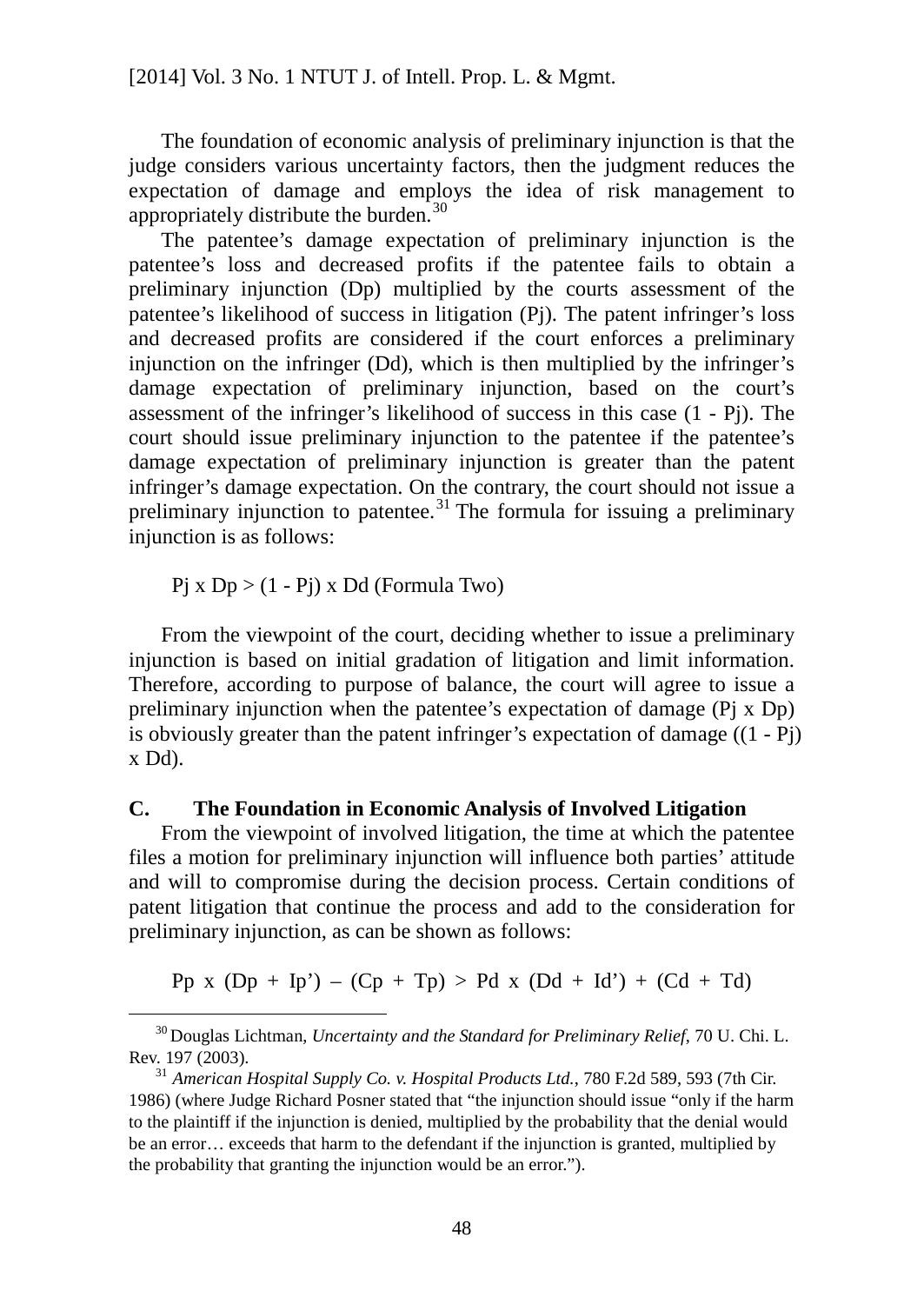(Formula Three)

Ip'=Pi x  $Kp + Ip$ ; Id'=Pi x  $Kd + Id$  (Formula Four)

Pi is the patentee's likelihood of obtaining preliminary injunction, Kp is the patentee's additional benefit due to issued preliminary injunction (Negative benefit), Kd is patent infringer's loss due to the patentee being issued a preliminary injunction (Negative loss). After the operation process, Formula Three is as follows:

 $($ Pp x Dp – Pd x Dd) +  $($ Pp x Ip' – Pd x Id' $)$  >  $($ Cp + Cd $)$  +  $(Tp +$ Td) (Formula Five)

Thus, (Pp  $x$  Dp – Pd  $x$  Dd) is the misunderstanding between patentee's expectation of compensatory damages and patent infringer's expectation during the litigation. That also means a misunderstanding between patentee's expectation of compensatory damages and patent infringer's expectation. If the misunderstanding in expectation is greater, then likelihood of proceeding to patent litigation is greater. (Pp x Ip' – Pd x Id) is the misunderstanding between patentee's expectation of benefit when issued preliminary injunction and patent infringer's expectation of loss when preliminary injunction is issued. During the preliminary injunction decision process, the patentee considers the benefit which can be obtained in litigation that is misunderstood with the patent infringer's opinion of the loss. Patentee considerations may include the potential of obtaining a large benefit from the issuing of a preliminary injunction if the misunderstanding is greater. In addition, the likelihood of the patent litigation process continuing is greater when the patent infringer's opinion of the preliminary injunction will be a small expense.  $(Tp + Td) + (Cp + Cd)$  is the sum of transaction cost among patentee and patent infringer, and if it is higher, then likelihood of continued patent litigation is lower.

# **D. The Foundation of the Court in Economic Analysis of Patent litigation**

(Pp x Dp – Pd x Dd) represents the misunderstanding of expectation of compensatory damages between patentee and patent infringer due to the issued preliminary injunction process involved litigation which includes the discovery process and Markman Hearing. In addition, the judge will explain the claim of patent right and determine whether the product is infringed. Therefore, both parties will further understand the opposite party's related information and judge's judgment. However, those factors will cause the patentee and patent infringer to expect the patentee's likelihood of success to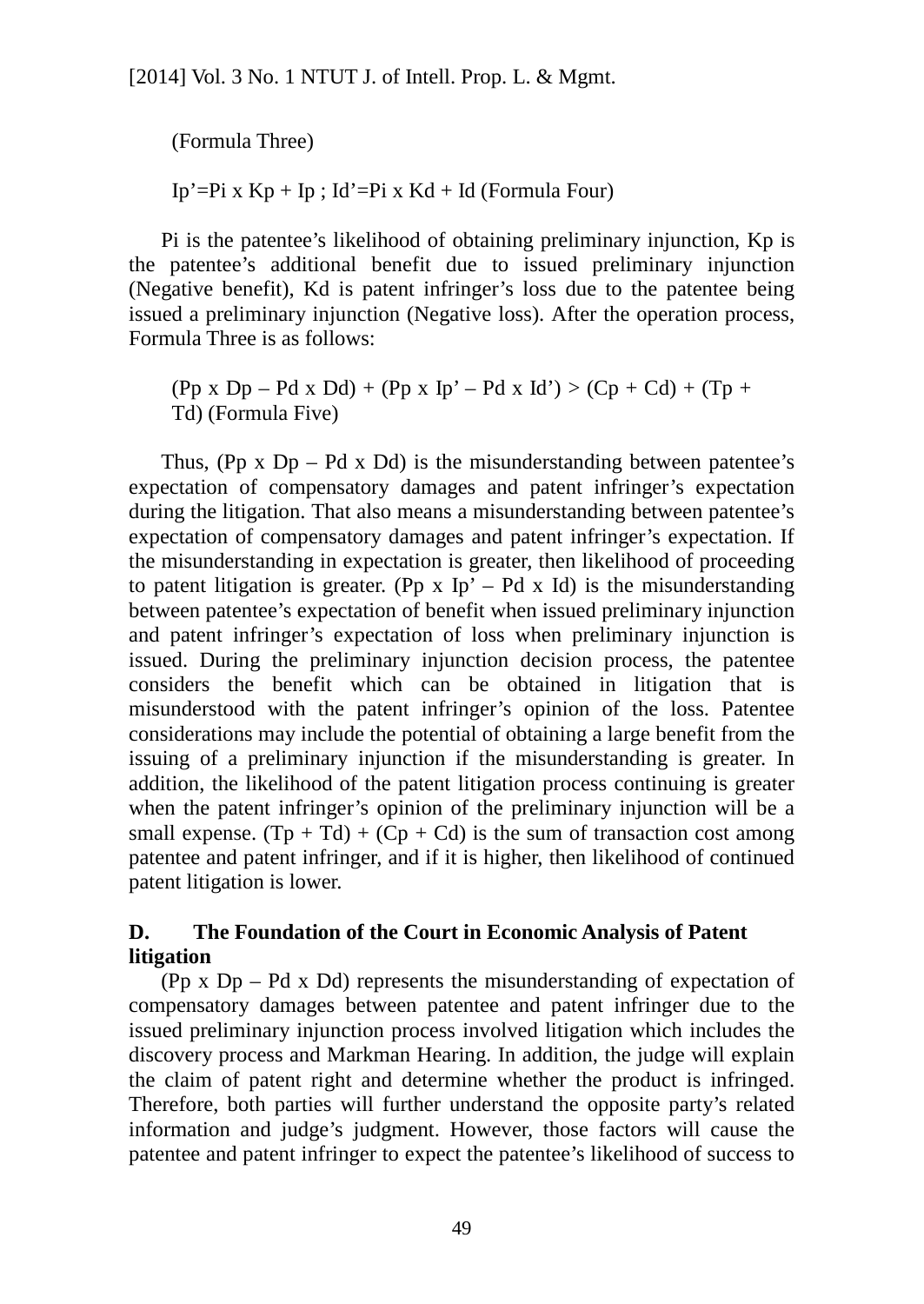come into balance. In essence, Pp and Pd move toward equality. Therefore, a formula can be created to calculate compensatory damages from the judge's formula of calculation bonds and further understand Dp and Dd. On the other hand, the information from the discovery process will make patentee and patent infringer expect patentee's compensatory damages to balance; Dp and Dd move toward equality. Therefore,  $(\text{Pp} \times \text{Dp} - \text{Pd} \times \text{Dd})$  is the court issued preliminary injunction process will reduce misunderstanding expectation of compensation between patentee and patent infringer.

### **E. The Foundation of the Involved Parties in Economic Analysis of Patent Litigation**

(Pp  $x$  Ip' – Pd  $x$  Id') is the misunderstanding between the patentee's expectation of benefit from obtaining a preliminary injunction and the patent infringer's expected expense. The discussion of Pp and Pd is the same as above. Ip and Id can refer formula forth. (Kp) is the benefit amount the patentee can obtain when being issued preliminary injunction, and can become royalty as a bargaining counter. (Kd) represents the patent infringer's additional cost due to the patentee being issued a preliminary injunction, placing pressure on the patent infringer. Due to counter bonds not being able to be offered to dismiss the preliminary injunction, the influence is obvious when the patentee is issued a preliminary injunction. In patent litigation, the  $(Cp + Cd) + (Tp + Td)$  is the sum of the patentee and patent infringer's transaction costs when filing the motion for preliminary injunction, and litigation will increase both parties' costs, which include lawyer expenses, relative expense of litigation, and opportunity cost of bonds.

If the above analysis is correct, one of the factors considers the presence of irreparable injury, which is harm not quantifiable or remediable as money damages. For the factor to be satisfied, it must be determined that damages associated with ongoing infringement are economically incalculable. As a result of this inconsistency, there has been significant uncertainty among litigants regarding the likelihood of injunction following a finding of infringement.

### **IV. Proposal of Suggestions about Issuing Preliminary Injunction A. Stand on the View of Transaction**

In this regard, it is also necessary to be clear about what valuation standard appropriate for preliminary injunction. Based on the above scenario analysis, it appears consistency may be improved and uncertainty reduced by focusing instead on economically appropriate market indicators of forwardlooking damage quantifiability. The court should stand on the view of transaction to solve the dispute of patent rights, and then the patent right can reach the most efficient circulate and practical application. Giving patent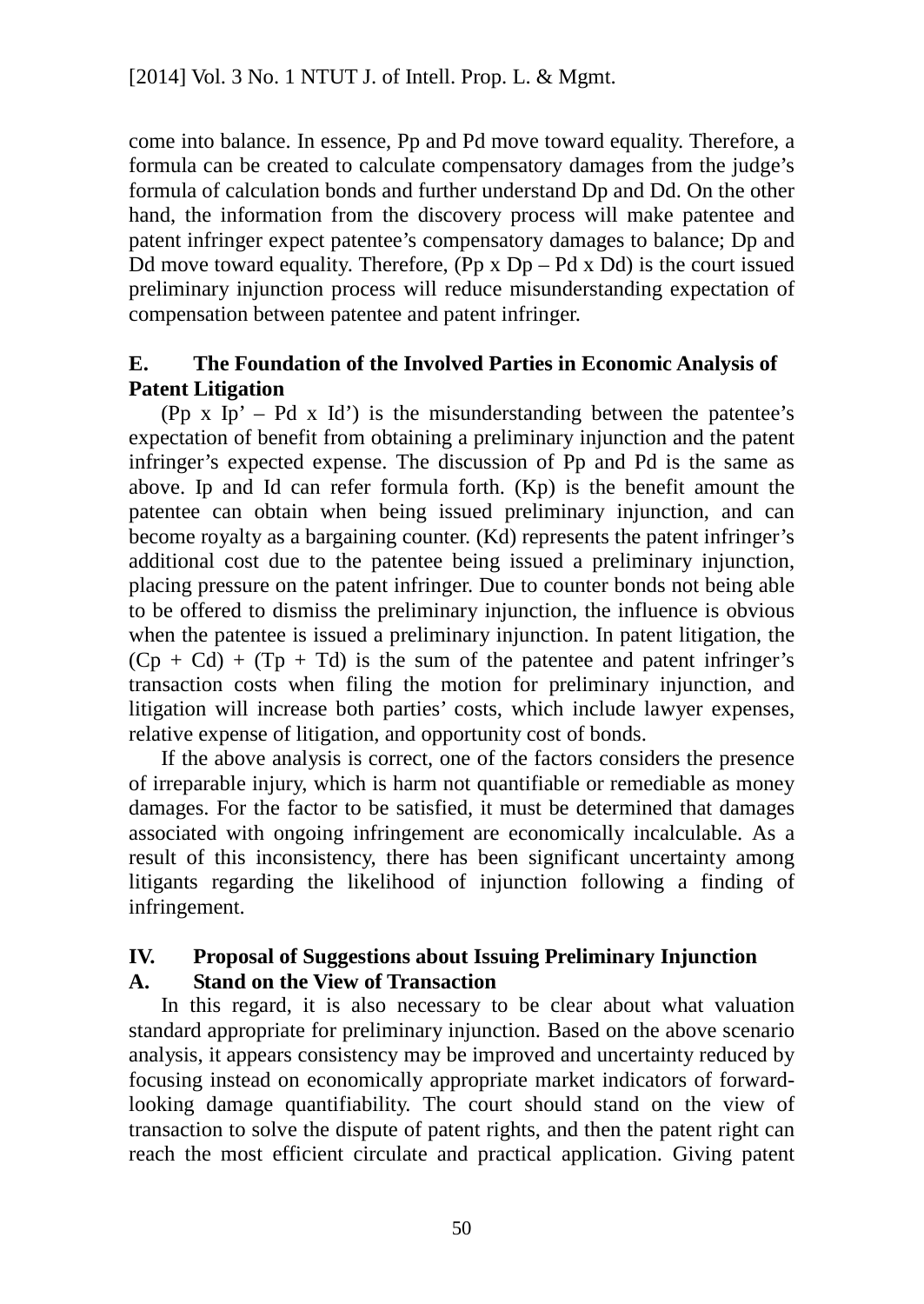right as an example, the patentee may apply for a patent to make use of this technology to produce at the beginning but cancel this plan after obtaining the patent. This patent is worth less for the original patentee, but this patent right is more important for other manufacturers who plan to make use of this technology. If instituting or executing the legal system causes the patent right's transaction cost to become unreasonable, this patent right will unable to be utilized to its greatest benefit.

One of the purposes of the law is to solve the problem in distributing rights among the parties. The question of distributing rights is always relative. This is especially apparent in the civil litigation case. Patent litigation provides us with many examples of this, except for disputes such as antiquarian patent medicines. Therefore, the judgment of judicial practice in particular stresses patentee's right and profits. Furthermore, patent rights are set up by the government to encourage innovations and patent right, and the government will consider the situation of industry development.

The ways of utilizing legislation to promote the rights includes distributing the legal right to the people who think the right is the most valuable at the beginning and reducing cost to promote private trade in the future. In theory, the dispute of this right will be reduced if distributing the legal right to the people who thinks the right is the most valuable at the beginning. But the patent right cannot be clearly defined as a general proprietary. In addition, the judiciary is unable to receive all information to judge whose right is the most valuable; therefore, it is hard to distribute the patent right to the person who thinks the right is the most valuable at the beginning, and it only can be determined by granting patent rights based on justice of procedure. Additionally, the value of right to everyone will change by different time and circumstance.

### **B. Reconstruct Market**

The courts judge the patentee's lost profits is market reconstruction which is clarification of the availability of the acceptable non-infringing alternatives, benchmark methodology in the context of price erosion damages and elasticity of demand. The Federal Circuit clearly determines that it may accept parties' calculation methods and apply them on a case-by-case basis<sup>[32](#page-57-0)</sup>

A patent litigation case should adopt economics theories (market power, law of demand) which are beneficial to more accurately calculate patentee's profit lost and reasonable royalty. The court adopts the calculated formula of

<span id="page-57-0"></span><sup>&</sup>lt;sup>32</sup> Rite-Hite Corp., 56 F.3d at 1538 ("If there are other ways to show that the infringement in fact caused the patentee's lost profits, there is no reason why another test should not be acceptable").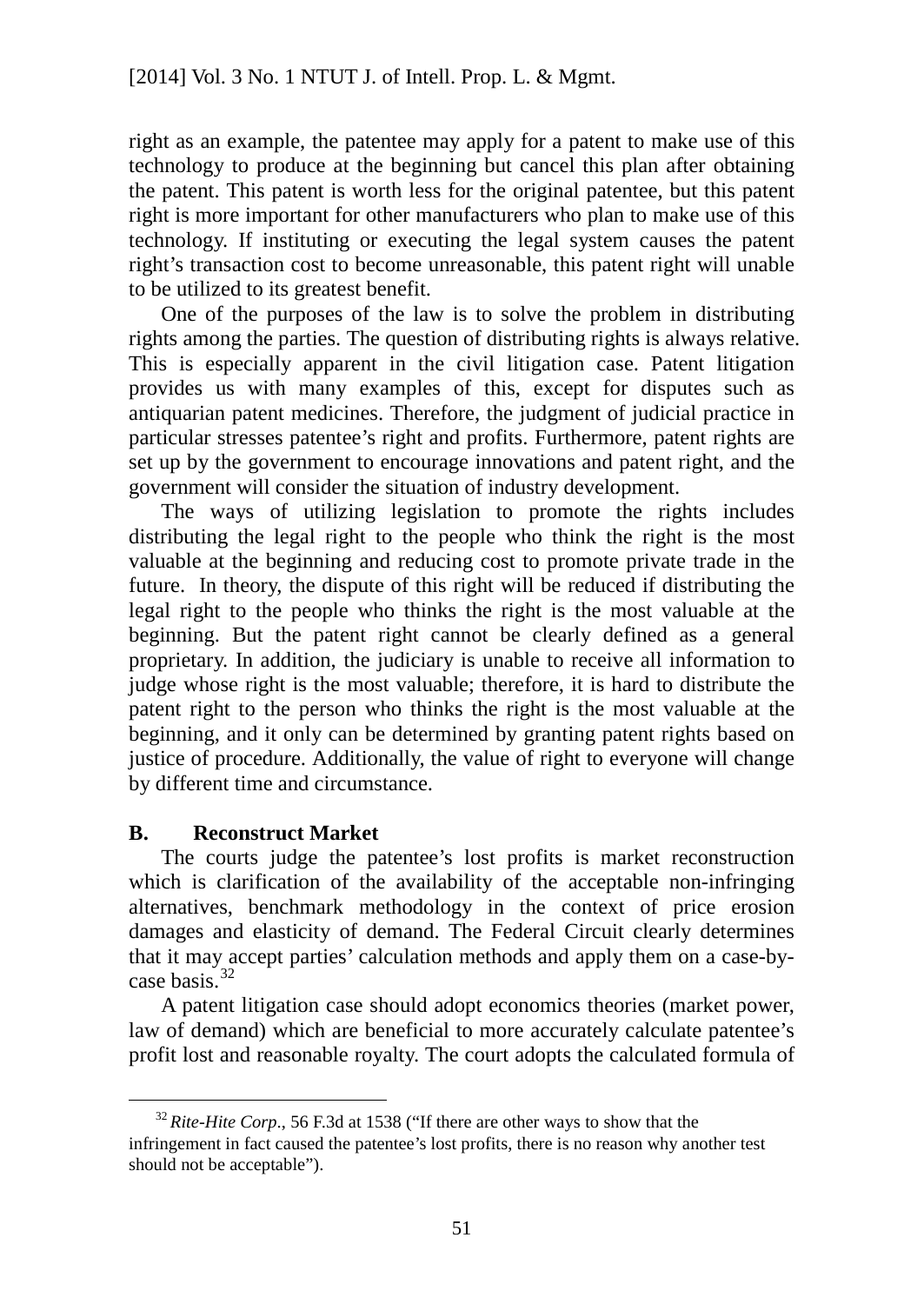economics (accounting) which is also addressed by both parties of litigation. Scholars use the economics model to examine related problems about lost profits and reasonable royalty. More than that, they use the viewpoint of economics to discuss idle patent, complementary goods, and limited competition. To calculate the compensation for damages in patent infringement litigation, the court should consider the factors of market economy and then really reflect the condition of market. The courts calculating the patentee's lost profits and reasonable royalty through the economics theories can show its profundity and variety, not only calculating complicated accounting voucher. Therefore, the patentee's damages can be completely displayed and give the consideration to the purpose of legislating patent law and policy.

### **C. Consider other Factors and Facts**

Some preliminary injunction cases take into account some factors other than the four requirements established by the Federal Circuit, such as scale of business of parties, market condition, etc. For example, in *Bell & Howell Document Mgmt. Prods. Co. v. Altek Sys.*,<sup>[33](#page-58-0)</sup> the Federal Circuit reversed the lower court's decision denying plaintiff's motion for a preliminary injunction in a patent infringement action related to two patents for microfiche jackets.<sup>[34](#page-58-1)</sup> The court held that the district court erred as a matter of law in its construction of the patent claims and in concluding that the decline in the market for the patented products was a factor favoring denial of the preliminary injunction.[35](#page-58-2) The district court abused its discretion by relying on extrinsic evidence, in the form of expert testimony, in its claim construction analysis because the available intrinsic evidence--the claims, specifications, and file history--was not ambiguous.<sup>[36](#page-58-3)</sup> The district court, therefore, determined the likelihood of infringement based on an incorrect claim construction.

Furthermore, the lower court took into consideration the relative scale of business in making its decision. The patentee has a large scale of business while the alleged patent infringer's business scale was relatively small. The lower court considered the hardship to the alleged patent infringer should the preliminary injunction be granted, that is, the patent infringer would not be able to sustain its business because of its small scale of operation; therefore, the lower court denied the issuance of a preliminary injunction. However, the Federal Circuit reversed this decision as well. The lower court should not

<span id="page-58-0"></span> <sup>33</sup> *Bell & Howell Document Mgmt. Prods. Co. v. Altek Sys*., 132 F.3d 701(Fed. Cir. 1997).

<sup>34</sup> *Id.*

<span id="page-58-3"></span><span id="page-58-2"></span><span id="page-58-1"></span><sup>35</sup> *Id.* at 704.

<sup>36</sup> *Id.*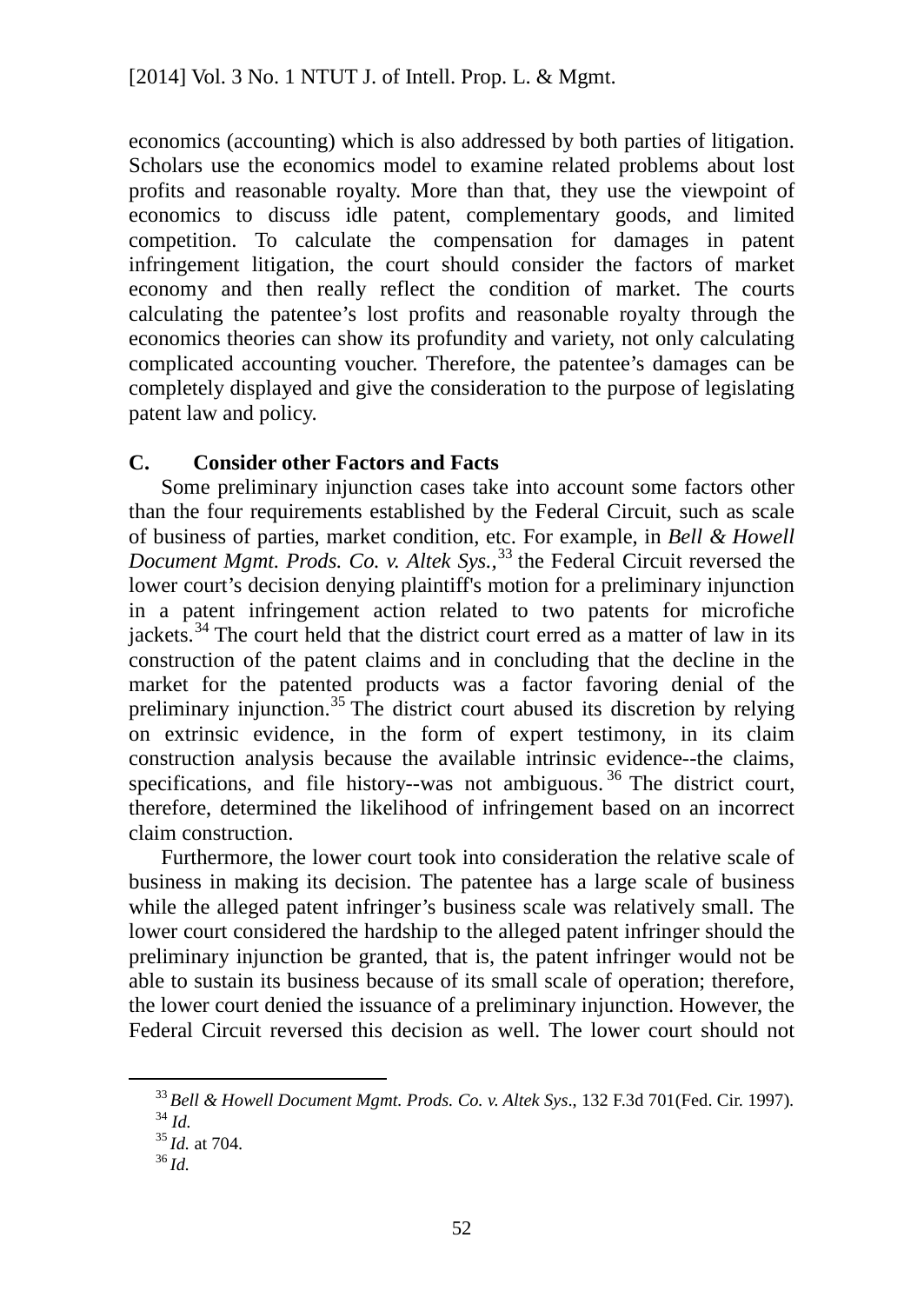deny the motion for preliminary injunction only because the defendant might suffer great harm due to its small scale of business. Even though the Federal Circuit recognizes the relative scale of business as one of the factors to be taken into account in making the decision, this factor cannot negate the fact that the defendant did infringe the patent right of the plaintiff. This ruling makes sense because otherwise the court will encourage business of small scale to infringe large companies' patent rights.

### **D. The Same and Clear Standard of Judgment**

In the above discussion, the cognitive differences between patentee and patent infringer are always the most obvious in the initial stages of litigation, and then the cognitive differences between each other will be closer with the litigation. Although the factors as discussed above are different and hard to predict, but everyone's view is absolutely influenced by the court's opinion. As long as the court holds the same and clear standard of judgment, both parties can reach consensus through forecasting. After all, each party's purpose in entering patent litigation is not a quest for truth, but the utilization of a commercial tactic that just so happens to fall under the court's jurisdiction.

Thus, the parties will attempt to construct a result that both sides can accept when the right conflicts among the parties, and this can be regarded as a progress of transaction. The parties may appeal to judicial judgment when transaction consultation cannot reached by common consensus. The purpose of the court judging the right conflict among the parties is to solve the problem of the rights distribution among the parties. Any judgment reached by the courts during the trial process will appear with changing to a form of the transaction cost and further influence the transaction process and result.

The transaction cannot be completed until each side realizes a benefit. Because of this, the main reason that parties continue to dispute is differing calculations of transaction costs. Therefore, the transactions result from conflict between parties' rights. From the court's point of view, the court should work to reduce transaction costs during the trial process. The methods that the court can use to reduce the transaction cost are both parties can reasonably estimate their necessary cost during the litigation process and the court makes both parties reach common consensus and advance the transaction result.

# **E. Striking a Balance between Protecting the Patent and Fair Competition**

As a practical matter, if the monetary compensation can remedy all the harms suffered by the alleged patent infringer without considering whether the infringer might suffer some damages which cannot be compensated by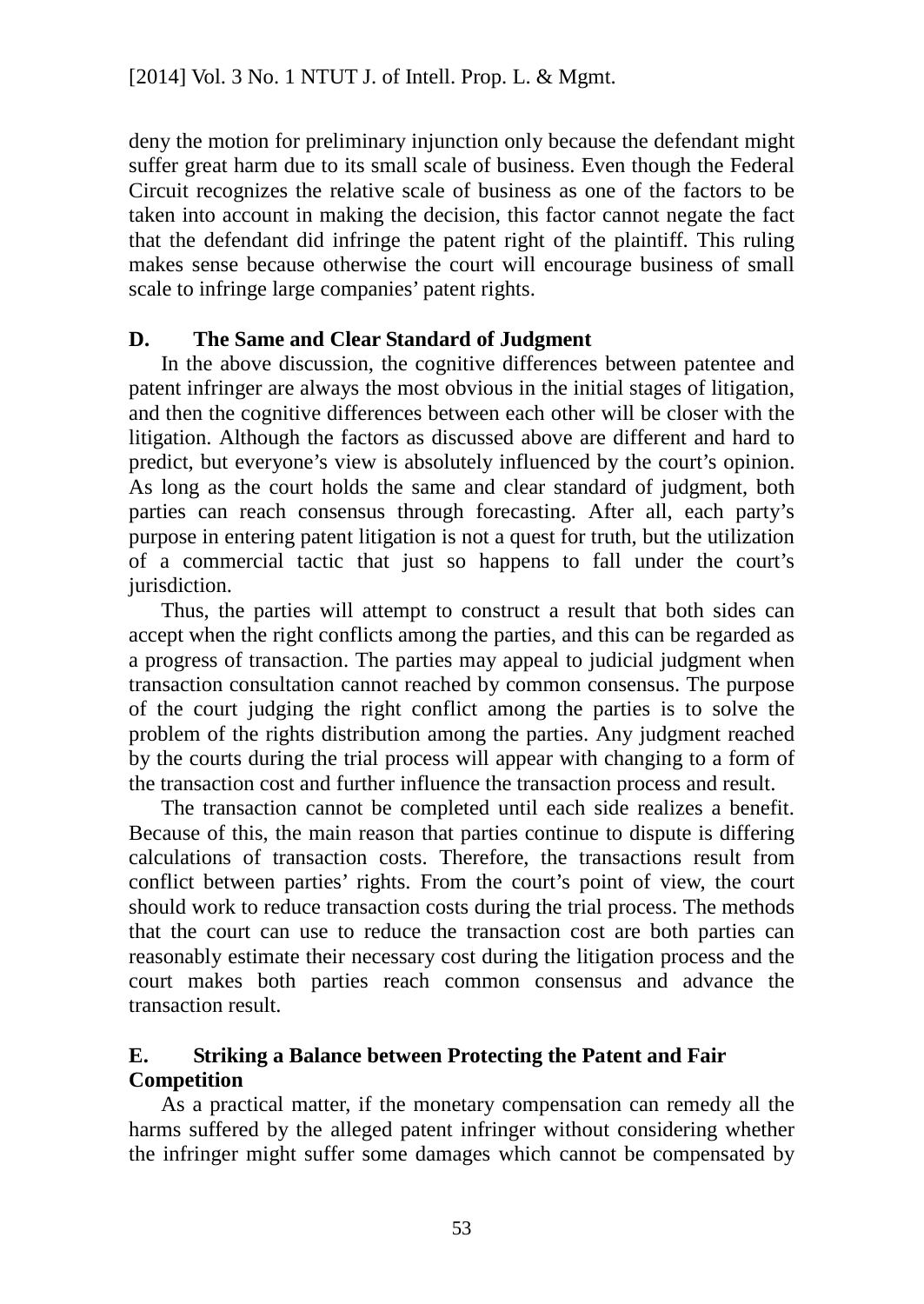monetary compensation, such as damage to goodwill or competitive status in the market, strict and fair evaluation of the different elements to the patent infringement cases is necessary.

If the evaluation turns out to be over-protective to the patentee, the preliminary injunction may become a "legal" weapon against competitors. However, because it takes a long time to litigate a patent infringement case, the existence of preliminary injunctions is still needed. The system should aim to balance the interest between the patentee and third parties, to avoid the abuse of preliminary injunctions and hinder fair competition.<sup>[37](#page-60-0)</sup>

After the Federal Circuit was set up, it integrated the used-to-be similar but inconsistent opinions, and created a sophisticated system of evaluating whether to issue preliminary injunctions. That is, the patentee must introduce sufficient evidence to prove the likelihood of winning the lawsuit, and any hardship the patentee will suffer from the failure to obtain a preliminary injunction. After the courts evaluate the hardship to both parties and take into consideration any special reasons that might influence the public interest, the courts will then make a judgment as to whether to issue a preliminary injunction.

### **V. Conclusion**

The *eBay* case has without question reshaped patent litigation strategy. No longer can patent holders presume the issuance of a preliminary injunction absent extraordinary circumstances. The lower courts must now apply the traditional four-factor test which Congress had incorporated into the Patent and Copyright Statutes. Some of the factors that the court must now consider include the following economic factors: irretrievable loss of market share and key personnel, other layoffs, loss of business, loss of goodwill, and even the financial demise of a party. While the chances of a would be infringer to avoid an injunction are better if they are manufacturing but a small component of a larger system and the patent holder is not commercially exploiting the patented invention, it is still dangerous for a would be patent infringer to categorically assume that a preliminary injunction has no chance of issuing in view of the four-factor test. The *eBay*  case makes it more difficult, but not impossible, for such patent holders to obtain injunctive relief.

The preliminary injunction can be regarded as a double-edged sword in protecting the interest of the patentee. If the requirements for obtaining a preliminary injunction are too difficult to meet, the interest of the patentee cannot be fully protected. On the other hand, if the requirements are too easy to meet, that is, the standard is too loose, the preliminary injunction may be

<span id="page-60-0"></span> <sup>37</sup> *See Nutrition 21 v. United States*, 930 F.2d 867 (Fed. Cir. 1991).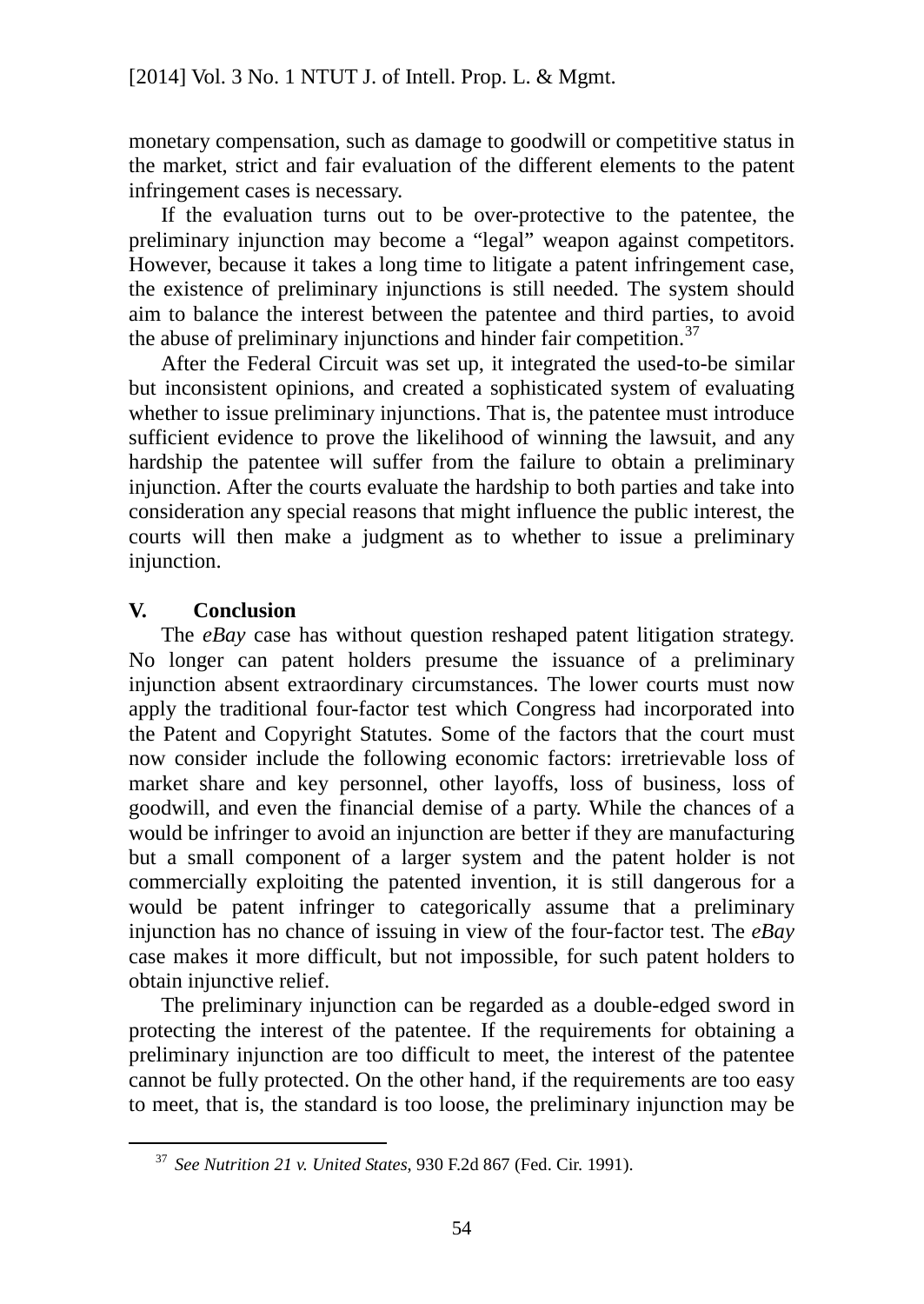abused by the patentee because of its strong function. Worse yet, it may be used for attacking other competitors, which will seriously influence fair competition. Accordingly, it takes thorough consideration to come up with the required elements in issuing the preliminary injunction in patent infringement cases, and the required elements ought to be fairly applied to all such cases. Most important of all, courts should balance the interest of the patentee and the alleged patent infringer in making the decision of whether to issue a preliminary injunction in the patent infringement cases, in order to accomplish true fairness and fully utilize the function of a preliminary injunction.

Cited as:

- Bluebook Style: Yen-Te Wu, *How Will eBay v. Mercexchange Affect Preliminary Injunction?*, 3 NTUT J. OF INTELL. PROP. L. & MGMT. 34 (2014).
- APA Style: Wu, Y.-T. (2014). How will eBay v. Mercexchange affect preliminary injunction? *NTUT Journal of Intellectual Property Law & Management, 3*(1), 34-55.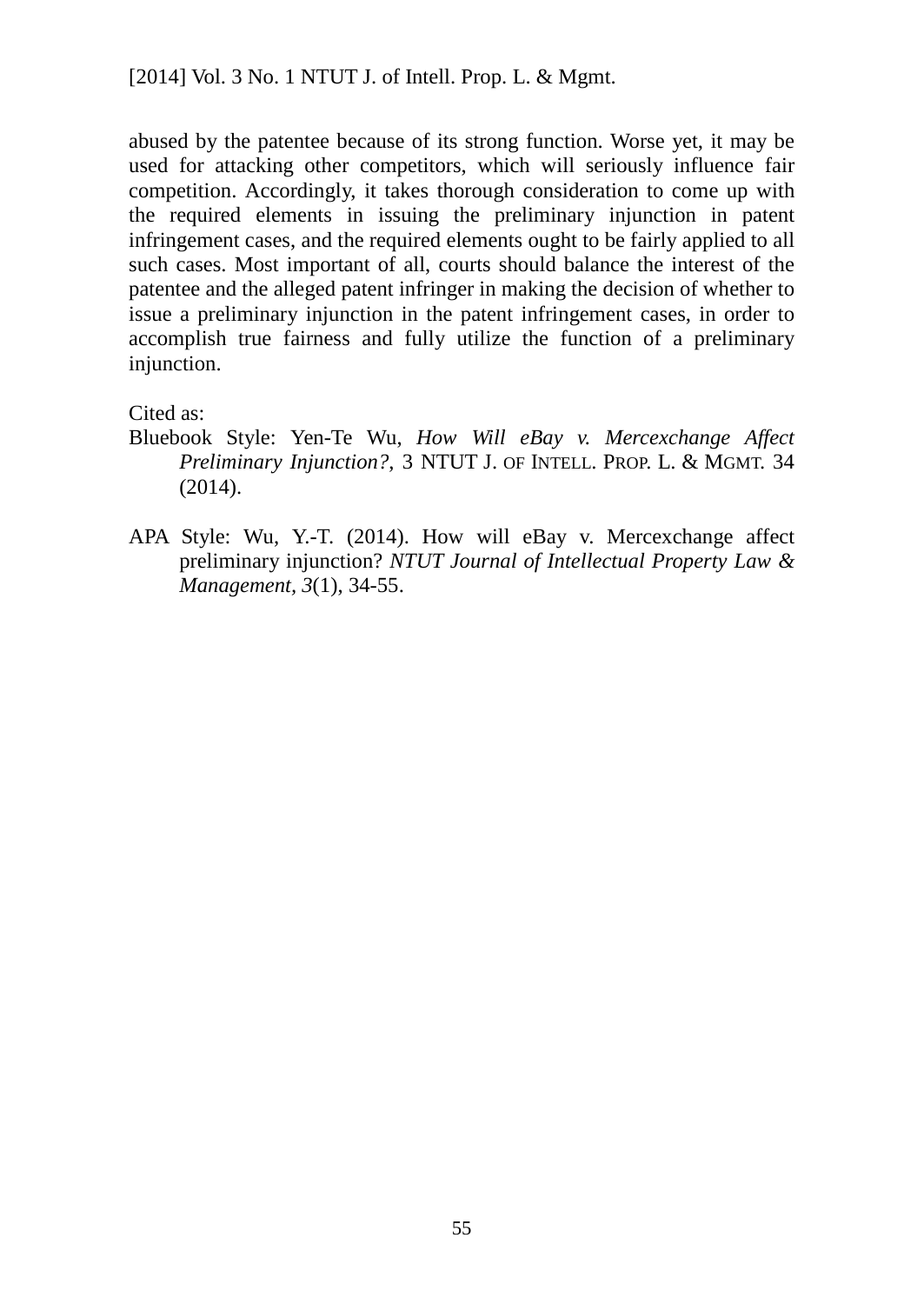# **CHOICE OF LAW—AN UNRESOLVED QUESTION IN THE FIRST ADULT VIDEO COPYRIGHT CASE OF THE TAIWAN INTELLECTUAL PROPERTY COURT**

Ping-Hsun Chen<sup>[\\*](#page-62-0)</sup> Assistant Professor Graduate Institute of Intellectual Property, National Taipei University of Technology (Taiwan)

#### **ABSTRACT**

On February 20, 2014, the Taiwan Intellectual Property Court ("TIPC") issued its first adult video copyright case, Taiwan Intellectual Property Court Criminal Judgment 101 Xing-Zhi-Shang-Yi-Zi No. 74 (2012). It held that an adult video work is copyright-eligible under the Taiwan Copyright Act and found the Japanese adult video works at dispute meet the orginaility requirement. Unfortunately, the TIPC court failed to address that issue in its first adult video copyright infringement case. To enrich the discussion related to the AV decision, this paper explores the "choice of law" issues regarding the cross-border protection of copyright. The theory developed is to help resolve those issues ignored by the TIPC. Relying on the Berne Convention, this paper argues that the issues related to authorship, copyright-eligibility, originality, and ownership should be governed by the law of the country of origin. So, the appropriate governing law for the copyright cases concerning Japan adult videos is the Japan copyright law instead of the Taiwan copyright law.

Keywords: Berne Convention, copyright, copyright-eligibility, ownership, originality

<span id="page-62-0"></span> <sup>\*</sup> J.D. 10' & LL.M. 08', Washington University in St. Louis School of Law; LL.M. 07', National Chengchi University, Taiwan; B.S. 97' & M.S. 99' in Chem. Eng., National Taiwan University, Taiwan. Corresponding email:  $cstr@ntut.edu.tw$ . The original version of this article was presented at the 2014 Technology Law Conference at National Kaohsiung First University of Science and Technology. The author thanks the audience and commentator for their comments and suggestions. Acknowledgement: This paper was created during the Sunflower Student Movement of 2014. The author thanks all students and citizens participating in the movement for their efforts to keep Taiwan as an island of freedom.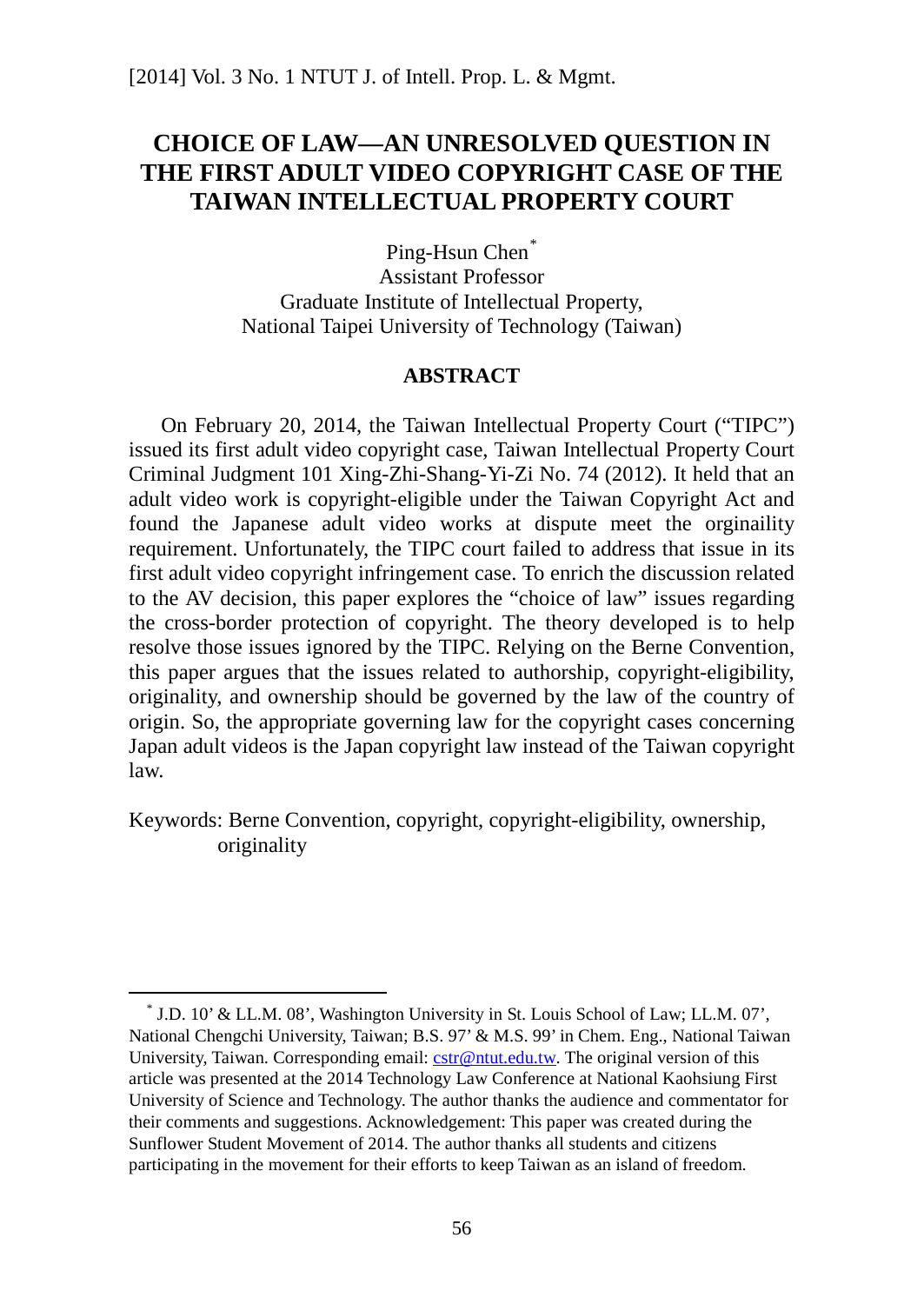### **I. Introduction**

On February 20, 2014, the Taiwan Intellectual Property Court ("TIPC") issued its first adult video copyright case, Taiwan Intellectual Property Court Criminal Judgment 101 Xing-Zhi-Shang-Yi-Zi No. 74 (2012) (智慧財產法 院刑事判決 101 年度刑智上易字第 74 號, hereinafter, "AV decision"). The infringed works were Japan adult videos. It held that an adult video work is copyright-eligible under the Taiwan Copyright Act. The decision is contrary to a prior decision of the Taiwan Supreme Court (最高法院, *zui gao fa yuan*). The Taiwan Supreme Court in 88 Tai-Shang-Zi No. 250 (最高法院 88 年度 台上字第 250 號) held that an adult video work is not copyright-eligible because of a moral reason. $<sup>1</sup>$  $<sup>1</sup>$  $<sup>1</sup>$ </sup>

To establish copyright-eligibility, the TIPC provided three grounds. First, pornographic works are a work defined in the Taiwan Copyright Act. Second, a work of softcore pornography should be protected under the Taiwan Copyright Act if it meets the originality requirement. Third, a Japanese work of pornography should be protected under the Taiwan Copyright Act.

To support that an adult video is a copyright-eligible work in Taiwan, the AV decision discussed a variety of sources of laws from the Taiwan Constitution to foreign copyright laws. Particularly, the TIPC recognized that the Japan copyright law protects adult video works. Regaring the originality issue, the TIPC replied on the case law deveploped by the Taiwan Supreme Court to determine that the adult video works at dispute meet the originality requirement. But, the TIPC failed to identify the governing law on the issues of originality and copyright-eligibility. Therefore, this article is intended to add an aspect of choice-of-law issues to the discussions surrounding the AV decision.

This paper argues that the choice-of-law for the issues of copyrighteligibility and originality is the Japan copyright law. To explore the legal theories behind that argument, Part II starts with the analysis of the Berne Convention for the Protection of Literary and Artistic Works ("Berne Convention"), which is the oldest international treaty regarding copyright protection.  $2$  The focused topics include country of origin, authorship, ownership, and implied choice-of-law rules. This paper particularly elaborates a definition of "author" in the context of the Berne Convention.<sup>[3](#page-63-2)</sup>

<span id="page-63-2"></span>[http://www.wipo.int/export/sites/www/about-ip/en/iprm/pdf/ch5.pdf#berne.](http://www.wipo.int/export/sites/www/about-ip/en/iprm/pdf/ch5.pdf#berne) 3 *See* Paul Edward Geller, *Conflicts Of Laws in Copyright Cases: Infringement and* 

<span id="page-63-0"></span> <sup>1</sup> *See* Ping-Hsun Chen, *Discussing the Rights Vested in Pornography Compact Disks under the Taiwan Copyright Act* [*lun se-qing guang-die zai wo-guo zhu-zuo-quan-fa shang zhi quan-li*], 6(5) ZHONG LU HUI XUN ZA ZHI 40, 40-48 (2004). 2 *See* WORLD INTELLECTUAL PROPERTY OFFICE, WIPO INTELLECTUAL PROPERTY

<span id="page-63-1"></span>HANDBOOK: POLICY, LAW AND USE 262, *available at*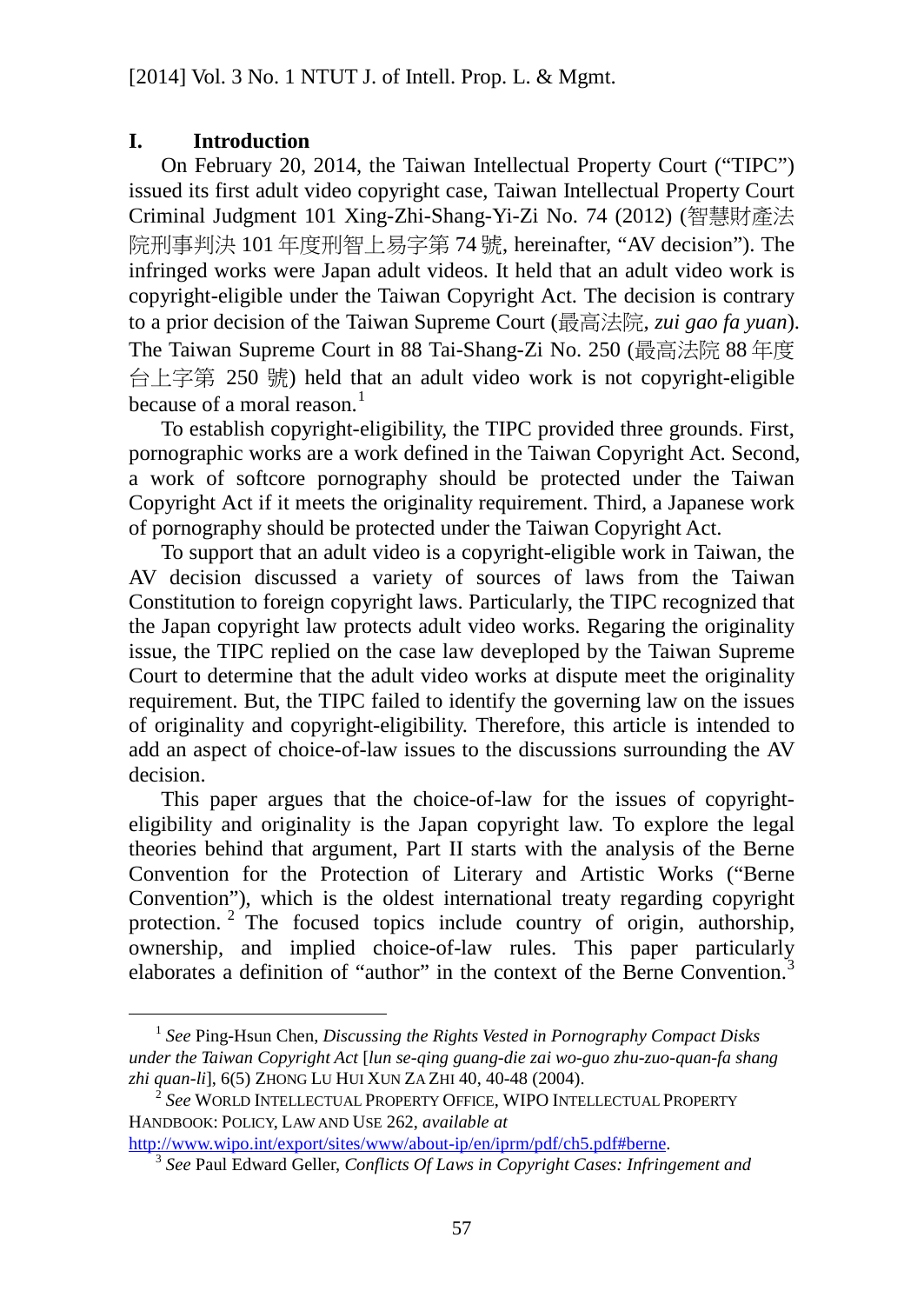Part II concludes that the choice of law for the issues of authorship, copyright-eligibility, and ownership should be the law of the country of origin. Part III discusses the choice-of-law issues under the TIPC's jurisprudence regarding copyright cases. This paper specifically analyzes relevant provisions of "Act Governing the Choice of Law in Civil Matters Involving Foreign Elements" (涉外民事法律適用法, *she-wai min-shi fa-lu shi-yong fa*, hereinafter, "Choice-of-Law Act"), [4](#page-64-0) and concludes that the Japan copyright law is the right choice of law for the issues of copyrighteligibility and originality because it is the law of the country of origin.

# **II. Protection of a Foreigner's Copyright under the Berne Convention**

### **A. Berne Convention and National Treatment**

The Berne Convention is the first international treaty addressing copyright protection of foreigners' works and provides a principle of "national treatment."[5](#page-64-1) Article 5(1) of the Berne Convention states, "*Authors* shall enjoy, in respect of works for which they are protected under this Convention, in *countries* of the Union *other than the country of origin*, the rights which *their respective laws* do now or may hereafter grant to *their nationals*, as well as the rights specially granted by this Convention."[6](#page-64-2) The principle mandates each member state to treat foreign copyright owners equally to or more favorably than its nationals.<sup>[7](#page-64-3)</sup>

Taiwan is not considered as a sovereign state, so it cannot become a member state of the Berne Convention. But, in 2002 Taiwan joined the

<span id="page-64-1"></span><sup>5</sup> *See* Susan Sell, *Intellectual Property and Public Policy in Historical Perspective: Contestation and Settlement*, 38 LOY. L.A. L. REV. 267, 293 (2004) (describing that a member of the Berne Convention was required to "extend their legislative protection to foreigners of member states"); *see also* Michael Brandon Lopez, *Creating the National Wealth: Authorship, Copyright, and Literary Contracts*, 88 N.D. L. REV. 161, 180 (2012) ("The underlying purpose of the Berne Convention is to 'demand that each member state accord to nationals of other members the same level of copyright protection as it accords its own nationals.'").

<sup>6</sup> *See* Berne Convention art. 5(1) (emphasis added).

 $\overline{a}$ 

<span id="page-64-3"></span><span id="page-64-2"></span><sup>7</sup> *See* Jason Iuliano, *Is Legal File Sharing Legal? An Analysis of the Berne Three-Step Test*, 16 VA. J.L. & TECH. 464, 489 ("Since the Berne Convention is a safeguard against the maltreatment of foreign works alone, member nations are free to treat their domestic works less favorably.").

*Ownership Issues*, 51 J. COPYRIGHT SOC'Y U.S.A. 315, 360 (2004) ("Unfortunately, neither the Berne Convention nor any other copyright treaty, including the TRIPs Agreement, expressly defines the term 'author.'").

<span id="page-64-0"></span> $4$  The text of the Choice-of-Law Act can be found at <http://law.moj.gov.tw/LawClass/LawAll.aspx?PCode=B0000007> (Mandarin version) and <http://law.moj.gov.tw/Eng/LawClass/LawAll.aspx?PCode=B0000007> (English version).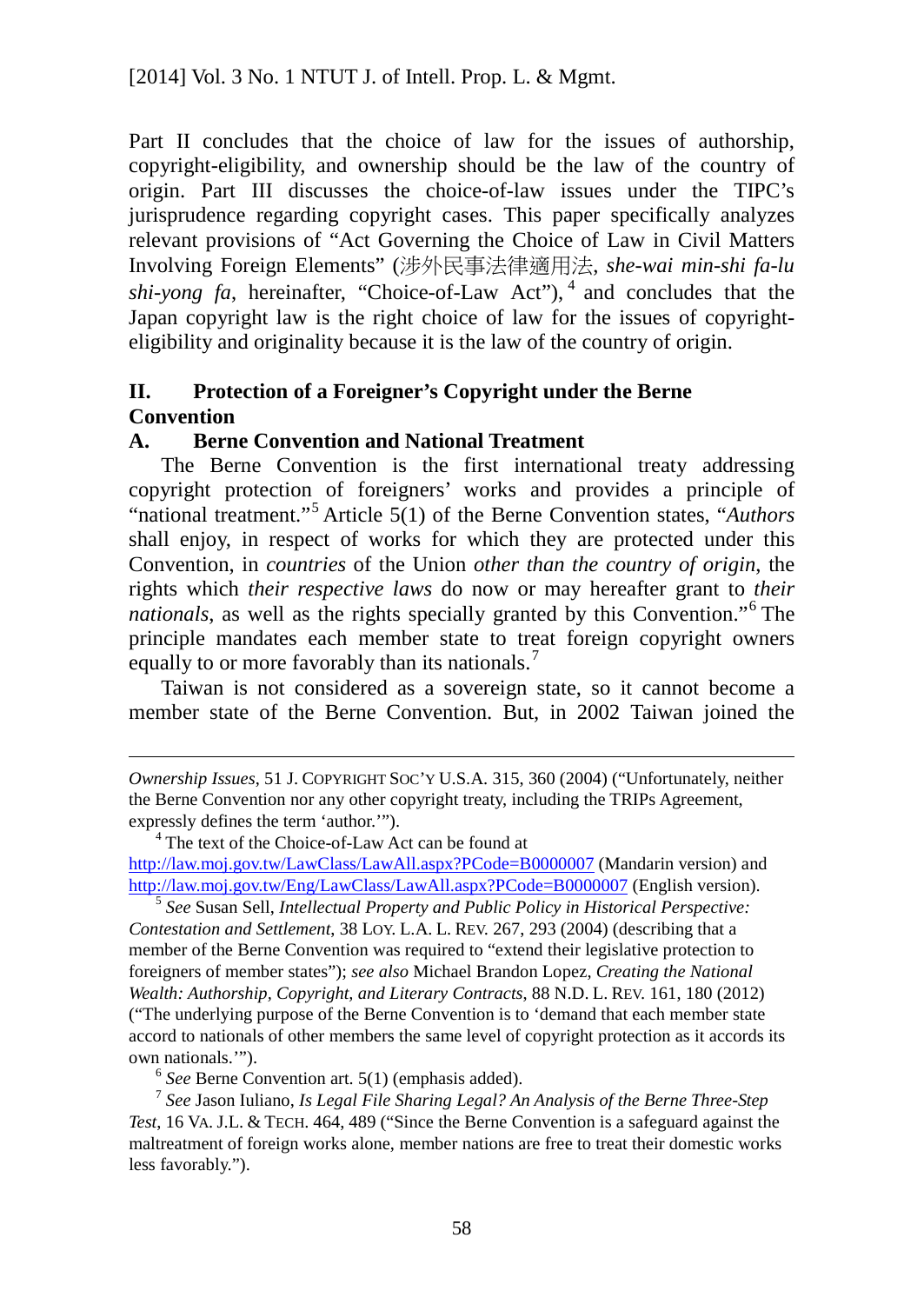World Trade Organization ("WTO"). <sup>[8](#page-65-0)</sup> As a member state of the WTO, Taiwan is also a member of the Agreement on Trade-Related Aspects of Intellectual Property Rights ("TRIPS Agreement").<sup>[9](#page-65-1)</sup> The TRIPS Agreement requires its member state to follow the requirements vested in Articles 1 through 21 of the Berne Convention.<sup>[10](#page-65-2)</sup> Thus, Taiwan's obligation to protect a foreigner's copyright is now rooted from the Berne Convention.

#### **B. Country of Origin**

The Berne Convention has specific rules for identifying the nationality of a copyrighted work. Article 5 of the Berne Convention defines "the country of origin" for published works and unpublished works. Besides, Article 5 provides a non-publication-based rule specially for cinematographic works and architectural works.

For published works, the "country of origin" is decided by where the work is published. There are four rules. First, if a work is first published in only one member state, the country of origin of the work is that member state. $^{11}$  $^{11}$  $^{11}$ 

The second and third rules relate to works published "simultaneously" in different countries, where Article 3(4) of Berne Convention states, "A work shall be considered as having been published simultaneously in several countries if it has been published in two or more countries within thirty days of its first publication."<sup>[12](#page-65-4)</sup> The "country of origin" of those works depends on the place and timing of those "simultaneous" publications. If a work has been published in different countries of different terms of protection "within thirty days of its first publication," the country of origin is the country of the shortest term of protection.<sup>[13](#page-65-5)</sup> If a work is published first in a non-member

<span id="page-65-0"></span> <sup>8</sup> *See* Raj Bhala, *Poverty, Islamist Extremism, and the Debacle of Doha Round Counter-Terrorism: Part One of a Trilogy-Agricultural Tariffs and Subsidies*, 9 U. ST. THOMAS L.J. 5, 29 (2011).

<span id="page-65-1"></span><sup>9</sup> *See* V.K. Unni, *Indian Patent Law and TRIPS: Redrawing the Flexibility Framework in the Context of Public Policy and Health*, 25 PAC. MCGEORGE GLOBAL BUS. & DEV. L.J. 323, 328-29 (2012) ("One of the most important agreements within the WTO is the Trade-Related Aspects of Intellectual Property ('TRIPS') Agreement, which mandates that all WTO members adopt and enforce certain minimum standards of IPR protection."), *available at* [http://www.mcgeorge.edu/Documents/Conferences/GlobeJune2012\\_IndianPatentLaw.pdf.](http://www.mcgeorge.edu/Documents/Conferences/GlobeJune2012_IndianPatentLaw.pdf) 10 *See* TRIPS Agreement art. 9.1 ("Members shall comply with Articles 1 through 21 of

<span id="page-65-2"></span>the Berne Convention (1971) and the Appendix thereto. However, Members shall not have rights or obligations under this Agreement in respect of the rights conferred under Article 6*bis* of that Convention or of the rights derived therefrom.").

<span id="page-65-5"></span><span id="page-65-4"></span><span id="page-65-3"></span><sup>&</sup>lt;sup>11</sup> *See* Berne Convention art. 5(4)(a) ("The country of origin shall be considered to be ... in the case of works first published in a country of the Union, that country.").

 $12$  Berne Convention art. 3(4).

<sup>&</sup>lt;sup>13</sup> *See* Berne Convention art. 5(4)(a) ("The country of origin shall be considered to be ...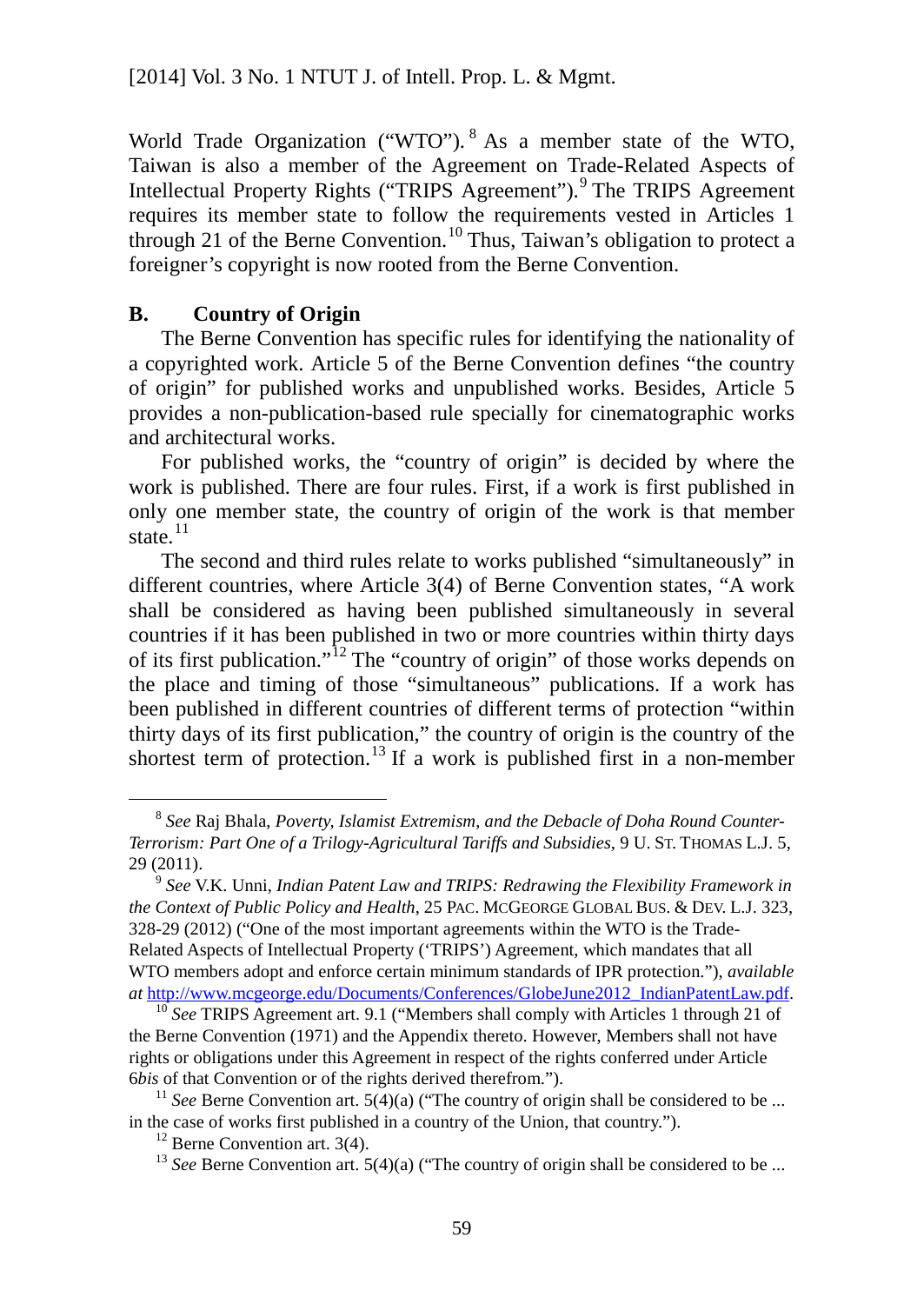state and then "simultaneously" in a member state, the country of origin is that member state. $14$ 

The fourth rule is that if a work is first published in a non-member state without then having been published in any member state within thirty days of its first publication, the country of origin is the member state where the author is a national.  $15$ 

For unpublished works, the country of origin is the member state where the author is a national.<sup>[16](#page-66-2)</sup> Thus, when a work is unpublished, the "country of origin" of that work is merged with the nationality of the author. The merger rule is also applicable to a work first published in a non-member state without being published in other member states within thirty days of its first publication. Otherwise, the nationality of a work depends on where that work is first published.

Last, as for cinematographic works and architectural works, Article  $5(4)(c)$  provides exceptions for "unpublished works" and "works first published in non-member state without being published in other member states within thirty days of its first publication." For "cinematographic works the maker of which has his headquarters or his habitual residence in a [member state]," the country of origin is that member state.  $17$  For architectural works "erected in a country of the Union or other artistic works incorporated in a building or other structure located in a [member state]," the country of origin is that member state.<sup>[18](#page-66-4)</sup>

#### **C. Protectable Work**

 $\overline{a}$ 

The definition of the "country of origin" of a work is very important because the consideration of the "country of origin" of a work is part of the determination of whether that work is protectable under the Berne Convention when the Berne Convention becomes binding. As stated in

in the case of works published simultaneously in several countries of the Union which grant different terms of protection, the country whose legislation grants the shortest term of protection.").

<span id="page-66-0"></span><sup>&</sup>lt;sup>14</sup> *See* Berne Convention art. 5(4)(b) ("The country of origin shall be considered to be ... in the case of works published simultaneously in a country outside the Union and in a country of the Union, the latter country.").

<span id="page-66-1"></span><sup>&</sup>lt;sup>15</sup> *See* Berne Convention art. 5(4)(c) ("The country of origin shall be considered to be ... in the case ... of works first published in a country outside the Union, without simultaneous publication in a country of the Union, the country of the Union of which the author is a national.").

<span id="page-66-4"></span><span id="page-66-3"></span><span id="page-66-2"></span><sup>&</sup>lt;sup>16</sup> *See* Berne Convention art. 5(4)(c) ("The country of origin shall be considered to be ... in the case of unpublished works … , without simultaneous publication in a country of the Union, the country of the Union of which the author is a national.").

<sup>&</sup>lt;sup>17</sup> *See* Berne Convention art. 5(4)(c)(i).

<sup>18</sup> *See* Berne Convention art. 5(4)(c)(ii).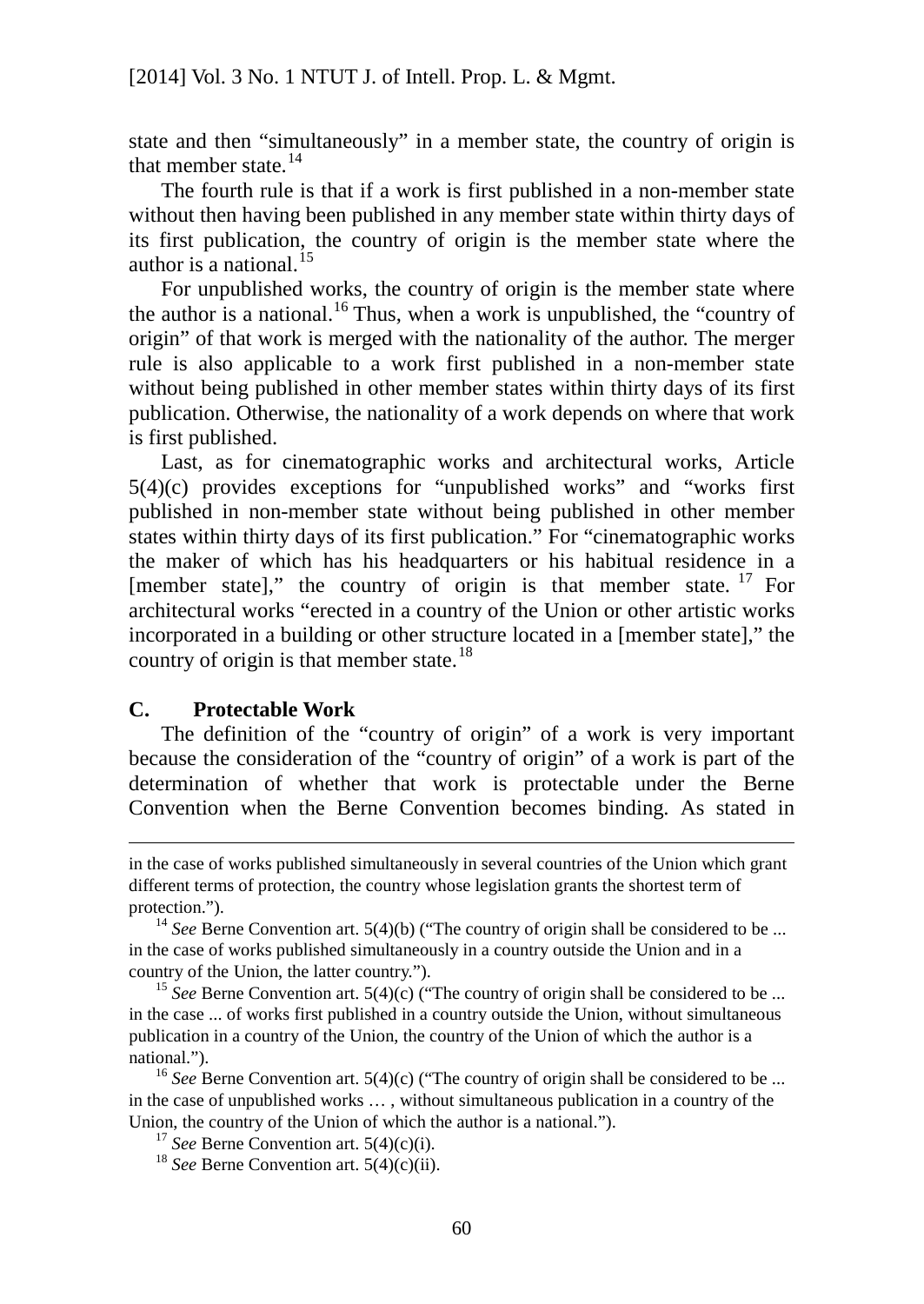Article 18(1), the Berne "Convention shall apply to all works which, at the moment of its coming into force, have not yet fallen into the public domain in the *country of origin* through the expiry of the term of protection." [19](#page-67-0) Assume that a work of Country A is in the public domain because of the expiry of the term of protection, while the same work is during the term of protection in Country B. If the country of origin of such work is determined to be Country A, then Country B does not need to protect such work.

### **D. Authorship**

Identifying authors is very important for calculating the term of protection. Particularly in a case of works of joint authorship, without identifying all authors, it is impossible to measure the term of protection from "the death of the last surviving author."<sup>[20](#page-67-1)</sup>

Authors also control the "country of origin" of their works. Article 3(3) of the Berne Convention defines "published works" as "works published with the *consent* of their authors."<sup>[21](#page-67-2)</sup> For published works, an author has to consent to publish her work in a member state, so her work can acquire the country of origin as that member state. If she consents to publish her work in a non-member state, the country of origin is her nationality. For works published in different member states, an author can control the timing of "simultaneously" publications other than the first one, so her work may be tied to the country of the first publication.

But, the Berne Convention does not define "author" in three aspects.<sup>[22](#page-67-3)</sup> First, whether an author has to be a natural person is not clear.<sup>[23](#page-67-4)</sup> Article  $7(1)$ of the Berne Convention provides that the term of protection is "the life of

 $19$  Berne Convention art. 18(1) (emphasis added).

<span id="page-67-1"></span><span id="page-67-0"></span><sup>20</sup> *See* Berne Convention art. 7*bis* ("The provisions of the preceding Article shall also apply in the case of a work of joint authorship, provided that the terms measured from the death of the author shall be calculated from the death of the last surviving author."); *see also* Roberto Garza Barbosa, *Revisiting International Copyright Law*, 8 BARRY L. REV. 43, 49-50 (2007).

<span id="page-67-2"></span><sup>21</sup> *See* Berne Convention art. 3(3) (emphasis added) ("The expression 'published works' means works published with the consent of their authors, whatever may be the means of manufacture of the copies, provided that the availability of such copies has been such as to satisfy the reasonable requirements of the public, having regard to the nature of the work. The performance of a dramatic, dramatico-musical, cinematographic or musical work, the public recitation of a literary work, the communication by wire or the broadcasting of literary or artistic works, the exhibition of a work of art and the construction of a work of architecture shall not constitute publication.").

<span id="page-67-4"></span><span id="page-67-3"></span><sup>22</sup> *See* Jane C. Ginsburg, *The Concept of Authorship in Comparative Copyright Law*, 52 DEPAUL L. REV. 1063, 1069 (2003).

<sup>23</sup> *See id.*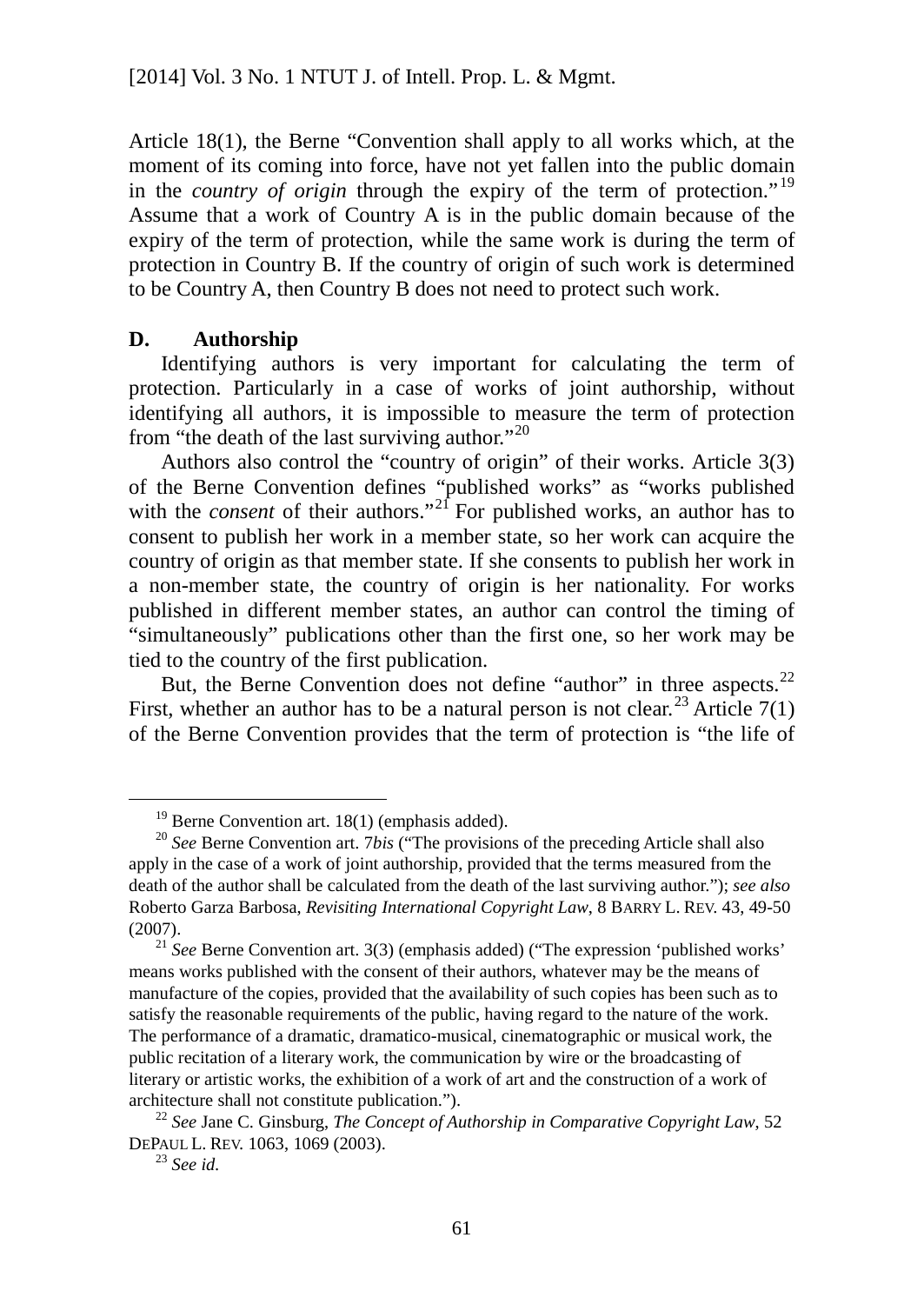the author and fifty years after his death."<sup>[24](#page-68-0)</sup> Only a natural person can die, so Article 7(1) indicates that an author has to be a natural person to be eligible for the protection under the Berne Convention.<sup>[25](#page-68-1)</sup>

Second, how much a person has to contribute herself to a work so as to become an author of that work is not clear. In other words, no definition of the level of "contribution" is made in the Berne Convention. However, while the Berne Convention speaks nothing about the definition of an author's "contribution," it does imply that an author has to contribute something to a work in Article 14*bis*. Article 14*bis* defines a rule of "choice of law" for ownership of copyright in a cinematographic work (film).<sup>[26](#page-68-2)</sup> Specifically, Article 14*bis*(2)(b) recognizes a film maker's right to use the film in a member state where "authors who have brought contributions to the making of the  $\lceil$  film]" are considered as owners of the film. <sup>[27](#page-68-3)</sup> By using "contributions" in Article 14*bis*(2)(b), the Berne Convention indicates that an author must have some "contribution" to her work in order to assert authorship.

Third, the question following the requirement of "contribution" is "originality." The Berne Convention does not define the level of originality which renders an author's work copyright-eligible. Some commentators have agreed that the Berne Convention left the issue of "originality" to each member state to decide.<sup>[28](#page-68-4)</sup> Thus, the country of origin of a work controls

<span id="page-68-2"></span><sup>26</sup> *See* F. Jay Dougherty, *Not a Spike Lee Joint? Issues in the Authorship of Motion Pictures under U.S. Copyright Law*, 49 UCLA L. REV. 225, 315 (2001); see also William Patry, Choice of Law and International Copyright, 48 AM. J. COMP. L. 383, 428-29 (2000) (describing the rules of authorship and ownership of a film in different countires).

<span id="page-68-3"></span><sup>27</sup> *See* Berne Convention art. 14*bis*(2)(b) ("However, in the countries of the Union which, by legislation, include among the owners of copyright in a cinematographic work authors who have brought contributions to the making of the work, such authors, if they have undertaken to bring such contributions, may not, in the absence of any contrary or special stipulation, object to the reproduction, distribution, public performance, communication to the public by wire, broadcasting or any other communication to the public, or to the subtitling or dubbing of texts, of the work.").

<span id="page-68-4"></span><sup>28</sup> *See* Laurence R. Helfer, *Adjudicating Copyright Claims under the TRIPs Agreement: The Case for a European Human Rights Analogy*, 39 HARV. INT'L L.J. 357, 369 (1998) ("Commentators agree, however, that the Berne Convention does not specify the quantum of individual creativity or originality necessary for any literary and artistic work to be eligible for copyright protection, leaving the issue to member states' discretion."), *available at* [http://scholarship.law.duke.edu/cgi/viewcontent.cgi?article=2648&context=faculty\\_scholars](http://scholarship.law.duke.edu/cgi/viewcontent.cgi?article=2648&context=faculty_scholarship) [hip;](http://scholarship.law.duke.edu/cgi/viewcontent.cgi?article=2648&context=faculty_scholarship) *see also* Christine Haight Farley, *Protecting Folklore of Indigenous Peoples: Is* 

<sup>&</sup>lt;sup>24</sup> See Berne Convention art. 7(1).

<span id="page-68-1"></span><span id="page-68-0"></span><sup>25</sup> *See* Arthur R. Miller, *Copyright Protection for Computer Programs, Databases, and Computer-Generated Works: Is Anything New Since Contu?*, 106 HARV. L. REV. 977, 1052 (1993) ("The draft's authors took the view, however, that to qualify for Berne Convention protection, these works must trace their origin to a human author.").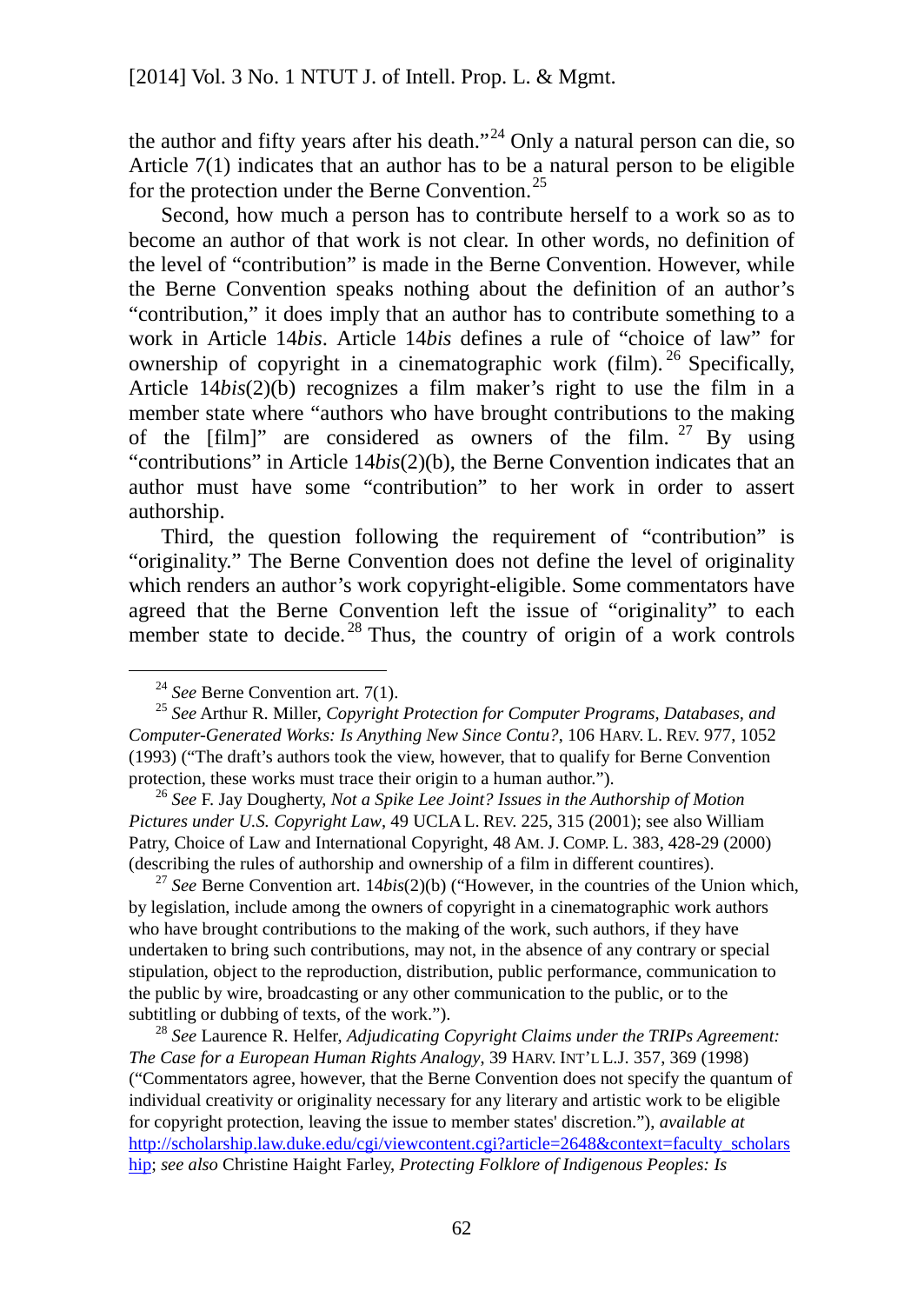whether that work meets the originality requirement.

At most, the Berne Convention provides rules for identifying the author of a work. Article 15(1) mandates each member state to allow an author to file a law suit as long as her name appears on her work in a usual manner.<sup>[29](#page-69-0)</sup> Even in a case where an author uses her pseudonym, as long as her pseudonym "leaves no doubt as to [her] identity," she should be allowed to suit infringers.<sup>[30](#page-69-1)</sup> While Article 15(1) provides a simple formality for the author of an infringed work to bring a suit, it does not help find the real author of such infringed work.

#### **E. Ownership and "Choice of Law"**

While the Berne Convention does not define "authorship," it does express that the author of a work enjoys the rights granted by copyright laws of member states and by the Berne Convention.<sup>[31](#page-69-2)</sup> So, the author of a work may acquire initial ownership of copyright of that work, either published or unpublished. In addition, ownership of copyright may be vested in entities other than authors. Article 2(6) of the Berne Convention provides that "[t]his protection shall operate for the benefit of the author and his successors in title."[32](#page-69-3) So, the rights given to authors can be transferred to their successors in title.

To resolve the issue of ownership, it is necessary to find a real author first. If the author of a work and the "country of origin" of that work have the name nationality, the governing law may be simply only one law, either "the

<span id="page-69-0"></span><sup>29</sup> *See* Berne Convention art. 15(1) ("In order that the author of a literary or artistic work protected by this Convention shall, in the absence of proof to the contrary, be regarded as such, and consequently be entitled to institute infringement proceedings in the countries of the Union, it shall be sufficient for his name to appear on the work in the usual manner."); *see also* Paul Edward Geller, *Conflicts of Laws in Copyright Cases: Infringement and Ownership Issues*, 51 J. COPYRIGHT SOC'Y U.S.A. 315, 358-59 (2004) ("The Berne Convention provides that, when a person's name appears as the author's on a 'work in the usual manner,' that person is presumed to be that author with standing to sue.").

<span id="page-69-1"></span><sup>30</sup> See Berne Convention art. 15(1) ("This paragraph shall be applicable even if this name is a pseudonym, where the pseudonym adopted by the author leaves no doubt as to his identity.").

<span id="page-69-3"></span><span id="page-69-2"></span><sup>31</sup> *See* Berne Convention art. 5(1) ("Authors shall enjoy, in respect of works for which they are protected under this Convention, in countries of the Union other than the country of origin, the rights which their respective laws do now or may hereafter grant to their nationals, as well as the rights specially granted by this Convention.").

 $32$  Berne Convention art. 2(6).

 $\overline{a}$ 

*Intellectual Property the Answer?*, 30 CONN. L. REV. 1, 19 n.71 (1997) ("The Berne Convention does not define the requisite level of originality."); Jane C. Ginsburg, *Surveying the Borders of Copyright*, 41 J. COPYRIGHT SOC'Y U.S.A. 322, 327 (1994) ("[T]he Berne Convention does not define the requisite level of originality.").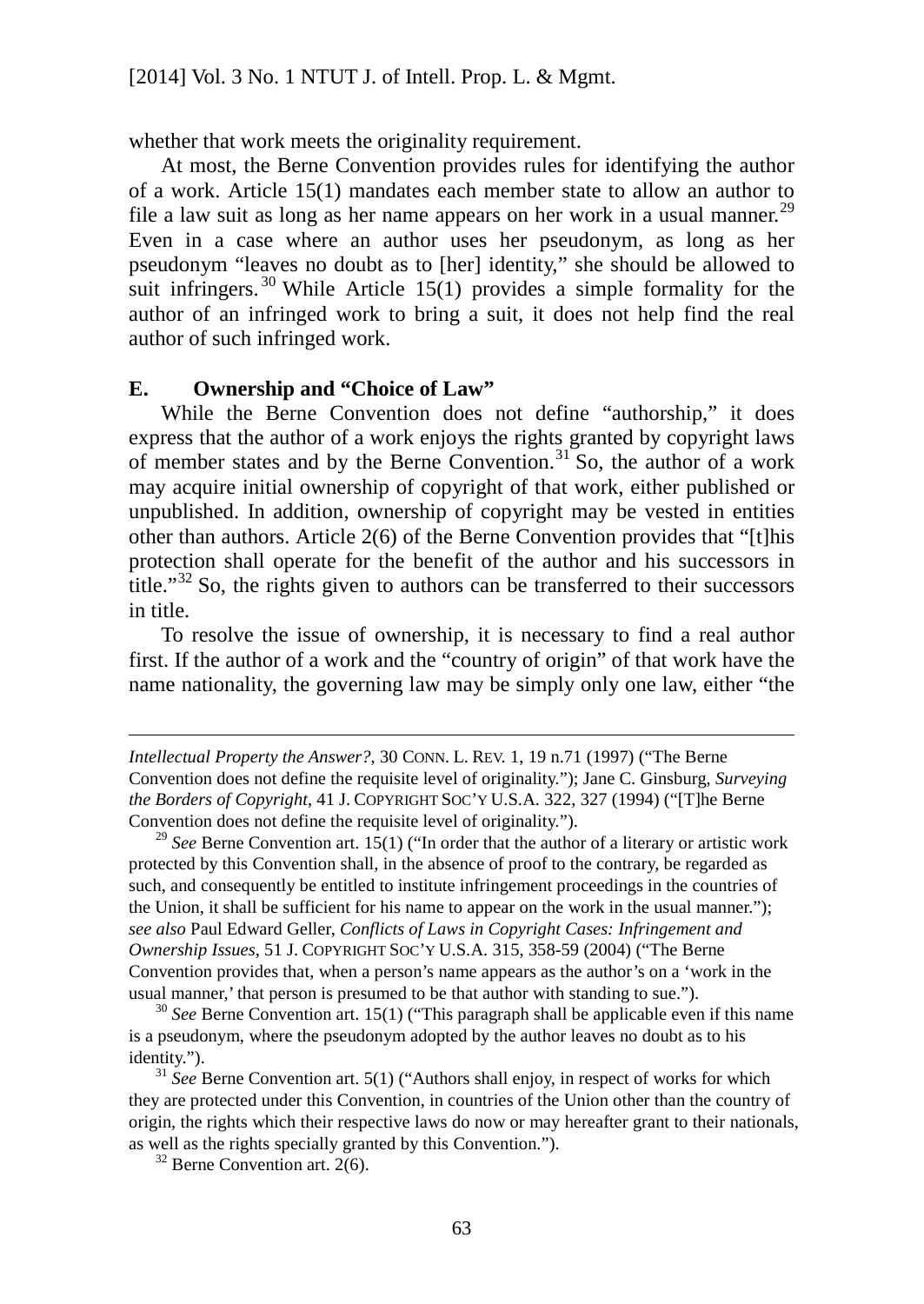law of the country of origin" or "the law of the country where the copyright law suit is filed." But, if the author and the "country of origin" have different nationalities, the governing law is not clear because the Berne Convention does not mention any "choice of law" rule for authorship.

The Berne Convention does not express a general rule of "choice of law" for copyright ownership, neither. [33](#page-70-0) However, Article 14*bis*(2)(a) of the Berne Convention provides that "[o]wnership of copyright in a cinematographic work shall be a matter for legislation in the country where protection is claimed." [34](#page-70-1) This provision indicates that the Berne Convention has an implied "choice of law" rule for copyright ownership issues. That is, the choice of law regarding copyright ownership is the law of the country of origin.

In addition to Article 14*bis*(2)(a), the Berne Convention has several provisions mentioning "choice of law" rules. Several terms are used in those provisions: "a matter for legislation in the countries of the Union," [35](#page-70-2) "governed exclusively by the laws of the country where protection is claimed,"<sup>[36](#page-70-3)</sup> "governed by domestic law,"<sup>[37](#page-70-4)</sup> "authorized by the legislation of the country where protection is claimed,"<sup>[38](#page-70-5)</sup> "governed by the legislation of the country where protection is claimed,"<sup>[39](#page-70-6)</sup> "a matter for legislation in the country where protection is claimed,"<sup>[40](#page-70-7)</sup> "a matter for the legislation of the country where the maker of the cinematographic work has his headquarters or habitual residence,"<sup>[41](#page-70-8)</sup> "a matter for the legislation of the country of the Union where protection is claimed,"<sup>[42](#page-70-9)</sup> "only if legislation in the country to

<span id="page-70-0"></span> <sup>33</sup> *See* Jane C. Ginsburg, *Global Use/Territorial Rights: Private International Law Questions of the Global Information Infrastructure*, 42 J. COPYRIGHT SOC'Y U.S.A. 318, 331 (1995) ("Apart from the article specifically addressing the law applicable to determine ownership of copyright in cinematographic works, the Berne Convention proffers no general choice of law rule for copyright ownership.").

<span id="page-70-1"></span><sup>34</sup> Berne Convention art. 14*bis*(2)(a); *see also* Dougherty, *supra* note 26, at 315 ("These variations in treatment of films led to difficulty in exploitation, and studies were conducted to amend the Berne Convention to address and harmonize the issue of film ownership. The amendment was passed as part of the 1967 Stockholm Revision of the Convention, adding a new Article 14 bis, which attempted to deal with those difficulties. That article states that ownership of copyright in films is to be determined under the law of the country where protection is sought.").

<span id="page-70-4"></span><span id="page-70-3"></span><span id="page-70-2"></span><sup>35</sup> *See* Berne Convention arts. 2(2), 2(4), 2(7), 2*bis*(1), 2*bis*(2), 7(4), 9(2), 10(2), 10*bis*(1), 10*bis*(2), 11*bis*(2), 11*bis*(3).

<sup>36</sup> *See* Berne Convention art. 5(2).

<sup>37</sup> *See* Berne Convention art. 5(3).

<span id="page-70-5"></span><sup>38</sup> *See* Berne Convention art. 6*bis*(2).

<span id="page-70-6"></span><sup>39</sup> *See* Berne Convention arts. 6*bis*(3), 7(8).

<span id="page-70-7"></span><sup>40</sup> *See* Berne Convention art. 14*bis*(2)(a).

<span id="page-70-8"></span><sup>41</sup> *See* Berne Convention art. 14*bis*(2)(c).

<span id="page-70-9"></span><sup>42</sup> *See* Berne Convention art. 14*bis*(2)(c).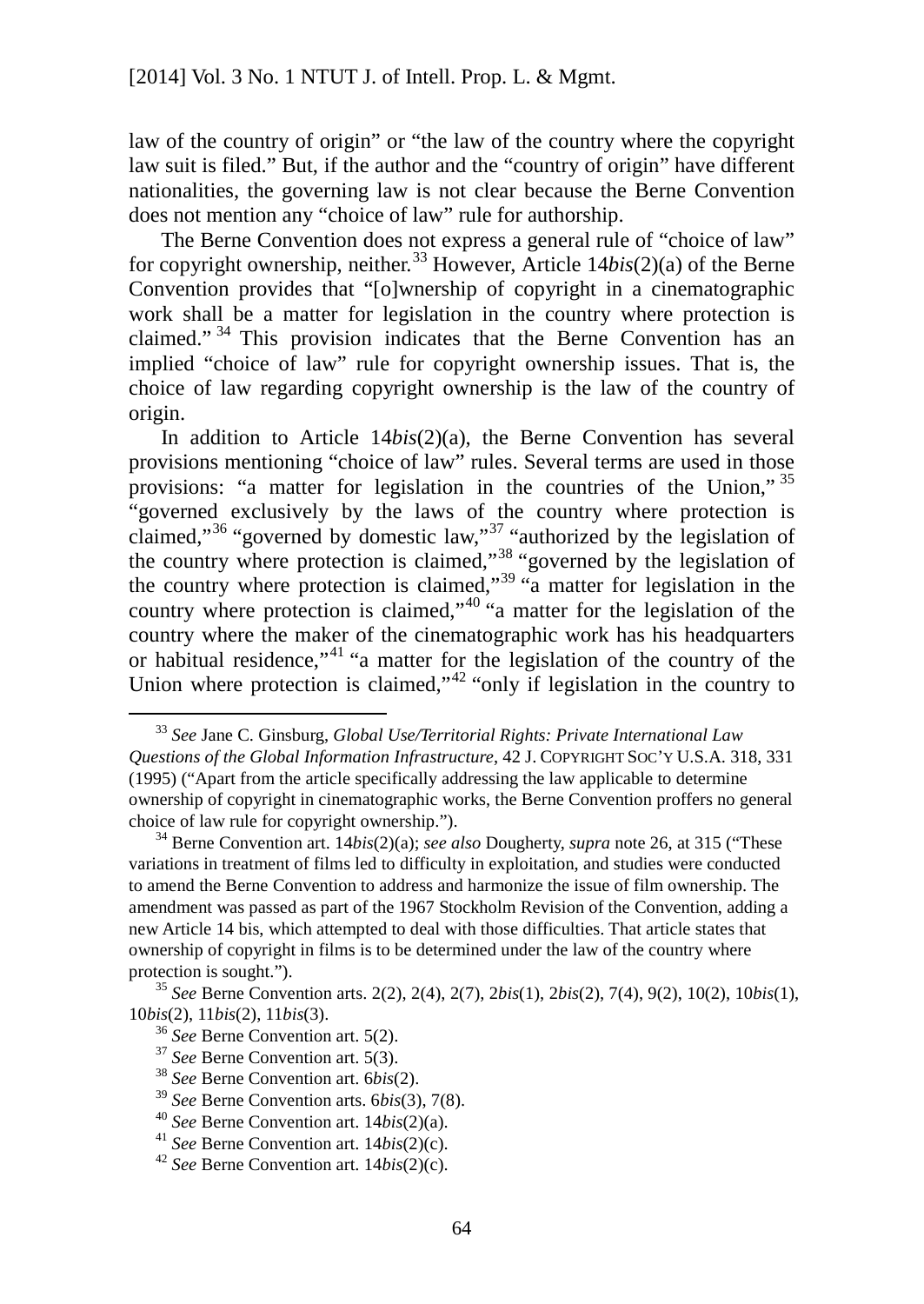which the author belongs so permits, and to the extent permitted by the country where this protection is claimed,"[43](#page-71-0) "a matter for legislation in that country,"<sup>[44](#page-71-1)</sup> "in any country of the Union where the work enjoys legal protection,"<sup>[45](#page-71-2)</sup> "in accordance with the legislation of each country,"<sup>[46](#page-71-3)</sup> and "granted by legislation in a country of the Union."<sup>[47](#page-71-4)</sup>

To specify the implied "choice of law" rule for copyright ownership, Article 5 of the Berne Convention can provide a start. First, Article 5(1) provides, "*Authors* shall enjoy, in respect of works for which they are protected under this Convention, in *countries* of the Union *other than the country of origin*, the rights which their respective laws do now or may hereafter grant to their nationals, as well as the rights specially granted by this Convention." [48](#page-71-5) It implies that before having a right to enjoy the protection outside the country of origin, the author of a work should have a right to enjoy the protection within the country of origin. Thus, it is fair to say that a work must be a copyright-eligible work in the country of origin so as to enjoy the protection in countries other than the country of origin.

Second, Articles 5(2) and 5(3) together demonstrate that there are two choices of law for adjudicating copyright disputes. On one hand, Article 5(2) provides that "apart from the provisions of this Convention, the *extent of protection*, as well as the *means of redress* afforded to the author to protect his rights, shall be governed *exclusively* by the *laws of the country where protection is claimed.*"<sup>[49](#page-71-6)</sup> It indicates that the economic rights, moral rights, and remedial measures are governed by the law of the country where protection is claimed. On the other hand, Article 5(3) provides, "*Protection* in the *country of origin* is governed by *domestic law*."[50](#page-71-7) It indicates that the protection within the country of origin is governed by the law of the country of origin. Otherwise, "domestic law" should have been replaced by "the laws of the country where protection is claimed" as used in Article  $5(2)$ .<sup>[51](#page-71-8)</sup>

Third, Article  $5(3)$  and Article  $3(1)(b)$  together confirm that the law of the "country of origin" of a work governs the creation of that work. The author of a work enjoys the protection of copyright of her work because her work is initially protectable in the country of origin. Article 5(3) provides that "when the *author* is not a national of the country of origin of the work

<span id="page-71-0"></span> <sup>43</sup> *See* Berne Convention art. 14*ter*(2).

<span id="page-71-1"></span><sup>44</sup> *See* Berne Convention art. 15(4)(a).

<span id="page-71-2"></span><sup>45</sup> *See* Berne Convention art. 16(1).

<span id="page-71-3"></span><sup>46</sup> *See* Berne Convention art. 16(3).

<span id="page-71-4"></span><sup>47</sup> *See* Berne Convention art. 19.

<span id="page-71-5"></span> $48$  Berne Convention art. 5(1) (emphasis added).

<span id="page-71-6"></span> $49$  Berne Convention art. 5(2) (emphasis added).

<span id="page-71-7"></span> $50$  Berne Convention art. 5(3) (emphasis added).

<span id="page-71-8"></span><sup>51</sup> *See* Berne Convention art. 5(2).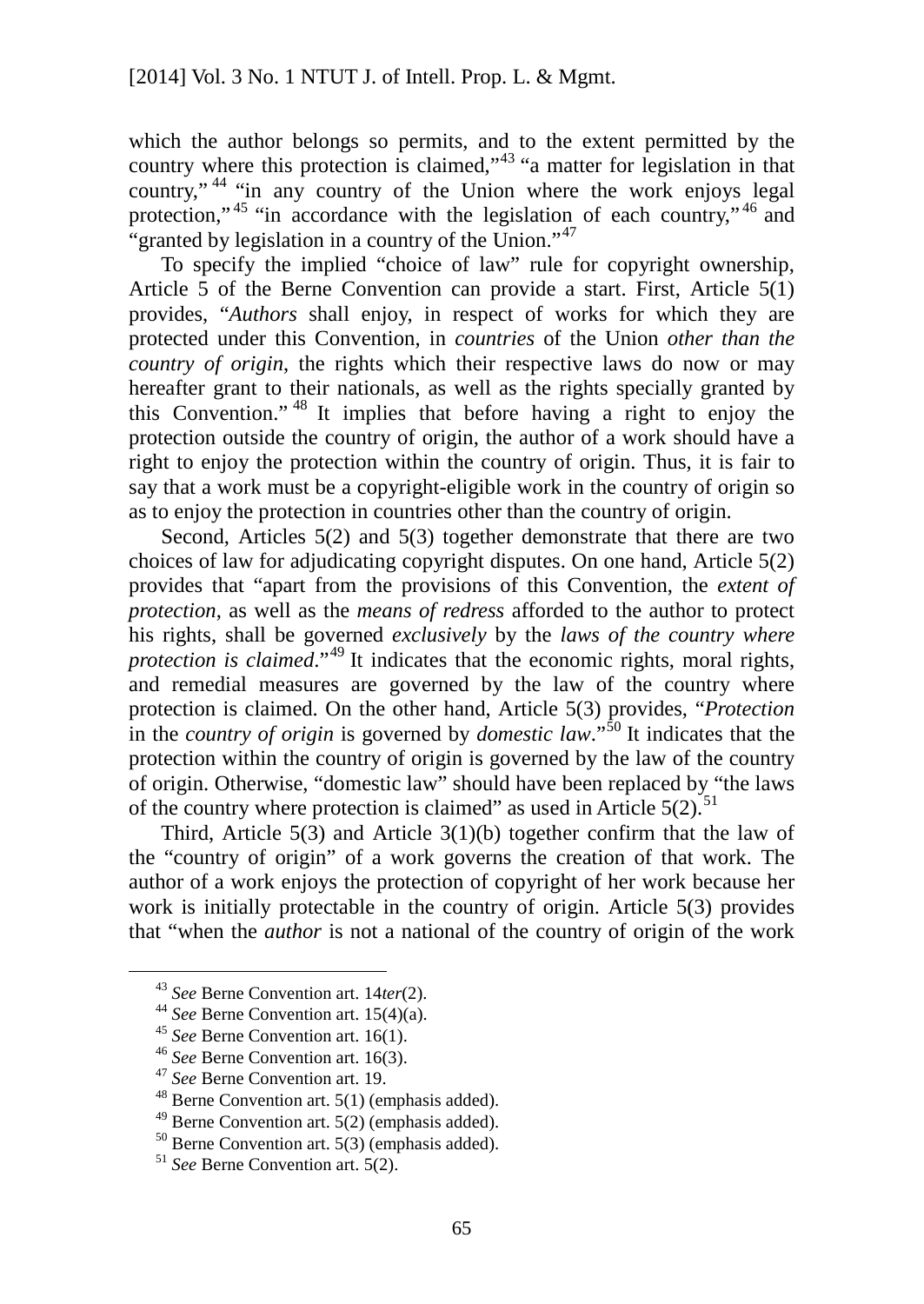for which he is protected under this Convention, he shall *enjoy* in that country *the same rights as national authors*." [52](#page-72-0) Because Article 5(3) emphasizes "protection within the country of origin," the same protection extends to authors who are not nationals of a member state where their works are published. Consequently, the country of origin of their works is that member state. This view is consist with Article 3(1)(b) which provides, "The protection of this Convention *shall* apply to: … (b) authors who are *not nationals* of one of the countries of the Union, for *their works first published* in one of those countries, or *simultaneously* in a country outside the Union and in a country of the Union."<sup>[53](#page-72-1)</sup> In addition, Article  $3(2)$  provides that the protection of the Berne Convention shall apply to "[a]uthors who are *not nationals* of one of the countries of the Union but who have their *habitual residence* in one of them."<sup>[54](#page-72-2)</sup>

In conclusion, authors acquire copyright protection because of their works. There are three categories of persons who can become authors within the country of origin of their works: nationals of the country of origin, nationals of a country other than the country of origin, and residents of a member state with the nationality of a non-member state. The country of origin of a work creates authorship and makes that work become protectable within the country of origin. This indicates that the copyright protection of a work is defined by the country of origin of that work. Therefore, the law of the country of origin of a work should govern the ownership issue of that work as well as authorship or originality.

## **F. Transitional Period**

"Author" is very important because an author controls the publication of her work. Under Article 3(3) of the Berne Convention, if the means of publication is "manufacture of the copies," "the availability of such copies has been such as to satisfy the *reasonable requirements of the public*, having regard to the *nature of the work*."[55](#page-72-3) Two elements, "reasonable requirements of the public" and "nature of the work," must be considered before the determination of whether a work has been published.

The question becomes more complicated when the nationality of the author and the "country of origin" of such published work are different. Assume that the author of a work is a national of Country X and that the place where the work is first published is Country Y. Under Article 5(4), when the work is not published, the country of origin is Country X; however,

<span id="page-72-0"></span> $52$  Berne Convention art. 5(3) (emphasis added).

<span id="page-72-1"></span> $53$  Berne Convention art. 3(1)(b) (emphasis added).

<span id="page-72-2"></span><sup>54</sup> Berne Convention art. 3(2) (emphasis added).

<span id="page-72-3"></span><sup>55</sup> *See* Berne Convention art. 3(3) (emphasis added).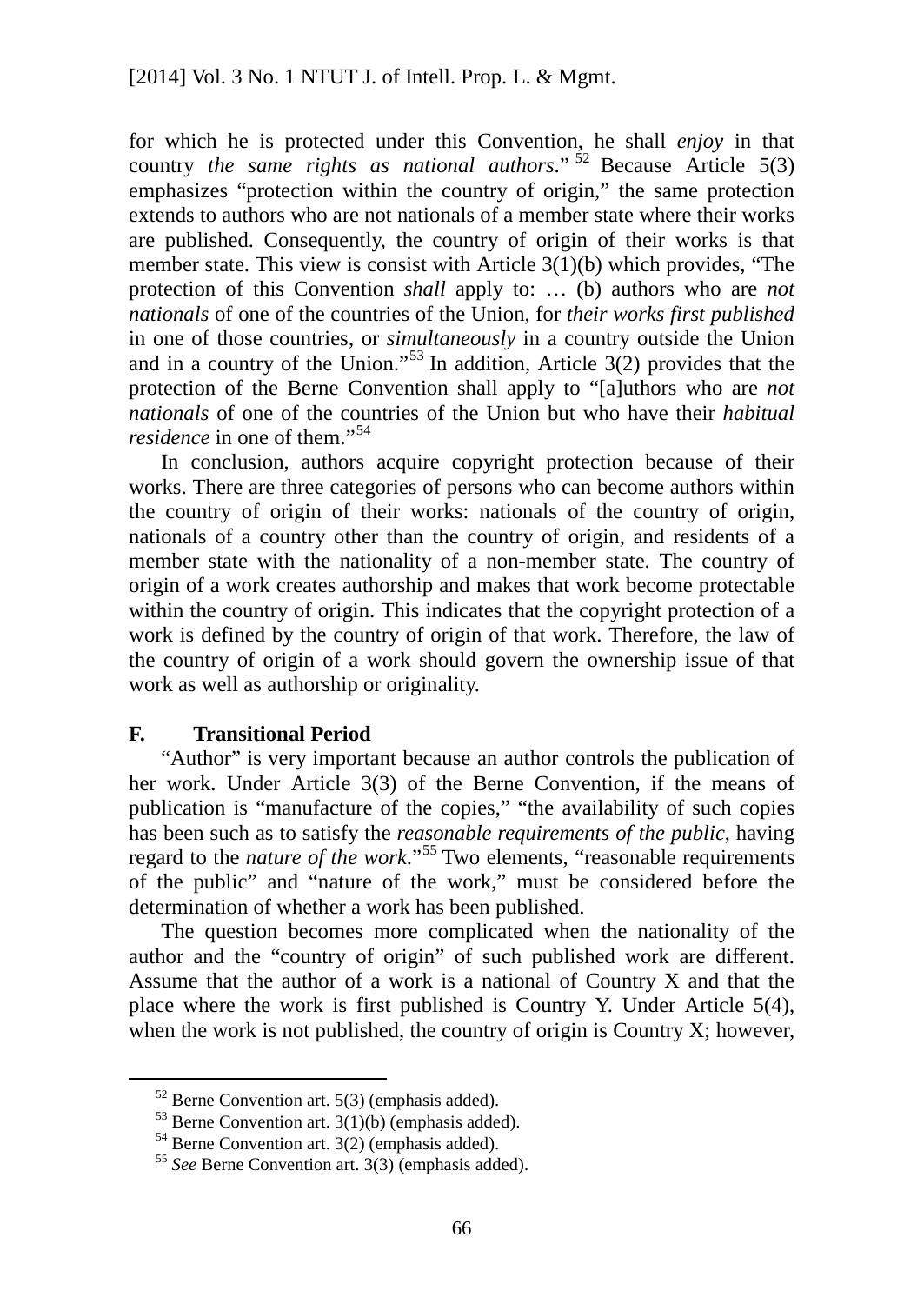after the work is published, the country of origin is Country Y. So, the "choice of law" question arises again because the Berne Convention does not clarify whether the law of Country X or the law of Country Y governs the issues related to publication. Perhaps, the law of Country Y should be the governing law regarding the issues surrounding publication. First, Country Y as the country of origin has standing to assist a published work to be protected in other countries. That published work enjoys the protection outside the country of origin because its country of origin is recognized as Country Y. Thus, it is fair to say that the laws of Country Y should govern the issues of publication so as to control the scope of works protected internationally under its name.

## **III. "Choice of Law" Issues of Copyright Cases in Taiwan A. Issues**

Since the TIPC was established in  $2008$ ,  $56$  it has never addressed choiceof-law issues in copyright cases regarding foreign works in the light of the Berne Convention. The TIPC often refers to the Choice-of-Law Act to conclude that the Taiwan Copyright Act governs every issue.<sup>[57](#page-73-1)</sup>

Article 42.1 of the Choice-of-Law Act states, "For a right on a subject matter based on intellectual property, the laws of the place where that right shall be protected are governing."<sup>[58](#page-73-2)</sup> Replying on this provision, the TIPC chooses the Taiwan Copyright Act as the governing law in copyright disputes.

While Article 42.1 is very similar to Article 5(2) of the Berne Convention in terms of choice-of-law issues, it fails to distinguish the pure property rights on a work (*e.g.*, ownership, authorship, or originality) from the economic or moral rights associated with that work.

"Protection" is another undefined term in the Berne Convention. If authorship and ownership are taken into consideration, the rights granted by the Berne Convention as "protection" can be divided into two categories. A person has to become the author of her work before she can enjoy the copyright protection of her work. So, one category covers the rights to claim authorship or ownership, and the other category is the rights to enjoy the economic or moral rights.

<span id="page-73-0"></span> <sup>56</sup> *See* Huei-Ju Tsai, *The Practice of Preventive Proceeding and Preservation of Evidence in Intellectual Property Civil Actions*, 1 NTUT J. OF INTELL. PROP. L. & MGMT. 105, 106 (2012).

<span id="page-73-1"></span><sup>57</sup> *See*, *e.g.*, Taiwan Intellectual Property Court Civil Judgment 102 Min-Zhe-Su-Zi No. 4 (2013) (智慧財產法院民事判決 102 年度民著訴字第 4 號).

<span id="page-73-2"></span><sup>&</sup>lt;sup>58</sup> Article 42.1 of the Choice-of-Law Act is officially translated as "A right in an intellectual property is governed by the law of the place where the protection of that right is sought ('lex loci protectionis') [以智慧財產為標的之權利, 依該權利應受保護地之法 律]."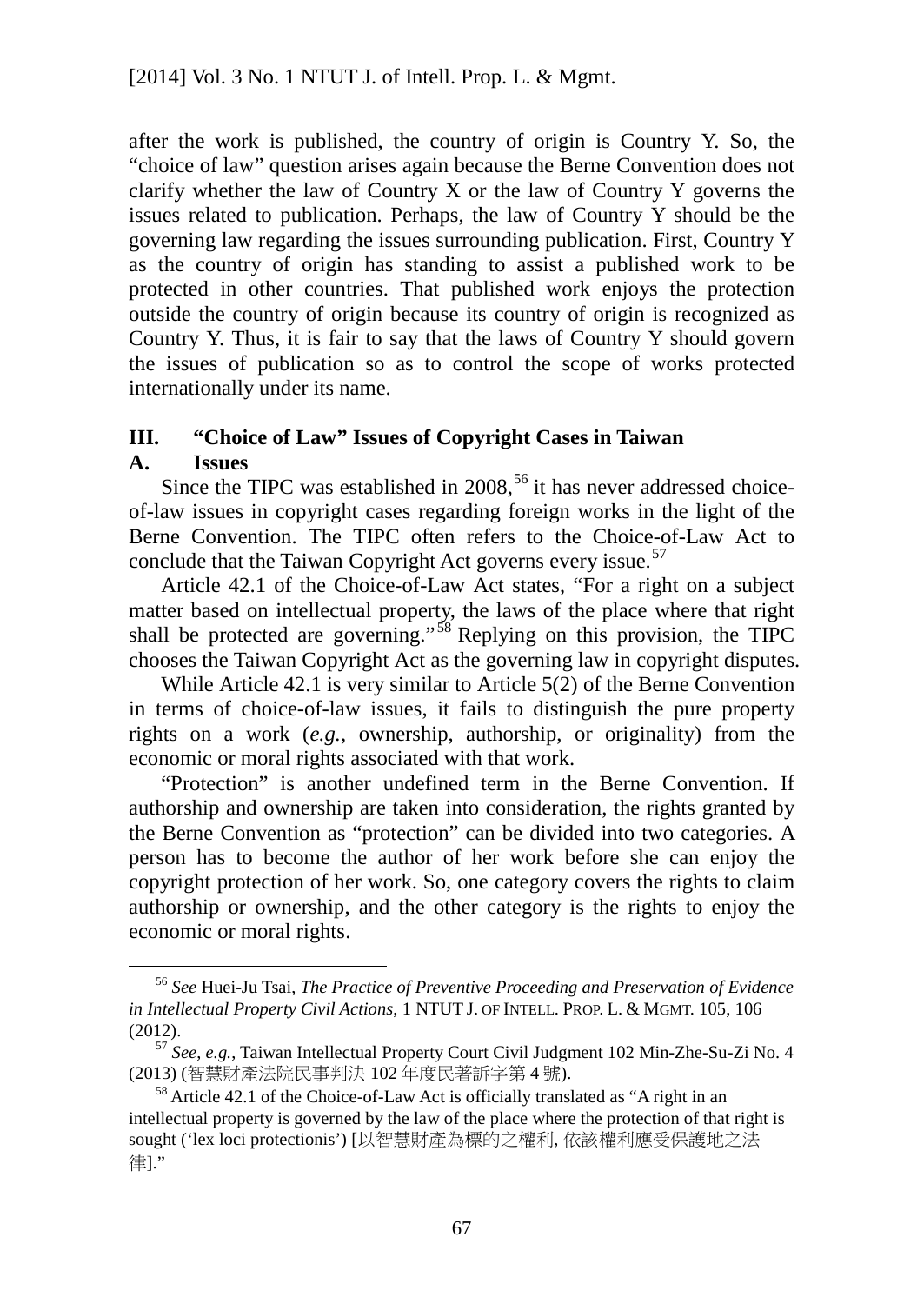Each category should be subject to its own choice of law. For the rights to claim authorship or ownership, the choice of law should be the law of the country of origin. For the rights to enjoy the economic or moral rights, the choice of law should be the law of the country where protection is claimed.

## **B. Law of the Country of Origin**

The TIPC's application of Article 42.1 of the Choice-of-Law Act is so limited that only Taiwan intellectual property laws govern all issues in intellectual property litigation. If all issues are governed by Taiwan laws only because a copyright owner files a law suit to assert copyright protection in Taiwan, Article 42.1 will be non-sense.

If the Legislative Yuan (Taiwan congress) chose to adopt the laws of Taiwan for all rights of intellectual property, it would have used "the law of Taiwan" instead of "the laws of a place where that right shall be protected." Thus, a court must have some choices of law other than Taiwan laws for adjudicating IP issues.

When an author creates a work, she can actually own that work as a property. Under the Berne Convention or domestic copyright law, she also owns copyright associated with that work. While copyright is considered as something detached from a physical work, copyright actually can be felt by human beings because it is based on expression of that work. Thus, a copyrighted work is not an invisible object but a sensible property as a real property protected by property law.

If the issues related to the creation of a work are considered as the issues of property law, then Article 38.2 of the Choice-of-Law Act can be taken into consideration in resolving the issues of choice of law in the context of authorship, originality, or ownership. Article 38.2 states, "For a property right on a subject matter based on any right, the laws of the place where that right was established are governing."  $59$  If authorship and ownership are considered as a right-based property right (not like a real estate or movable object), then Article 38.2 is applicable for a court to resolve the issues of authorship, originality, or ownership. So, the court should adopt the law of the country of origin to resolve those issues.

Therefore, whether a work is copyright-eligible for protection outside the country of origin under the Berne Convention should be governed by the law of the country of origin not the laws of another country where protection is claimed. If a work deserves copyright protection within the country of origin, it should be protected by copyright law in another country.

<span id="page-74-0"></span> $59$  Article 38.2 of the Choice-of-Law Act is officially translated as "A property right in a right is governed by the law of the place where the right is formed [關於以權利為標的之物 權, 依權利之成立地法]."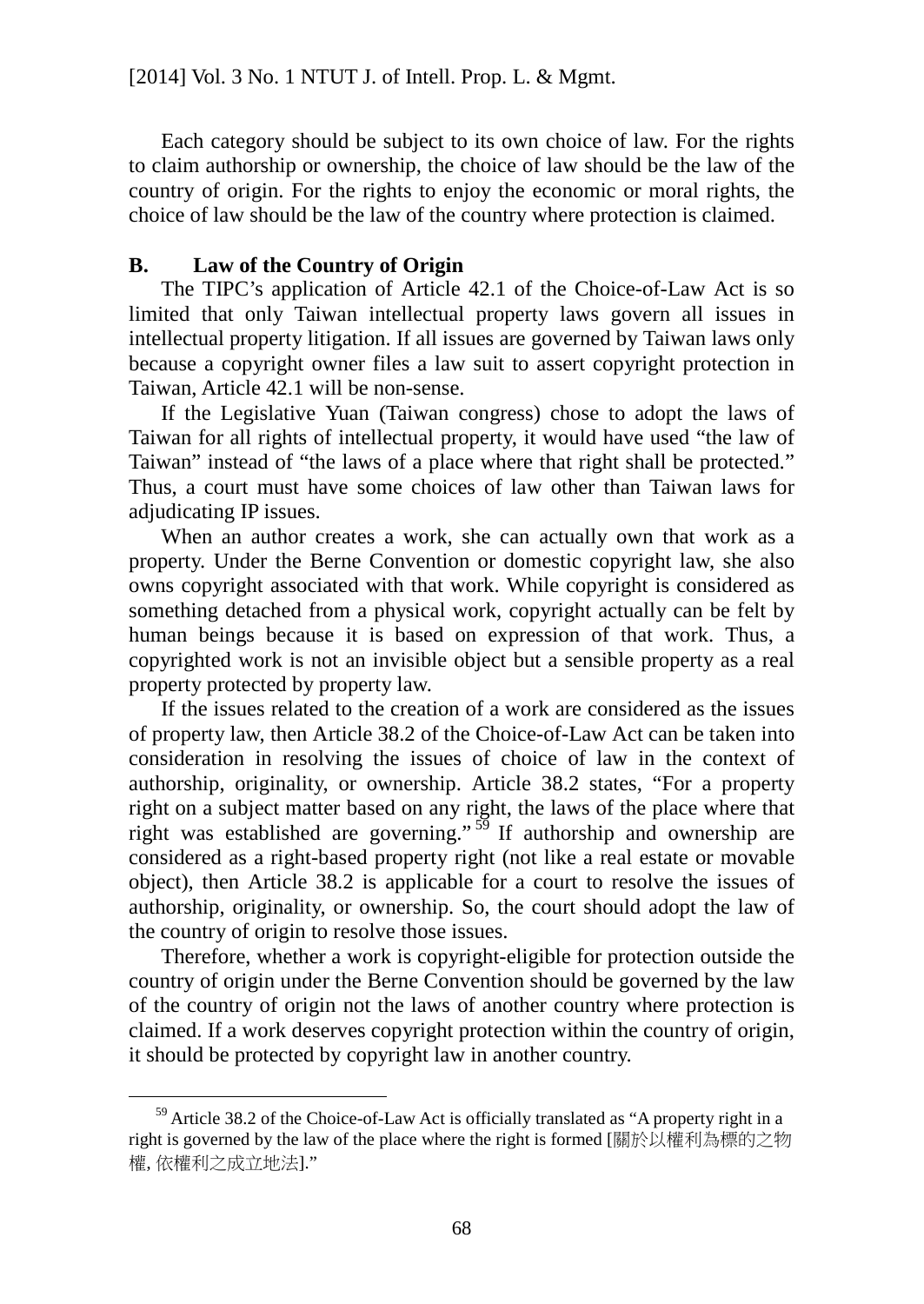Last, particularly for a work for hire, Article 42.2 states, "The ownership of a right of intellectual property created by an employee on duty is governed by the law applicable to the employment contract.  $66^\circ$  Thus, if an author has an obligation to transfer title to copyright to her employer, the ownership issue becomes more complex because the law governing the employment contract or relationship may be another choice of law which may be different from either the law of the country of origin or the law of the country where protection is claimed.

## **C. Law of the Country Where Protection is Claimed**

When a legitimate copyright owner of a foreign work files a complaint of copyright infringement in Taiwan, this means that she claims copyright protection outside the country of origin of her work. Because Article 5(2) of the Berne Convention states that "the extent of protection, as well as the means of redress afforded to the author to protect his rights, shall be governed *exclusively* by the laws of the country where protection is claimed,"  $61$  the application of domestic copyright law to adjudicating whether any right granted to copyright owners is violated complies with the Berne Convention.

The application of domestic copyright law to copyright infringement issues is also supported by another sentence of Article 5(2) which indicates the independency of protection in different countries. As stated in Article 5(2), "such enjoyment and such exercise shall be independent of the existence of protection in the country of origin of the work."<sup>[62](#page-75-2)</sup> Therefore, even if the country of origin grants better protection, the copyright owner cannot assert such better protection in another country.<sup>[63](#page-75-3)</sup> As long as a country complies with the minimal protection requested by the Berne Convention, it is that country where protection is claimed to decide how far the copyright owner can claim protection for her work in that country.

Last, while Article 14*bis* of the Berne Convention chooses the law of the

<span id="page-75-0"></span> $60$  Article 42.2 of the Choice-of-Law Act is officially translated as "Any right in an intellectual property created by an employee in the performance of his/her duties is governed by the law applicable to the contract of employment [受僱人於職務上完成之智慧財產, 其 權利之歸屬, 依其僱傭契約應適用之法律]."

 $<sup>61</sup>$  Berne Convention art. 5(2) (emphasis added).</sup>

<sup>62</sup> *Id.*

<span id="page-75-3"></span><span id="page-75-2"></span><span id="page-75-1"></span><sup>63</sup> *See* Miaoran Li, Comments, *The Pirate Party and the Pirate Bay: How the Pirate Bay Influences Sweden and International Copyright Relations*, 21 PACE INT'L L. REV. 281, 292 (2009) ("[C]opyright protection is independent of the existence of protection in the originating country, although if a Berne Union state has a stronger protection period than the country of origin and the protection has elapsed in the country of origin, protection may be denied.").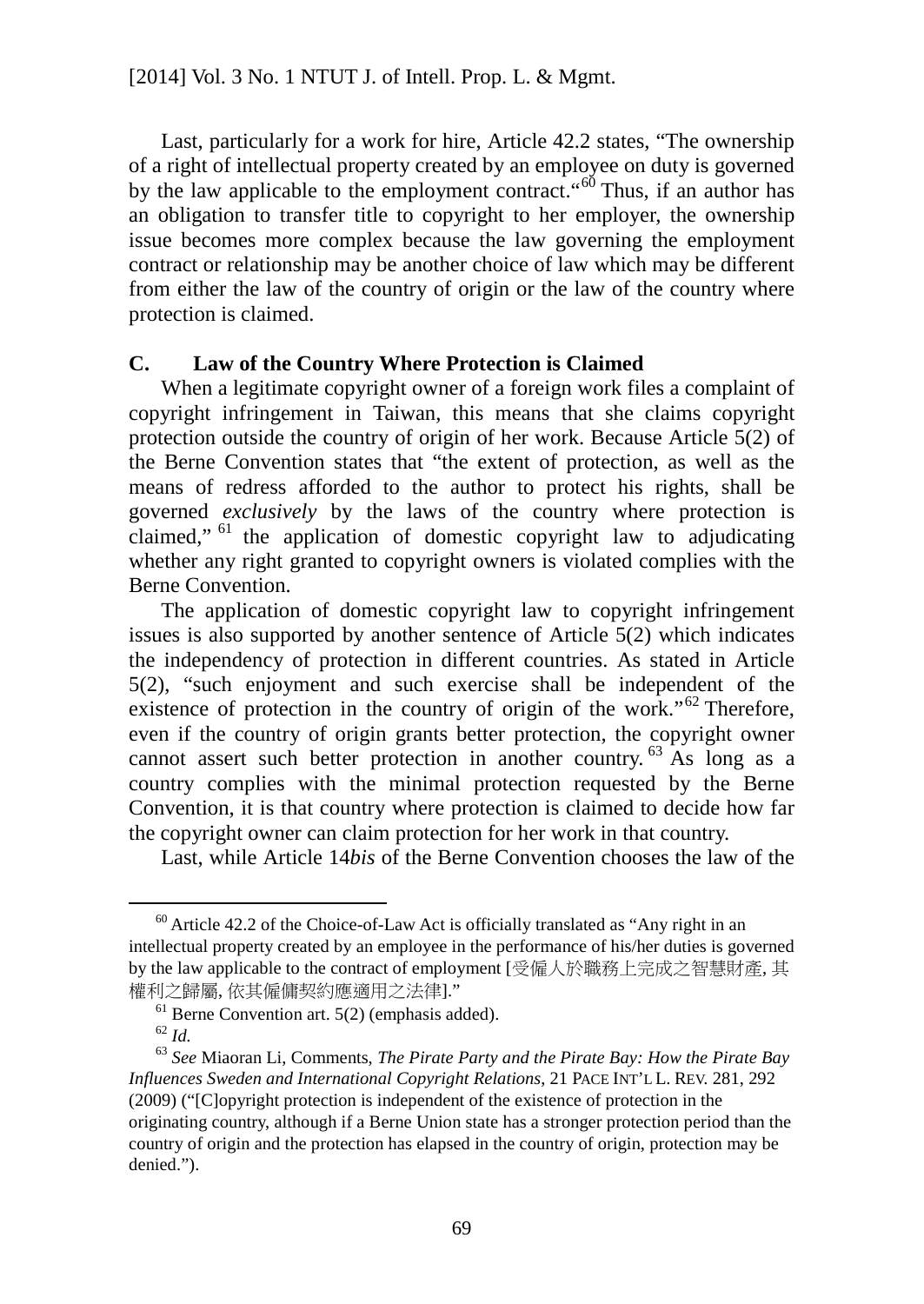country where protection is claimed as the governing law for the ownership issue of a cinematographic work, Article 42.2 of the Choice-of-Law Act provides the law which governs the employment contract is the choice of law for the ownership issues of an employee's work. Thus, the choice of law in that case may be different from the law of the country where protection is claimed. But, it is the law of the country where protection is claimed which chooses the law of another jurisdiction to resolve the issues. So, Article 42.2 is not contrary to the Berne Convention.

# **D. Rethinking the Legal Reasoning of the AV Decision**

In a Japan adult video film with a Chinese subtitle, when the actors say "*kimochi*" (気持ち), the relevant subtitle shows "*song*" (爽). While it is true that Taiwanese people who cannot speak Japanese learns the idea of the scene through relevant Chinese subtitles, those subtitles are only the translation of the original transcript.

The copyright-eligibility or originality of a work is judged by the original content not its translated counterpart. So, the ultimate question is whether "*kimochi*" or "*song*" is the center of the copyright-eligibility or originality analysis. Alternatively, whether the law of Japan or the law of Taiwan governs the copyright-eligibility or originality of a Japan adult video is a question which must be considered before looking into the issues of originality.

In the AV decision, the TIPC held that an adult video is copyright-eligible and further found that the adult video works at dispute meet the originality requirement. In either conclusion, the TIPC failed to explain any legal reasoning for the "choice of law" issue and went on to apply the Taiwan copyright law. This application of the "choice of law" is inappropriate because the right choice of law should have been the law of the country of origin of those adult video works. That is the Japan copyright law.

According to the Berne Convention, the issues of copyright-eligibility and originality should be governed by the law of the country of origin. In other words, the law of the country of origin can be a more appropriate choice of law for those issues. The analysis of Articles 38.2 and 42.1 of the Choice-of-Law Act supports the same "choice of law" rule. Thus, it is suggested that for future cases regarding Japanese adult video works, the TIPC should apply the Japan copyright law, including case law, to the issues of copyright-eligibility and originality.

# **IV. Conclusion**

While the AV decision recognizes that the adult video works at dispute are copyright-eligible and of originality, this conclusion is not based on a correct choice of law. To fix that error, the Berne Convention as an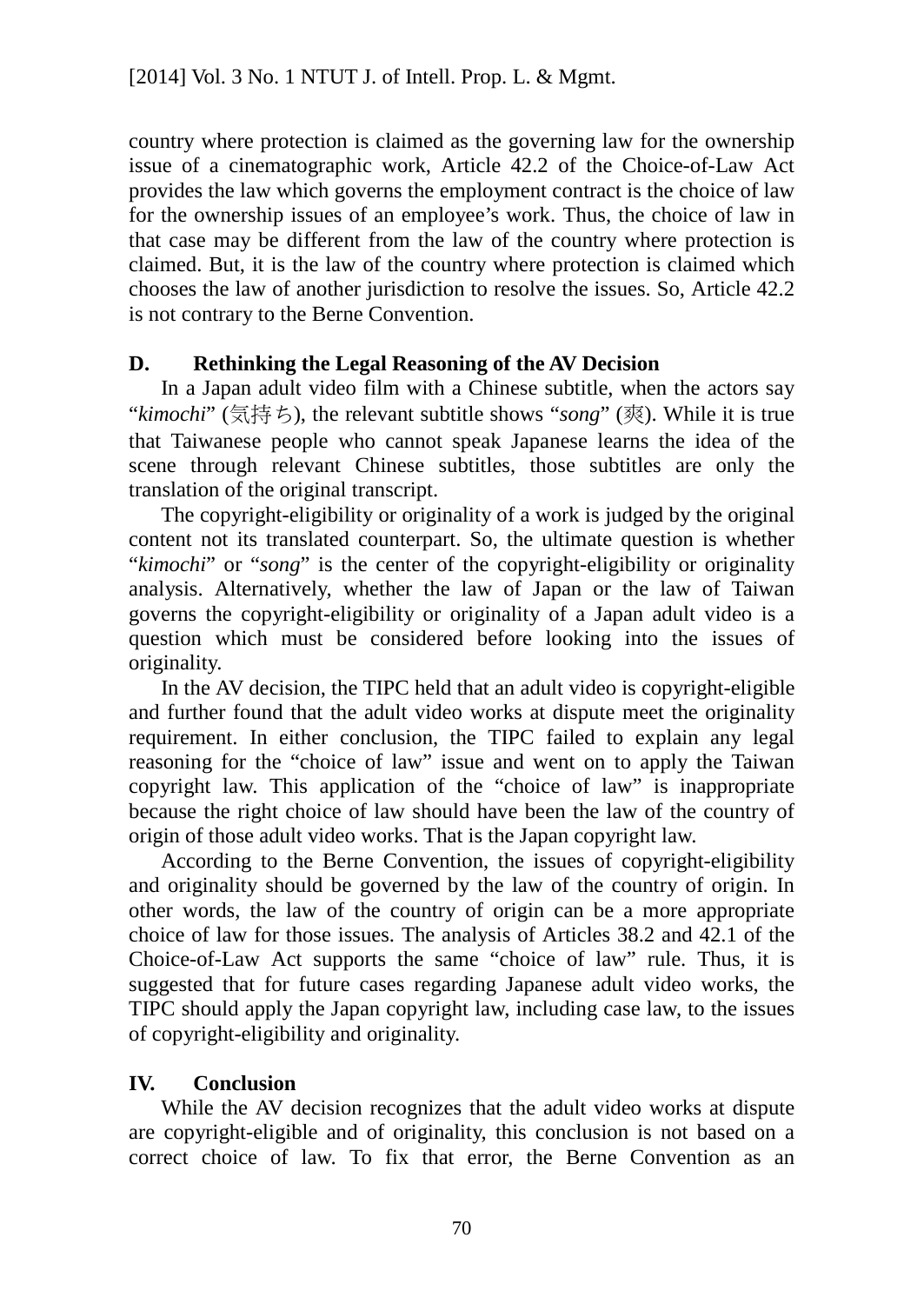international copyright treaty for protecting authors provides a basis for analysis. While the Berne Convention does not express any general rule of "choice of law," it does provide that the ownership of copyright in a film is governed by the law of the country where protection is claimed. This indicates that the issues of copyright ownership are presumed to be governed by the law of the country of origin. Because of that, under the Berne Convention, an appropriate choice of law for the issues of originality and copyright-eligibility is the law of the country of origin. Thus, the correct choice of law for a Japan adult video film is the Japan copyright law instead of the Taiwan copyright law.

Cited as:

- Bluebook Style: Ping-Hsun Chen, *Choice of Law—An Unresolved Question in the First Adult Video Copyright Case of the Taiwan Intellectual Property Court*, 3 NTUT J. OF INTELL. PROP. L. & MGMT. 56 (2014).
- APA Style: Chen, P.-H. (2014). Choice of law—An unresolved question in the first adult video copyright case of the Taiwan Intellectual Property Court. *NTUT Journal of Intellectual Property Law & Management, 3*(1), 56-71.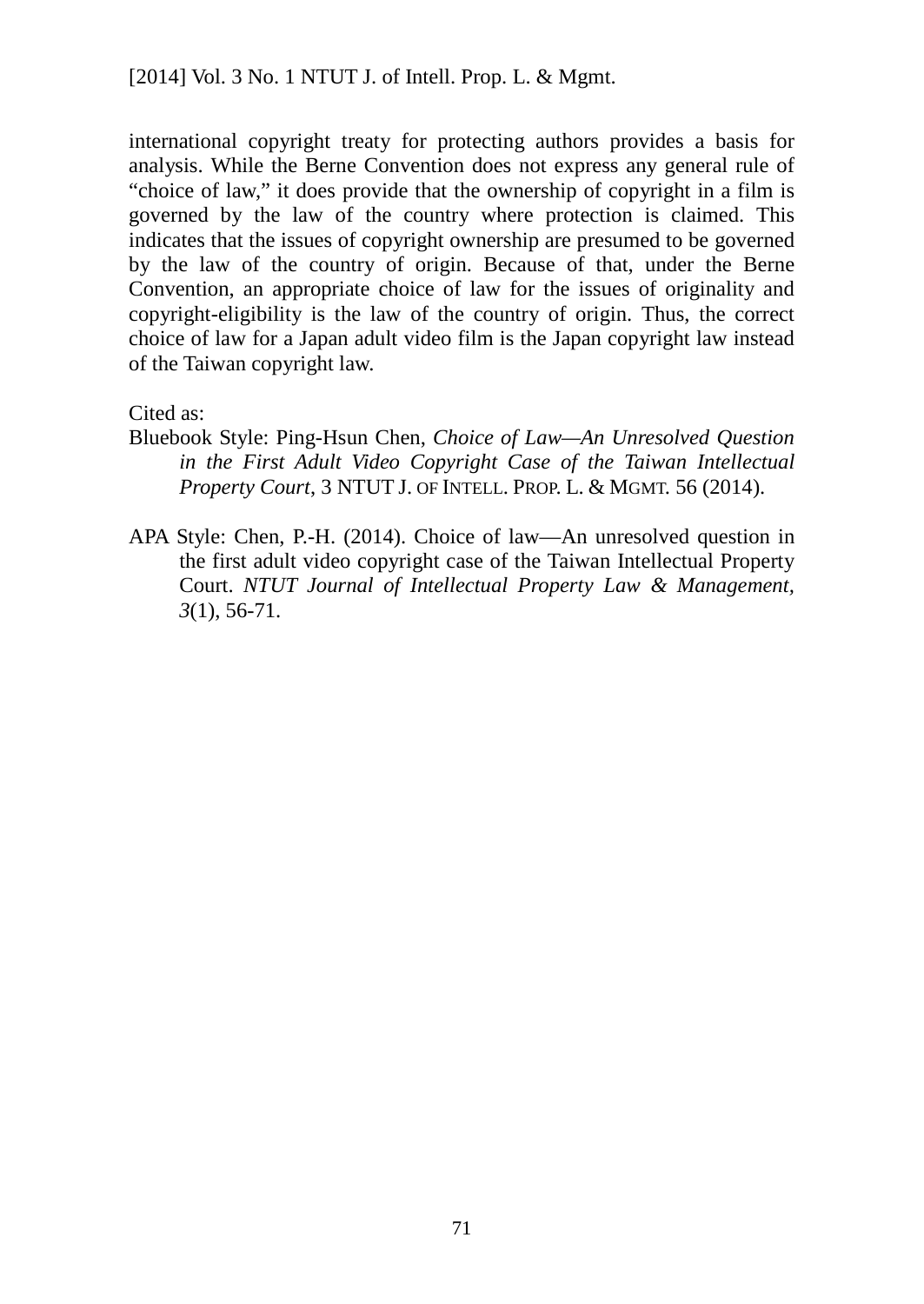# **A CASE STUDY FOR THE FUBON GROUP–THE GROUP'S TOPOLOGY AND PATENT ACTIVITY IN THE DIGITAL CONVERGENCE ERA**

Po-Ching Lee<sup>[\\*](#page-78-0)</sup> Associate Professor Graduate Institute of Intellectual Property Law, Shih Hsin University (Taiwan)

## **ABSTRACT**

Relying on empirical inquiries, this study investigated the topology and patent activities of the Fubon Group to explore the role of patents in a telecommunications group in the digital convergence era. Through acquisitions, the Fubon Group has expanded its business from mobile into cable networks, a dominion that includes the terminal, transmission, platform, and content segments in the converged media environment. In the Fubon Group, only Taiwan Mobile possesses patents which are mainly related to application systems of communication network, and there is a noticeable number of e-commerce patents. The patent activities of the Fubon Group are in the emerging stage. Patents seem to play only a minimal role in the development and implementation of digital convergence strategies. The establishment of a management system of patents is recommended since the telecommunications group is exposed to a higher risk of infringement from different fields because digital convergence has blurred industrial boundaries.

Keywords: Patent, Fubon, Taiwan Mobile, digital convergence, telecommunications industry

.

<span id="page-78-0"></span><sup>\*</sup> Ph.D in Soil, Crop & Atmospheric Sciences, Cornell University; LL.M., National Chengchi University, Taiwan. The author would like to thank the National Science Council for its financial support of this research (Project title: A Study of the Industry and Legal Systems in the Digital Media Convergence Age: Co-opetition, Intellectual Property Rights, and Cultural Rights, NSC 99-2632-H-128-001-MY2). Contact email: [pclee@mail.shu.edu.tw.](mailto:pclee@mail.shu.edu.tw)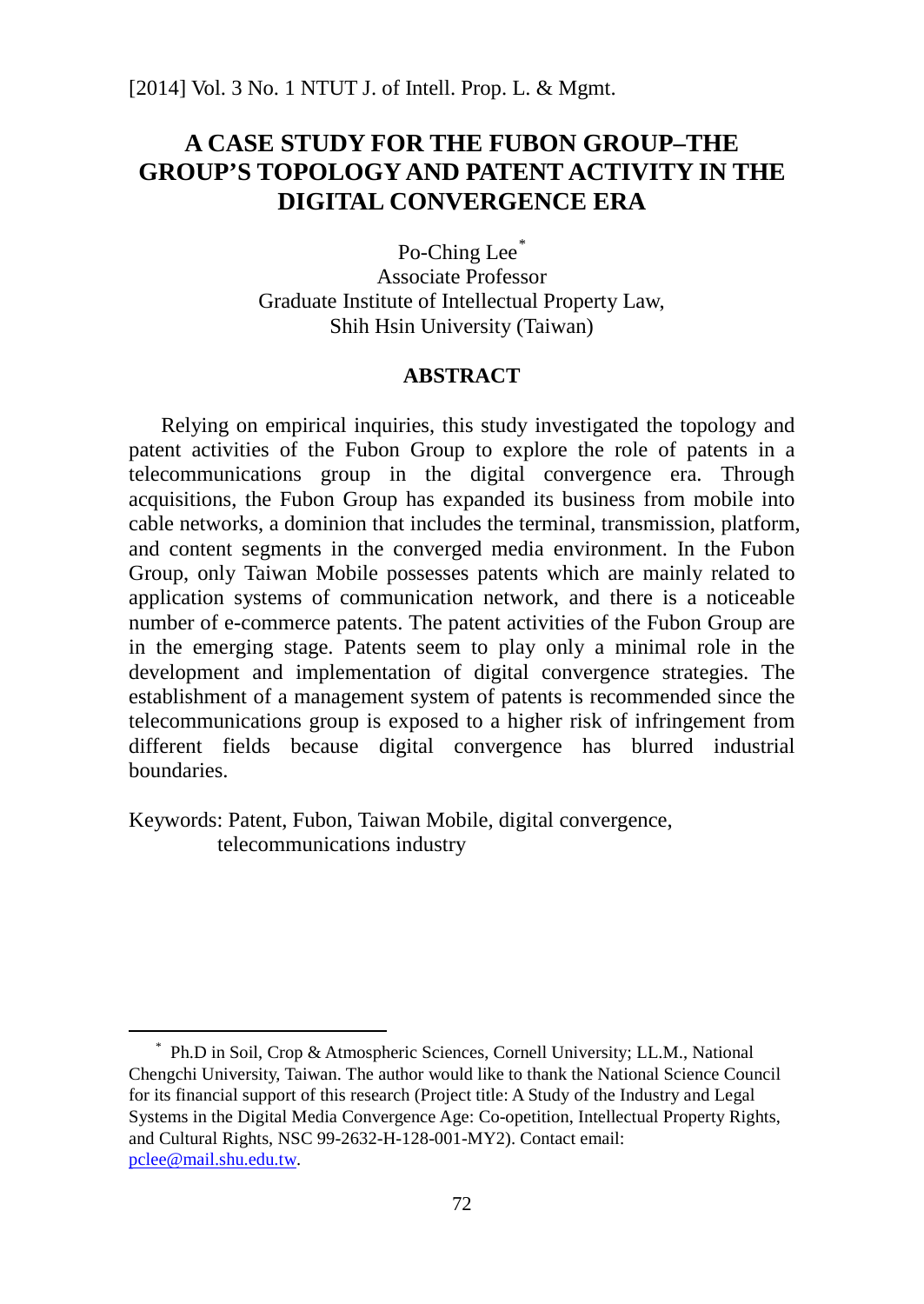#### **I. Introduction**

l

<span id="page-79-5"></span>Digital convergence, in its simplest form, means the union of the functions of the computer, telephone and television, thus representing a massive reorganization of businesses with a combined value of a trillion  $dollars.$ <sup>[1](#page-79-0)</sup> Unification on such a scale alters the positioning and core innovation for corporations in the media and communications industries. $2^2$  $2^2$ There is a common notion among scholars and researchers that technology is the driving force for digital convergence; technology-driven convergence is leading to an economic or market convergence and regulatory convergence, such as inter-industry mergers and the relaxation of cross-ownership of media laws. As the convergence process evolves, economic and regulatory convergence reinforces technology convergence.[3](#page-79-2)

Since patents are a critical factor in the technological and industrial development process as well as corporate competitiveness,<sup>[4](#page-79-3)</sup> this study employs patent analysis to investigate how the Fubon Group has committed itself to innovation and shaping its topology in the digital convergence era. The Fubon Group, originating from the financial industry, expends its business to telecom and media markets through the merger or acquisition.<sup>[5](#page-79-4)</sup>

<span id="page-79-3"></span><sup>4</sup> *See*, *e.g.*, Zvi Griliches, *Patent Statistics as Economic Indicators: A Survey*, 8 JOURNAL OF ECONOMIC LIRERURURE 1661, 1661-707 (1990), *available at* [http://www.nber.org/chapters/c8351;](http://www.nber.org/chapters/c8351) Zhen Deng, Baruch Lev & Francis Narin, *Science & Technology as Predictors of Stock Performance*, 55(3) FINANCIAL ANALYSTS JOURNAL 20, 20-32 (1999); Holer Ernst, *Patent Information for Strategic Technology Management*, 25 WORLD PATENT INFORMATION 233, 233-242 (2003); Po-Ching Lee & Roger Kang, *Cong IC Zhi Zao Ye Zhi Zhuan Li Zhi Biao Tan Qi Ye Chuang Xin Jing Zheng Li [*從 *IC* 製造業之專 利指標談企業創新競爭力*]*, 208 ACCOUNTING RESEARCH MONTHLY 67, 67-72 (2003) (in Chinese); Po-Ching Lee & Roger Kang, *Ru He Yun Yong Zui You Xiao Lu De Zhi Hui Jin Kuang-Liao Jie Zhuan Li Jia Zhi Chuang Zao Qi Ye Li Ji [*如何運用最有效率的智慧金礦*-*瞭解專利價值創造企業利基*]*, 204 ACCOUNTING RESEARCH MONTHLY 85, 85-92 (2002) (in Chinese); Chun-Chieh Wang, Dar-Zen Chen & Mu-Hsuan Huang, *Technological Innovative Capacity of Taiwan and South Korea from 1987-2006-A Perspective of Patents*, 5(2) NCCU INTELLECTUAL PROPERTY REVIEW 31, 31-51 (2007) (in Chinese); Mu-Jun Wang [王睦鈞], *Tou Shi Tai Wan Zi Tong Xun Ji Shu Guo Jia Jing Zheng Li [*透視臺灣資通訊技術國家競爭 力*]*, 32(7) TAIWAN ECONOMIC RESEARCH MONTHLY 43, 43-52 (2009) (in Chinese).

<span id="page-79-4"></span><sup>5</sup> *See infra* Part II; *see also Fubon Group Overview*,

<span id="page-79-0"></span><sup>1</sup> *See* David B. Yoffie, *CHESS and Competing in the Aging of Digital Convergence*, *in* COMPETING IN THE AGE OF DIGITAL CONVERGENCE 1, 3-4 (David B. Yoffie ed. 1997).

<span id="page-79-1"></span><sup>2</sup> *See* Po-Ching Lee, *Empirical Study on the Digital Convergence Strategy and Patent Activity of Taiwanese Media Groups*, 1 NTUT J. of INTELL. PROP. L. & MGMT. 121 (2012).

<span id="page-79-2"></span><sup>3</sup> *See*, *e.g.*, ITHIEL DE SOLA POOL, TECHNOLOGIES OF FREEDOM 23-54 (Belknap Press 1983); Bruce Garrison & Michel Dupagne, *A Case Study of Media Convergence at Media General's Tampa New Center*, *in* EXPANDING CONVERGENCE: MEDIA USE IN A CHANGING INFORMATION ENVIRONMENT CONFERENCE, Nov. 6-8, 2003.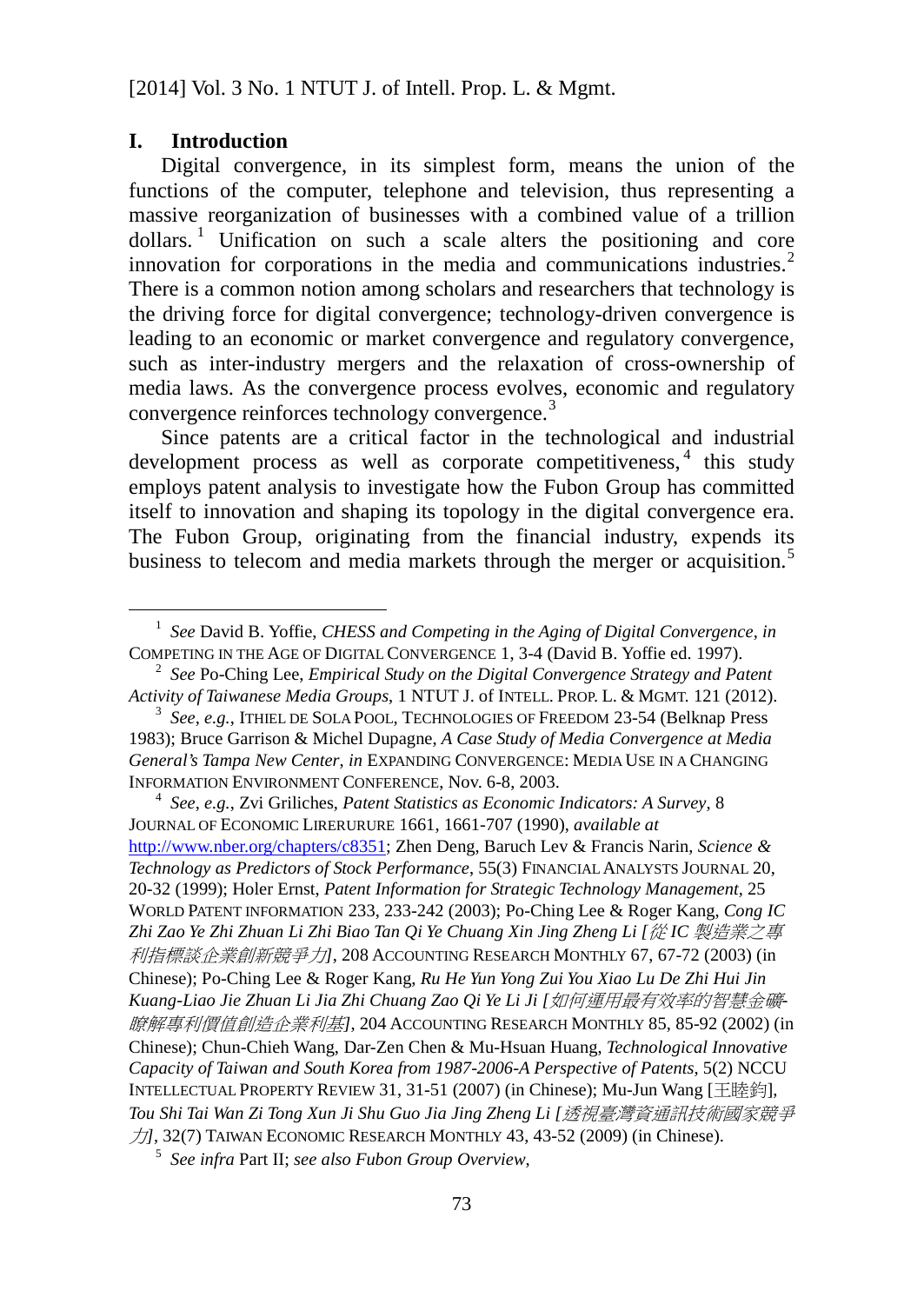This study examines the following two questions: (1) How are patents considered during the merger or acquisition process when implementing the group's digital convergence strategy? (2) How are patents considered while developing and implementing the group's digital convergence strategy during the product and/or service development process? As explained by Yin, "a case study is an empirical inquiry that investigates a contemporary phenomenon within its real-life contest,"[6](#page-80-0) relying on empirical inquiries, including in-depth interviews with high-level managers<sup>[7](#page-80-1)</sup> and patent analysis, $<sup>8</sup>$  $<sup>8</sup>$  $<sup>8</sup>$  this case study explores the development, topology and patent</sup> activities of the Fubon Group in the digital convergence era; and the process of building patent portfolios will also be discussed.

## **II. The Topology and Convergence Service of the Fubon Group**

### **A. From the financial industry to a telecom and media group**

Originating as Cathay Insurance in 1961, the Fubon Group later expanded into the financial industry. Following the relaxation of financial holding laws and regulations pursuant to the Financial Holding Company Act of 2001, Fubon Financial was founded in the end of 2001 to provide cross-financial and integrated services. The Fubon Group continues to broaden the range of their business operations into the public-benefit services, telecom, and media areas; their telecom and media businesses include Taiwan Mobile, Taiwan Fixed Network, TFN Media, Win TV Broadcasting, and Fubon Multimedia Technology, as shown in Figure 1.

After existing as a financial group for two years, the Fubon Group took over the management of Taiwan Mobile $9$  in 2003, a logical progression since the Fubon Group was one of the original shareholders of Taiwan Mobile when it was founded in 1997. Subsequently, Taiwan Mobile acquired

l

<span id="page-80-1"></span> $7$  In order to explore the strategy of digital convergence, a number of in-depth, problem-centered interviews were conducted with senior executives of the Fubon Group. J.C. Jeng, Chairman of KBro, M.Y. Hsieh, Deputy General Manager of Product Development and Operation Support of KBro, and other technical, legal and administrative supporting staff of Taiwan Mobile and KBro were interviewed by members of this research project. The author is grateful to the aforementioned people for sharing their valuable knowledge during the interviews. Methodology for in-depth interviews, *see* Witzel, *The Problem-centered Interview*, 1(1) FORUM: QUALITATIVE SOCIAL RESEARCH Art. 22 (2000), *available at* [http://www.qualitative-research.net/index.php/fqs/article/view/1132/2522.](http://www.qualitative-research.net/index.php/fqs/article/view/1132/2522)

<span id="page-80-2"></span><sup>8</sup> The patent strategy for the group was interpreted by examining the results of patent searches, as well as the responses to ad hoc questions during the interviews.

<sup>9</sup> Taiwan Mobile homepage,

<span id="page-80-3"></span>[http://english.taiwanmobile.com/english/about/companyProfile.html.](http://english.taiwanmobile.com/english/about/companyProfile.html)

[http://www.fubon.com/eng/group/overview.htm.](http://www.fubon.com/eng/group/overview.htm)

<span id="page-80-0"></span><sup>6</sup> ROBERT K. YIN, CASE STUDY RESEARCH DESIGN AND METHODS 13 (Sage Publications 1994).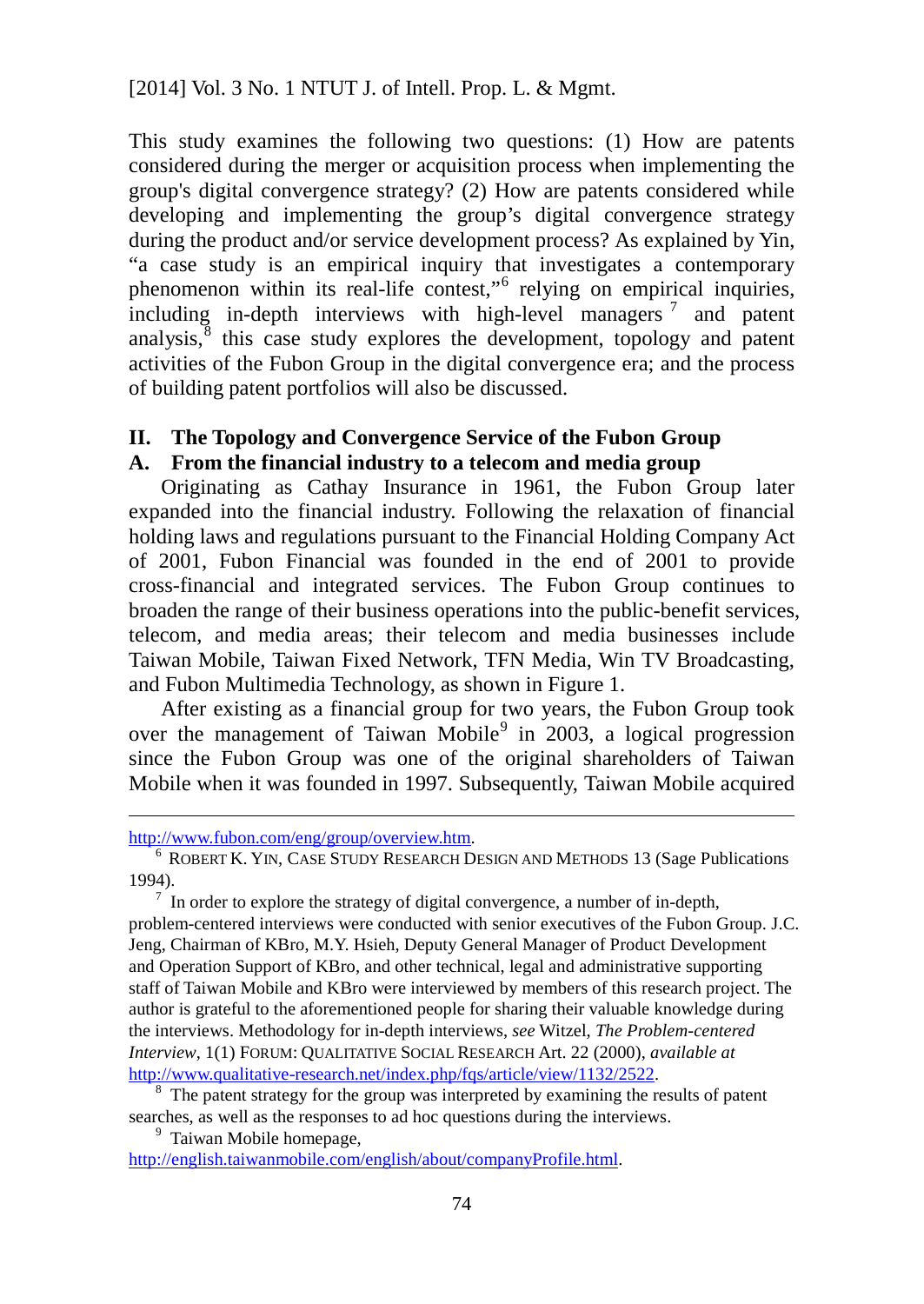<span id="page-81-2"></span>Taiwan Fixed Network and Taiwan Telecommunication Network in 2007, and completed its merger with MOBITAI Communications and Trans Asia Telecommunications in 2008, thus forging an enterprise group whose reach included mobile communication, fixed-line communication, and cable television, to create a "Triple Play" competitive advantage.<sup>[10](#page-81-0)</sup> The Fubon Group stepped into the cable television market when TFN Media merged with Fuyang Media Technology. After the Fubon Group acquired TFN Media, Fubon Group entered cable television as a multiple system operator (MSO), thus expanding its business from mobile networks to fixed networks. Furthermore, in late 2010, KBro, which possessed more than 23% of the market of cable TV users, merged with Da-fu Media, a company owned by M. C. Tsai and his brother Richard M. H Tsai, who are members of the second generation of one of Cathay Insurance's founding families. Although KBro and the Fubon Group are not financially related, it is fair to say that a merger of such size allows the pan-Fubon Group to control nearly one third of the cable television market in Taiwan. In the area of TV channels, one year after Fubon Multimedia Technology was founded, it launched the "momo channel", a TV-based shopping service, in 2005, and later expanded to three channels for TV-based commerce.<sup>[11](#page-81-1)</sup> In 2006, Win TV Broadcasting introduced the "momo kids channel", targeting the children audience.

The Fubon Group not only contains the business of mobile and fixed networks, but has also branched out into the media industry from its "momo" TV channels to MSO for cable television, as shown in Figure 1. In the value network of digital convergence, the Fubon Group broadened its dominion in the digital convergence value network from the Transmission and Terminal segments into the Platform and Content segments in the converged media environment. Relying on its advantages of telecommunication and media integration, the Fubon Group expects to stand out among the competition. Jeng said:

In the past, telecom, broadcast TV, cable and content were quite distinct industries without any overlap. From the consumer demand viewpoint, I feel that telecom, broadcasting, media and content are related businesses in an industrial chain. Therefore, we believe that owning a mobile network, fixed network, or cable TV means owning the infrastructure.

<span id="page-81-0"></span><sup>10</sup> *See Milestone*, Taiwan Mobile homepage, [http://english.taiwanmobile.com/eng/milestone.do?method=enterPage.](http://english.taiwanmobile.com/eng/milestone.do?method=enterPage)

<sup>&</sup>lt;sup>11</sup> *See* Fubon Multimedia Technology homepage,

<span id="page-81-1"></span>http://www.momoshop.com.tw/intro/intro.jsp?cid=footer&oid=1&mdiv=1000200000-bt\_0 [192\\_01&ctype=B.](http://www.momoshop.com.tw/intro/intro.jsp?cid=footer&oid=1&mdiv=1000200000-bt_0_192_01&ctype=B)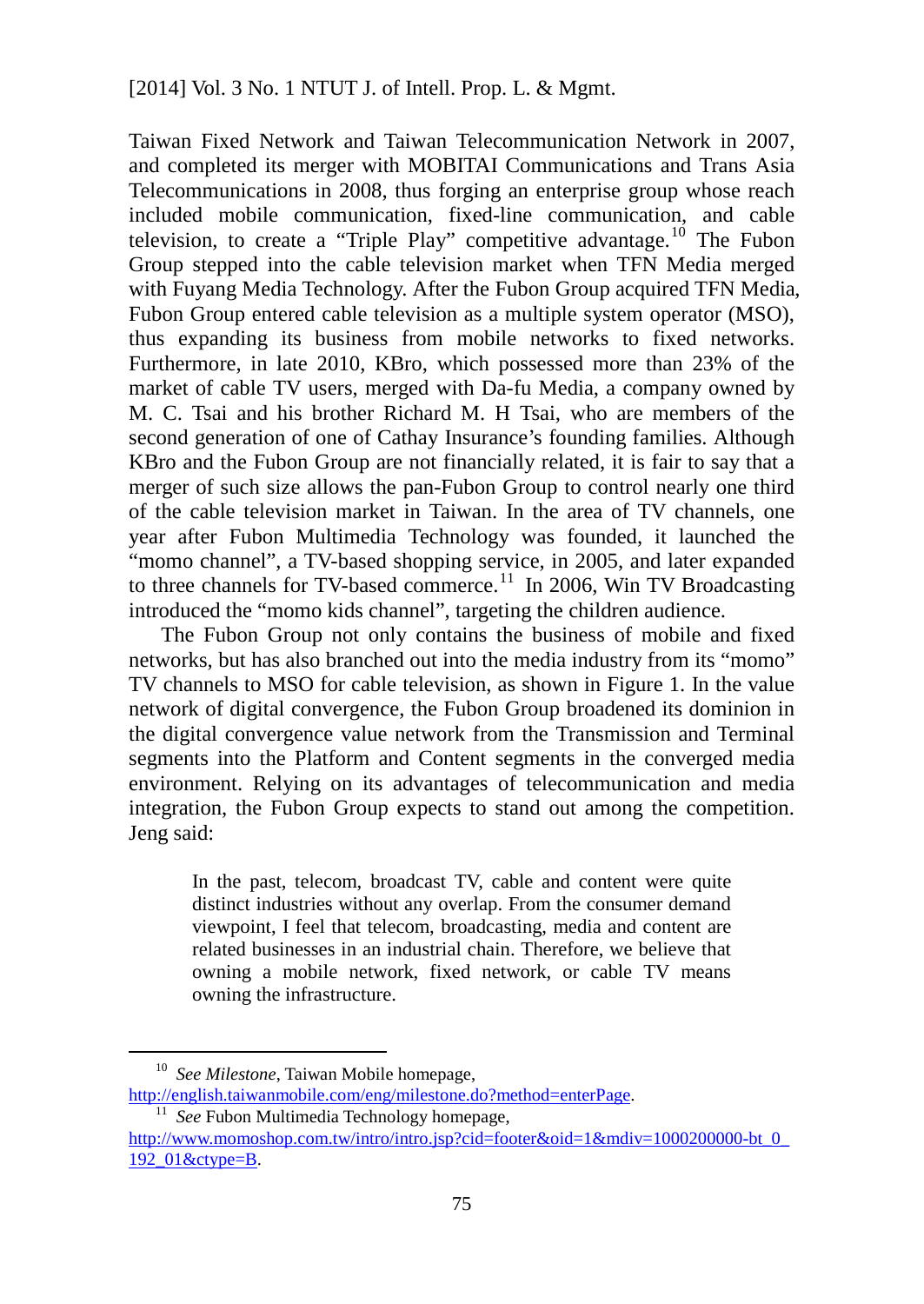Why would we enter the cable business? We foresee future revenue in cable TV due to the growth opportunities in the undeveloped screen and application areas. If the information of each of the three screens can communicate with the others, then we have the advantage of convergence.



Figure 1: Positioning change and the topology of the Fubon Group.<sup>[12](#page-82-0)</sup>

<span id="page-82-0"></span> $12$  This study used a four-horizontal-segments model for the value structure of the converged media environment to analyze the positioning change, value network and topology for the group. The first segment is Content, referring to the creation and production of content, which eventually be encoded in a digital format. Content is the material that consumers value for its information, entertainment, or exchange value, including movies, television programs, news, books, music, photos, and games. The second segment is Platform, where content is assembled, packaged, branded, and/or bundled into a product or service based on a specific business model, which is implemented in the platform with software and hardware. The front-end of the platform presents the product or service of digital content; the back-end of the platform may be supported by the "server." The third segment is Transmission, referring to the physical structure or carrier for the transmission of digital data, either wired or wireless, terrestrial or non-terrestrial, to form a variety of fixed and mobile networks with different standards for data transmission. Fixed networks include telephone line systems, cable TV systems, or, more generically, optical fiber or co-axial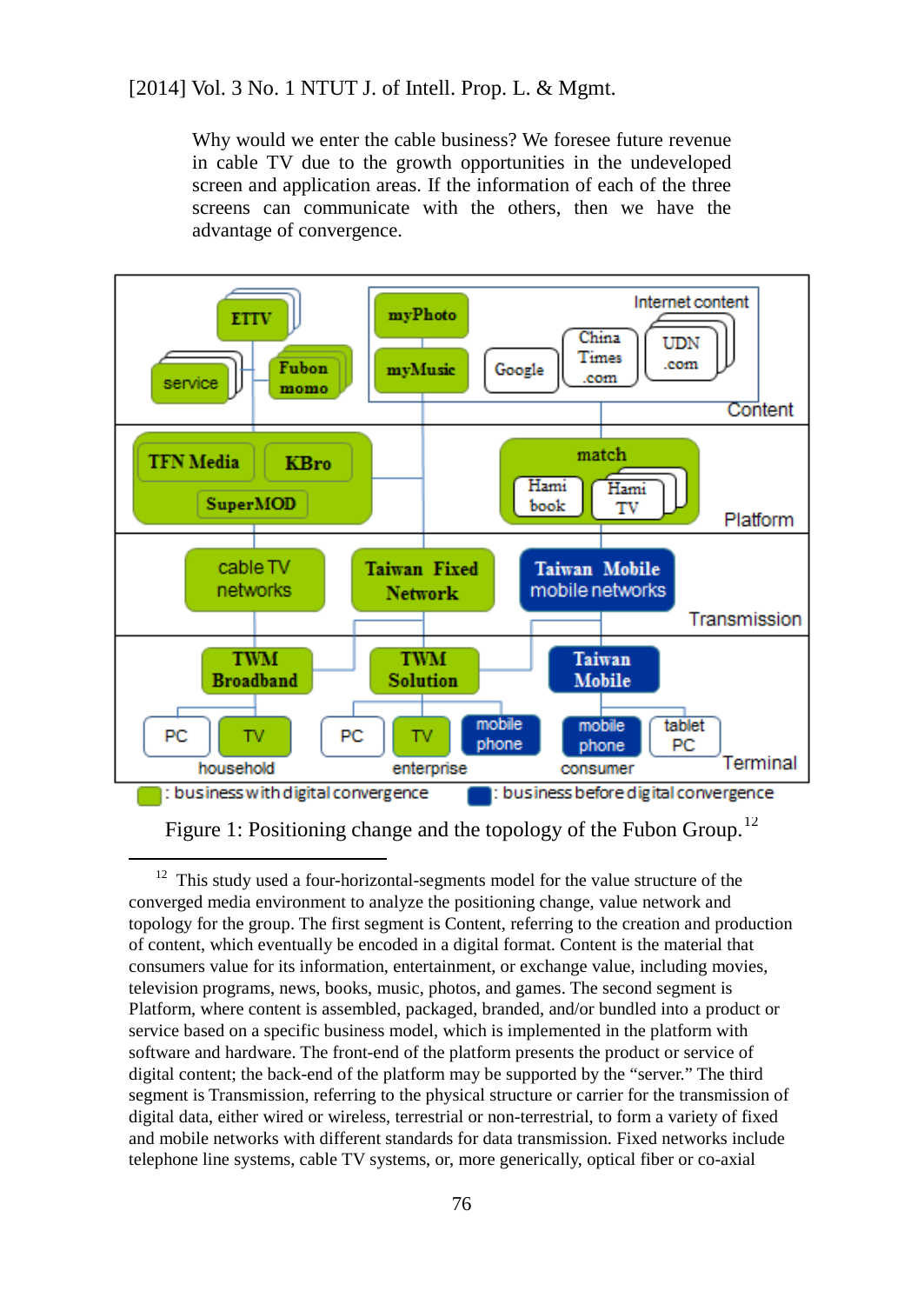### **B. "Four Screens and One Cloud" Convergence Services**

In the area of telecommunications services, Taiwan Mobile has been reorganized and divided into three business groups for the consumer, household and enterprise markets. In 2008, Taiwan Mobile Group announced three new brands: "Taiwan Mobile," "TWM Broadband," and "TWM Solution." "Taiwan Mobile" provides mobile communication services for the consumer; "TWM Broadband" offers cable television service and broadband networks for households; and "TWM Solution" handles information communication services, including data and voice transmission, and mobile and internet services for enterprises, as shown in Figure 1.

With its strengths in mobile, fixed-line and broadband cable, the Fubon Group's cloud network connects the four screens of mobile phones, televisions, tablet PCs, and desktops. From the perspective of the individual consumer, a member of "Taiwan Mobile" can login with just one account through the four screens. For the household of "TWM Broadband," the home customer can enjoy the convergence services of cable TV, communication, video and Internet from "new TV," the digital TV services.

To reach the goal of convergence services, KBro and Taiwan Mobile launched the "Super MOD" service in  $2012$ . <sup>[13](#page-83-0)</sup> "Super MOD" is an integrated platform that combines video-on-demand, Internet TV, and connect TV via broadband cable to deliver digital content and services to household users. The services business model of "Super MOD" comprises two parts. The first is a broadcasting-type service composed mainly of free content available on the Internet, such as Youtube, FHM magazine, CommonWealth magazine, and weather forecasts. The second provides converged interactive services, some of them involving user-generated content, such as "myPhoto" online album, "myMusic" online music, and online games. Content such as "myMusic," previously "ezPeer,"[14](#page-83-1) can be available via mobile phones and digital TV. Jeng said:

copper cable. Mobile networks include various wireless networks. The fourth segment of the value structure of the digital convergence environment is Terminals, which refers to local devices for the input and output of signals and information, e.g. phones, TVs, PCs, tablet PCs, etc, also described as the "client." Terminals may require the downloading of application software ("app") from the server to access the product or service provided by the platform. *See* Lee, *supra* note [2.](#page-79-5)

<span id="page-83-0"></span><sup>&</sup>lt;sup>13</sup> http://www.kbro.com.tw/Product/prod\_connectty\_01.aspx?B=1; [http://www.twmbroadband.com/newtv/connecttv/newtv-connecttv-info.htm.](http://www.twmbroadband.com/newtv/connecttv/newtv-connecttv-info.htm)

<span id="page-83-1"></span> $14$  Through subsidiary Taiwan Fixed Network, in 2010, Taiwan Mobile invested in Taiwan Kuro Times, well known by it online music service "ezPeer"; the brand name "ezPeer" was changed into "myMusic" in 2012. *See*, *e.g.*, Milestone, Taiwan Mobile, *supra* not[e 10;](#page-81-2) myMusic homepage, [http://www.mymusic.net.tw/about/index?t=about.](http://www.mymusic.net.tw/about/index?t=about)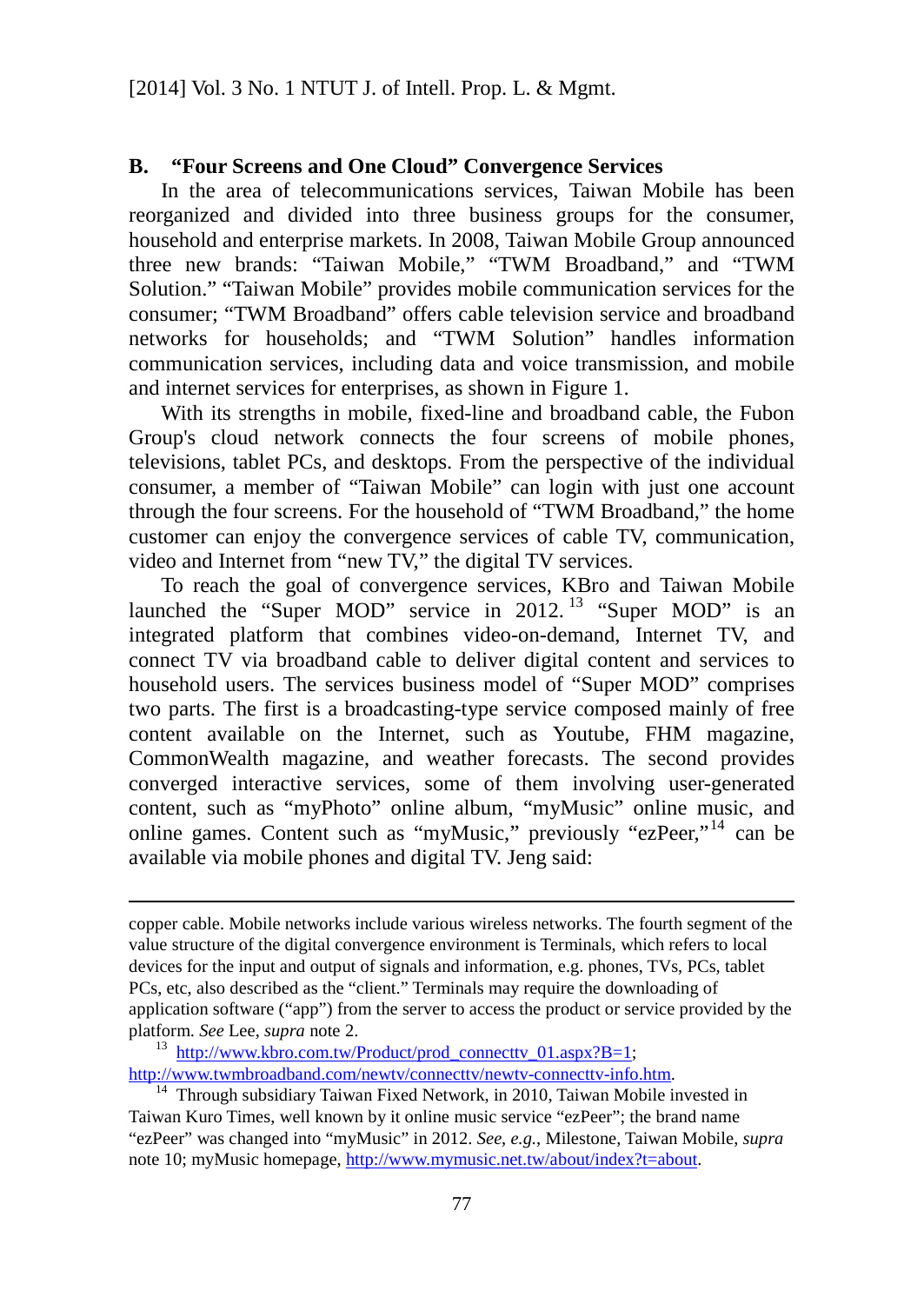We are creating an application store in the big screen…… Now that the Internet can be accessed via TV, we are establishing a platform where the applications will exist on the TV platform.



Figure 2: The converged services of "Super MOD."

#### **C. Vision and Challenges of the Fubon Group**

The companies, business sectors and the solid lines connecting these companies or business sectors, in Figure 1, form the value network and the topology created by the pan-Fubon Group, which also imply the synergic services expected by the Fubon Group in the digital convergence era. The Fubon Group foresaw that the market demand for telecommunications would shift from its original communication function to entertainment. While the markets of mobile and fixed-line communications have steadily saturated, the markets derived from cable television still have huge room for growth. Jeng stated:

Cable TV fundamentally represents entertainment; therefore Taiwan Mobile's most recent slogan is "fun!" We are not an application company, we are an entertainment company. Voice and data will gradually become less important, but video is the future trend since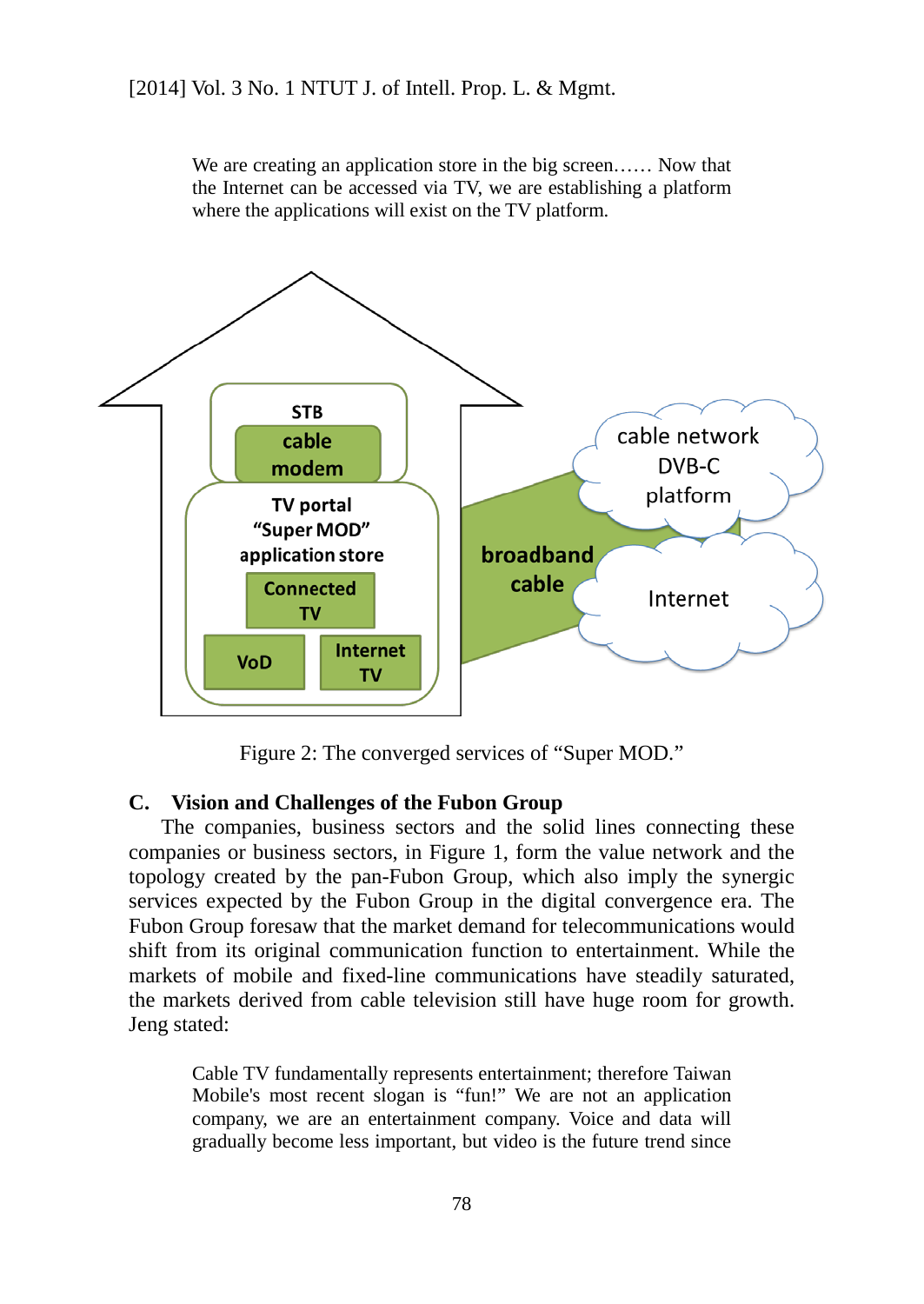video can be watched on the PC, TV or any other device.

If you switch from Chunghwa Telecom's ADSL to my cable modem, you can watch all [programs] free of charge, even if you have to pay a bit more for using cable service. That's our selling point. Although this part is free, it is bundled with other parts [to generate revenue]. If we can draw attention from somewhere else to our cable modem……If I can attract more people to my cable modem, and if I can gain 10% of the users, that is something. Therefore, our board has bought this idea, even though it needs to invest a lot of money to build the platform.

Although [the platform] currently operates with no [profit]…… we know that there will be in the future…… Even though the service is free for now, the content and application on the platform have their purposes. That part of the service can generate revenue through advertising if the content and application are rich enough, although that objective still seems far away. However, what can be seen immediately is that we are achieving the goal of stickiness.

The Fubon Group adopted a simple strategy for its "Super MOD": initially provide the service free of charge to win customers, and then introduce fees for services and content. The short to mid-term objectives for the Fubon Group are the production and application of digital content to offer diversified content services for consumers. The challenges are how to enrich the digital content, include more video content and service items in order to promote the popularity and stickiness of "Super MOD," and then introduce more pay services.

#### **III. Patent Analysis of Taiwan Mobile**

l

### **A. Patent Activities in the Emerging Stage**

In the Fubon Group, Taiwan Mobile has a total of seventeen patents: sixteen invention patents and one utility model, as of May 5, 2014, searched at Taiwan Intellectual Property Office patent database (Chinese version). As shown in Figure 3, Taiwan Mobile received the first patent in 2002, and five patents were granted in 2003. Moreover, patent search results reveal that MOBITAI Communications and Trans Asia Telecommunications have one and three invention patents, respectively. Therefore, after acquiring MOBITAI Communications and Trans Asia Telecommunications, the Fubon Group should have gained four more invention patents.<sup>[15](#page-85-0)</sup>

<span id="page-85-0"></span><sup>&</sup>lt;sup>15</sup> There is one invention application that was filed by Fubon Financial and the Industrial Technology Research Institute (ITRI), titled "A system and method for risk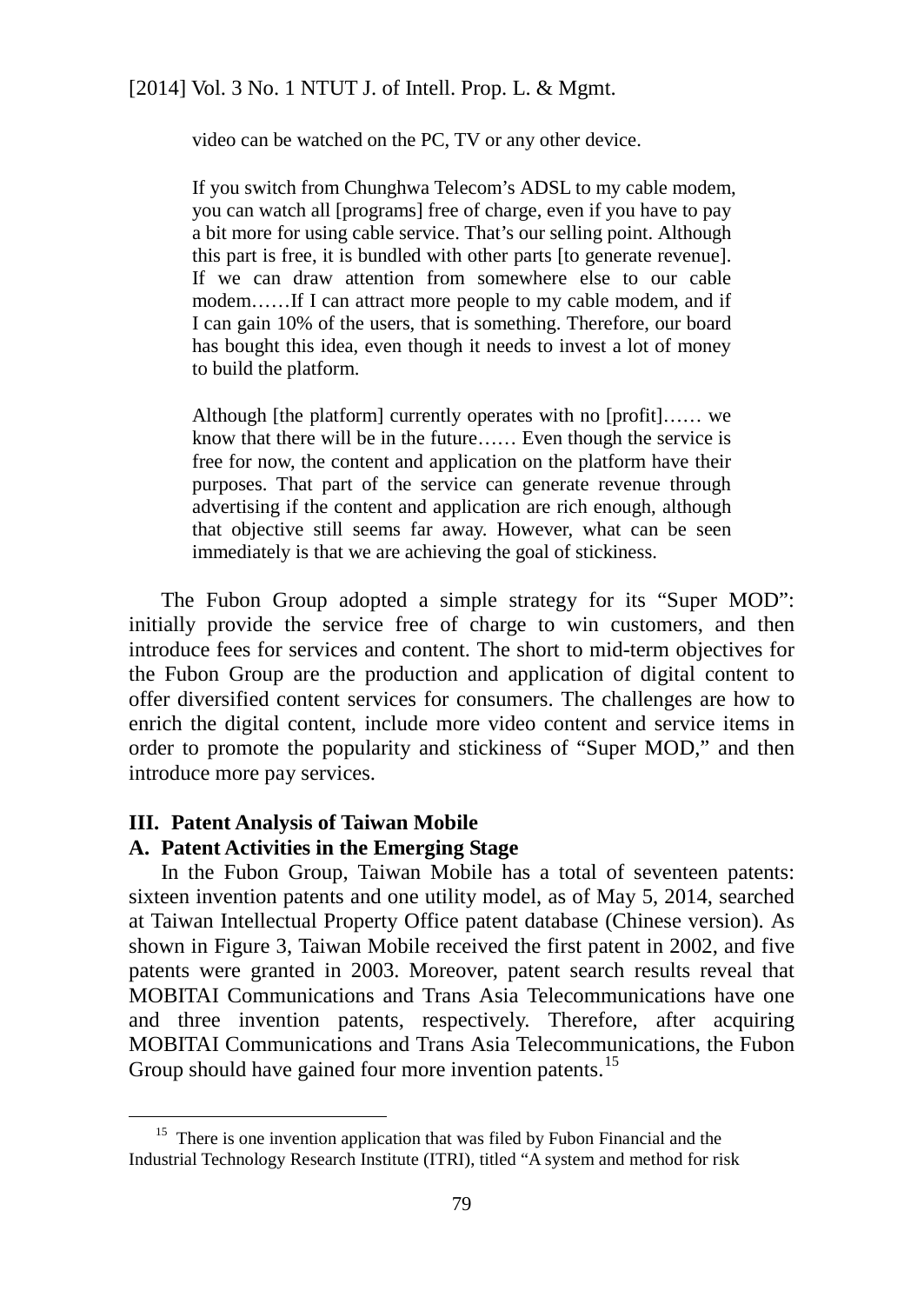

Figure 3: The number of patents of Taiwan Mobile, illustrated by the issue year, as of May 2014.

assessment," but rejected; it reflects a joint R&D project between Fubon Financial and ITRI. There are four applications published filed by Taiwan Mobile, but no patent granted yet, as of May 5, 2014, searched at China State Intellectual Property Office patent database. Other companies in the Fubon Group have not been granted any patents. Meanwhile, neither Taiwan Mobile nor any other companies in the Fubon Group have patents in the United States.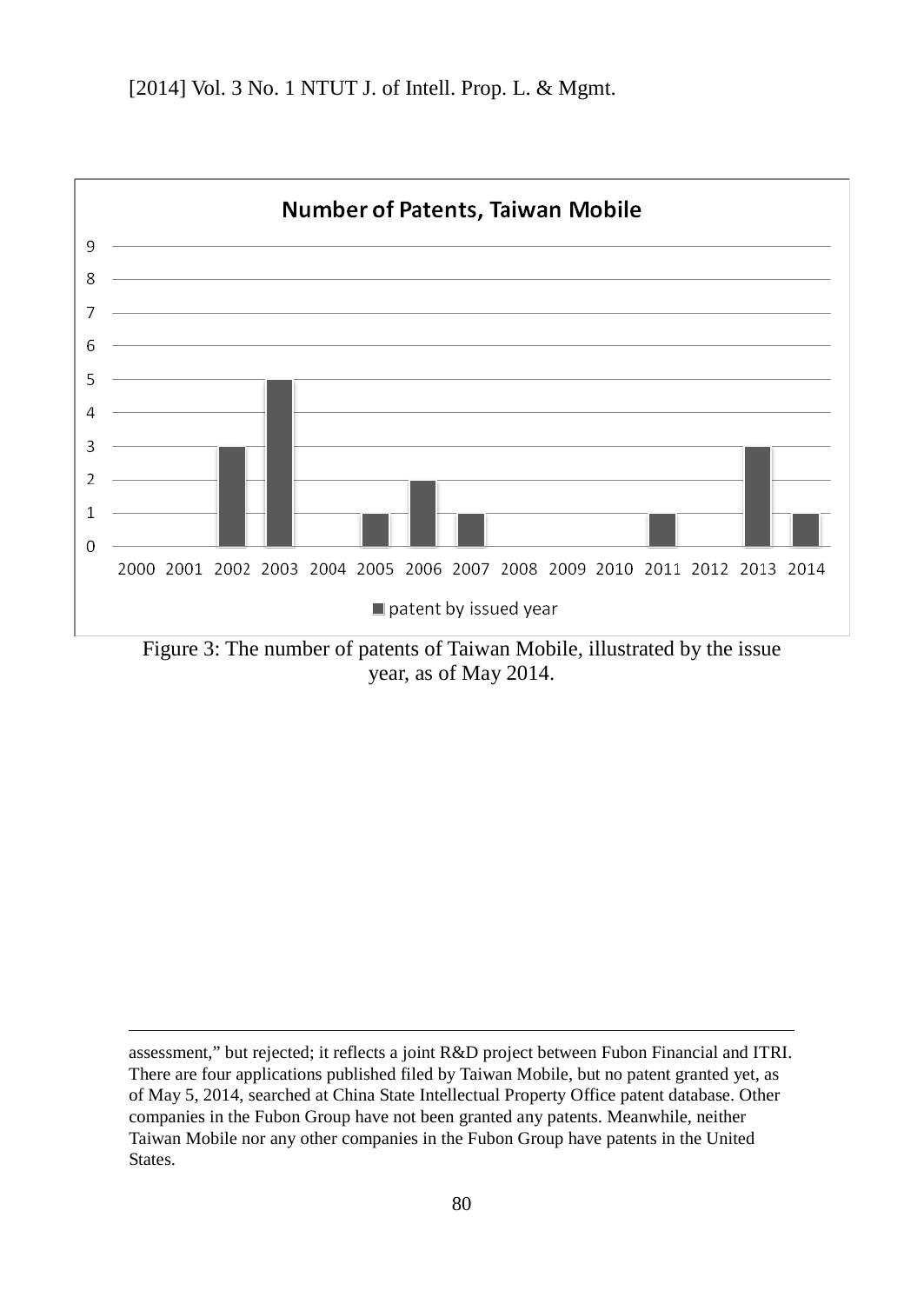

Figure 4: The number of patent applications of Taiwan Mobile, obtained by combining the numbers of issued patents and other published applications, illustrated by the filing year, as of May 2014.

Taiwan has adopted a laid-open system where all invention patent applications filed after October 26, 2001 shall be laid-open for eighteen months from the filing date (or the earliest priority date, if the priority right is claimed). Therefore, it is possible to examine the laid-open application database to search for applications which were filed eighteen months before the search date. According to the analysis for search results from the laid-open application database and patents granted, Taiwan Mobile has approximately thirty-seven patent applications since the year 2000.

In order to depict the overall filing activities, the issued patents, which were obtained in the years between 2002 and 2014 (Figure 3), were analyzed; the earliest filing date of the issued patent was in the year 2000 (Figure 4). Second, the filing dates of published applications were analyzed. Tracing the filing dates of both patents and published applications can reveal a proximate profile of filing activities. As demonstrated in Figure 4, the profile of filing activities is an up-and-down trend. The patent filing activities of Taiwan Mobile began in the year 2000 and reached its first peak in 2001; and it declined in subsequent years until it attained a further peak in 2009. Because of the 18 months delay for publishing applications, it is not clear how many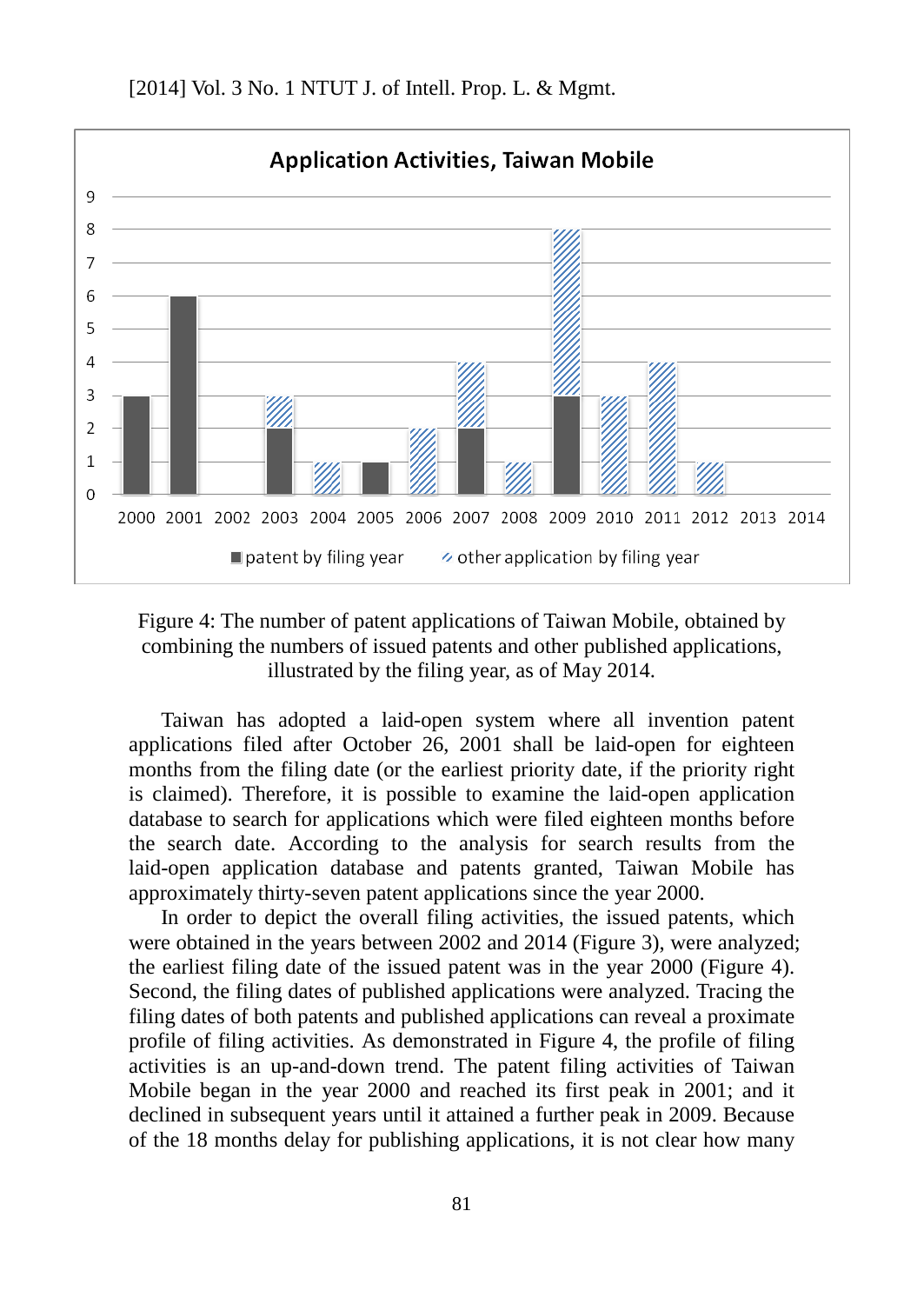applications were filed in the past eighteen months. Nevertheless, there are only seven applications in the period between 2002 and 2006, but twenty applications in the period between 2007 and 2011. The number of applications in the period between 2007 and 2011 is nearly three times of the number in period between 2002 and 2006.

# **B. Patent Activities Focus on Applied Technology, e-Commerce, and Telegraphic Communication**

The International Patent Classification (IPC) of each patents [16](#page-88-0) were analysed in order to investigate the trend as well as specific focus of Taiwan Mobile's innovation. As shown in Figure 5, the patents of Taiwan Mobile are mainly distributed among H04M (telephonic communication), G06Q (data processing systems or methods, specially adapted for administrative, commercial, financial, managerial, supervisory or forecasting purposes; systems or methods specially adapted for administrative, commercial, financial, managerial, supervisory or forecasting purposes, not otherwise provided for), H04L (transmission of digital information), and G06F (electric digital data processing), of which there are six, five, four, and four patents related, respectively. Those patents primarily deal with applied technologies of wireless communication networks, e.g. applied for Internet advertising, online trading, online deposit system and web page bookmark management. Since Taiwan Mobile is a telecom company, it is not surprising that most patents relate to H04M.

On the other hand, the importance of G06Q, so-called e-commerce or business method patent to laypersons, reveals that Taiwan Mobile also development technologies and applications for doing business. Among these G06Q-related patents, No. I423646 "Purchasing and billing method and system for mobile marketing platform," No. I410881 "Digital multimedia magazine release system and method," No. I407380 "System and method with the advertisement context of digital commodity on homepage," and No. 502190 "Commodity ordering method and its data processing system for wireless mobile communication network" are classified under IPC G06O030, subclass of IPC specifically referring to commerce, e.g. marketing, shopping, and e-commerce.

The distribution of IPC of Taiwan Mobile's other applications (including rejected applications and applications under examination) slightly differs from that of the issued patents. As shown in Figure 5, the top IPC for other

<span id="page-88-0"></span><sup>&</sup>lt;sup>16</sup> Patents are systematically classified according to the areas of technology to which they pertain. The most common system is the International Patent Classification (IPC). *See* World Intellectual Property Organization [WIPO], International Patent Classification (IPC), <http://www.wipo.int/classifications/ipc/en/> (last visited Dec. 10, 2012).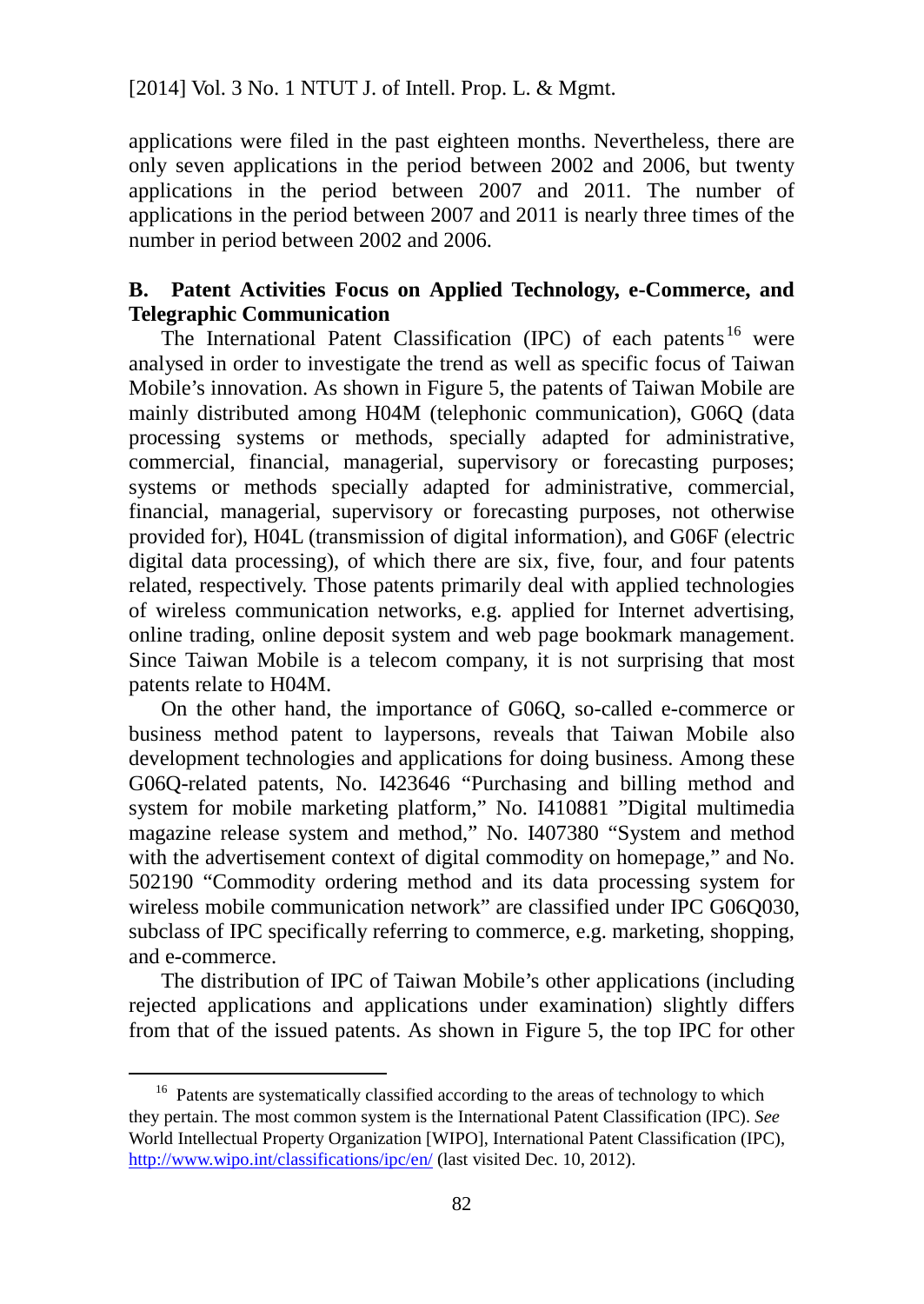applications is H04L, an IPC relates to transmission of digital information, e.g. telegraphic communication. This difference represents another focus for the R&D of Taiwan Mobile is system or application for telegraphic communication, besides H04M. However, among six published applications related to H04L, four cases have been rejected; only two remains under examination, *i.e.* publish No. 201409390, "Mobile Internet quality management system and customer complaint management method," and publish No. 201233115 "Method and system for managing a cloud bookcase." The second important IPC is H04W for wireless communication networks. However, among six published applications, five have been rejected; only one application remains under examination, which is publish No. 201233202, related to a bodyguard service application for a mobile communication device. Given the above rejection status, the rejection rate is between 67 to 83%.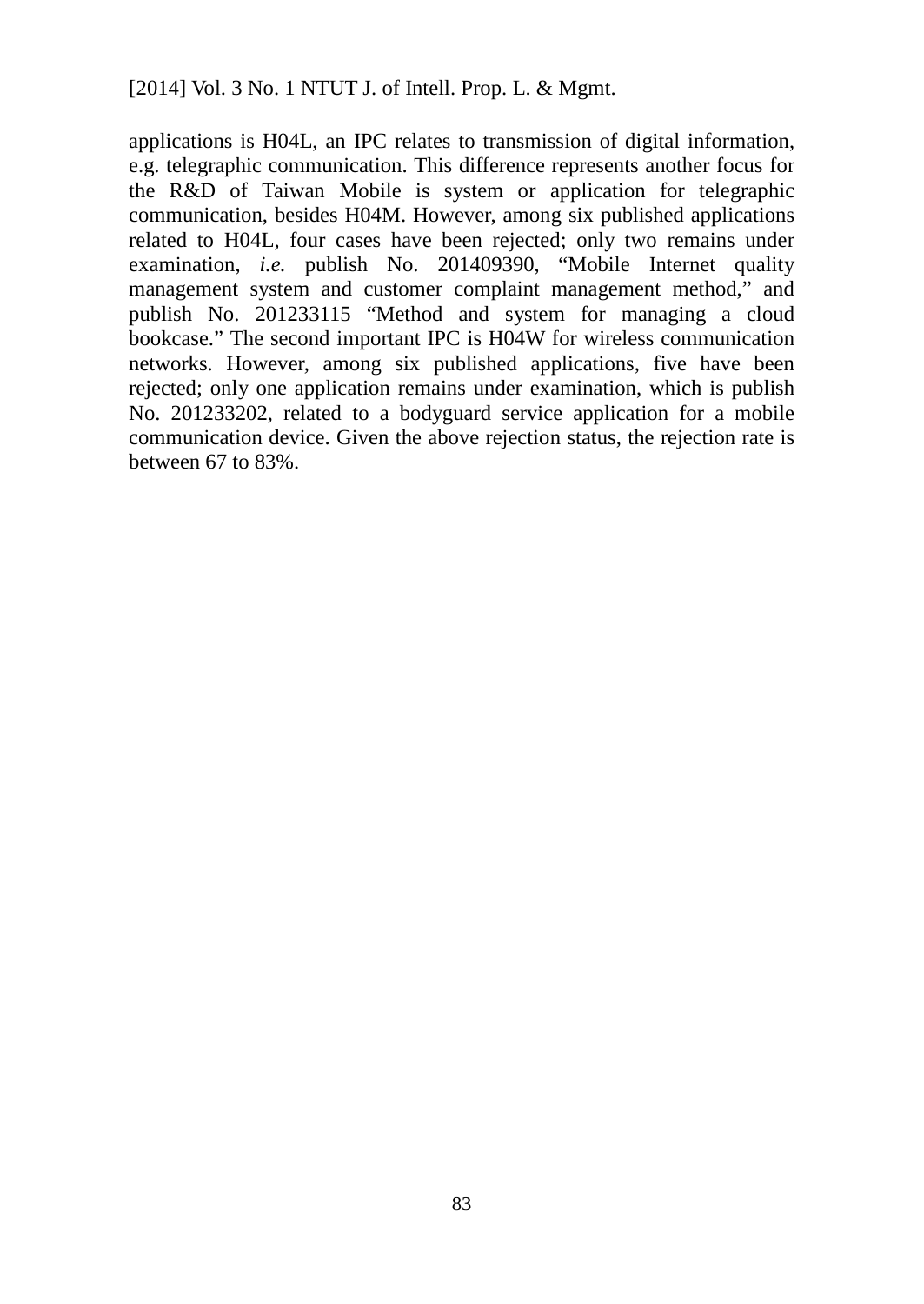

Figure 5: The technological field of patents and other published applications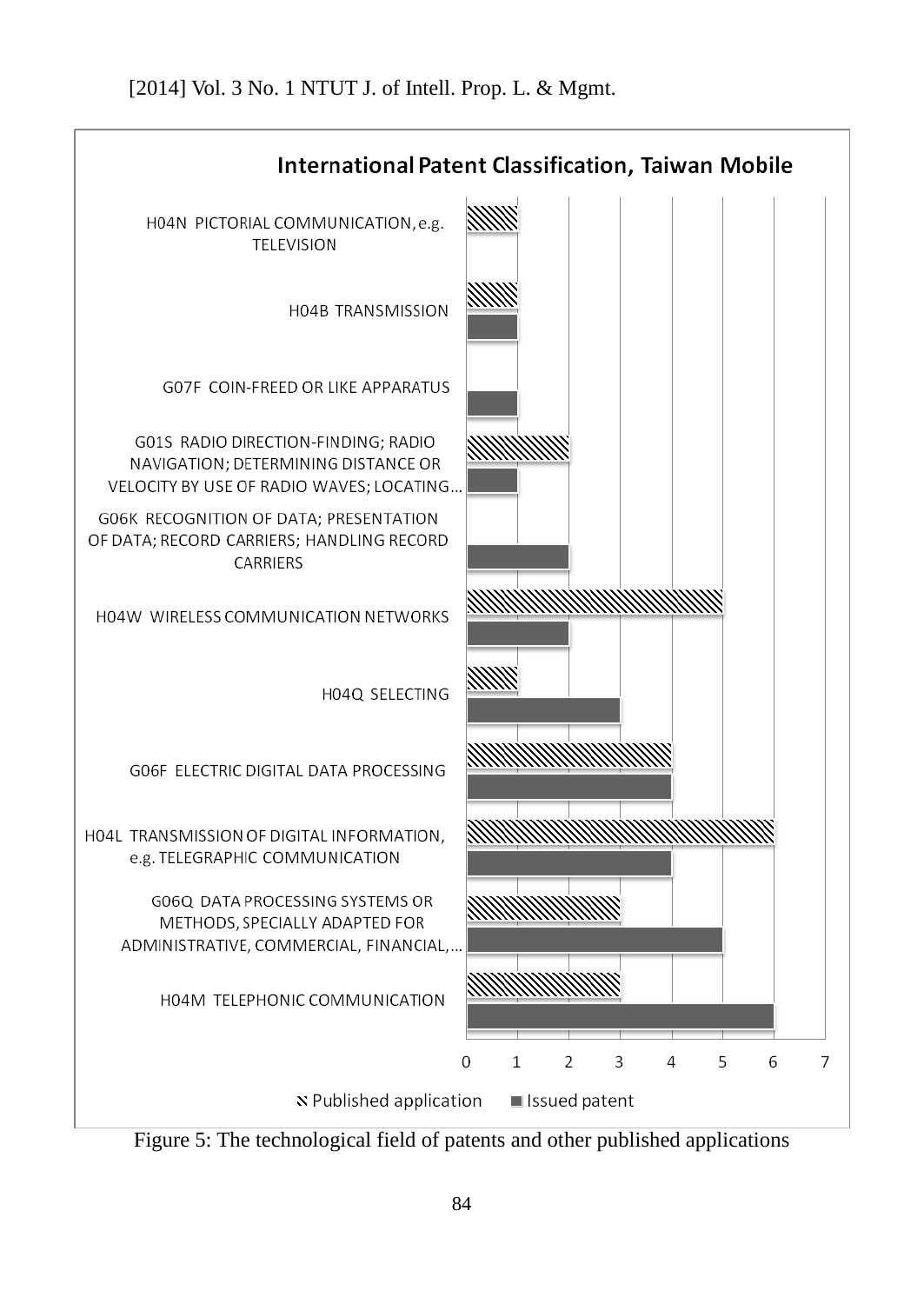of Taiwan Mobile according to International Patent Classification, as of May 2014.

## **IV. The Role of Patent in Digital Convergence of the Fubon Group**

The Fubon Group has expanded its business through acquisitions, and stepped from mobile services into cable services to become one of the dominant MSOs in Taiwan. The business operations of the Fubon Group occupy and connect all four segments in the converged media environment, including Terminal, Transmission, Platform, and Content. "TWM Broadband" of Taiwan Mobile and the newly launched "Super MOD," for example, represent the integrated services of digital convergence. However, since this development requires a tremendous amount of innovative ideas and technologies, patents seem to play no role during the acquisition process, and seem to only play a minimal role in the development and implementation of the group's digital convergence services.

Very few companies/subsidiaries in the Fubon Group are involved in patent activities, and only Taiwan Mobile has obtained patents. Taiwan Mobile received its first patent in 2002; besides the year 2003 when five patents were granted, the number of patents received each year was no more than three. There is no stable growing trend observed from the application activities. The patent analysis results for Taiwan Mobile also show that such few patents with few inventors do not fully represent the R&D talent within the company. As to the technological fields of patents, most patents are related to application systems, *e.g.*, online advertising, purchasing and billing, and telegraphic communication via wireless communications network. Such focuses can be explained, because Taiwanese telecommunications service operators completely adopt the standards, such as GSM (Global System for Mobile Communications) and WCDMA (Wideband Code Division Multiple Access), developed by foreign companies. The R&D of the Fubon Group, hence, mainly focuses on developing applications. There is no clear indication of patent planning in connection with planning new services. According to the quantity of patents, the number of inventors participated, and 67 to 83% patent rejection rate, the patent activities of Taiwan Mobile are still in the emerging stage. For Taiwan Mobile or the Fubon Group as a whole, their patent activities do not fully reflect their achievements in R&D or innovation potential. $17$ 

<span id="page-91-0"></span><sup>&</sup>lt;sup>17</sup> Comparing to Chunghwa Telecom, its filing strategy is directionally aligned with the business development in the vision of "multiple screens and a cloud" in digital convergence and the patent portfolios not only include technologies in data switching networks, secure communication, and positioning, but also in ticketing and digital TV. *See* Po-Ching Lee, *A Case Study of Patent Development of Chunghwa Telecom in the Digital Convergence Era*, 1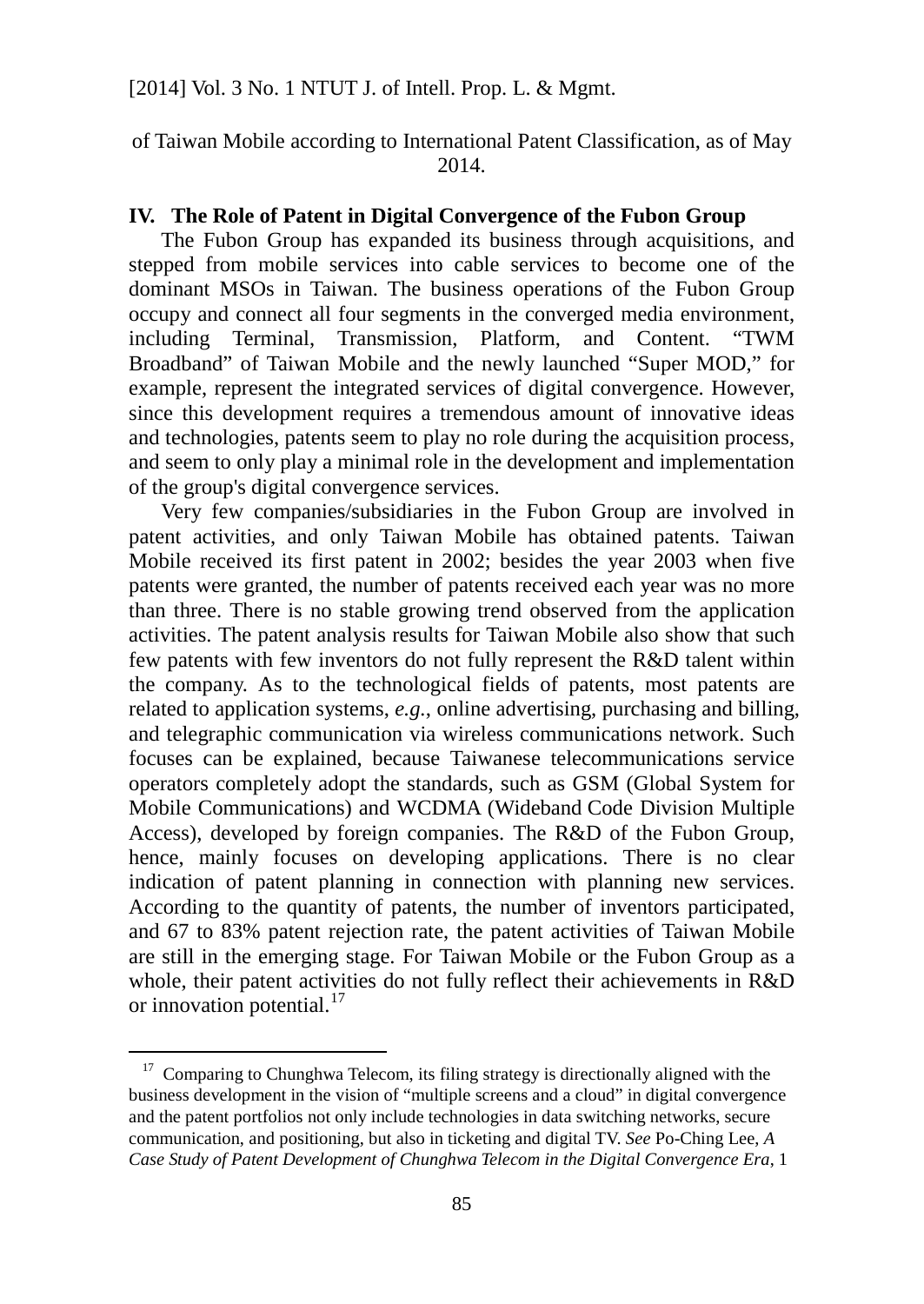On the other hand, "SuperMOD" represents the latest achievement of digital convergence for the pan-Fubon Group, involving development activities in cross-market and cross-platform services. However, the development of the software and hardware required for the set-top boxes and technological integration is mostly outsourced to subcontractors for several seasons: one, the technologies of system firmware and software are outside the expertise of KBro; second, with the strength of information hardware industries in Taiwan, the development strategy of KBro focuses on selecting the right partners and components; third, the technological integration of software and hardware is not the core value, but the service models and better production of digital content. Moreover, lacking an in-depth understanding of patent rights and the kinds of inventions that can be protected by patents, the process of filing patents or advantages of possessing intellectual property rights are not considered during the outsourcing stage, even though KBro has contributed innovative ideas and methods to the construction of an integrated platform.

Patents may be utilized as offensive as well as defensive tools in business competitions. As the development of digital convergence has blurred industrial boundaries, the threats of patent infringements are no longer from the same fields.<sup>[18](#page-92-0)</sup> Lacking an awareness of the value of patents, it is hard to build patent rights with exceptional quality, not to mention using patent assets as offensive or defensive measures while dealing with threats of patent infringement. This study suggests that the Fubon Group may start with Taiwan Mobile to establish intellectual property management systems, in order to build patent portfolios and promote the management system throughout the entire Fubon Group gradually. Considering the important positioning of KBro in the pan-Fubon Group and its innovative efforts in digital convergence, this study also suggests KBro to establish management system for intellectual assets.

The patent portfolios can serve as a defensive protection in the short-term, while the development of patents will enable the group to carve out a niche

l

[http://www.lightreading.com/verizon-lawsuit-targets-cablevision-boxes-itv/d/d-id/675470;](http://www.lightreading.com/verizon-lawsuit-targets-cablevision-boxes-itv/d/d-id/675470) Todd R. Weiss, *Google Files Patent-Infringement Lawsuit vs. British Telecom: Report*, EWEEK.COM, Feb. 14, 2013,

[http://www.eweek.com/mobile/google-files-patent-infringement-lawsuit-vs.-british-telecom](http://www.eweek.com/mobile/google-files-patent-infringement-lawsuit-vs.-british-telecom-report/#sthash.7SIvz550.dpuf)[report/#sthash.7SIvz550.dpuf;](http://www.eweek.com/mobile/google-files-patent-infringement-lawsuit-vs.-british-telecom-report/#sthash.7SIvz550.dpuf) Stuart R. Dunwoody and Benjamin J. Byer, *Patent Infringement Issues Affecting Media Companies*, MEDIALAWMONITOR, Sept. 6, 2012,

[http://www.medialawmonitor.com/2012/09/patent-infringement-issues-affecting-media-com](http://www.medialawmonitor.com/2012/09/patent-infringement-issues-affecting-media-companies/) [panies/.](http://www.medialawmonitor.com/2012/09/patent-infringement-issues-affecting-media-companies/)

NTUT J. of INTELL. PROP. L. & MGMT. 217 (2012).

<span id="page-92-0"></span><sup>18</sup> *See*, *e.g.*, Steve Donohue, *Verizon Lawsuit Targets Cablevision Boxes, ITV*, LIGHT READING, Mar. 17, 2010,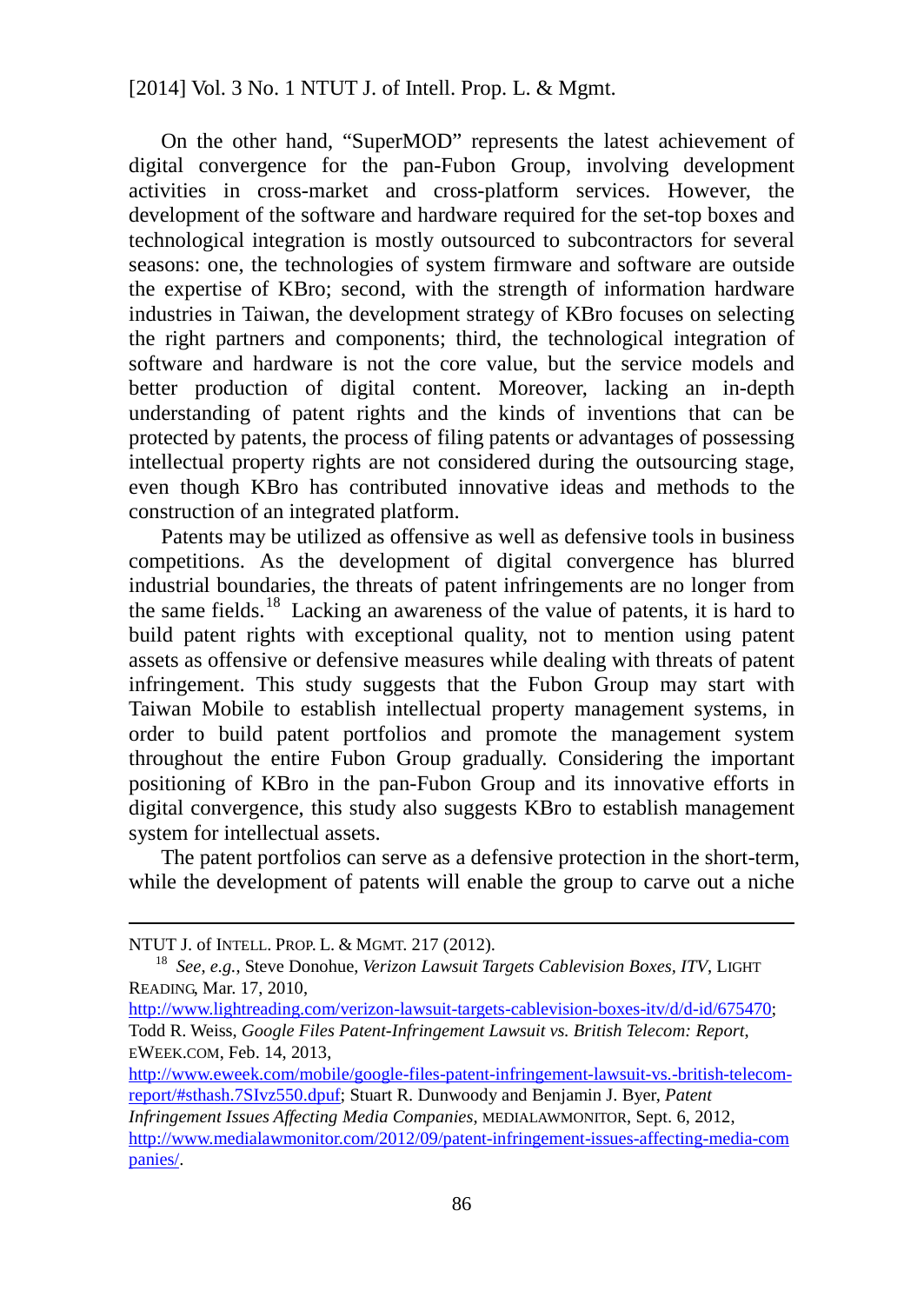in new markets and new services, thus enabling it to stand out among other telecom groups in the long-term. Innovative ideas and patented technologies may be implemented by other companies among the group via intra-group licensing. For example, Taiwan Mobile has already accumulated a sizeable number of e-commerce patents and applications, which can be employed in the products and services of digital convergence, such as the improvement of "SuperMOD" services, or as a defensive bargaining chip when faced with patent infringement risk. The management of digital copyrights should also be considered because the amount of digital copyright productions and licensing activities in the pan-Fubon Group will continue to grow.

### **V. Conclusion**

In conclusion, the Fubon Group has broadened its dominion in the digital convergence value network from the Transmission and Terminal segments into the Platform and Content segments in the converged media environment. With its strengths in mobile, fixed-line and broadband cable, the Fubon Group's cloud network connects the four screens of mobile phones, televisions, tablet PCs, and desktops. Although faced with a new realm of digital convergence, patent strategy seems not to be the primary concern of the pan-Fubon Group in acquisitions or R&D.

Although Taiwan Mobile has granted seventeen patents in the last thirteen years, such quantities of patents and inventors involved, the high rejection rate of patent application, and no clear indication of patent planning in connection with new services reveal that the patent activities is in the emerging stage for Taiwan Mobile or the Fubon Group as a whole. It is recommended to establish patent management systems to reinforce the patent portfolios, especially in the fields of application system and method for converged services. The digital copyright management system is also recommended since the digital production and licensing activities in the pan-Fubon Group will continue to grow.

- Bluebook Style: Po-Ching Lee, *A Case Study for the Fubon Group–The Group's Topology and Patent Activity in the Digital Convergence Era*, 3 NTUT J. OF INTELL. PROP. L. & MGMT. 72 (2014).
- APA Style: Lee, P.-C. (2014). A case study for the Fubon group–The group's topology and patent activity in the digital convergence era. *NTUT Journal of Intellectual Property Law & Management, 3*(1), 72-87.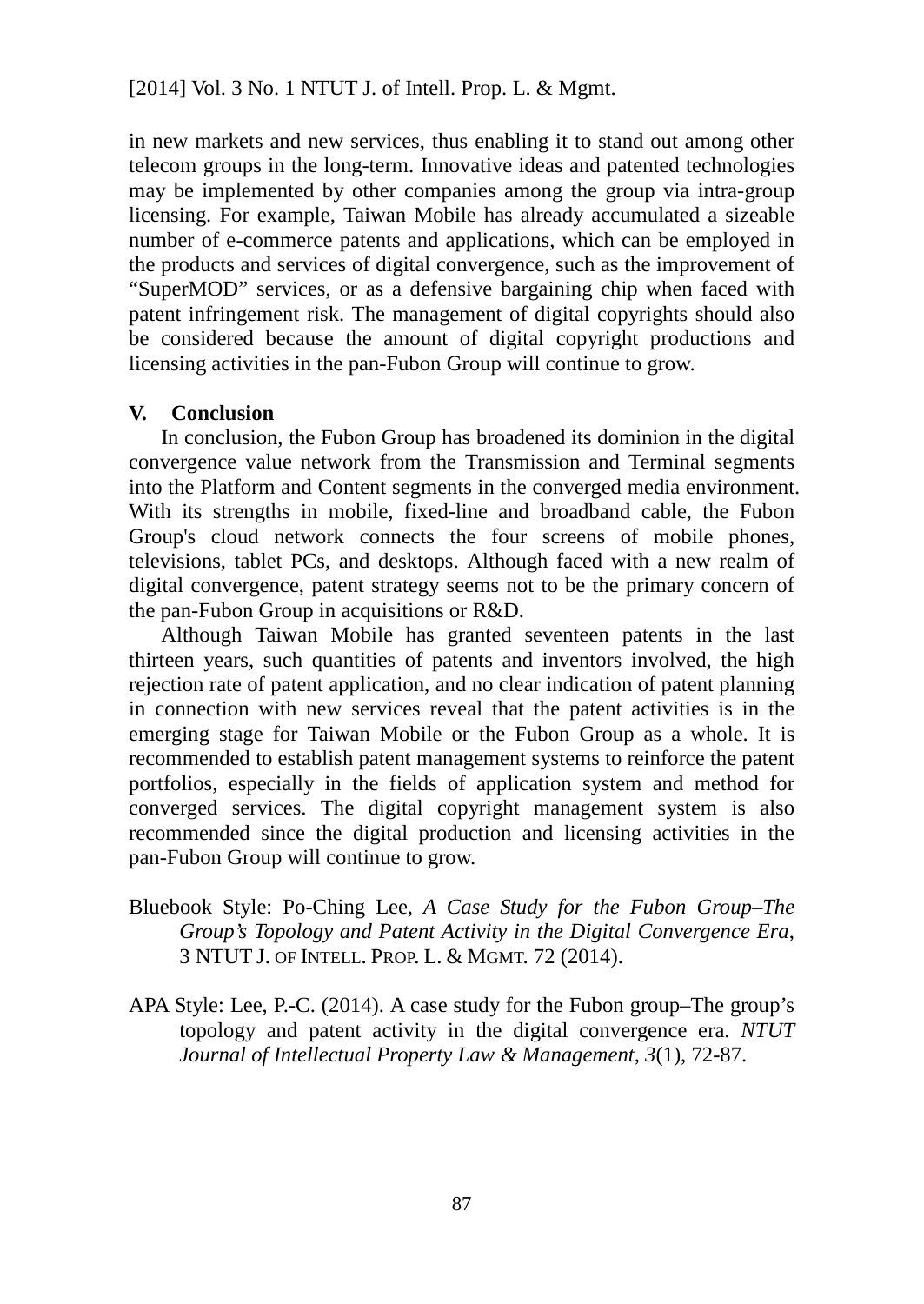# **OPPORTUNITY LOST: ECONOMIC ANALYSIS IN APPLE V. MOTOROLA**

David McGowan<sup>[1](#page-94-0)</sup> Lyle L. Jones Professor of Competition and Innovation Law University of San Diego School of Law

#### **QUICK VIEW**

Two years ago Judge Posner wrote an opinion in *Apple v. Motorola*<sup>[2](#page-94-1)</sup> that caught the attention of economic experts and the lawyers who work with them. He excluded expert reports on both sides of the case, notably imagining a conversation in which one of Apple's experts reported his methodology to a client, to be rewarded with a resounding "*Dummkopf! You're fired*."[3](#page-94-2)

Judge Posner made three central points, each plausibly grounded in what he saw as the requirement that economic experts employ in litigation the practices clients would demand from a business consultant. The first point was that such experts must add value; they may not simply recite contentions advanced by other experts. The second point was that economic experts may not extrapolate opinions from irrelevant comparisons. The third was that such experts must consider all economic options available to an accused infringer.

These points were sound and they implied a broader critique. Judge Posner plainly felt that customary practices in the economic analysis of patent cases are deficient and should be reformed. He rightly noted that when two opinions differ by a factor of 140, a difference present in this case and

<span id="page-94-0"></span> $1$  J.D. 90', University of California, Berkeley; B.A. 86', University of California, Los Angeles. Director, Center for Intellectual Property Law & Markets, University of San Diego School of Law. Contact email: [dmcgowan@sandiego.edu.](mailto:dmcgowan@sandiego.edu) This article (without footnotes) was originally published at

<span id="page-94-1"></span>[http://patentlyo.com/patent/2014/05/opportunity-analysis-motorola.html.](http://patentlyo.com/patent/2014/05/opportunity-analysis-motorola.html)<br><sup>2</sup> Apple, Inc. v. Motorola, Inc., No. 1:11–cv–08540, 2012 WL 1959560 (N.D. Ill. May 22, 2012); Apple, Inc. v. Motorola, Inc. et al - Document 956,

[http://law.justia.com/cases/federal/district-courts/illinois/ilndce/1:2011cv08540/262961/956.](http://law.justia.com/cases/federal/district-courts/illinois/ilndce/1:2011cv08540/262961/956) 3 *See Apple, Inc.*, 2012 WL 1959560, at \*9 ("So again imagine this imaginary

<span id="page-94-2"></span>conversation between Napper and Motorola, which I'll pretend hired Napper to advise on how at lowest cost to duplicate the patent's functionality without infringement: Motorola: 'What will it cost us to invent around, for that will place a ceiling on the royalty we'll pay Apple?' Napper: 'Brace yourself: \$35 million greenbacks.' Motorola: 'That sounds high; where did you get the figure?' Napper: 'I asked an engineer who works for Apple.' Motorola: 'Dummkopf! You're fired.'").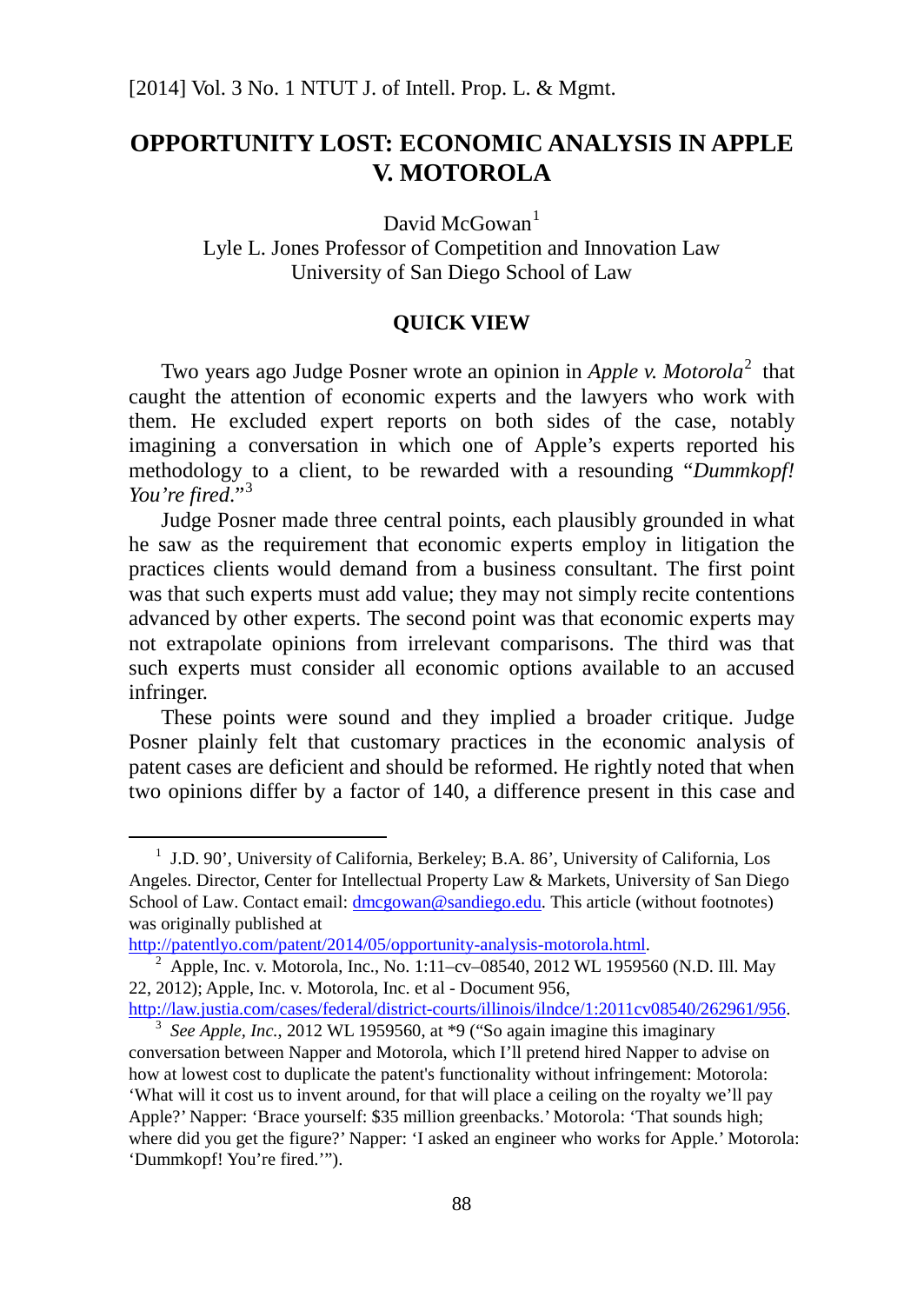unsurprising to those who litigate such cases, something fundamental is wrong. His opinion was transparently an exercise in what he saw as swamp draining.

After an initial wave of *schadenfreude* rippled through the expert ranks everyone had the same question: Will this approach stick? Last Friday came the answer: No. The Federal Circuit's opinion reversing Judge Posner sees no swamp, and that is unfortunate. $4$ 

Although notionally applying regional  $(7<sup>th</sup>)$  circuit law to the *Daubert* questions Judge Posner decided, the court's opinion establishes principles likely to influence future patent cases in any forum. None of these principles is compelled by *Daubert* or by the rules of evidence. Together they are likely to worsen economic analysis in patent cases.

The Federal Circuit's opinion rejects each of Judge Posner's central points. On the first point the court seemed to chide Judge Posner when it warned against a court imposing "its own preferred methodology"<sup>[5](#page-95-1)</sup> at the expense of plausible alternatives, an ironic comment for a field in which experts routinely slog through the *Georgia Pacific* factors–a test articulated by a district court.<sup>[6](#page-95-2)</sup> The court held "questions regarding which facts are most relevant or reliable to calculating a reasonable royalty are `for the  $jurv.^{"7}$  $jurv.^{"7}$  $jurv.^{"7}$  Such questions are a large part of what a "method" is in this context, so we may expect looser constraints on methodology in the future.

The Federal Circuit's opinion does not explain what value an economist adds by repeating an engineer's statement about a competitor's costs. To add value, one would think, an economic consultant would analyze market data. In this regard Judge Posner's literary flourish proved costly. The Federal Circuit quoted, and seemed put off by, the *dummkopf* passage. The court held "[t]he district court's decision states a rule that neither exists nor is correct. Experts routinely rely upon other experts hired by the party they represent for expertise outside of their field."[8](#page-95-4) Quite true. That, in part, was why Judge Posner perceived a systemic rather than an idiosyncratic problem.

The Federal Circuit's opinion is more significant on Judge Posner's second point and third points—extrapolations from comparisons and consideration of alternatives. Judge Posner excluded one expert's opinion in part on the ground that his figures with respect to one phone feature (turning a page with a tap rather than a swipe) actually aimed at another feature

<sup>4</sup> *See* Apple Inc. v. Motorola, Inc., 2014 WL 1646435 (Fed. Cir. Apr. 25, 2014).

<span id="page-95-2"></span><span id="page-95-1"></span><span id="page-95-0"></span><sup>5</sup> *See id.* at \*19 ("A judge must be cautious not to overstep its gatekeeping role and weigh facts, evaluate the correctness of conclusions, impose its own preferred methodology, or judge credibility, including the credibility of one expert over another.").

<sup>6</sup> *See* Georgia–Pac. Corp. v. U.S. Plywood Corp., 318 F. Supp. 1116 (S.D.N.Y. 1970).

<span id="page-95-3"></span><sup>7</sup> *Apple Inc.*, 2014 WL 1646435, at \*19

<span id="page-95-4"></span><sup>8</sup> *Id.* at \*25.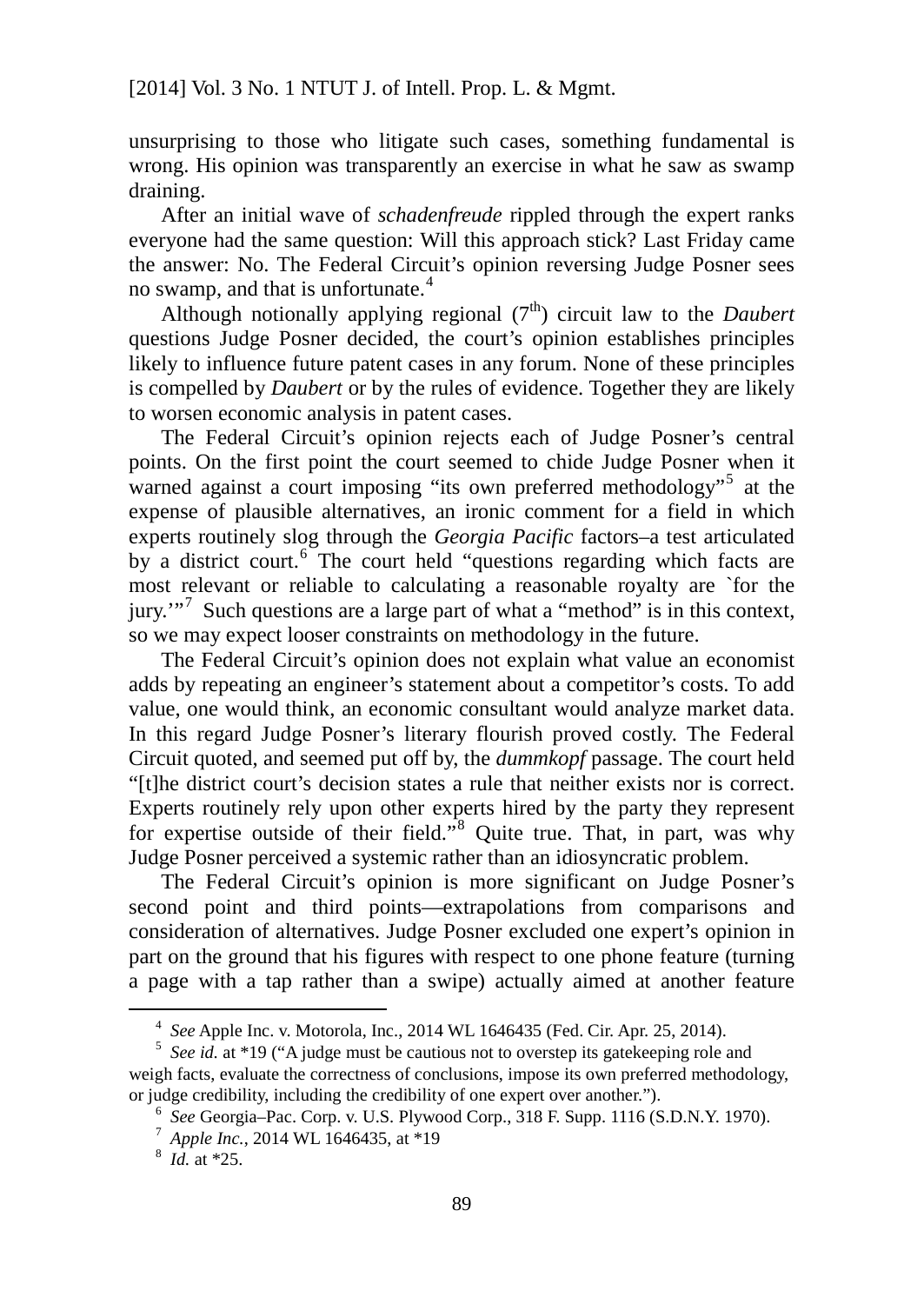(which interpreted an imperfectly vertical swipe as a vertical swipe), which in turn were extrapolated from the price difference between a computer mouse and a trackpad. Judge Posner held the mouse-trackpad difference "tells one nothing about what they will pay to avoid occasionally swiping unsuccessfully because their swiping finger wasn't actually vertical to the screen,"<sup>[9](#page-96-0)</sup> the function that was itself a proxy for the relevant damages figure. The Federal Circuit disagreed, noting that both the trackpad and the swipe feature involve finger gestures to communicate commands and that one of the client's engineers vouched for comparability. Imagine that.

The Federal Circuit relegated the comparability question largely to the jury:

[I]f the Trackpad is not an accurate benchmark, Motorola is free to challenge the benchmark or argue for a more accurate benchmark. But such an argument goes to evidentiary weight, not admissibility, especially when, as here, an expert has applied reliable methods to demonstrate a relationship between the benchmark and the infringed claims.<sup>[10](#page-96-1)</sup>

The net result? If your technical expert tells your damages expert two technologies are comparable, everything else is for the jury. This aspect of the holding exemplifies what will no doubt be the most common lesson taken from the case: unless an expert is filmed throwing darts at numbers, even the most cogent criticisms will be held to go to weight rather than admissibility.

This aspect of the opinion threatens to bleed into the use of licenses rather than technology to derive a royalty. With respect to a separate issue the court held that "whether [asserted] licenses are sufficiently comparable such that Motorola's calculation is a reasonable royalty goes to the weight of the evidence, not its admissibility."<sup>[11](#page-96-2)</sup> Taken literally that rule could undo much of the work the Federal Circuit has been doing in cases such as *LaserDynamics, Inc. v. Quanta Computer, Inc.*, [12](#page-96-3) which held that "[w]hen relying on licenses to prove a reasonable royalty, alleging a loose or vague comparability between different technologies or licenses does not suffice."<sup>[13](#page-96-4)</sup> Does it now suffice because it is a jury issue?

The Federal Circuit applied a similar approach to consideration of alternatives. Judge Posner's point was that a consultant asked to minimize costs from infringement would be derelict if he or she considered only

<sup>9</sup> *Apple, Inc.*, 2012 WL 1959560, at \*8.

<span id="page-96-1"></span><span id="page-96-0"></span><sup>10</sup> *Apple Inc.*, 2014 WL 1646435, at \*23.

<span id="page-96-2"></span> $11$  *Id.* at \*30.

<span id="page-96-3"></span><sup>&</sup>lt;sup>12</sup> LaserDynamics, Inc. v. Quanta Computer, Inc., 694 F.3d 51 (Fed. Cir. 2012).

<span id="page-96-4"></span><sup>13</sup> *Id.* at 79.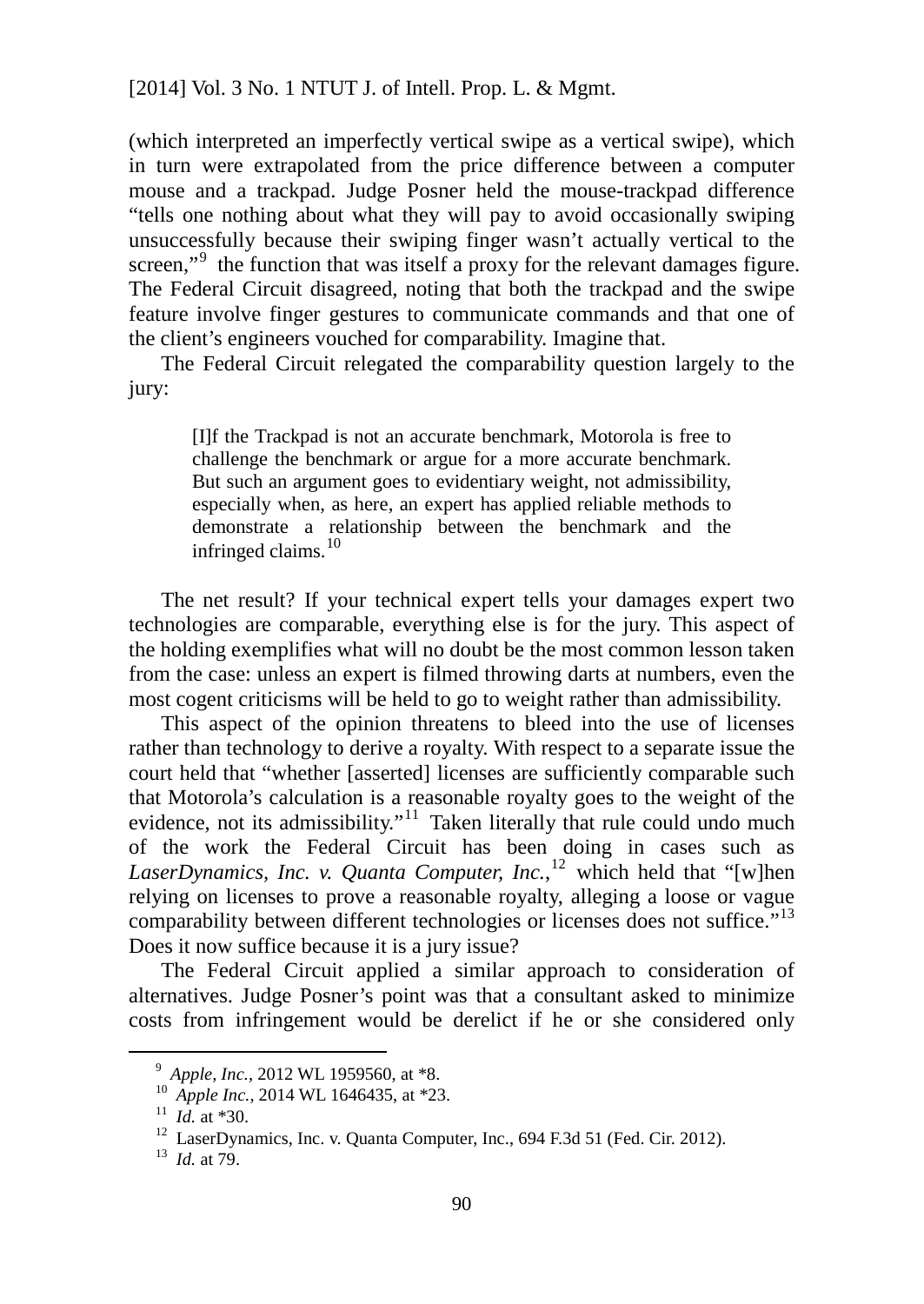non-infringing ways to implement a function and ignored the possibility that the function could be deleted profitably. The Federal Circuit was unimpressed:

[t]hat a party may choose to pursue one course of proving damages over another does not render its expert's damages testimony inadmissible. Nor is there a requirement that a patentee value every potential non-infringing alternative in order for its damages testimony to be admissible. $^{14}$  $^{14}$  $^{14}$ 

Taken as a general rule (and the trackpad discussion certainly invites such a reading), the language will encourage fanciful comparisons at the expense of economically more probable options. Litigants will draw such comparisons in an effort to anchor jurors on a high or low number. Opinions that differ by a factor of 140 will be even more common than they are now. Not good.

Are the methods of patent damages analysis really so elastic that a difference of 140x bespeaks no cause for concern? Must we tolerate in innovation policy practices no one would rely on to decide any important question in their own lives? The Federal Circuit's decision implies that the answer is yes. Its opinion will ensure that we will see plenty more such differences. It could have been, and should have been, otherwise.

Cited as:

<span id="page-97-0"></span>l

Bluebook Style: David McGowan, *Opportunity Lost: Economic Analysis in Apple v. Motorola*, 3 NTUT J. OF INTELL. PROP. L. & MGMT. 88 (2014).

APA Style: McGowan, D. (2014). Opportunity lost: Economic analysis in *Apple v. Motorola*. *NTUT Journal of Intellectual Property Law & Management, 3*(1), 88-91.

<sup>14</sup> *Apple Inc.*, 2014 WL 1646435, at \*29.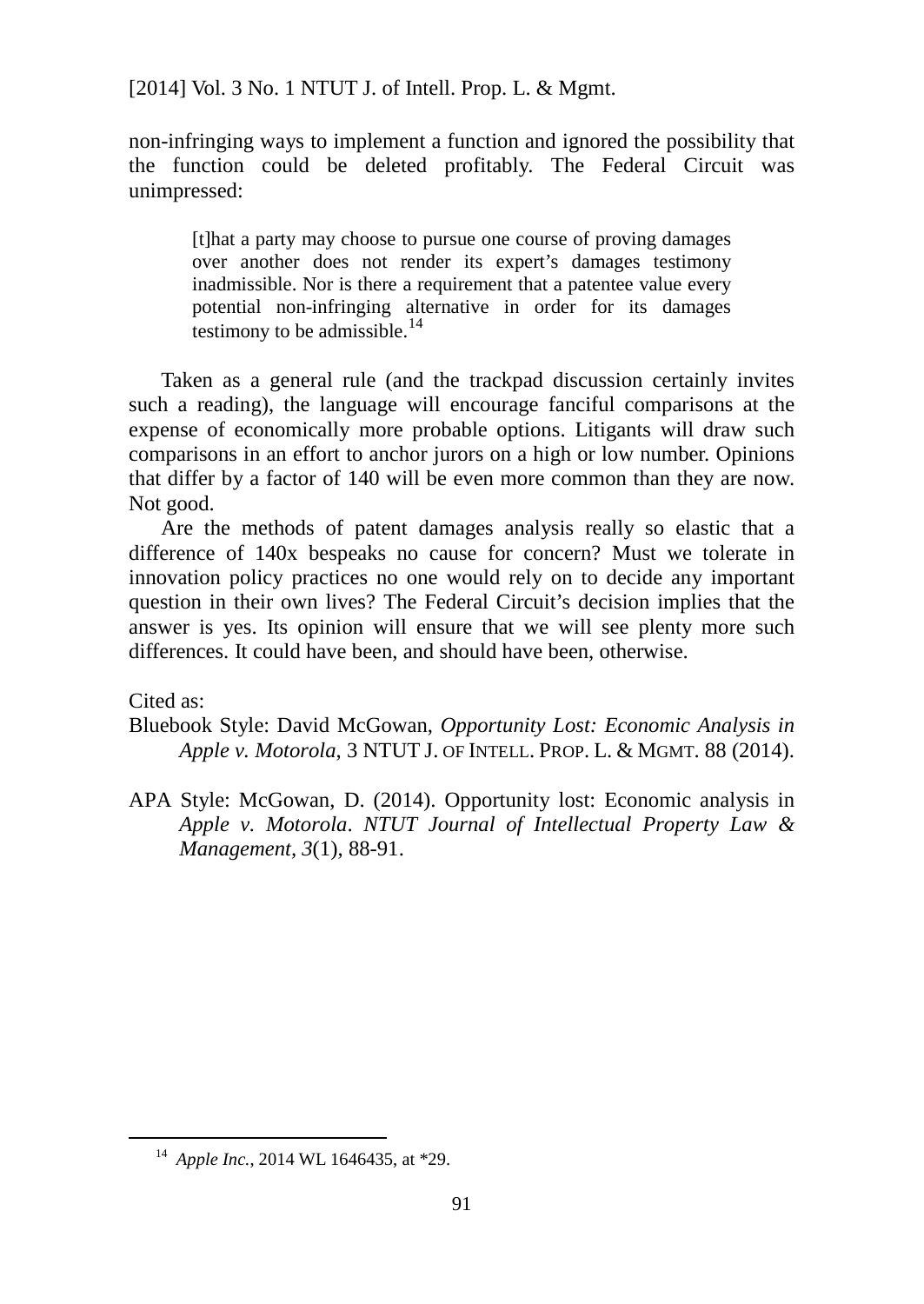# **CLAIMING CLONES**

 $Isson$  Rantanen $<sup>1</sup>$  $<sup>1</sup>$  $<sup>1</sup>$ </sup> Associate Professor University of Iowa College of Law

### **QUICK VIEW**

In re *Roslin Institute (Edinburgh)*, 2014 WL 1814014 (Fed. Cir. May 8, [2](#page-98-1)014),<sup>2</sup> relates to Dolly, [probably the most famous baby sheep ever.](http://en.wikipedia.org/wiki/Dolly_%28sheep%29)<sup>[3](#page-98-2)</sup> As most folks know, Dolly was the first successful mammalian clone from an adult somatic cell. This means that her nucleic genetic material is a copy of the adult from which she was cloned. The basic process used to create Dolly is illustrated to the right.

In addition to claims on the cloning process (which were not at issue in this appeal), the University of Edinburgh also sought product claims. Claims 155 and 16[4](#page-98-3) are representative<sup>4</sup>:

155. A live-born clone of a pre-existing, nonembryonic, donor mammal, wherein the mammal is selected from cattle, sheep, pigs, and goats.

164. The clone of any of claims 155-159, wherein the donor mammal is non-foetal.

The Patent Office rejected these claims on Section 101, 102, and 103 grounds and the University appealed.<sup>[5](#page-98-4)</sup>

The Federal Circuit agreed that the claims were not patent eligible under Section 101. The court began by distinguishing *Funk Bros. Seed Co. v. Kalo Inoculant Co.*, 333 U.S. 127 (1948) (which it treated as a subject matter eligibility case) from *Diamond v. Chakrabarty*, 447 U.S. 303, 309 (1980), with the latter involving a patent eligible organism because "it was 'new' with "*markedly different characteristics from any found in nature* and one

<span id="page-98-0"></span><sup>&</sup>lt;sup>1</sup> A.B. 99', Brown University; M.A. 00', University of Chicago; J.D. 03', University of Chicago Law School. Contact email: [jason-rantanen@uiowa.edu.](mailto:jason-rantanen@uiowa.edu) This article (without footnotes) was originally published at

[http://patentlyo.com/patent/2014/05/claiming-clones.html.](http://patentlyo.com/patent/2014/05/claiming-clones.html)<br><sup>2</sup> In re Roslin Institute (Edinburgh), 2014 WL 1814014 (Fed. Cir. May 8, 2014).

<span id="page-98-4"></span><span id="page-98-3"></span><span id="page-98-2"></span><span id="page-98-1"></span><sup>&</sup>lt;sup>3</sup> Except for possibly Mary's little lamb. *See* Margaret R. McLean, *Much Ado about Cloning in the Public Square*, 32 U. TOL. L. REV. 337 (2001).

<sup>4</sup> *See Roslin Institute*, 2014 WL 1814014, at \*1-\*2. 5 *See id.* at \*2.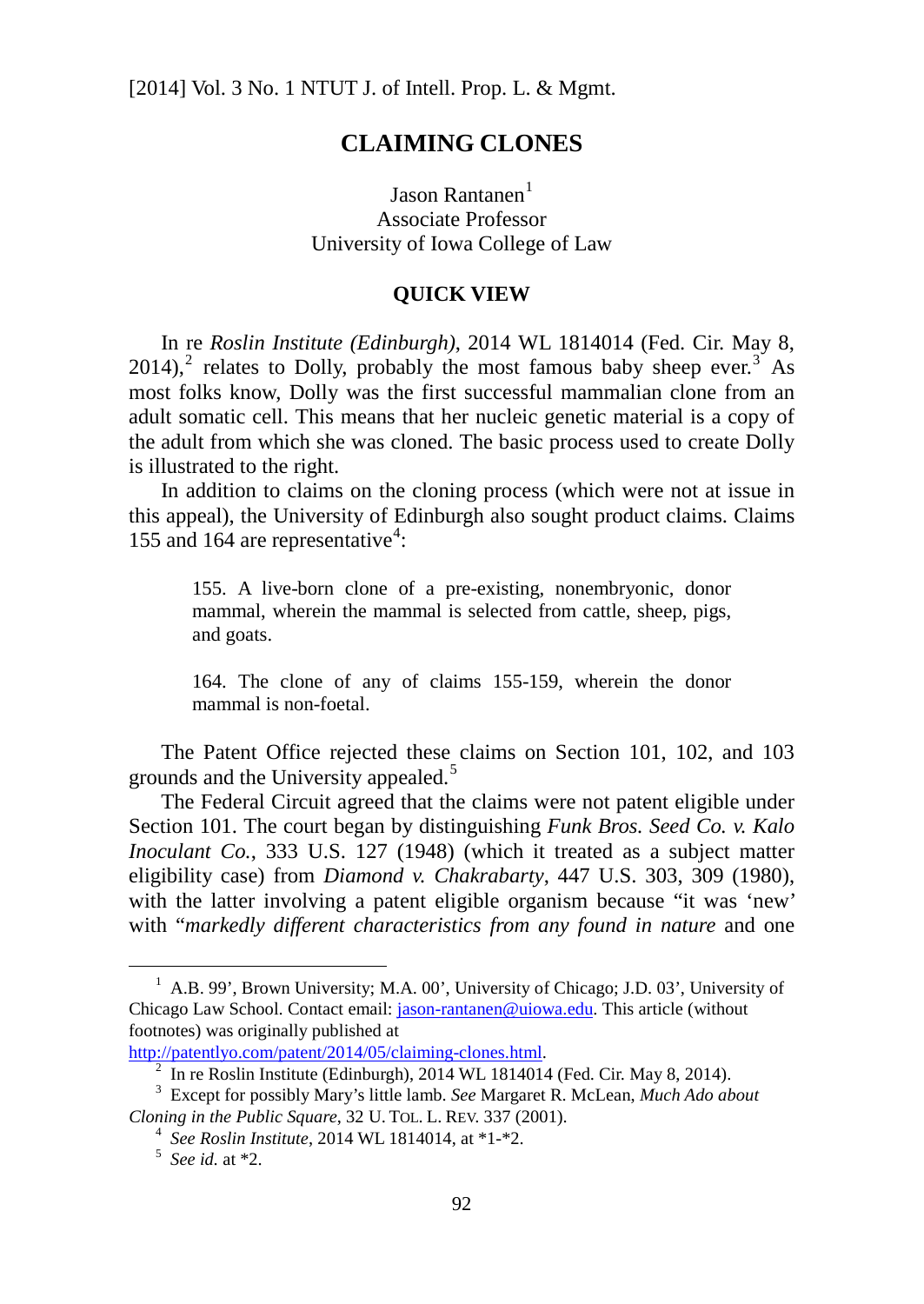having the potential for significant utility."<sup>[6](#page-99-0)</sup> On the other hand, "any existing organism or newly discovered plant found in the wild is not patentable."<sup>[7](#page-99-1)</sup> *Ass'n for Molecular Pathology v. Myriad Genetics, Inc.*[8](#page-99-2) reinforced this distinction.

Here, the claims covered organisms (such as Dolly) that do not "possess 'markedly different characteristics from any [farm animals] found in nature. $\mathbf{w}^5$  The emphasis of the court's analysis was on genetic identity: "Dolly's genetic identity to her donor parent renders her unpatentable."<sup>[10](#page-99-4)</sup> The claims thus fell into the product of nature exception to the broad scope of patent eligible subject matter.

Underlying the court's opinion was a policy thread relating to copying generally: that the copying of unpatentable articles is permitted so long as it does not infringe a patented method of copying. In *Sears Roebuck & Co. v. Stiffel Co.*, for example, the Supreme Court wrote that "[a]n unpatentable article, like an article on which the patent has expired, is in the public domain and may be made and sold by whoever chooses to do so."[11](#page-99-5) Because the claimed clones are exact genetic copies of the of patent ineligible subject matter, they, too, are not eligible for patent protection.

What about the argument that these clones may be genetic copies of the donor organism, but they aren't exactly the same? For example, environmental factors will produce differences between the phenotypes of the donor and clones and their mitochondrial DNA will differ, since the mitochondrial DNA comes from a different source than the nucleic DNA. The court rejected these arguments because such differences were not claimed: the claims are written in terms of genetic identity, not phenotypic or mitochondrial differences.

What the court appears to be implicitly doing here is to interpret the claims in a manner that is least favorable to the applicant. There is at least a plausible argument that the claims *do* implicate genetic identity but phenotypic diversity by their reference to a "live-born clone of a … mammal." To be sure, the word "clone" contemplate genetic identity. But at the same time the very idea of a live-born mammalian clone suggests that the product will not be an exact duplicate of the donor. In other words, while the claims don't contain the words "phenotypic difference," those differences are inherent in what a clone is: a clone will necessarily exhibit phenotypic

<sup>&</sup>lt;sup>6</sup> *Id.* at \*3 (quoting *Chakrabarty*, 447 U.S. at 310 (emphasis added by court)).

<span id="page-99-1"></span><span id="page-99-0"></span><sup>8</sup> Ass'n for Molecular Pathology v. Myriad Genetics, Inc., 133 S. Ct. 2107 (2013).

<span id="page-99-5"></span><span id="page-99-4"></span><span id="page-99-3"></span><span id="page-99-2"></span><sup>9</sup> *Roslin Institute*, 2014 WL 1814014, at \*4 (quoting *Chakrabarty*, 447 U.S. at 310). 10 *Id.*

<sup>&</sup>lt;sup>11</sup> Sears Roebuck & Co. v. Stiffel Co., 376 U.S. 225, 231 (1964).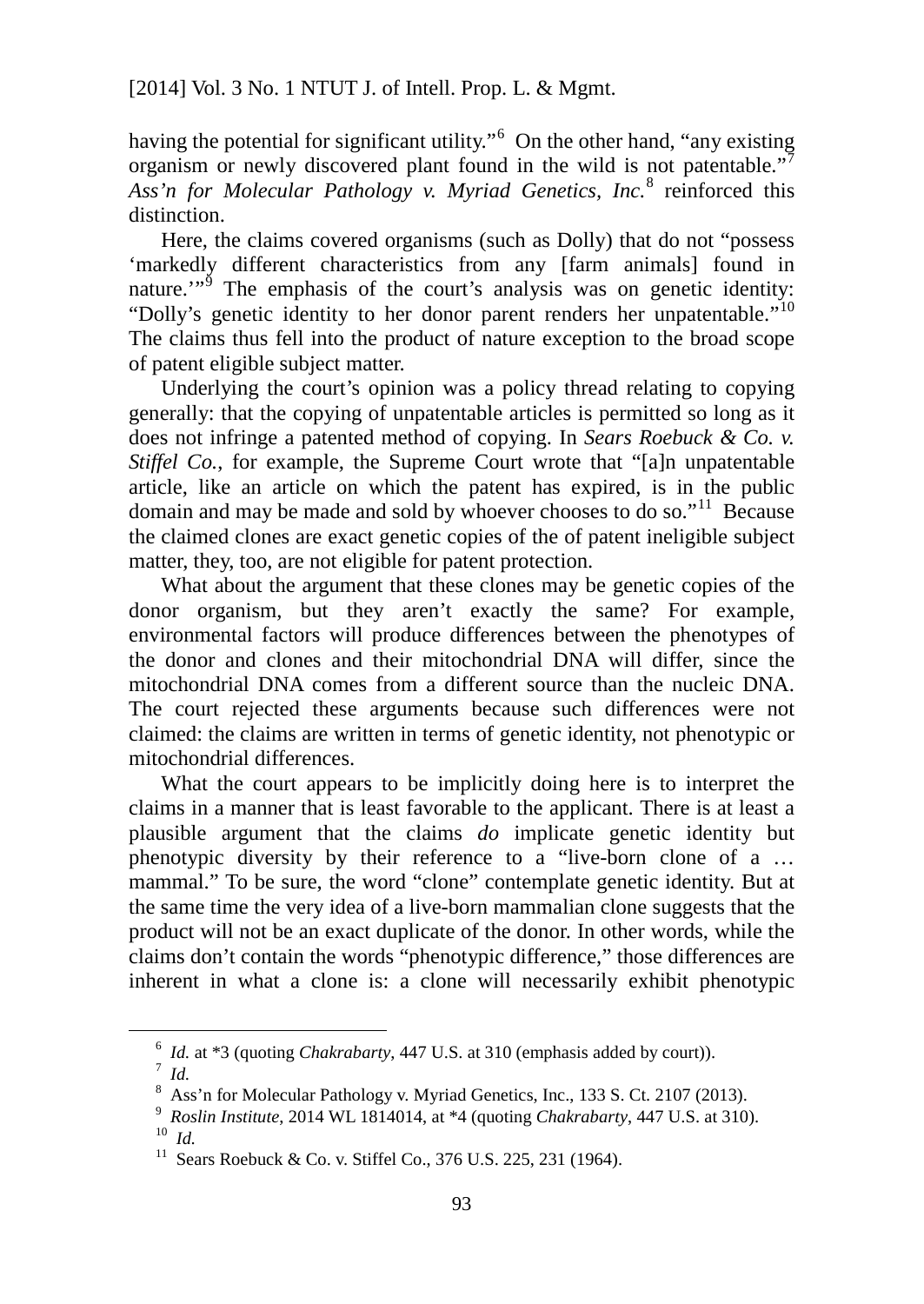differences because it will develop in different environmental circumstances than its donor.

However, even were the claims to expressly include such limitations, the court reasoned that it would not change the outcome. As to phenotypic differences, they "do not confer eligibility on their claimed subject matter. Any phenotypic differences between Roslin's donor mammals and its claimed clones are the result of 'environmental factors,' Appellant's Br. 21, uninfluenced by Roslin's efforts."<sup>[12](#page-100-0)</sup> (I guess the fact that the whole process was set in motion by human activity doesn't count.) As to mitochondrial differences, "There is nothing in the claims, or even in the specification, that suggests that the clones are distinct in any relevant way from the donor animals of which they are copies."<sup>[13](#page-100-1)</sup> As a result, the claims fail the "markedly different characteristics" language of *Chakrabarty.*

Cited as:

Bluebook Style: Jason Rantanen, *Claiming Clones*, 3 NTUT J. OF INTELL. PROP. L. & MGMT. 92 (2014).

APA Style: Rantanen, J. (2014). Claiming clones. *NTUT Journal of Intellectual Property Law & Management, 3*(1), 92-94.

<span id="page-100-1"></span><span id="page-100-0"></span><sup>12</sup> *Roslin Institute*, 2014 WL 1814014, at \*5. 13 *Id.* at \*6.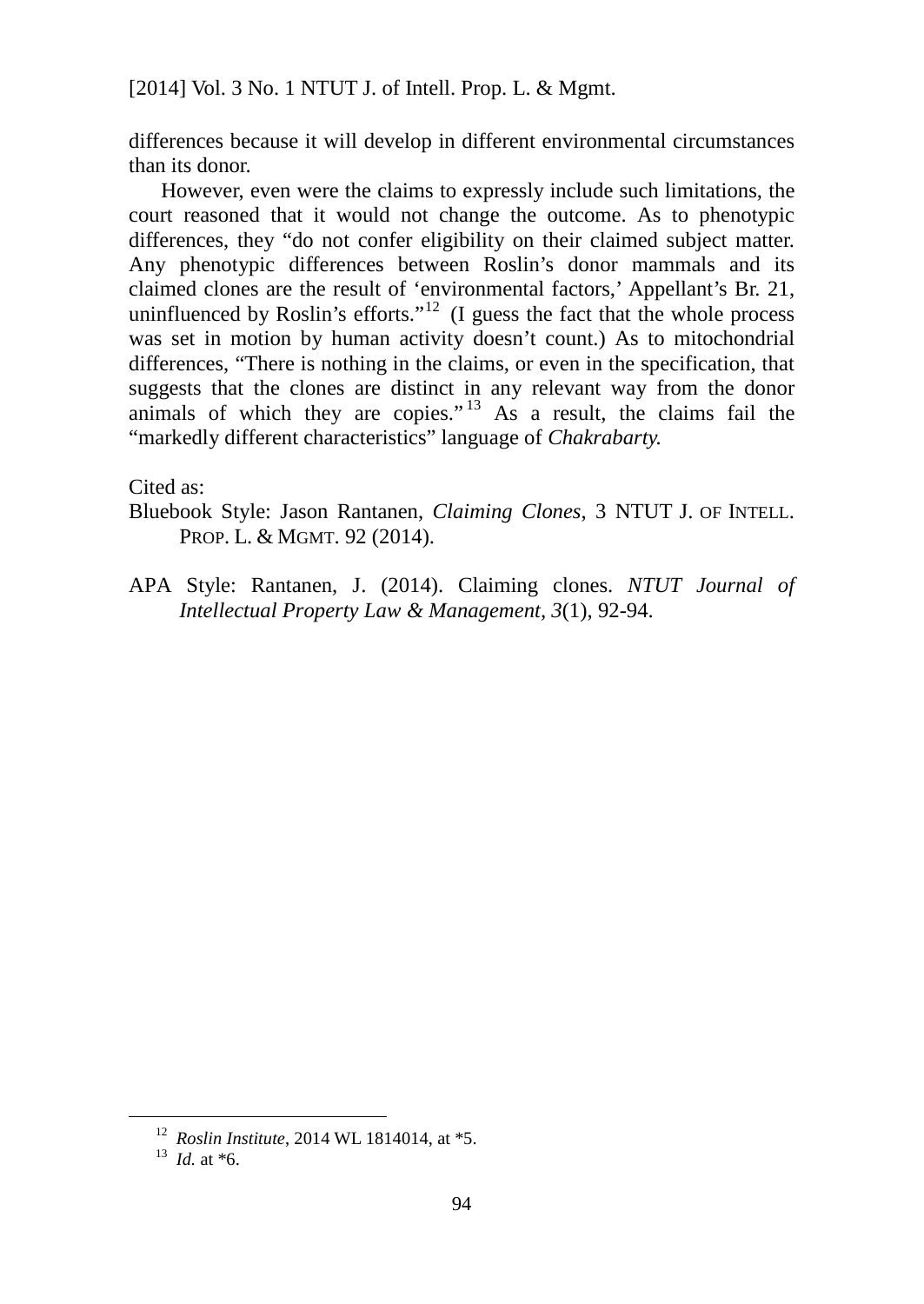# **IN RE ROSLIN INSTITUTE: PRODUCTS OF NATURE AND SOURCE LIMITATIONS**

Jeffrey A. Lefstin $<sup>1</sup>$  $<sup>1</sup>$  $<sup>1</sup>$ </sup> Professor of Law Hastings College of the Law, University of California

## **QUICK VIEW**

The Federal Circuit's recent opinion in *In re Roslin Institute*<sup>[2](#page-101-1)</sup> is the court's first decision on the patent-eligibility of natural products after the Supreme Court's *Myriad* decision, which denied patent-eligibility to isolated genomic DNA. The holding itself is probably not significant; cloned animals have little commercial significance at present. But the court's requirement that inventions be "markedly different" from their natural sources casts doubt the patent-eligibility of other biotechnological inventions, such as isolated human stem cells. This comment addresses two issues with the Federal Circuit's analysis in *Roslin*: the court's interpretation of *Chakrabarty*<sup>[3](#page-101-2)</sup> and *Funk Brothers*, [4](#page-101-3) and *Roslin*'s requirement that structural or functional differences between natural and synthetic products must be explicitly recited by the claims.

Unaltered by the hand of man: Judge Dyk's opinion in *Roslin* unfortunately perpetuates the view, now found in the PTO's *Myriad*  guidelines, that *Chakrabarty* requires a claimed invention to be "markedly different" from a natural product for patent-eligibility under § 101. *Myriad*  itself imposed no such requirement: the Court found *BRCA* cDNAs patent-eligible without determining that they were "markedly different" from natural sequences. And though *Myriad* reiterated the "markedly different" language from *Chakrabarty*, *Chakrabarty*'s discussion of "products of nature" was entirely dictum. Only the question of whether living organisms were patent-eligible was before the Court in *Chakrabarty*; the "product of nature" rejection in the case had not been sustained by the Patent Office Board of Appeals.

The *Chakrabarty* Court noted the claimed bacteria differed "markedly"

<span id="page-101-2"></span><span id="page-101-1"></span><span id="page-101-0"></span><sup>&</sup>lt;sup>1</sup> Sc.B. 89' in Biology, Brown University; Ph.D 97' in Biochemistry, University of California, San Francisco; J.D. 00', Stanford Law School. Contact email: [lefstinj@uchastings.edu.](mailto:lefstinj@uchastings.edu)

 $\frac{2}{3}$  In re Roslin Institute (Edinburgh), 2014 WL 1814014 (Fed. Cir. May 8, 2014).<br> $\frac{3}{3}$  Diamond v. Chakrabarty, 447 U.S. 303 (1980).

<span id="page-101-3"></span> $4$  Funk Bros. Seed Co. v. Kalo Inoculant Co., 333 U.S. 127 (1948).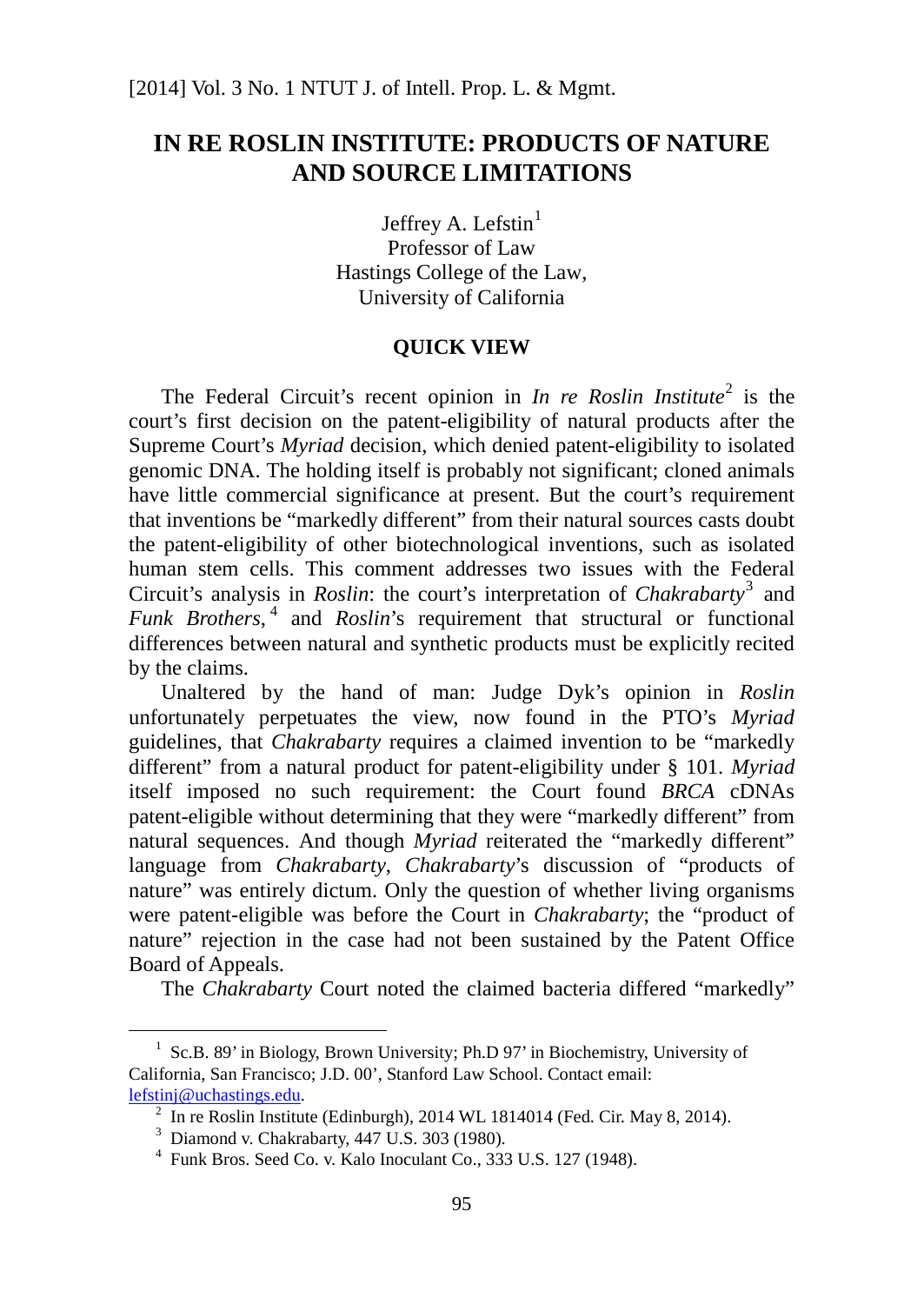from natural bacteria by way of contrasting the genetically altered bacteria in the case from the mixed culture of naturally occurring bacteria found unpatentable in *Funk Brothers*. [5](#page-102-0) The patentee in *Funk* had discovered that certain strains of *Rhizobium* bacteria could be mixed together without inhibiting their nitrogen-fixing capability. Justice Douglas regarded this compatibility as the unpatentable discovery of a natural phenomenon. The claims were unpatentable because the patentee's application of his discovery – a mixed inoculant – required no ingenuity or invention once the discovery itself was known.

As I discuss in a recent article,<sup>[6](#page-102-1)</sup> despite the Court's requirement for 'inventiveness', *Funk* was very much a patent eligibility case rather than a non-obviousness case. It reflects Douglas's view – shared by Justice Stevens in *Flook*, and Justice Breyer in *Mayo* – that obvious applications of scientific discoveries or abstract ideas are not patent-eligible "inventions" within the meaning of the statute.

Whether or not we share that view, understanding Douglas's perspective makes clear that *Funk* was an "inventive application" case, not a "product of nature" case. Douglas made no reference to the "product of nature" doctrine, nor to the recent cases embodying it.<sup>[7](#page-102-2)</sup> Instead, Douglas emphasized the lack of change in the bacteria to establish that the mixed inoculant was obvious (once the patentee's discovery was assumed away). In particular, under the old doctrine of "aggregation," it was not invention to combine old elements where the elements were unchanged, and no new function arose from their combination. It was therefore not inventive for the patentee in *Funk* to combine old bacteria without changing their structure or function.

But just as many combinations of old elements become patentable when a new function emerges, the mixed inoculants of *Funk* would have been patentable – even if the bacteria remained unchanged – had the mixed inoculant acquired new functions not performed by its constituent bacteria. If *Funk Brothers* instead stood for the proposition that a combination is unpatentable if its constituents are "unaltered by the hand of man," then a

j

<span id="page-102-0"></span><sup>5</sup> In *Chakrabarty*, the Commissioner of Patents never argued that the claimed bacteria were unpatentable under *Funk* – nor even raised the case. Rather, Chakrabarty, the patent applicant, argued that if living organisms were not patent-eligible, the Court would have said so in *Funk*.

<span id="page-102-1"></span><sup>6</sup> Jeffrey A. Lefstin, *Inventive Application: A History*, FLA. L. REV. (forthcoming 2014), *available at* [http://papers.ssrn.com/sol3/papers.cfm?abstract\\_id=2398696.](http://papers.ssrn.com/sol3/papers.cfm?abstract_id=2398696)<br><sup>7</sup> In particular, the *General Electric* and *Marden* cases, decided in 1928 and 1931, which

<span id="page-102-2"></span>denied patentability to purified forms of tungsten, uranium, and vanadium. *See* General Electric Co. v. De Forest Radio Co., 28 F.2d 641 (3d Cir. 1928); In re Marden, 48 F.2d 428 (Cust & Pat. App. 1931). The defendant had urged *General Electric* upon the *Funk* court in its brief.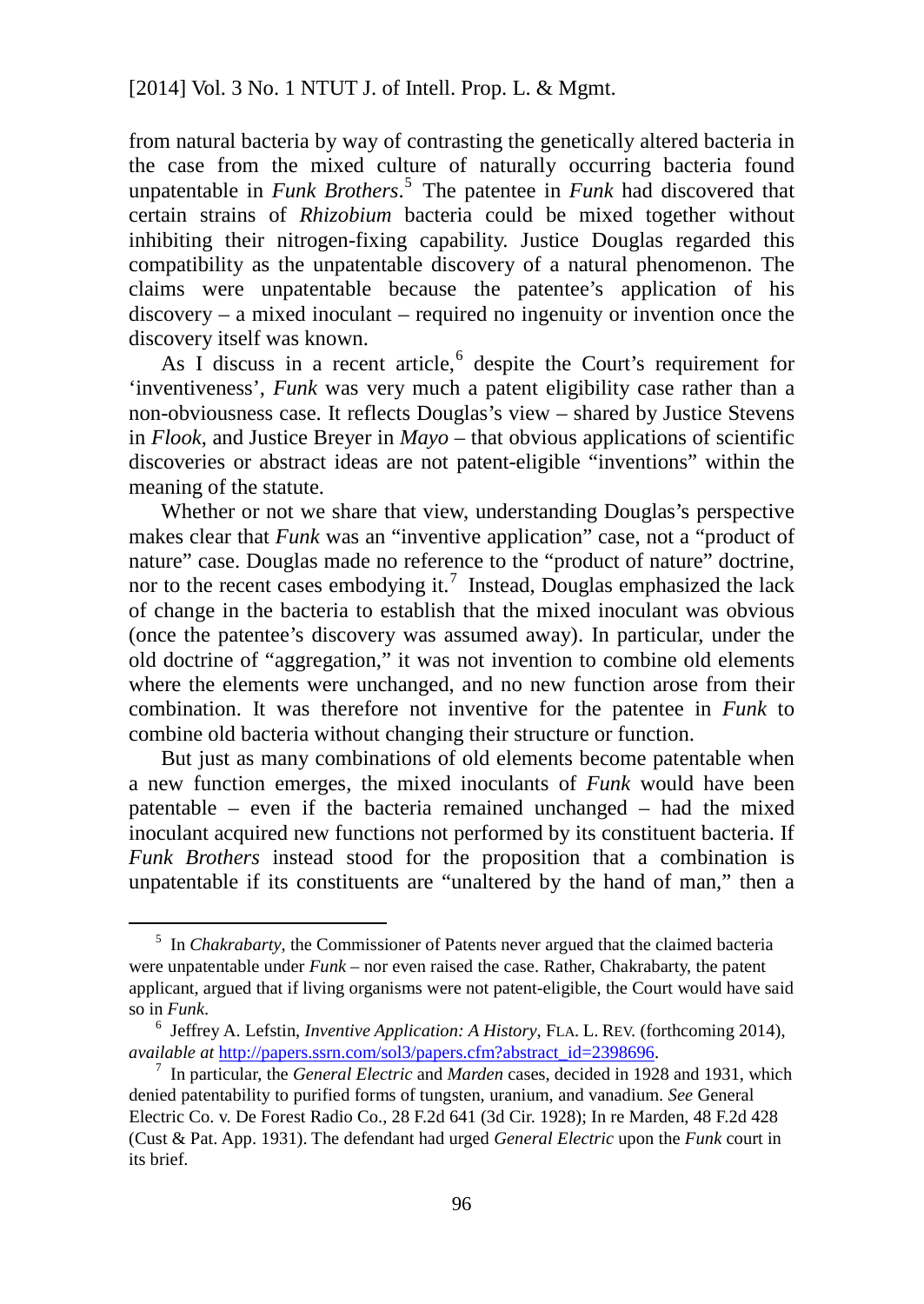very large number of inventions become patent-ineligible. An artificial structure like an arch, formed by piling stones atop each other, would be ineligible unless the stones themselves were altered by the hand of man. Even as ardent a skeptic of the patent system as Justice Douglas would not have gone that far.

Source limitations and expressly claimed distinctions: The second difficulty with *Roslin* is its demand that the "marked differences" between the natural organism and the invention must be expressly claimed. As Prof. Jason Rantanen discussed, [8](#page-103-0) the applicant in *Roslin* argued that cloned animals differ from their natural counterparts at least in having mitochondrial DNA derived from the egg donor, rather than the animal which donated the somatic nucleus. The Federal Circuit rejected such arguments because neither the difference in mitochondrial DNA, nor any functional consequence of that difference, was recited in the claims.

However, the same argument, albeit in the context of § 102, was before the Federal Circuit in the extensive litigation over Amgen's recombinant erythropoietin (EPO) patents.<sup>[9](#page-103-1)</sup> Much like Roslin, Amgen had claims to a "copy" of natural product: in that case EPO produced by mammalian cells in culture. While Amgen's synthetic EPO differed in glycosylation from the natural product, several of the claims in the case recited only the non-natural source of the EPO, not the structural differences. The Federal Circuit recognized that the novelty of the synthetic EPO claims depended on whether synthetic EPO differed from natural EPO. Yet the court found novelty based on the *unclaimed* structural and functional differences between natural and synthetic EPO, which were demonstrated in part by the specification and prosecution history, and in part by testimony at trial.<sup>[10](#page-103-2)</sup> In effect, the court held that the structural and functional differences characterizing the synthetic product were inherent in the source limitations. (The court did not inquire whether all synthetic EPO molecules falling within the scope of the claims would display similar differences in glycosylation.)

Thus under *Amgen*, a source limitation alone (such as "non-naturally occurring" or "purified from mammalian cells grown in culture") may establish novelty of a product. Assuming the "clone" limitation in *Roslin* to require derivation from nuclear transfer, then it serves as a source limitation as well. Since *Roslin* cannot overrule *Amgen*, we seem to be in a regime

j

<span id="page-103-1"></span><span id="page-103-0"></span><sup>8</sup> *See* Jason Rantanen, *Claiming Clones*, <http://patentlyo.com/patent/2014/05/claiming-clones.html> (last visited May 21, 2014); *see also* Jason Rantanen, *Claiming Clones*, 3 NTUT J. OF INTELL. PROP. L. & MGMT. 92 (2014).

<span id="page-103-2"></span><sup>9</sup> *See* Amgen Inc. v. F. Hoffman-LaRoche Ltd, 580 F.3d 1340 (Fed. Cir. 2009).

<sup>10</sup> *See id.* at 1370.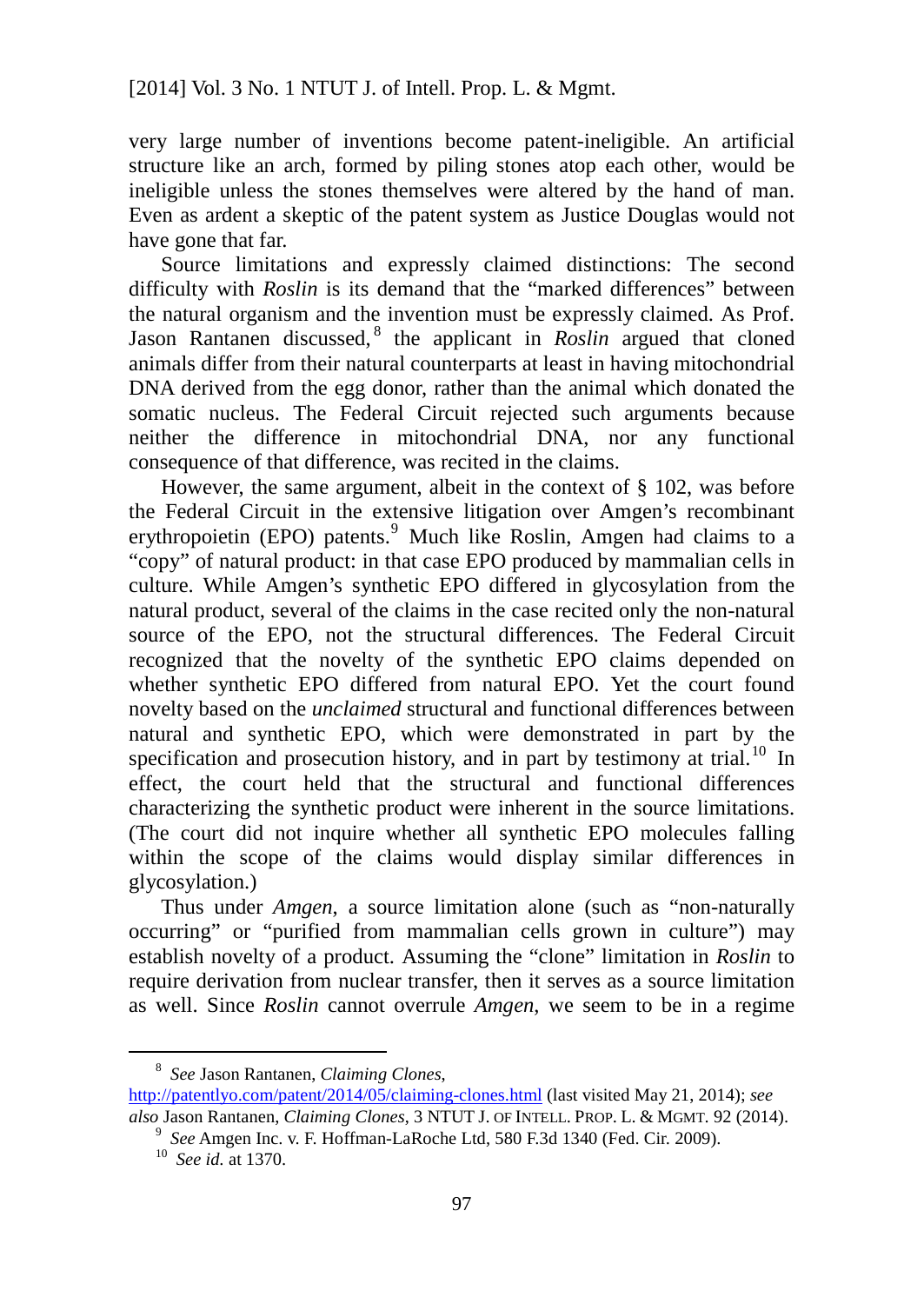where differences between natural and synthetic products may be unclaimed yet confer novelty under § 102, but must be explicitly claimed to establish "marked difference" under § 101. Of course, if *Roslin* is correct, that doctrinal inconsistency is less significant than the consequence that *Amgen*-type claims – and perhaps a wider category of product-by-process claims involving natural products – are now ineligible under § 101.

Cited as:

- Bluebook Style: Jeffrey A. Lefstin, *In re Roslin Institute: Products of Nature and Source Limitations*, 3 NTUT J. OF INTELL. PROP. L. & MGMT. 95 (2014).
- APA Style: Lefstin, J. (2014). In re Roslin Institute: Products of nature and source limitations. *NTUT Journal of Intellectual Property Law & Management, 3*(1), 95-98.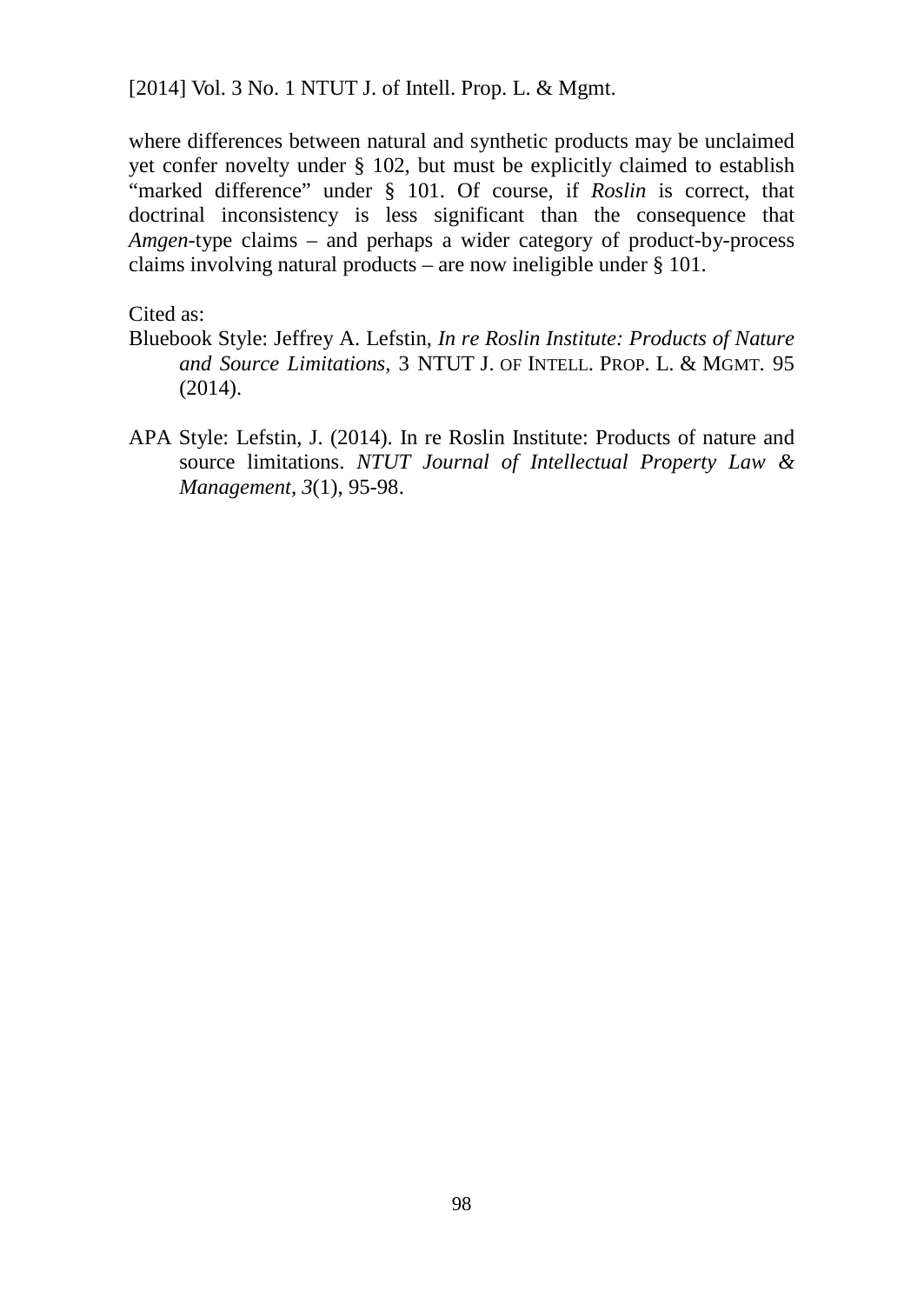# **AUTHOR'S REPLY: HUMAN STEM CELL RESEARCH IN EUROPE AND THE U.S.A.: POST** *BRÜSTLE* **AND**  *SHERLEY***, ETHICS ISSUES AND PATENT QUAGMIRE**

Arif Iamil<sup>[1](#page-105-0)</sup>

Ph.D. Research Fellow Mykolas Romeris University & [University of Barcelona, Bioethics and Law](http://www.pcb.ub.edu/bioeticaidret/index.php?option=com_content&task=view&id=236&Itemid=121&lang=en_UK)  **Observatory** 

In Arif Jamil, *Human Stem Cell Research in Europe and the U.S.A.: Post Brüstle and Sherley, Ethics Issues and Patent Quagmire*, 2 NTUT J. OF INTELL. PROP. L. & MGMT. 145, 149 (2013), the author would like to correct some unintentional mistakes as follows:

### **II. Human Stem Cell Research and Patent in Europe and USA: Recent Legal and Policy Environment**

The following two sentences are required to be omitted/deleted from the page 149. It is written as follows<sup>[2](#page-105-1)</sup>:

The European Court of Human Rights referring Art. 8 of the European Convention on Human Rights, 1950 has found that the Italian Law No. 40 of 2004 has resulted to discrimination to the carrier of sexually transmitted diseases and unjustifiably deprived them from selecting healthy embryos by conducting Preimplantation Genetic Diagnosis (PGD) in order to prevent the virus to be transmitted to the offspring. The Court granted PGD for the applicant.

Instead of the above, following observation would be correct explanation of the fact and the decision of the Court:

j

<span id="page-105-0"></span><sup>&</sup>lt;sup>1</sup> Ph.D. Research Fellow (2012-2015), Erasmus Mundus Joint International Doctoral Degree in Law, Science and Technology (LAST-JD). **ACKNOWLEDGEMENT**: I owe a great debt of thanks to Erasmus Mundus Joint International Doctoral Degree in Law, Science and Technology (LAST-JD) Consortium and my supervisors Prof. Dr. Mindaugas Kiškis, Mykolas Romeris University, Vilnius and Prof. Dra. María Casado, University of Barcelona, Bioethics and Law Observatory for their valuable instructions. I also thank Prof. Dr. Itziar Lecuona, Prof. Dr. Monica Palmirani and Prof. Dr. Sumaiya Khair for their continuous support in my doctoral study. Contact email: [aaajamil@yahoo.com.](mailto:aaajamil@yahoo.com) 2 Arif Jamil, *Human Stem Cell Research in Europe and the U.S.A.: Post Brüstle and* 

<span id="page-105-1"></span>*Sherley, Ethics Issues and Patent Quagmire*, 2 NTUT J. OF INTELL. PROP. L. & MGMT. 145, 149 (2013).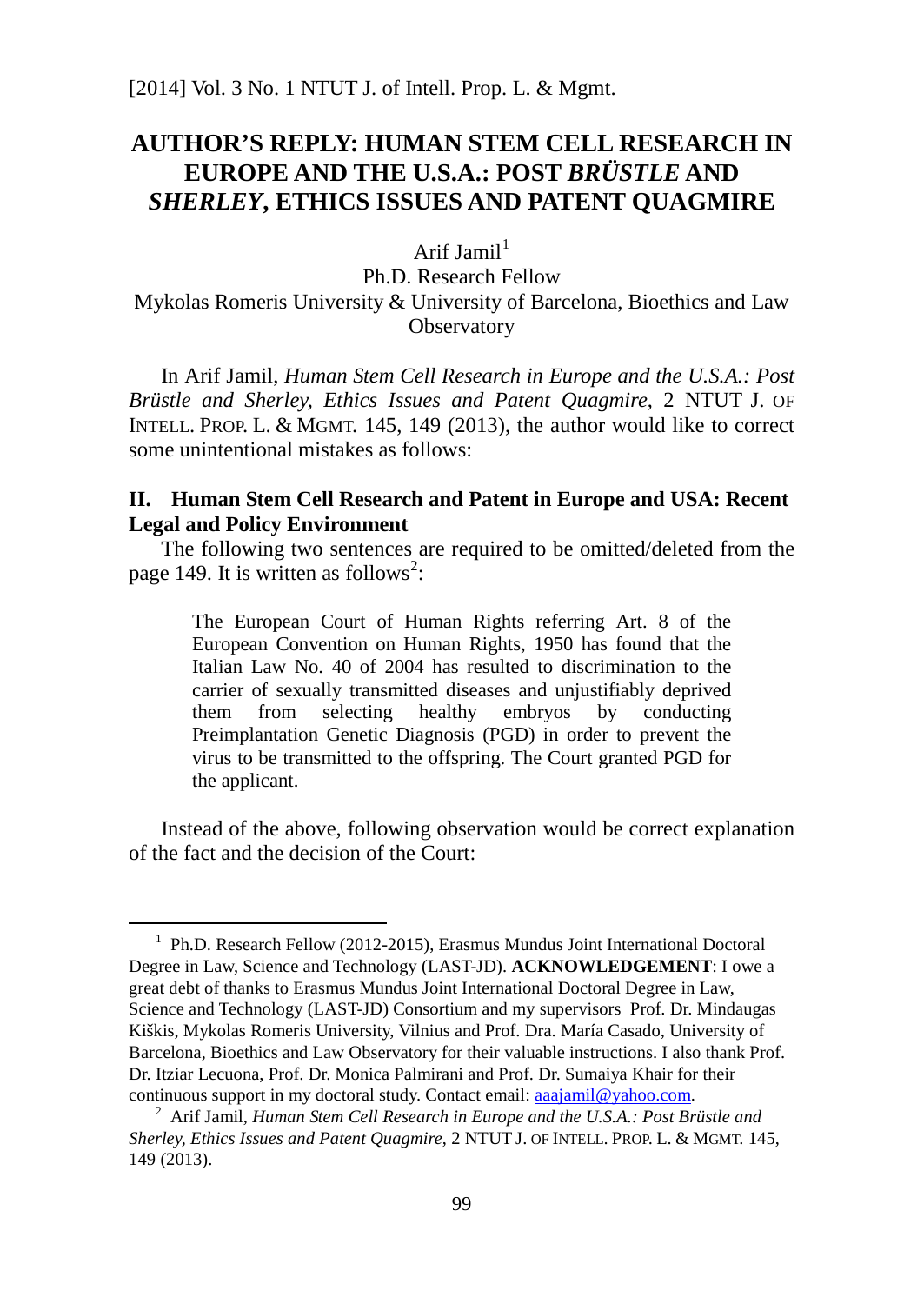The European Court of Human Rights observed in the circumstances of *Costa and Pavan* case that the Italian Law No. 40 of 2004 does not allow Preimplantation Genetic Diagnosis (PGD) for embryo screening to the applicants, who are the carrier of cystic fibrosis, a genetic disease and there exists a "disproportionate" interference to the rights of the applicants ensured under Article 8 of the European Convention on Human Rights.

The footnote no. 9 in the page 149 shall be put in place as it is now, after the above sentence.

**Reason of change:** It appears that in the writing, an unintentional misinterpretation or misconstruction of the facts and decision took place in those two sentences. This change will not affect the other parts of the writing. It was unintentional mistake.

Cited as:

- Bluebook Style: Arif Jamil, *Author's Reply: Human Stem Cell Research in Europe and the U.S.A.: Post Brüstle and Sherley, Ethics Issues and Patent Quagmire*, 3 NTUT J. OF INTELL. PROP. L. & MGMT. 99 (2014).
- APA Style: Jamil, Arif. (2014). Author's reply: Human stem cell research in Europe and the U.S.A.: Post *Brüstle* and *Sherley*, ethics issues and patent quagmire. *NTUT Journal of Intellectual Property Law & Management, 3*(1), 99-100.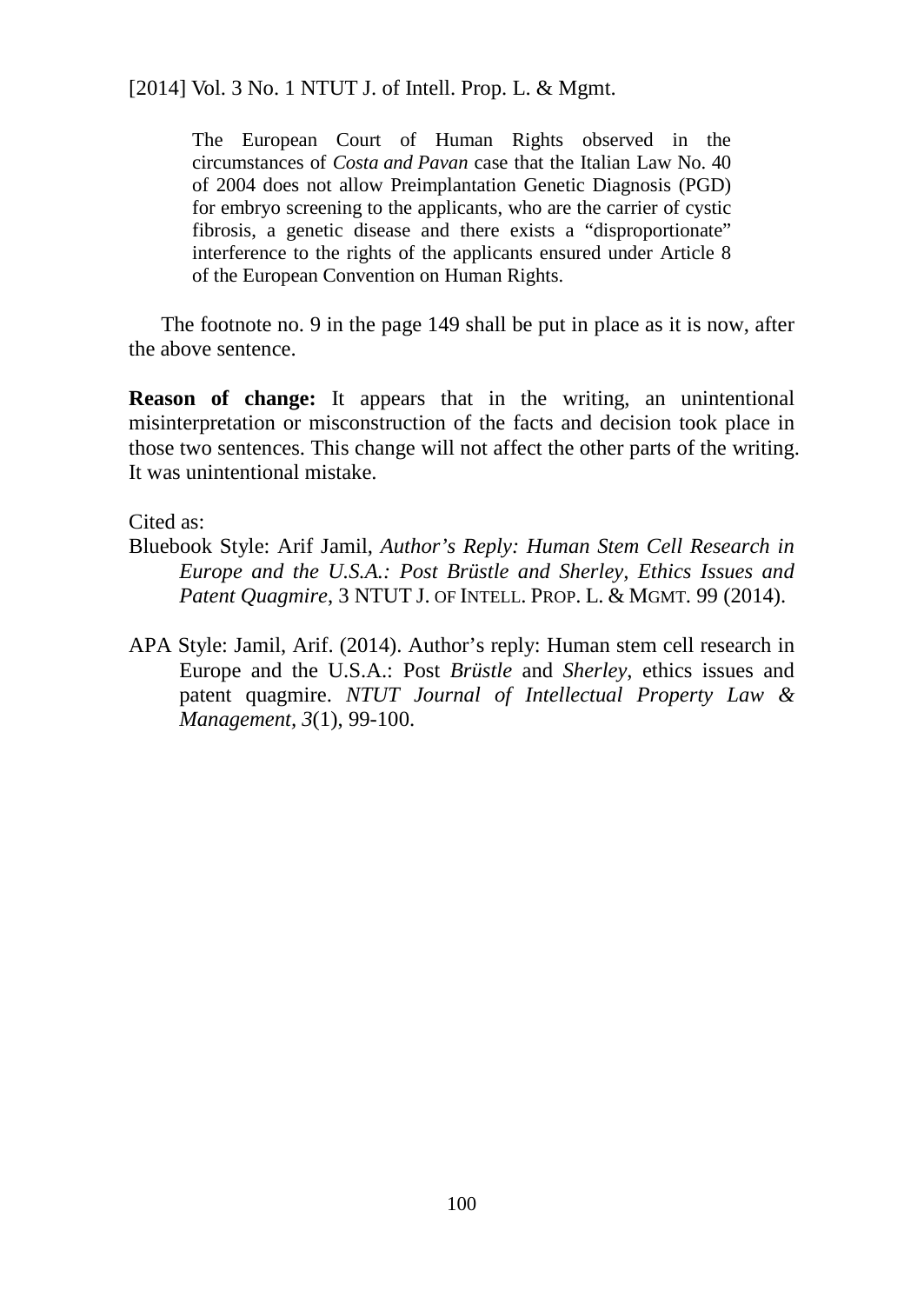# **EDITORIAL NOTE ON THE VOLUME 3 NUMBER 1 ISSUE OF 2014**

Ping-Hsun Chen $<sup>1</sup>$  $<sup>1</sup>$  $<sup>1</sup>$ </sup>

Assistant Professor Graduate Institute of Intellectual Property, National Taipei University of Technology (Taiwan)

## **EDITORIAL NOTE**

In this issue, we begin to divide articles into several sections. First, the "Research Article" section publishes peer-reviewed articles. Second, the "Quick View" section publishes short articles that IP scholars or practitioners write to show their ideas about current IP issues. Third, the "Author's Reply" section allows an author to rephrase his argument made in his previously published article.

Another important step is that we begin to send our journal to Thomas Reuters for the evalution of the SSCI collection. Hopefully, our journal could be indexed in SSCI within several years of evaluation.

Cited as:

Bluebook Style: Ping-Hsun Chen, *Editorial Note on the Volume 3 Number 1 Issue of 2014*, 3 NTUT J. OF INTELL. PROP. L. & MGMT. 101 (2014).

APA Style: Chen, P.-H. (2014). Editorial note on the volume 3 number 1 issue of 2014. *NTUT Journal of Intellectual Property Law & Management, 3*(1), 101-101.

<span id="page-107-0"></span> $1$  J.D. 10' & LL.M. 08', Washington University in St. Louis School of Law; LL.M. 07', National Chengchi University, Taiwan; B.S. 97' & M.S. 99' in Chem. Eng., National Taiwan University, Taiwan. Corresponding email: [cstr@ntut.edu.tw.](mailto:cstr@ntut.edu.tw)